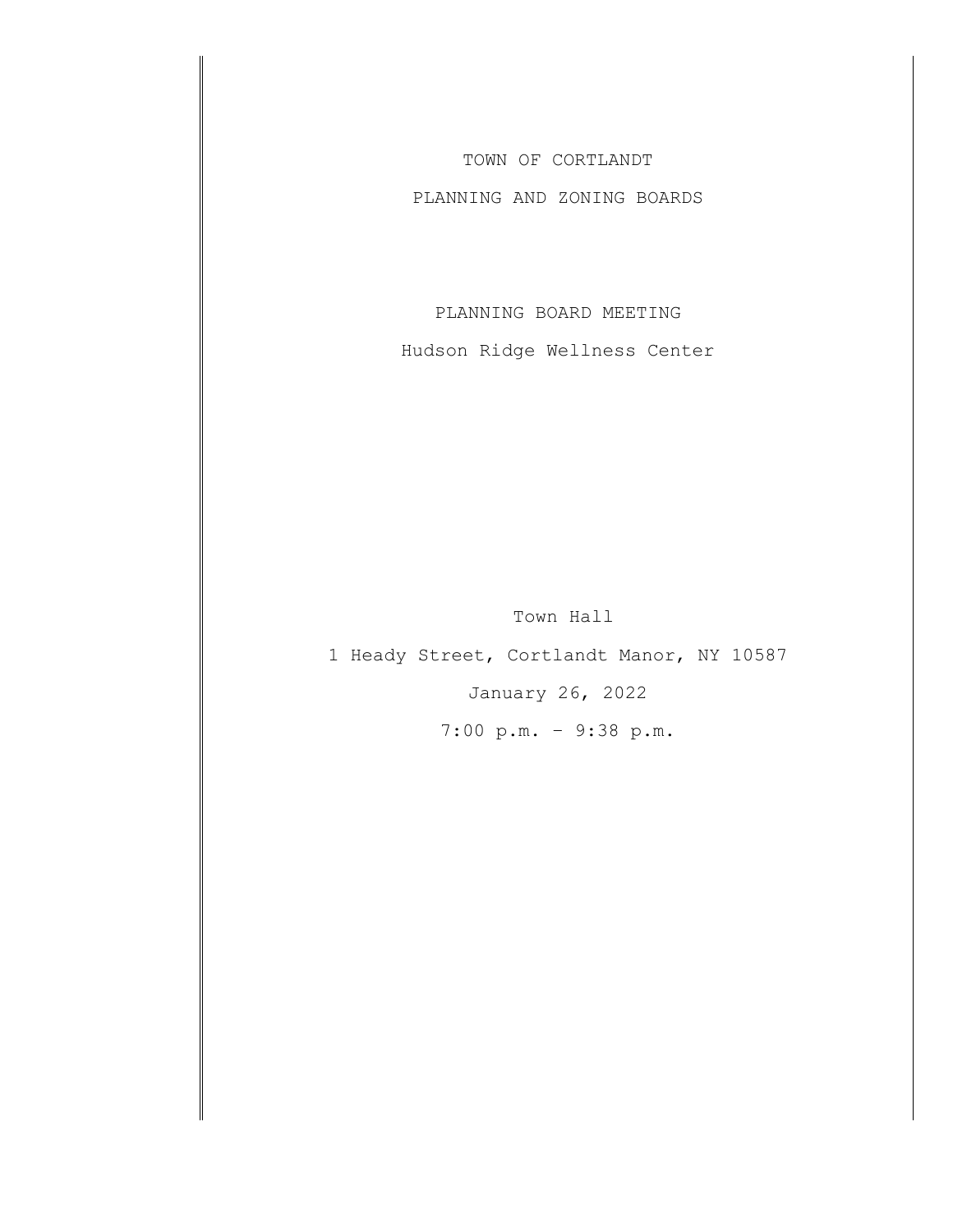MEMBERS PRESENT:

Loretta Taylor, Chairperson

George Kimmerling, Member

Robert Foley, Member

Steven Kessler, Member

Jeff Rothfeder, Member

Suzanne Decker, Member

Robert Mayes, Alternate Member

Chris Kehoe, Deputy Director, Planning Tom Wood, Town Attorney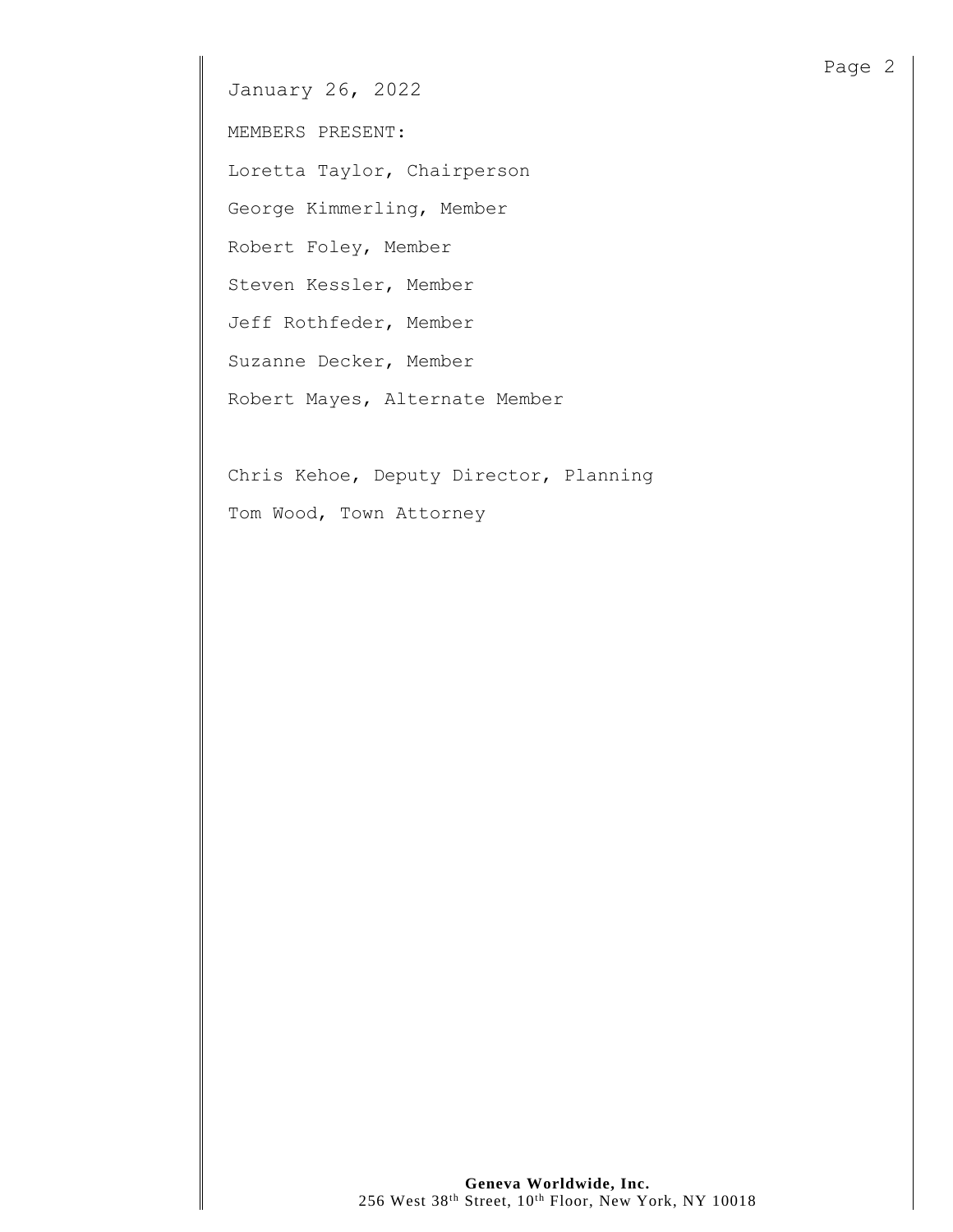|              | Page                                             |
|--------------|--------------------------------------------------|
| $\mathbf{1}$ | January 26, 2022                                 |
| $\mathbf{2}$ | (The board meeting commenced at 7:00 p.m.)       |
| 3            | MS. LORETTA TAYLOR: All rightie, this            |
| 4            | is a public hearing. Excuse me. Can we stand and |
| 5            | recite the pledge?                               |
| 6            | MULTIPLE: I pledge allegiance to the             |
| 7            | flag of the United States of America and to the  |
| 8            | republic for which it stands, one nation under   |
| $\mathsf 9$  | God, indivisible with liberty and justice for    |
| 10           | all.                                             |
| 11           | MR. CHRIS KEHOE: Mr. Kimmerling?                 |
| 12           | MR. GEORGE KIMMERLING: Here.                     |
| 13           | MR. KEHOE: Mr. Rothfeder?                        |
| 14           | MR. JEFFREY ROTHFEDER: Here.                     |
| 15           | MR. KEHOE: Mr. Kessler?                          |
| 16           | MR. STEVEN KESSLER: Here.                        |
| 17           | MR. KEHOE: Ms. Taylor?                           |
| 18           | MS. TAYLOR: Here.                                |
| 19           | MR. KEHOE: Mr. Mayes?                            |
| 20           | MR. ROBERT MAYES: Here.                          |
| 21           | MR. KEHOE: Mr. Foley?                            |
| 22           | MR. ROBERT FOLEY: Here.                          |
| 23           | MR. KEHOE: Ms. Decker is expected, Mr.           |
| 24           | Bianchi noted as absent. With us is the town     |

 $\mathfrak{Z}$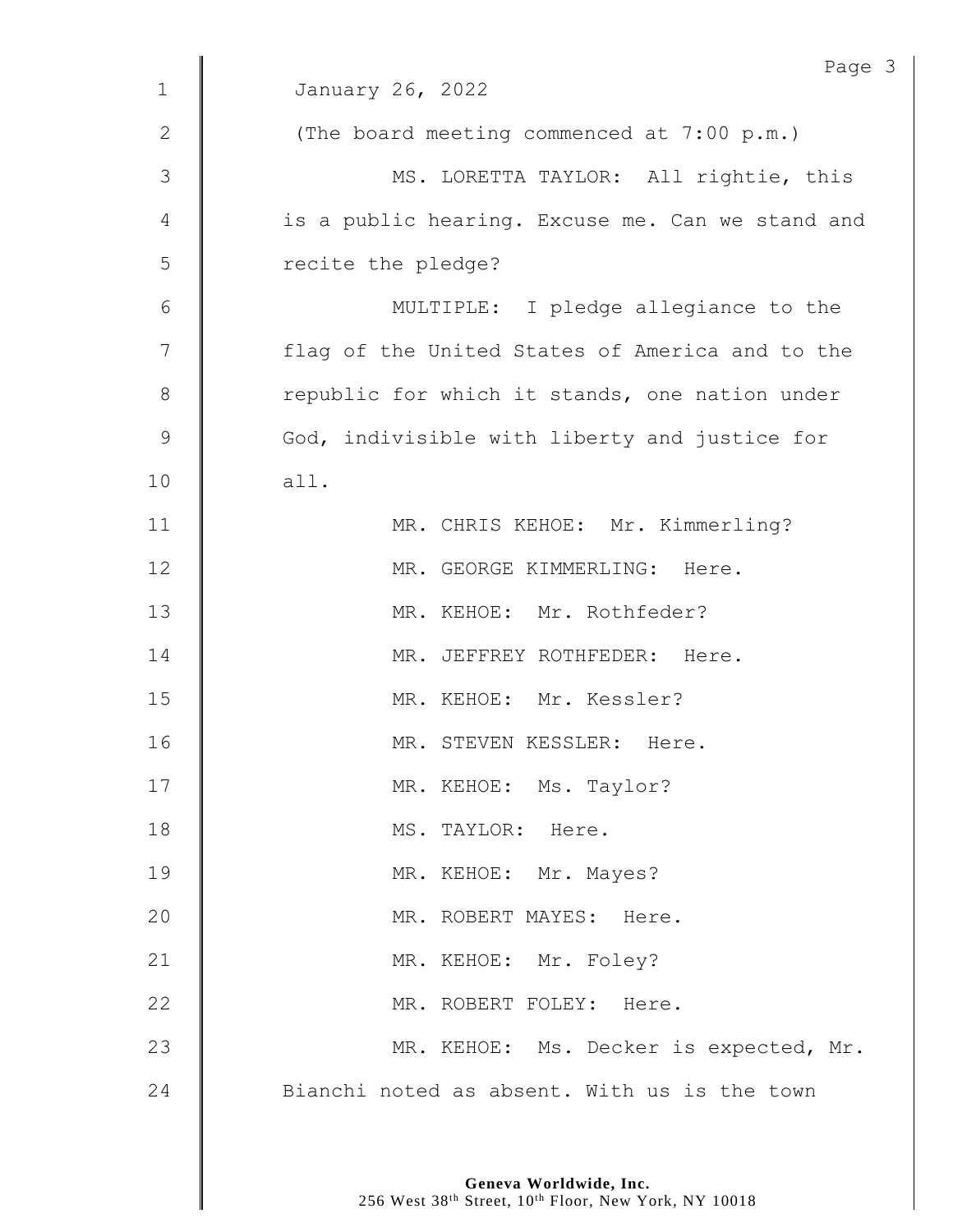|              | Page 4                                            |
|--------------|---------------------------------------------------|
| $\mathbf 1$  | January 26, 2022                                  |
| $\mathbf{2}$ | attorney, Tom Wood.                               |
| 3            | MS. TAYLOR: This is a public hearing              |
| 4            | for PB 6-15, the Hudson Ridge Wellness Center,    |
| 5            | Inc. The application of Hudson Ridge Wellness     |
| 6            | Center, Inc. for site development plan approval   |
| 7            | and a special permit for a hospital to be located |
| 8            | at the former Hudson Institute property, to       |
| $\mathsf 9$  | provide a New York State Office of Addiction      |
| 10           | Services and Support certificated 92-bed facility |
| 11           | to treat individuals with chemical dependency     |
| 12           | issues located at 2016 Quaker Ridge. Latest       |
| 13           | revisions on the drawings are dated March 20,     |
| 14           | 2019. Okay.                                       |
| 15           | MR. BOB DAVIS: Hello. Good evening. I'm           |
| 16           | the attorney for the applicant. Do you want to    |
| 17           | say something first?                              |
| 18           | MS. TAYLOR: I'm sorry. You, you, okay.            |
| 19           | $We -$                                            |
| 20           | MR. TOM WOOD: Mr. Davis, we're just               |
| 21           | going to ask you to stand down for a second.      |
| 22           | MS. TAYLOR: Yeah.                                 |
| 23           | MR. DAVIS: Certainly, Certainly.                  |
| 24           | MR. WOOD: Madam Chairlady, members of             |
|              |                                                   |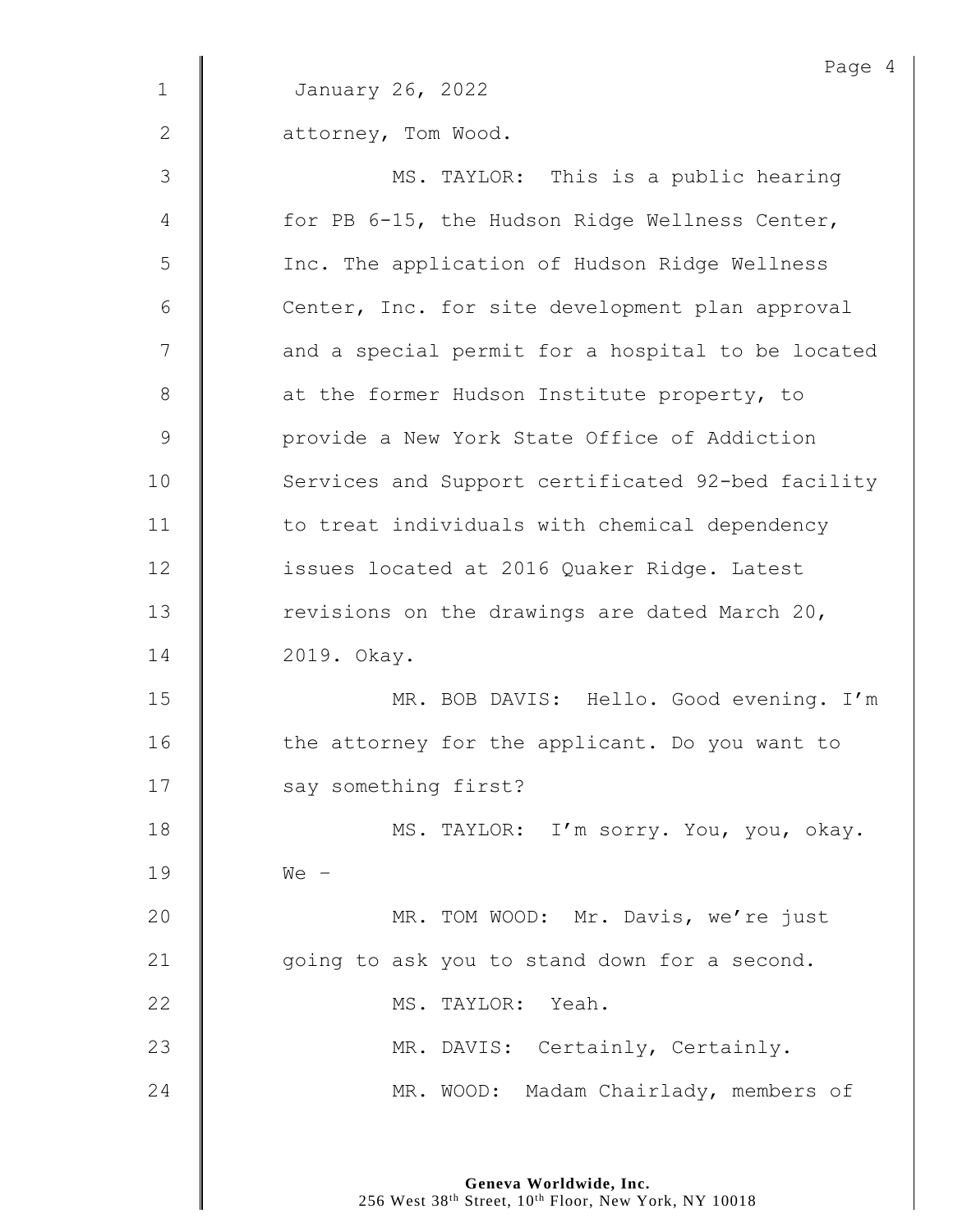|              | Page 5                                            |
|--------------|---------------------------------------------------|
| $\mathbf 1$  | January 26, 2022                                  |
| $\mathbf{2}$ | the board, thank you. Since this is a unique and  |
| 3            | complicated and perhaps one might say convoluted  |
| 4            | matter, I thought it would be good to make an     |
| 5            | opening statement with respect to the procedural  |
| 6            | process and the paths that must be followed.      |
| 7            | Obviously, we adhere to the law and               |
| $\,8\,$      | everyone that owns property in the town has the   |
| $\mathsf 9$  | right to due process so that's what we're         |
| 10           | ensuring both the property owner's rights and the |
| 11           | citizens rights to be heard on it, all matters.   |
| 12           | This is the sixth session of the public           |
| 13           | hearing. This is a combined public hearing that   |
| 14           | the planning board commenced to consider the site |
| 15           | plan proposal and whether or not site plan        |
| 16           | approval should be granted. And also a public     |
| 17           | hearing to hear comments with respect to any      |
| 18           | perceived environmental impacts and comments with |
| 19           | respect to any environmental permits that may at  |
| 20           | some point have to be granted.                    |
| 21           | What is somewhat unique about this                |
| 22           | application is whether or not zoning permits this |
| 23           | use at this location is a matter that has to be   |

24 | resolved by the town zoning board. But under New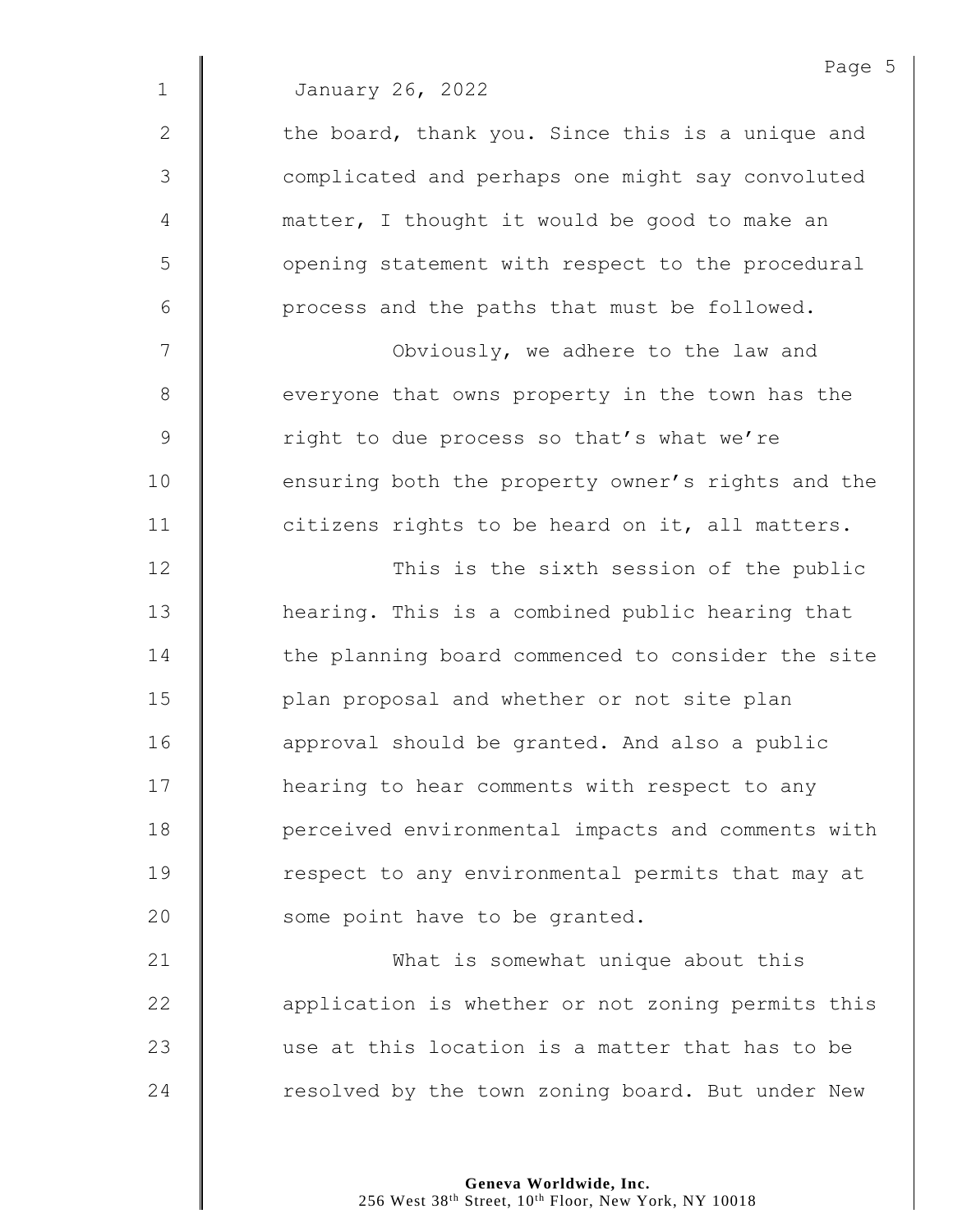2 | York State law, whenever a board or agency is  $3 \parallel$  ready to take an action or consider an action, 4 | they must comply with the State Environmental 5 | Quality Review Act, SEQRA. And so the law  $6$  | encourages coordinated reviews so there aren't 7 | multiple studies being done by multiple agencies  $8 \parallel$  when various agencies have approval authority,  $9 \parallel$  etc.

10 | So in this case, the planning board is 11 | being considered the lead agency for marshalling 12 **the environmental review of this matter. When the** 13 | planning board reaches a conclusion on the 14 **denual 14** environmental review process, it then would go to 15 **the zoning board for the zoning board's public** 16 **Hearings** and consideration as to whether or not a 17 | variance to some aspects of the special permit 18 **Should or should not be granted.** 

19 || If the zoning board sends it back to the 20 | planning board, then the planning board still has 21  $\parallel$  to do a final review for site specific site plan.

22 **So, I'm not presupposing how any of** 23  $\parallel$  that's going to occur. I'm just indicating what 24  $\parallel$  the, the complicated process is. So in that

> **Geneva Worldwide, Inc.** 256 West 38<sup>th</sup> Street, 10<sup>th</sup> Floor, New York, NY 10018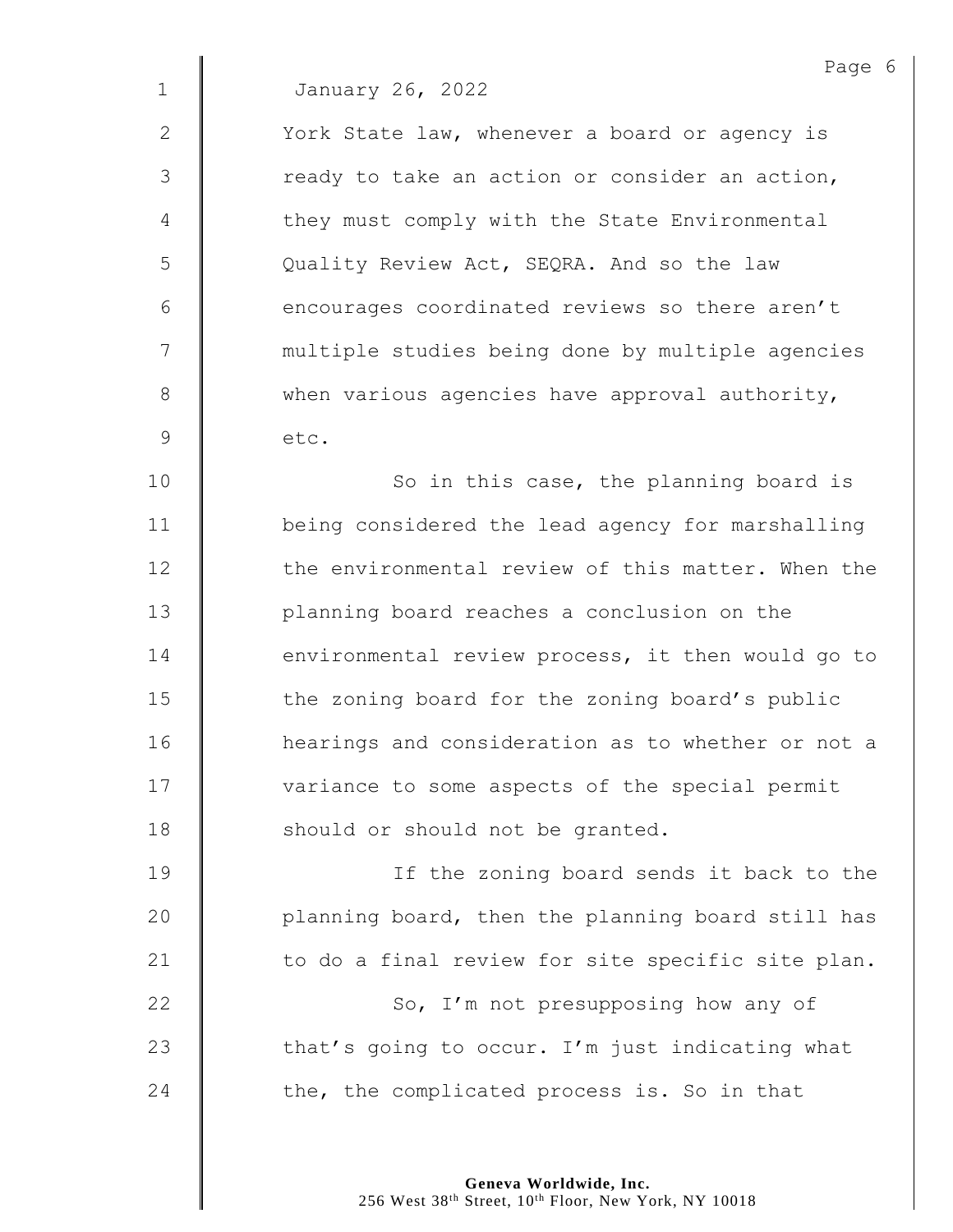Page 7 1 January 26, 2022 2  $\parallel$  regard, this evening, since it is the sixth 3 | session, we are hoping the comments will be 4 | towards items and issues that have not already 5 | been raised. Number two is to look at the impact 6 **i** issues that the board's considering 7 | environmentally. There will still be further time 8 | if it comes back for sight plan for specific 9 **comments** about aspects of the site and its 10 | operation. 11 | So I just thought that would be a good 12 **introductory statement to put on the record in** 13  $\parallel$  the hopes that it will clarify the path that 14 **I** everyone is trying to follow. 15 | MS. TAYLOR: As counsel has just stated, 16  $\parallel$  this is the sixth, sixth session on this 17 | particular application and I'm sorry. 18 [unintelligible] [00:09:40 = 00:09:48] Is this 19 better? 20 MR. KEHOE: Yes. 21 | MS. TAYLOR: Okay. This is the sixth 22 **S** session on this particular application and at 23  $\parallel$  this particular point, we are hoping that we 24 Winding down some aspects of this application. As

> **Geneva Worldwide, Inc.** 256 West 38<sup>th</sup> Street, 10<sup>th</sup> Floor, New York, NY 10018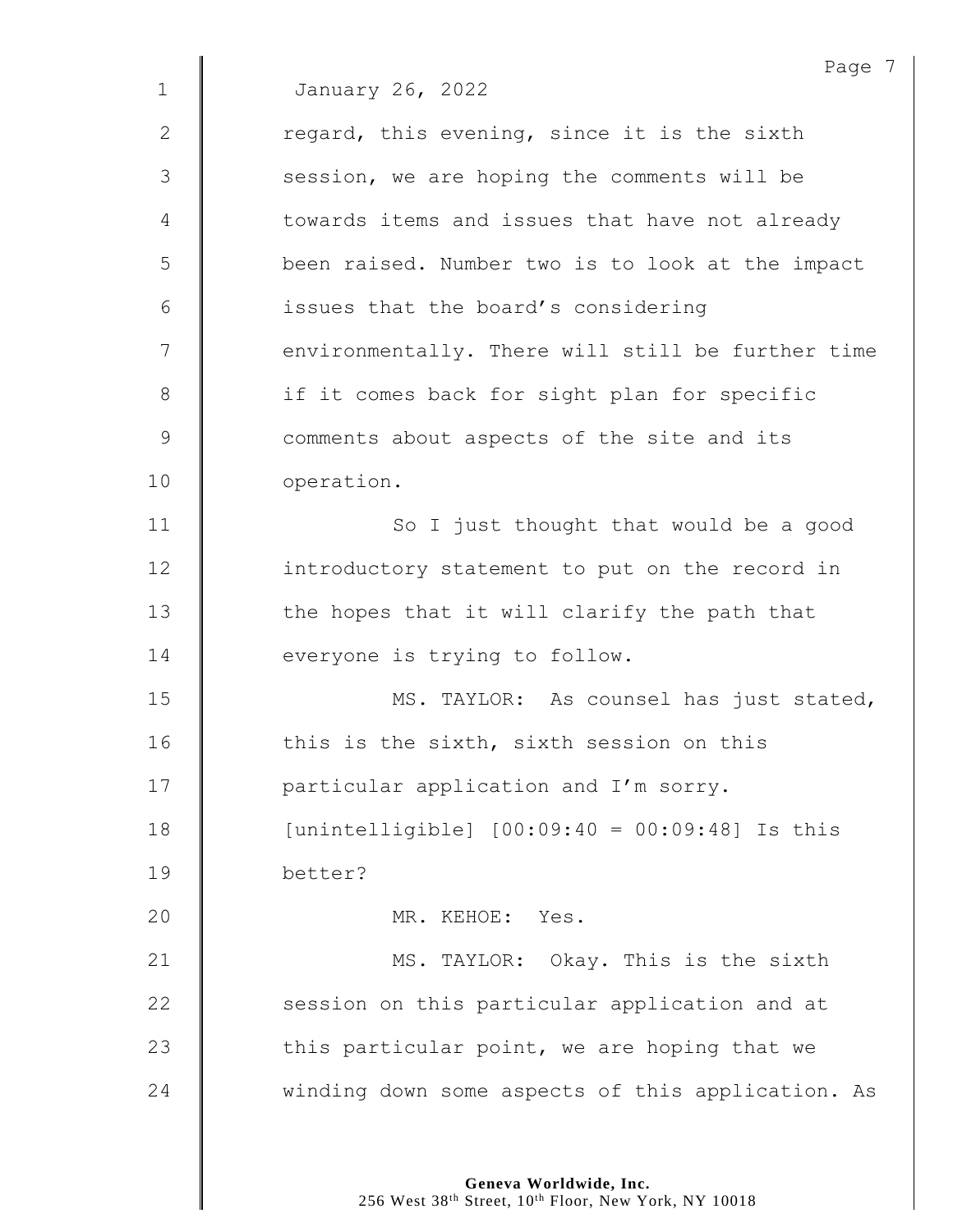2  $\parallel$  a public hearing, we're going to ask that you 3 || please pay attention to the persons ahead of you 4 | and the specific issue that they speak upon 5 | because what we want to do is avoid having people 6 | cepeat the same issue over and over again. Please  $7 \parallel$  try to cooperate in that way. It is a little 8 **a** after 7:00 and we're hoping to conclude by 9:00 9 | o'clock. So if you have something to say, please 10 | feel free to get up and make a statement, but 11 | please keep it brief and please try hard to avoid 12 **The Indust Leap** repeating things that have already been 13 **d** addressed. All right, I'm sorry. 14 **NR. DAVIS:** Thank you, Madam

15 Chairperson. I'll just take a few minutes of your 16 | time tonight. Good evening. I'm Bob Davis. I'm 17 | the attorney for the applicant. Thank you for 18 **H** holding this special meeting for this 19 | application.

20 It's been a while since we were before 21 | vou last summer and a lot has actually occurred 22  $\parallel$  since then. In particular, in working very 23 **closely** with the neighborhood group and Town 24 Attorney Wood over the past five months, we've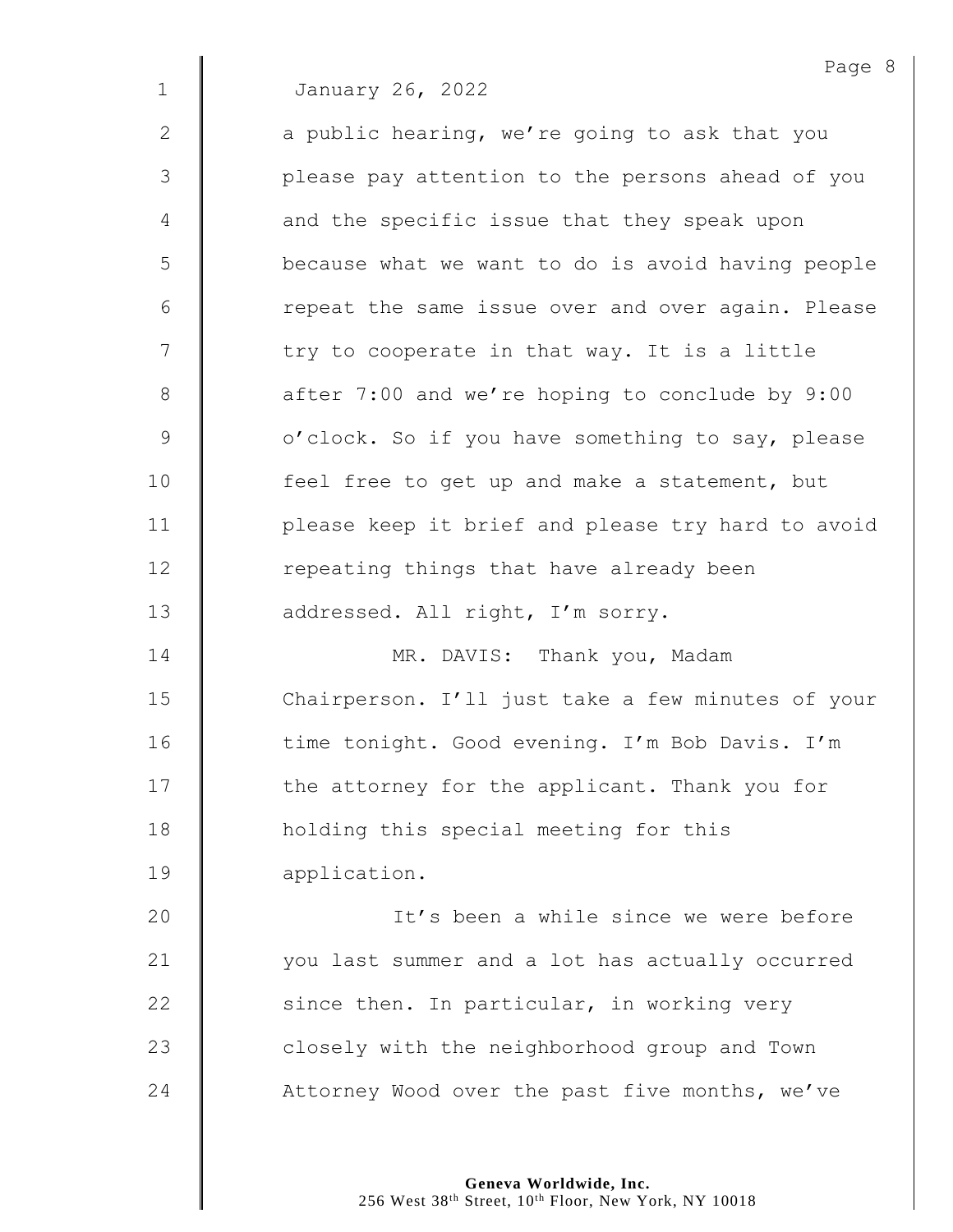|               | Page 9                                            |
|---------------|---------------------------------------------------|
| $\mathbf{1}$  | January 26, 2022                                  |
| 2             | substantially modified and reduced the magnitude  |
| $\mathcal{S}$ | of the application.                               |
| 4             | So tonight, I'll bring you up to date,            |
| 5             | with the intention that after some seven years at |
| 6             | this point, we can finally move forward           |
| 7             | expeditiously, hopefully to approval and perhaps  |
| 8             | even a win-win result for the applicant, the town |
| $\mathsf 9$   | and the neighbors.                                |
| 10            | By way of a little background, since the          |
| 11            | last meeting last July, on August 9th last year,  |
| 12            | we submitted our larger addendum to our March     |
| 13            | 2019 expanded environmental assessment report.    |
| 14            | Mr. Kehoe referenced that and showed that at the  |
| 15            | work session. The four volume 2019 set had        |
| 16            | included all of our submissions and responses to  |
| 17            | public comment since the beginning of the         |
| 18            | application in 2019 up to that point. The August  |
| 19            | volume completed the record and public comment    |
| 20            | response from 2019 through your July 6th meeting. |
| 21            | On September 3rd, we also submitted               |
| 22            | additional information requested at that time by  |
| 23            | Mr. Subin regarding OASAS. And importantly, last  |
| 24            | August, the applicant also terminated the         |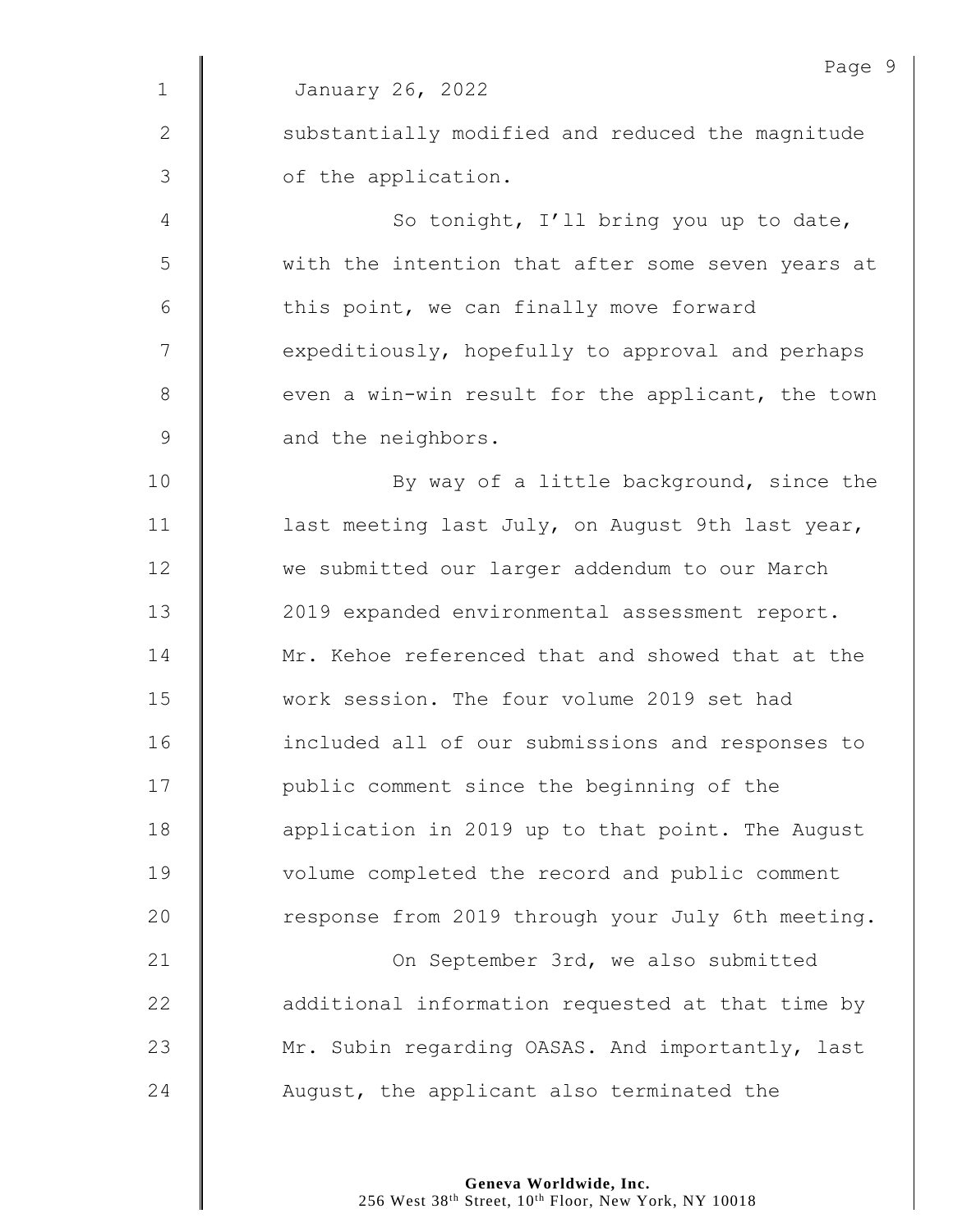$2 \parallel$  easement that it had acquired over the adjoining 3 || property of its affiliate and that property has 4 | since been sold to a third party for single 5 | family residential use, thereby eliminating a 6 | significant neighborhood concern that had been  $7 \parallel$  expressed at that time.

8 **N** Thereafter has reflected, in my co-9 Counsel Mr. Grauer's letter to you of January 19 10 | this year, based on extensive discussions with 11 | Mr. Wood and the neighbors and their consultants, 12 **the applicant has consented as conditions to** 13 **EXTER** extremely broad mitigation measures and 14 **deger** accommodation to the community, including the 15 | adjoining neighbors with whom the applicant has 16 | met directly and had direct discussions and whose 17 | landscape architect has met with the neighbors as 18 Well. And the landscape architect, Lucille Munz 19 | [phonetic] from JMC is here tonight to answer any 20 **questions** you might have in that regard.

**All of these measures and accommodations** 22 | I've referred to are set forth in Mr. Grauer's **January 19th letter, which most significantly include the applicant's principal concession, to**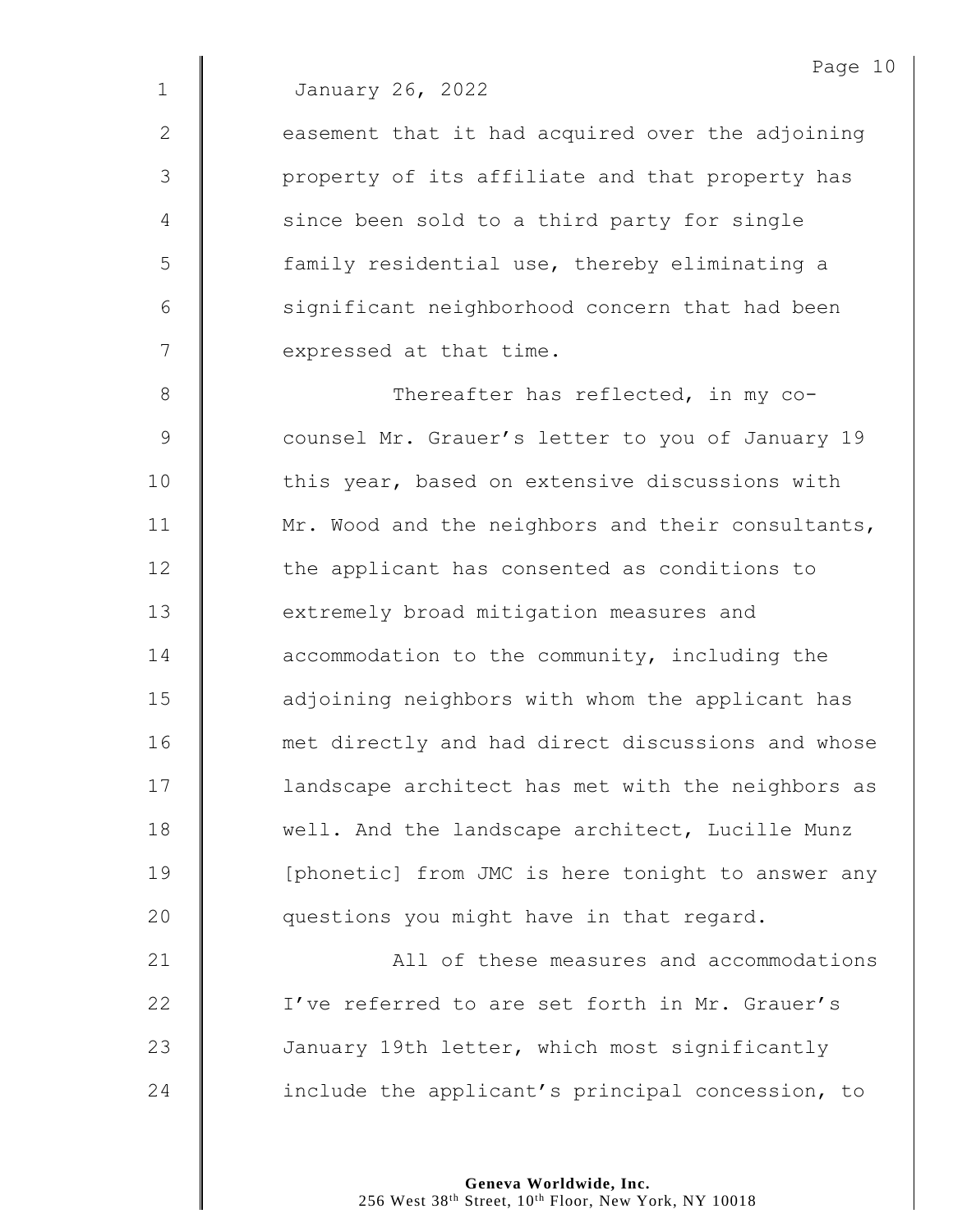| January 26, 2022 |  |
|------------------|--|
|                  |  |

| $\overline{2}$  | reduce the maximum number of patients, which are |
|-----------------|--------------------------------------------------|
| 3               | part of its application, from 92, which has been |
| 4               | the case for the last five years, to only 49 at  |
| 5               | the onset, and thereafter, only upon the renewal |
| 6               | of its special permit a few years down the line  |
| $7\overline{ }$ | to a maximum of 58 patients. Or those numbers    |
| 8               | could be less, those maximum numbers could be    |
| 9               | less if required by the licensing agency, OASAS. |

10 | So that represents a reduction in the 11 **I** maximum number of patients to be allowed by at 12 | least 47 percent at the outset and ultimately 13 | perhaps 37 percent with a commensurate reduction 14 **in staff and potential impacts.** 

15 | Among its other recent additional 16 **| mitigative measures, the applicant has** 17 | substantially enhanced its landscaping plan with 18 **an** immense evergreen hedge made up of large 19 | trees, 18 to 14 feet high, approximately 140  $20$   $\parallel$  trees along and near the northern boundary of the 21 | property, utilizing even berms in spots to make  $22$   $\parallel$  the hedge higher to buffer the adjoining 23 | neighbors.

24 | And the applicant has also significantly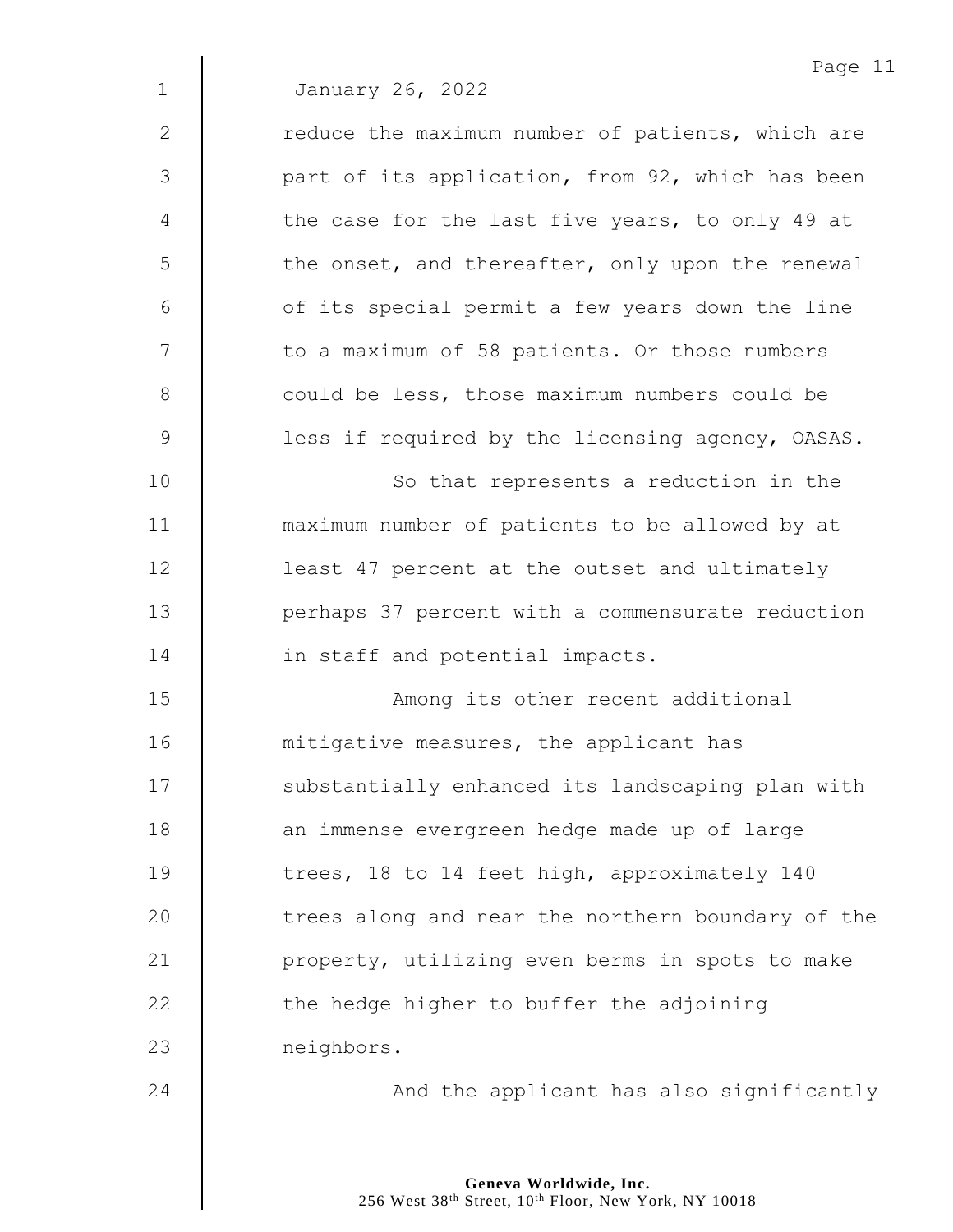|              | Page 12                                           |
|--------------|---------------------------------------------------|
| $\mathbf 1$  | January 26, 2022                                  |
| $\mathbf{2}$ | revised its lightly plan, also in conjunction     |
| 3            | with the neighbor's architectural consultant to   |
| 4            | further mitigate any impacts on those neighbors,  |
| 5            | all in extensive ongoing consultation with them   |
| 6            | over these past five months.                      |
| 7            | In addition, back in March of 2019, we            |
| 8            | had provided you with a list of some 54 other     |
| 9            | stipulated conditions of approval which have only |
| 10           | been enhanced by those set forth in Mr. Grauer's  |
| 11           | January letter, along with JMC's analysis of the  |
| 12           | SEQRA criteria supporting the board's issuance of |
| 13           | a negative declaration.                           |
| 14           | We resubmitted those items to Mr. Wood            |
| 15           | and the board in early January and then did so    |
| 16           | again yesterday for the board's convenience.      |
| 17           | Despite all these fruitful, cooperative           |
| 18           | efforts over the past few months, we have         |
| 19           | received Mr. Schwartz' letter of January 24th,    |
| 20           | which I must say, we found rather surprising and  |
| 21           | disappointing in tone and content, given the very |
| 22           | cooperative relationship that the applicant has   |
| 23           | been establishing directly with the neighbors     |
| 24           | over the past five months and the agreement we    |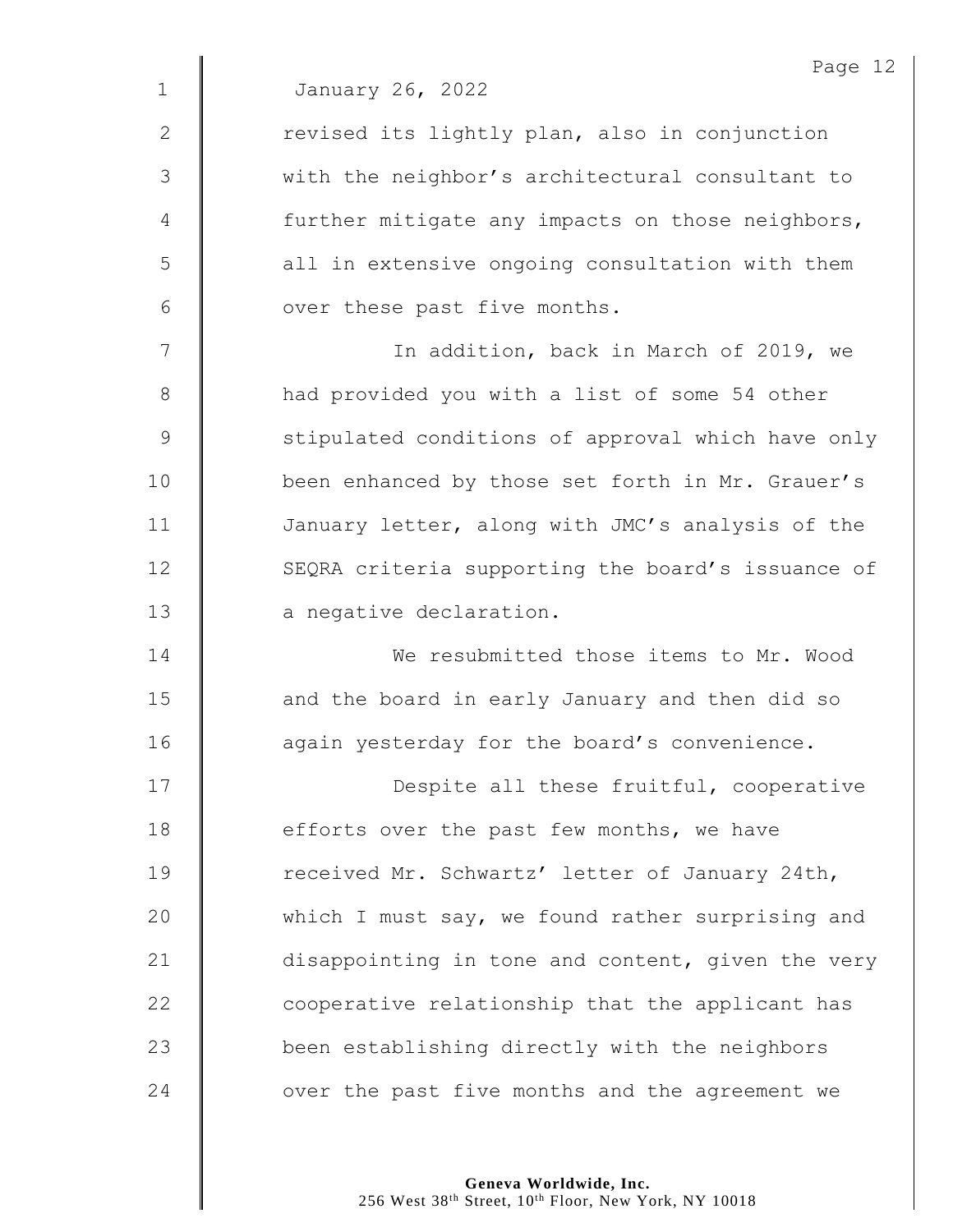|               | Page 13                                           |
|---------------|---------------------------------------------------|
| $\mathbf{1}$  | January 26, 2022                                  |
| 2             | believed we had forged with them and still hope   |
| $\mathcal{S}$ | very much so to positively conclude.              |
| 4             | I believe Mr. Grauer's January 25th               |
| 5             | submission has amply addressed Mr. Schwartz'      |
| 6             | letter, but suffice it to say in our view, it     |
| 7             | contains many mischaracterizations and inaccurate |
| $8\,$         | statements.                                       |
| $\mathsf 9$   | Most importantly, this really must be             |
| 10            | noted, as reflected in Mr. Grauer's letter, we    |
| 11            | have already agreed, in some case instance, the   |
| 12            | very beginning of the application in 2015 to do   |
| 13            | most of the things Mr. Schwartz asked for in his  |
| 14            | letter, or have agreed now, in Mr. Grauer's       |
| 15            | response.                                         |
| 16            | So, in sum, having practiced zoning law           |
| 17            | at this point in time for about 40 years, some    |
| 18            | nights like this, it seems a little longer, but   |
| 19            | contrary to any claim of lack of transparency or  |
| 20            | failure to answer any questions, I must say I've  |
| 21            | never seen a longer or more substantial review    |
| 22            | process or a more responsive and transparent      |
| 23            | applicant than this one.                          |
| 24            | The fact that any person may not like             |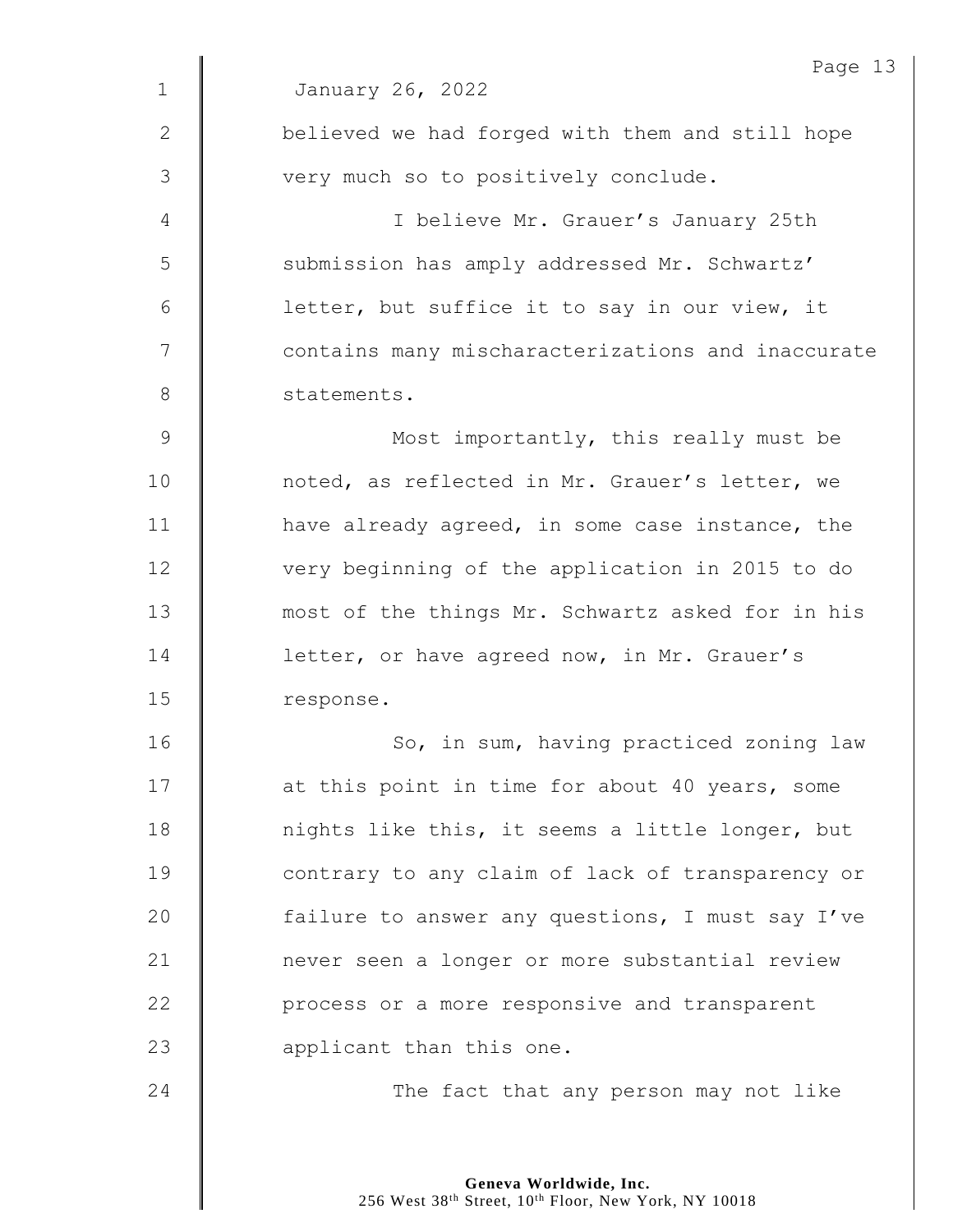|              | Page 14                                           |
|--------------|---------------------------------------------------|
| $\mathbf{1}$ | January 26, 2022                                  |
| $\mathbf{2}$ | our answers or that our answers do not support    |
| 3            | their narrative does not mean the answers are     |
| 4            | insufficient. And likewise, the fact that the     |
| 5            | applicant may not have answered every single one  |
| $6\,$        | of every one of the hundreds of questions that    |
| 7            | the public has presented with more questions      |
| 8            | seemingly presented each time others are answered |
| $\mathsf 9$  | in an unending process doesn't mean the           |
| 10           | application is insufficient either.               |
| 11           | Moreover, the board does not have the             |
| 12           | legal authority, as you probably know, to engage  |
| 13           | in an intimate review of the applicant's internal |
| 14           | business operations or the feasibility of its     |
| 15           | business. In fact, Supervisor Becker himself      |
| 16           | recently pointed out that point in a letter to    |
| 17           | the editor he wrote regarding certain land use    |
| 18           | issues in town, where he state quote, it is not   |
| 19           | in the purview of government to assess the need   |
| 20           | for or likelihood of success of private           |
| 21           | investments.                                      |

22  $\parallel$  So accordingly, as requested in Mr. 23 Grauer's January 19th letter, we do ask the board 24  $\parallel$  to finally close the public hearing tonight and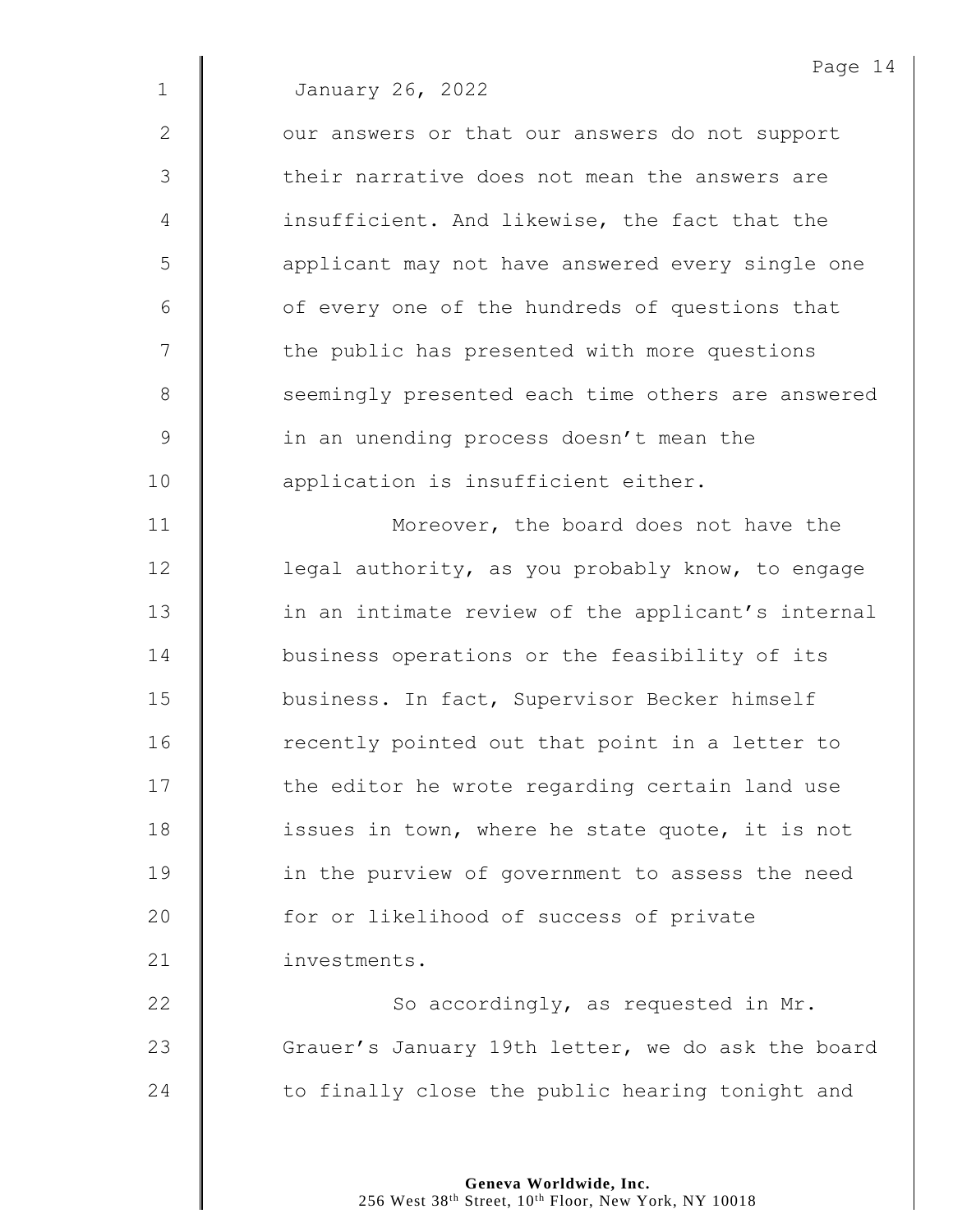$2 \parallel$  to expeditiously thereafter adopt the negative 3 declaration so that as Mr. Wood noted, the 4 | applicant may move forward to the zoning board 5 | for consideration of the one area variance needed  $6$  || from the state road requirement for the special 7 | permit and thereafter return to this board for 8 **consideration and hopefully issuance of special** 9 **9** permit and site plan approval.

10 | So with that, we thank the board for its 11 **Consideration and courtesy throughout this** 12 | incredibly long in my experience, unprecedented 13 | process and also to those neighbors as well who 14 | have worked mutually with the applicant to make  $15$   $\parallel$  this a better application over the last five 16 **months and of course we will continue to work** 17 | with them to do so. So, I thank you, and Ms. 18 | Munz, as I mentioned, our landscape architect is 19 **here, if at any time you have any questions for** 20 | her or need a better explanation of the landscape 21  $\parallel$  butter that we've created. Thank you.

22 | MS. TAYLOR: All right, this, as I said 23  $\parallel$  earlier, is a public hearing and we're here to 24 | listen to your particular concerns at this point.

> **Geneva Worldwide, Inc.** 256 West 38<sup>th</sup> Street, 10<sup>th</sup> Floor, New York, NY 10018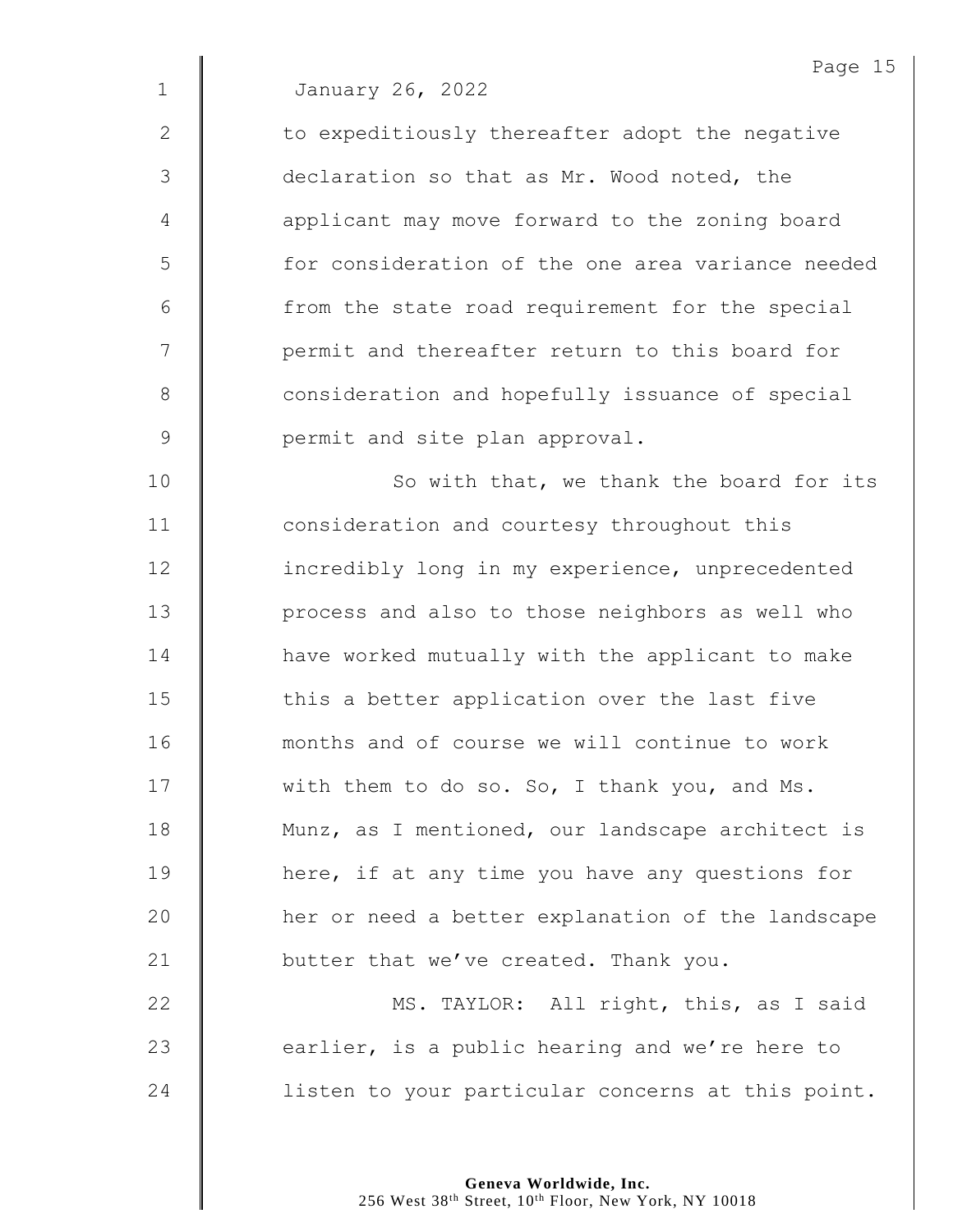2 We have received materials from, we have received 3 materials from both of the sides, the CRHISD and 4 we've received materials from, excuse me, the 5 | applicant. And we are still, you know, laboring 6 | in some sense on how we're going to finally 7 | resolve some of the concerns that we have. So 8 | this is an opportune time for you to come up and 9 Some thoughts that you have or some 10 **deg 10** concerns that you have, because as I said 11 **earlier**, we are beginning to wind this down and 12 we've got to have some, you know, some insight 13 | from you as to how you're feeling.

**Now, those of you in the group that are called CRHISD have a sense I think of what the** 16 | group agreed to with respect to how this, how  $\parallel$  they want this to look, how they want the  $\parallel$  property to look, what kinds of things that they **approve of.** We know that there are people that  $\parallel$  don't necessarily agree with everything that the 21 CHRISD group worked on.

22 | And I guess I think I would be more  $23$  | interested in learning what some of these  $24$  | reservations that some of you have that we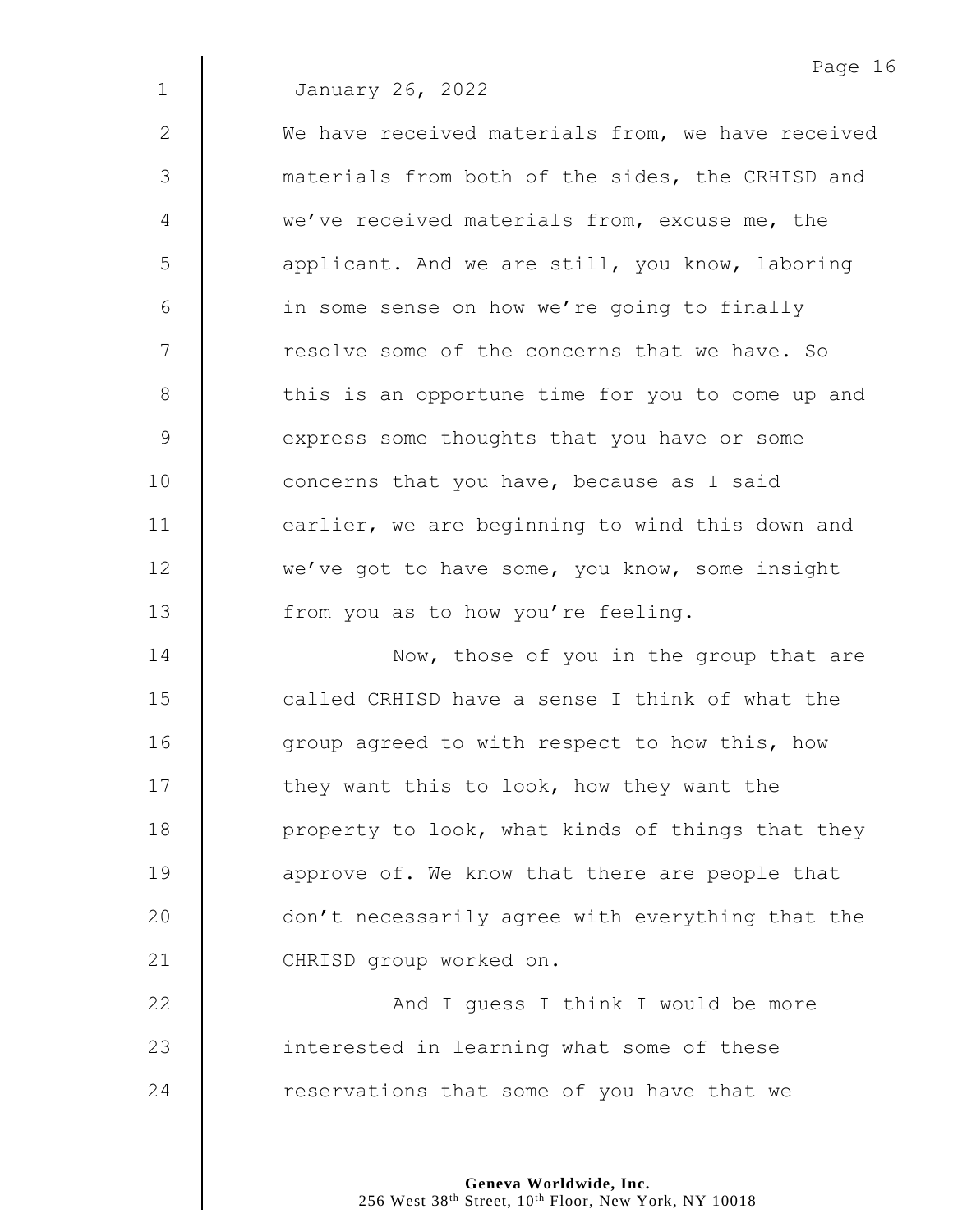|             | Page 17                                           |
|-------------|---------------------------------------------------|
| $\mathbf 1$ | January 26, 2022                                  |
| 2           | haven't heard yet, okay. So you can come, are     |
| 3           | you, you wanted to speak now?                     |
| 4           | MR. DAVID VALDEZ: Yes.                            |
| 5           | MS. TAYLOR: Fine, come on up.                     |
| 6           | MR. VALDEZ: Thank you.                            |
| 7           | MS. TAYLOR: Please state your name and            |
| 8           | where you live, your address.                     |
| $\mathsf 9$ | MR. VALDEZ: Okay, thanks. Hello, I'm              |
| 10          | David Valdez, I'm a member of Newcastle's         |
| 11          | Millwood West End Advisory Board. And I've been   |
| 12          | asked to speak on behalf of the board at this     |
| 13          | very important public hearing.                    |
| 14          | Just for background, for those of you             |
| 15          | who don't know, the Millwood West End Advisory    |
| 16          | Board reviews the applications that impact        |
| 17          | residents of the town of Newcastle, with Millwood |
| 18          | and Ossining addresses. We also look at the       |
| 19          | actions of neighboring towns when there's an      |
| 20          | impact on Newcastle, as is the case here. This    |
| 21          | board has been in existence since the mid-70s.    |
| 22          | We've reviewed the Cortlandt Planning             |
| 23          | Board's work and the minutes to date, as          |
| 24          | extensive as they are, as well as the applicant's |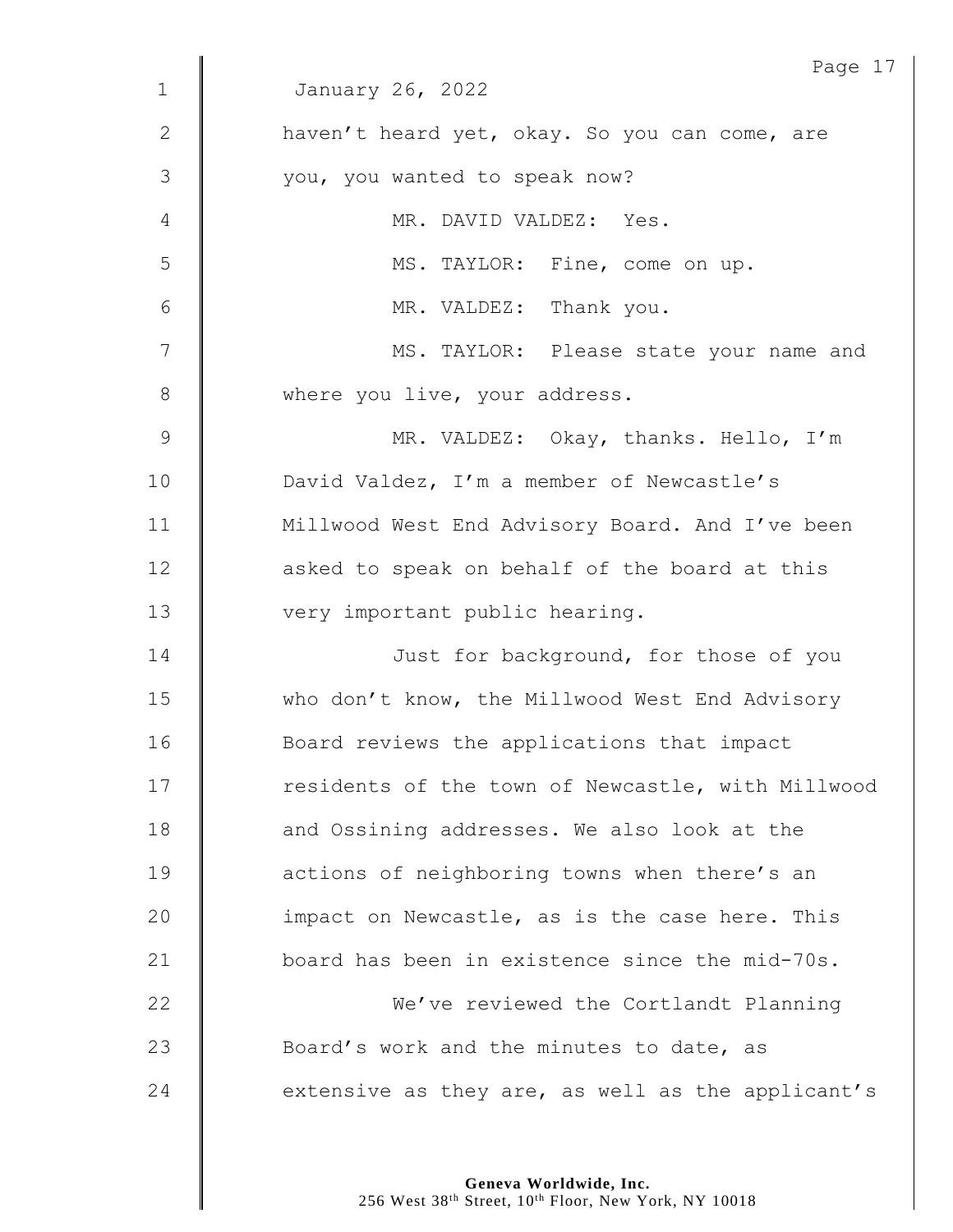|             | Page 18                                           |
|-------------|---------------------------------------------------|
| $\mathbf 1$ | January 26, 2022                                  |
| 2           | materials and responses related to their          |
| 3           | application for a variance and a special permit   |
| 4           | to reoccupy buildings to operate a hospital on    |
| 5           | Quaker Ridge Road.                                |
| 6           | The Millwood West End Advisory Board is           |
| 7           | opposed to this application for very sound,       |
| 8           | practical reasons, which I will very quickly      |
| $\mathsf 9$ | summarize. The Millwood West End Advisory Board   |
| 10          | strongly urges you, the members of the Cortlandt  |
| 11          | Planning Board not to grant the special permit    |
| 12          | the applicant has requested for the following     |
| 13          | five specific reasons.                            |
| 14          | I would ask that you note that these              |
| 15          | reasons extend and are particularly concerned the |
| 16          | externalities that are beyond the property        |
| 17          | boundaries. They can't be fixed by having 40 or   |
| 18          | 60 people on the site.                            |
| 19          | Number one, Quaker Ridge Road is not a            |
| 20          | state road, and as such, it was not designed or   |
| 21          | intended to handle traffic, cars, buses and       |
| 22          | ambulances that will come from the proposed       |
| 23          | hospital facility. Hospitals in Westchester have  |
| 24          | to be on a state road. A variance is necessary    |
|             |                                                   |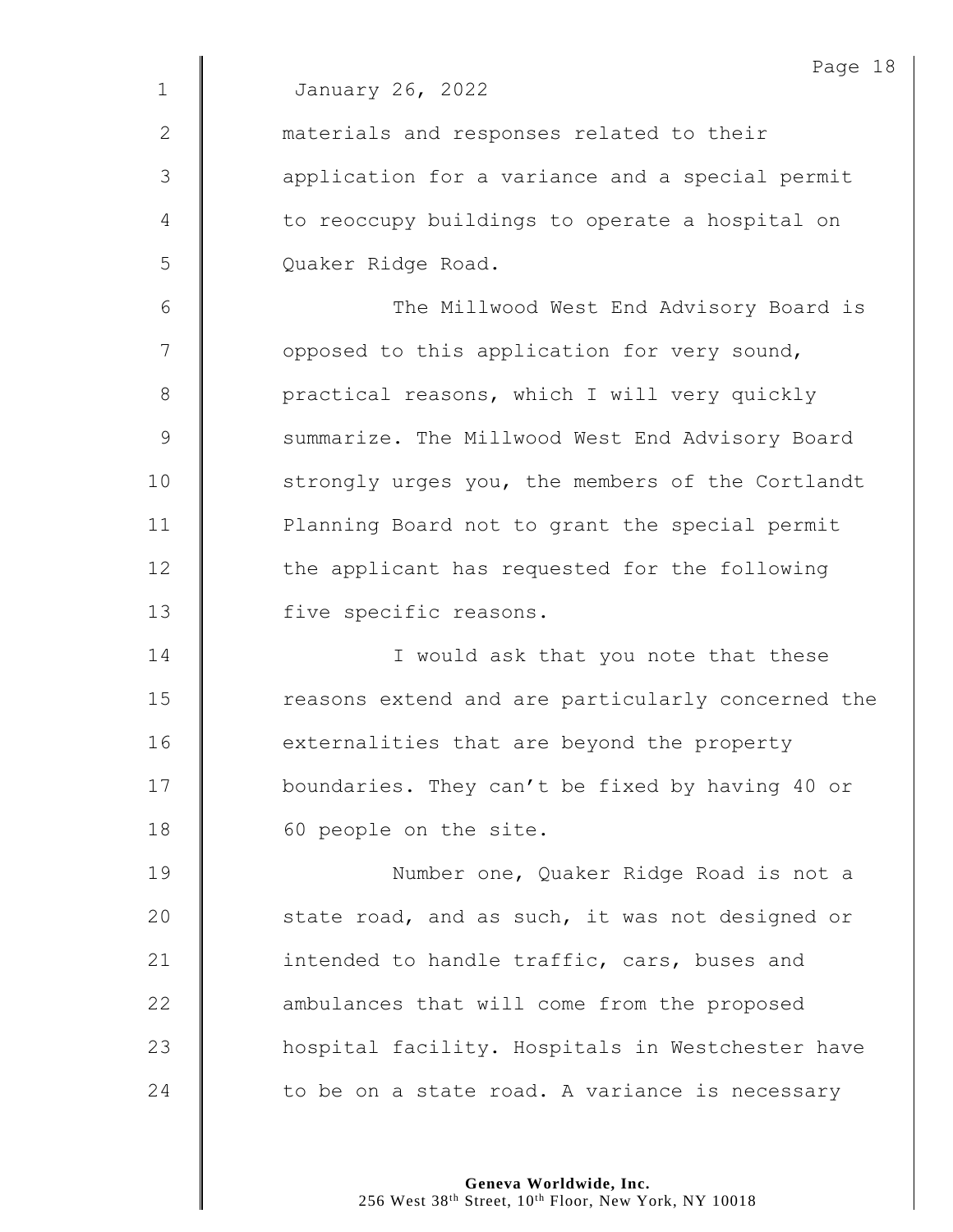|                | Page 19                                           |
|----------------|---------------------------------------------------|
| $\mathbf 1$    | January 26, 2022                                  |
| $\mathbf{2}$   | and it is within the purview of the Cortlandt     |
| $\mathfrak{Z}$ | Planning Board not to grant it.                   |
| $\overline{4}$ | Number two, related, all of the streets           |
| 5              | and roads leading to Quaker Ridge Road are        |
| 6              | similarly small, residential streets. Consultant  |
| 7              | studies show that Glendale Road in Newcastle will |
| $\,8\,$        | become the main way in and out of the hospital.   |
| $\mathsf 9$    | Granting a variance which will result in hospital |
| 10             | traffic here isn't appropriate or consistent to   |
| 11             | the immediate and adjoining neighborhood.         |
| 12             | Number three, lighting, and this is               |
| 13             | really very, very important. The immediate area   |
| 14             | around both parcels, though we understand tonight |
| 15             | they sold one of them, has no commercial lights   |
| 16             | or signs. Much of the neighborhood has no street  |
| 17             | lights at all. Pitch dark at night is a defining  |
| 18             | feature of the community here, particularly in    |
| 19             | the West End of Newcastle, which the hospital,    |
| 20             | when operating, will destroy. With the            |
| 21             | increasingly well recognized environmental        |
| 22             | benefits of darkness at night, we cannot          |
| 23             | emphasize enough the value and the importance     |
| 24             | that area residents place on it being dark at     |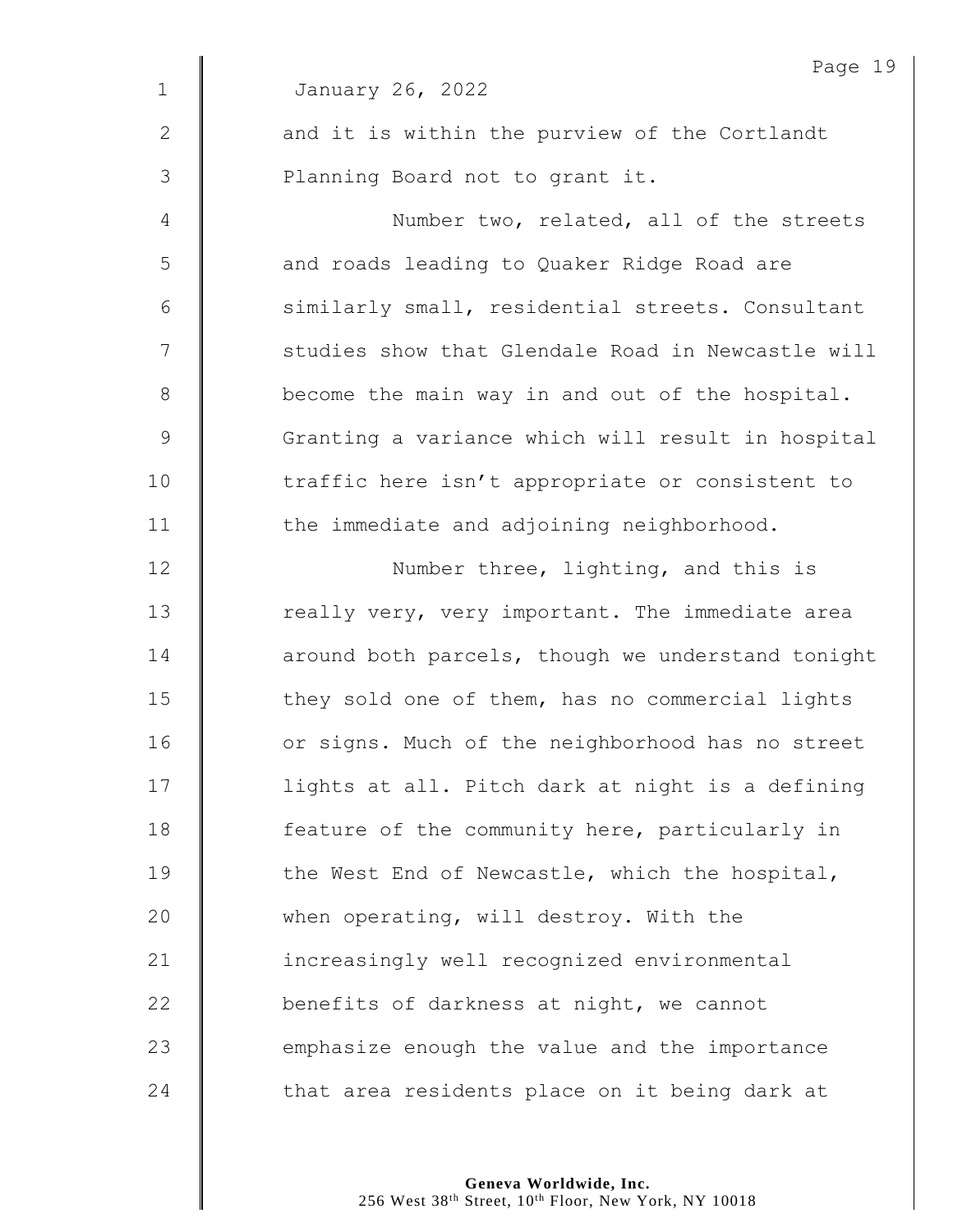2 | night.

3 || Number four, water and sewage capacity  $4 \parallel$  and use, the hospital will depend on the shared 5 use of the groundwater and the onsite disposal of  $6$   $\parallel$  sewage in a septic system that will have to 7 | support daily use water by more than a hundred 8 | people every day. The hospital will not only draw 9 | on groundwater but also issue sewage into a 10 | septic system that goes into the watershed that 11 | drains into the Indian Brook Reservoir, which 12 | supplies the town of Ossining with its drinking 13 Wester. This residential neighborhood surrounding 14 **I** properties have septic systems and wells which 15 **are appropriately designed to support family** 16 households.

17 | The applicant's initial proposal will 18 | like for 180 inhabitants, 90 patients, 90 staff. 19 They've scaled back but they're leaving open day **deg is 10** visitors which are not counted. So while the  $\parallel$  number is reduced, the groundwater use and the **deg 1** resulting septic system wastewater for a **Commercial enterprise is not consistent with current neighborhood owner use of groundwater** 

> **Geneva Worldwide, Inc.** 256 West 38th Street, 10th Floor, New York, NY 10018

Page 20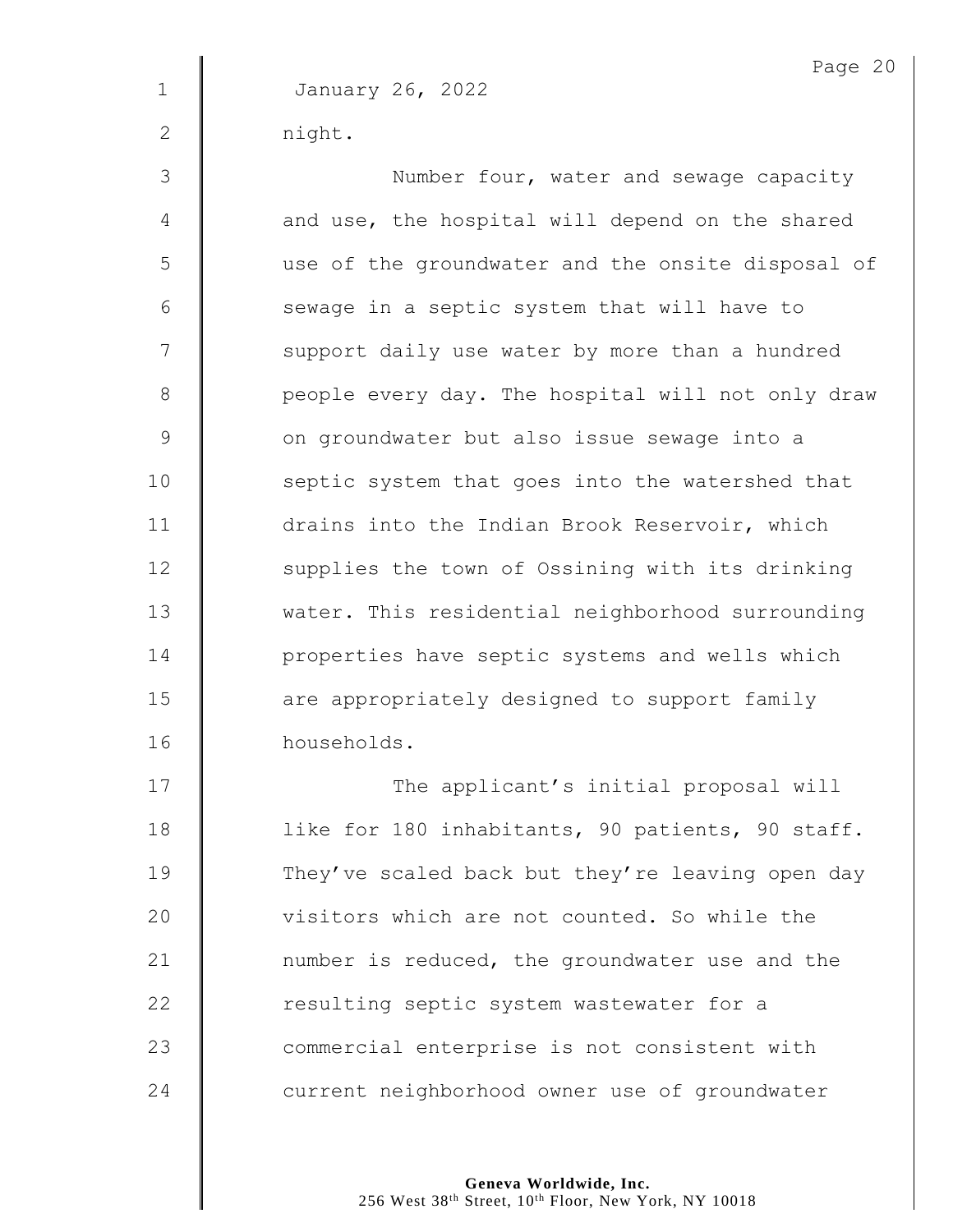|              | Page 21                                           |  |  |  |
|--------------|---------------------------------------------------|--|--|--|
| $\mathbf{1}$ | January 26, 2022                                  |  |  |  |
| 2            | that the residents share in the area.             |  |  |  |
| 3            | A well water use test of very short               |  |  |  |
| 4            | duration showed an extreme drawdown on            |  |  |  |
| 5            | neighboring wells by 20 feet, which was quite     |  |  |  |
| 6            | alarming and that hasn't been explored.           |  |  |  |
| 7            | It sounds like the applicant has solved           |  |  |  |
| 8            | the question on the future use of land owned if   |  |  |  |
| $\mathsf 9$  | they've sold that neighboring parcel that's in    |  |  |  |
| 10           | Newcastle residential lot. But the fact that they |  |  |  |
| 11           | had actually designed it, planned and granted     |  |  |  |
| 12           | themselves easements to have a curb cut that      |  |  |  |
| 13           | would end up into Glendale, if you know the       |  |  |  |
| 14           | neighborhood in Glendale and the families there,  |  |  |  |
| 15           | it's joggers, bicyclists, families with their     |  |  |  |
| 16           | children, their strollers, turn this into a main  |  |  |  |
| 17           | way in and out of a hospital would just be        |  |  |  |
| 18           | terrible.                                         |  |  |  |
| 19           | So, with that, I'll conclude. A separate          |  |  |  |
| 20           | summary of the concerns of the Millwood West End  |  |  |  |
| 21           | Advisory Board opposing the application, I have a |  |  |  |
| 22           | copy of it, it was submitted to the town of       |  |  |  |
| 23           | Newcastle. They submitted it to you and I would   |  |  |  |
| 24           | like to provide you with a copy for the public    |  |  |  |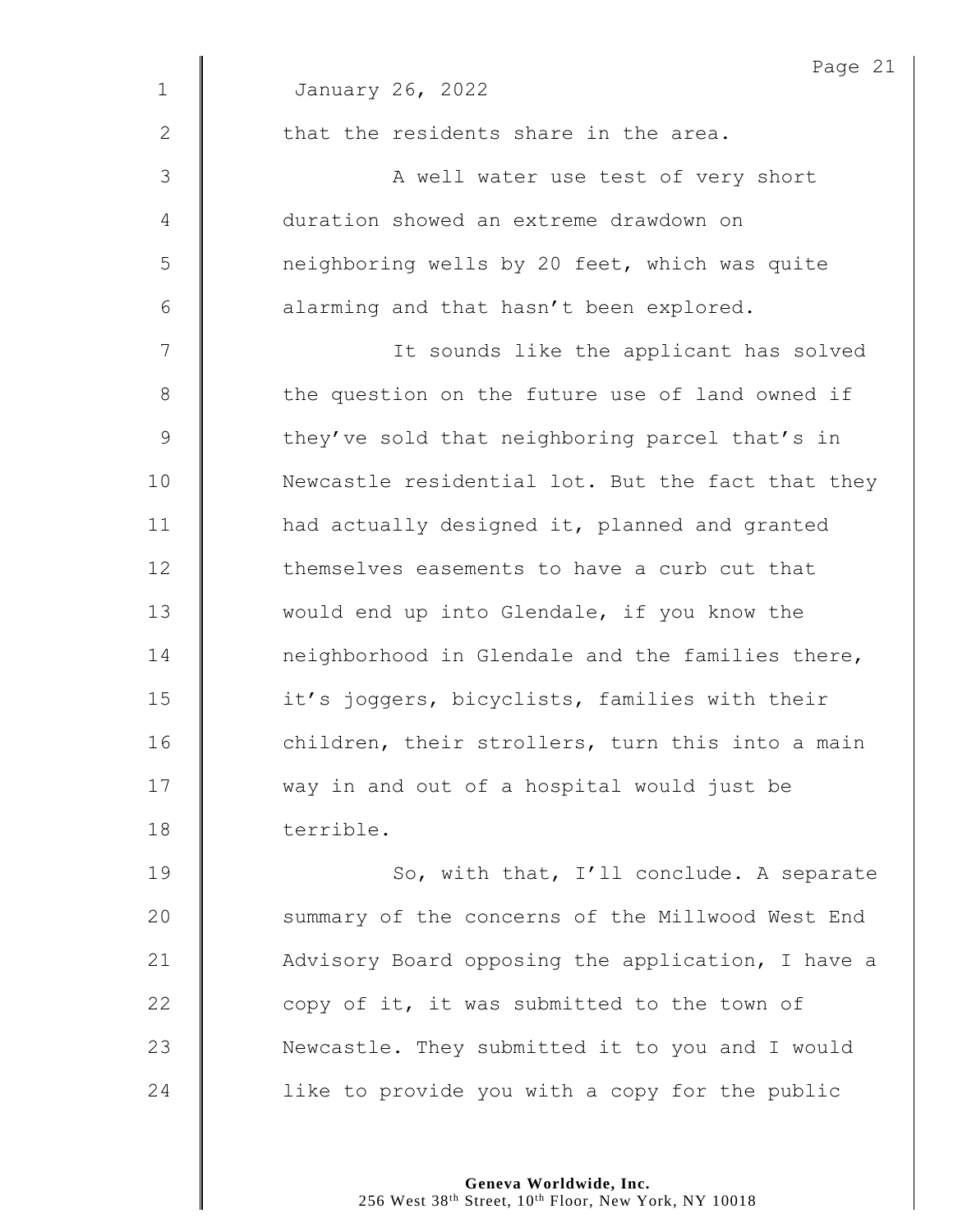|              | Page 22                                           |  |  |  |
|--------------|---------------------------------------------------|--|--|--|
| $\mathbf{1}$ | January 26, 2022                                  |  |  |  |
| $\mathbf{2}$ | record. Thank you.                                |  |  |  |
| 3            | MR. KIMMERLING: Can I just ask a                  |  |  |  |
| 4            | question? Is the advisory board a citizen's       |  |  |  |
| 5            | group, or is that part of the government?         |  |  |  |
| 6            | MR. VALDEZ: It's appointed. It's an               |  |  |  |
| 7            | appointed committee of the town of Newcastle.     |  |  |  |
| 8            | MR. KIMMERLING: Okay, great. Thank you.           |  |  |  |
| 9            | MR. VALDEZ: Okay.                                 |  |  |  |
| 10           | MR. KEHOE: I can take those. Thank you.           |  |  |  |
| 11           | MS. JILL GREENSTEIN: Good evening. My             |  |  |  |
| 12           | name is Jill Greenstein. I reside at 83 Quaker    |  |  |  |
| 13           | Hill Drive. I am also the chairperson of CRHISD   |  |  |  |
| 14           | and my property abuts the applicant's property.   |  |  |  |
| 15           | I'm a retired school psychologist and very much   |  |  |  |
| 16           | aware of substance abuse and the need to provide  |  |  |  |
| 17           | help for those suffering with this. Because of my |  |  |  |
| 18           | work as a school psychologist, I have worked with |  |  |  |
| 19           | many professionals in the field, including local  |  |  |  |
| 20           | and county specialists. I'm aware of how          |  |  |  |
| 21           | important it is to provide care that is carefully |  |  |  |
| 22           | developed following strict guidelines for such    |  |  |  |
| 23           | work.                                             |  |  |  |
| 24           | What you have before you is not that. I           |  |  |  |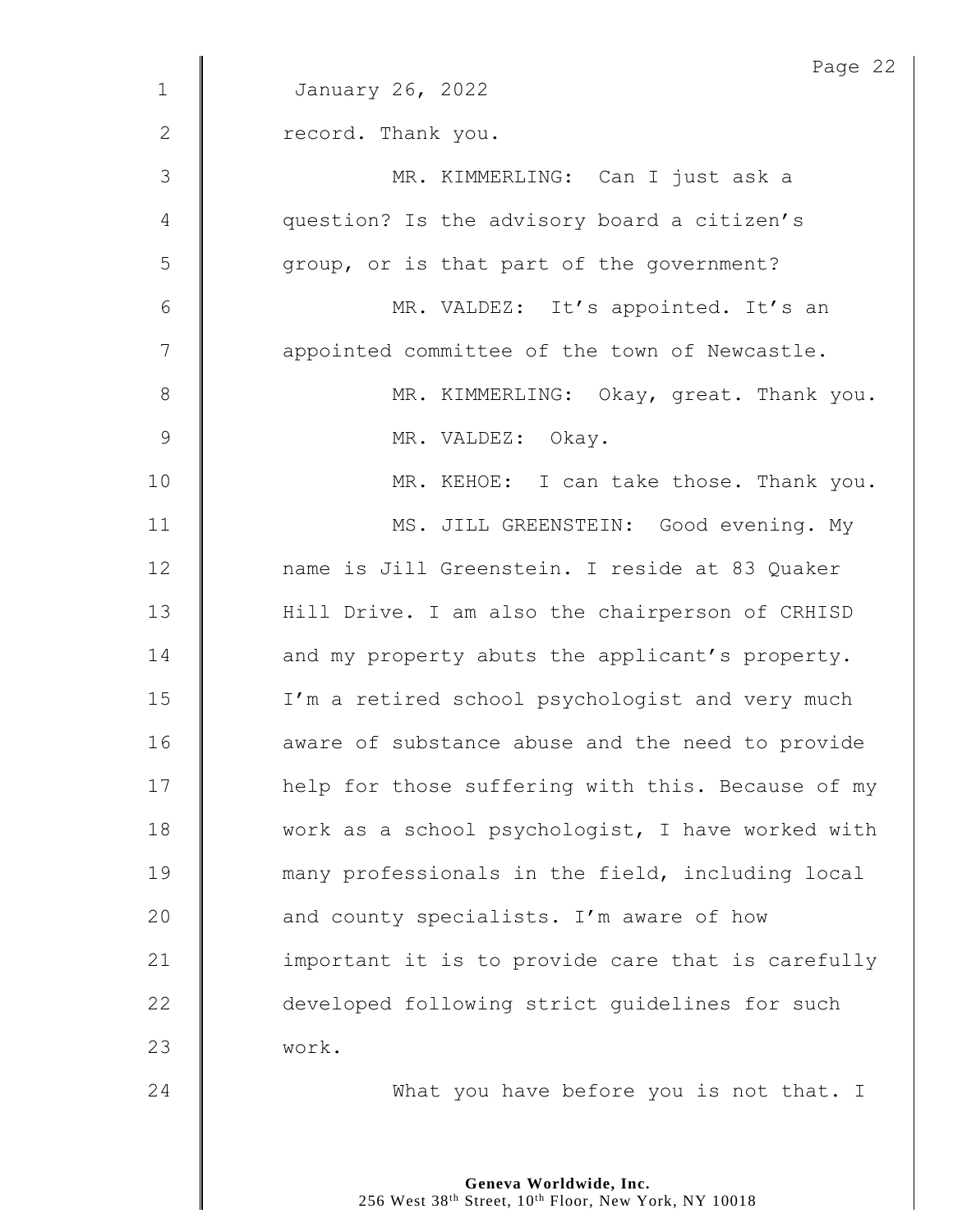| $\mathbf{1}$ | Laye z.<br>January 26, 2022                       |
|--------------|---------------------------------------------------|
| 2            | suspect that you're no happier than the community |
| 3            | is for focusing on this project again. We have    |
| 4            | agonized for almost seven years. In light of      |
| 5            | that, you should know how hard the community      |
| 6            | tried to solve the developer's own self-inflicted |
| 7            | problems created when they purchased and pursued  |
| 8            | a use that requires that they provide medical     |
| 9            | care for town residents in a manner that is not   |

10 disruptive to others.

 $\mathbf{I}$ 

11 | On the very same day that the **applicant's attorney was filing this letter Making demands of this board, we continued to meet until 9:30 at night because we thought we**  were still able to find a solution. We have no 16 | agreement. I thought I heard you say that we had 17 | reached an agreement. CRHISD has no agreement **We a** with the applicant at this time.

**We wanted to find a way to safely and e** effectively provide treatment in a part of 21 Cortlandt that is serviced by wells and septic  $\parallel$  systems. There has been excessive  $-$  we have been 23 | inaccessible many times because of storm damages  $\parallel$  repeatedly over the years, and we suffer some of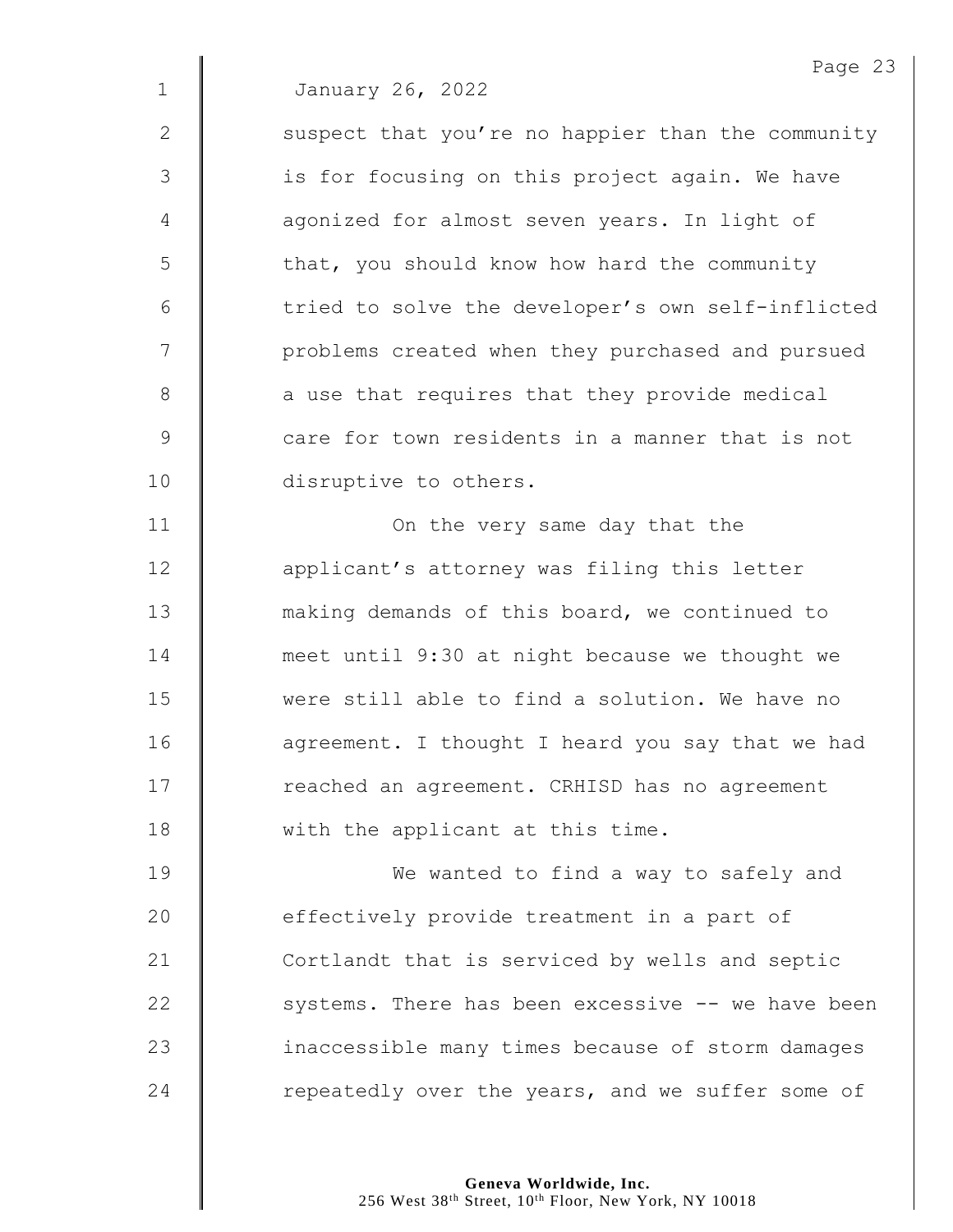|                | Page $24$                                         |  |  |
|----------------|---------------------------------------------------|--|--|
| $\mathbf{1}$   | January 26, 2022                                  |  |  |
| 2              | the state's longest bouts of time without         |  |  |
| $\mathfrak{Z}$ | electricity on a regular basis.                   |  |  |
| $\overline{4}$ | Just today, Quaker Bridge Road was                |  |  |
| 5              | blocked by fire trucks. As we have stated, and    |  |  |
| 6              | one of our board members wrote about in an op-ed  |  |  |
| 7              | piece, of paramount importance is ensuring that   |  |  |
| $8\,$          | if a facility is built, that it should be safe    |  |  |
| $\mathsf 9$    | and provide dignified care for those suffering    |  |  |
| 10             | from addiction and that the operator fulfill the  |  |  |
| 11             | obligations of the permit to serve town residents |  |  |
| 12             | and not just those who can pay top dollar.        |  |  |
| 13             | It's of grave concern that I've been              |  |  |
| 14             | told again today that there has still been no     |  |  |
| 15             | contact with OASAS beyond an exchange when OASAS  |  |  |
| 16             | informed the applicant that they needed to file   |  |  |
| 17             | the appropriate paperwork and meet with OASAS as  |  |  |
| 18             | a first step. How can any of us, and in           |  |  |
| 19             | particular, you, the board, approve a plan to     |  |  |
| 20             | provide medical care when there is no plan.       |  |  |
| 21             | Despite this grave and fundamental                |  |  |
| 22             | concern, we have tried to be neighborly and help  |  |  |
| 23             | the applicant. In that neighborly spirit, and     |  |  |
| 24             | because we appreciate the time and effort Kevin   |  |  |

 $\overline{4}$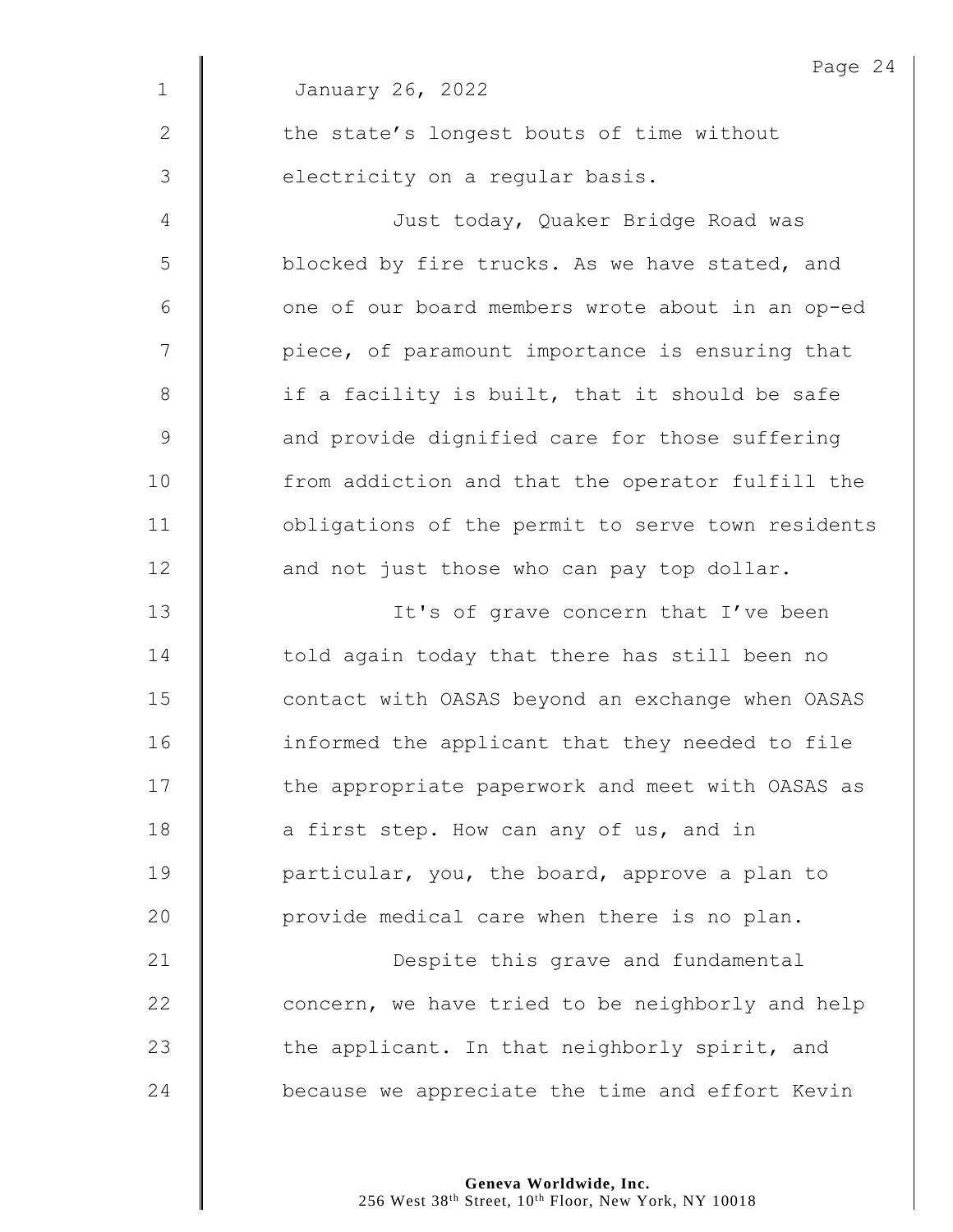|              | Page 25                                           |  |  |  |
|--------------|---------------------------------------------------|--|--|--|
| $\mathbf{1}$ | January 26, 2022                                  |  |  |  |
| $\mathbf{2}$ | Cassidy made, we submitted to this board our      |  |  |  |
| 3            | thoughts on the applicant's submission and made   |  |  |  |
| 4            | sure that all of our parties received our letter. |  |  |  |
| 5            | In the letter, we outlined the areas              |  |  |  |
| 6            | that still need to be addressed, including        |  |  |  |
| 7            | concerns about patient safety, local water        |  |  |  |
| 8            | supply, by the way my well was one of the wells   |  |  |  |
| 9            | that was mentioned before that was affected by    |  |  |  |
| 10           | the drainage there, the need to know operational  |  |  |  |
| 11           | parameters and who will provide them, so we can   |  |  |  |
| 12           | actually determine if the applicant qualifies for |  |  |  |
| 13           | the permit requested.                             |  |  |  |
| 14           | In fact, keep in mind that this                   |  |  |  |
| 15           | applicant claimed to be an assisted living        |  |  |  |
| 16           | facility when they went to the Department of      |  |  |  |
| 17           | Health. If that's the case, they're not a         |  |  |  |
| 18           | hospital, and thus Hudson Ridge Wellness Center   |  |  |  |
| 19           | is not even eligible to be considered for this    |  |  |  |
| 20           | special permit. And even if it is considered a    |  |  |  |
| 21           | hospital, it is not legally allowed at this       |  |  |  |
| 22           | location because the town's laws require          |  |  |  |
| 23           | hospitals in a residential district to front on a |  |  |  |
| 24           | state road.                                       |  |  |  |
|              |                                                   |  |  |  |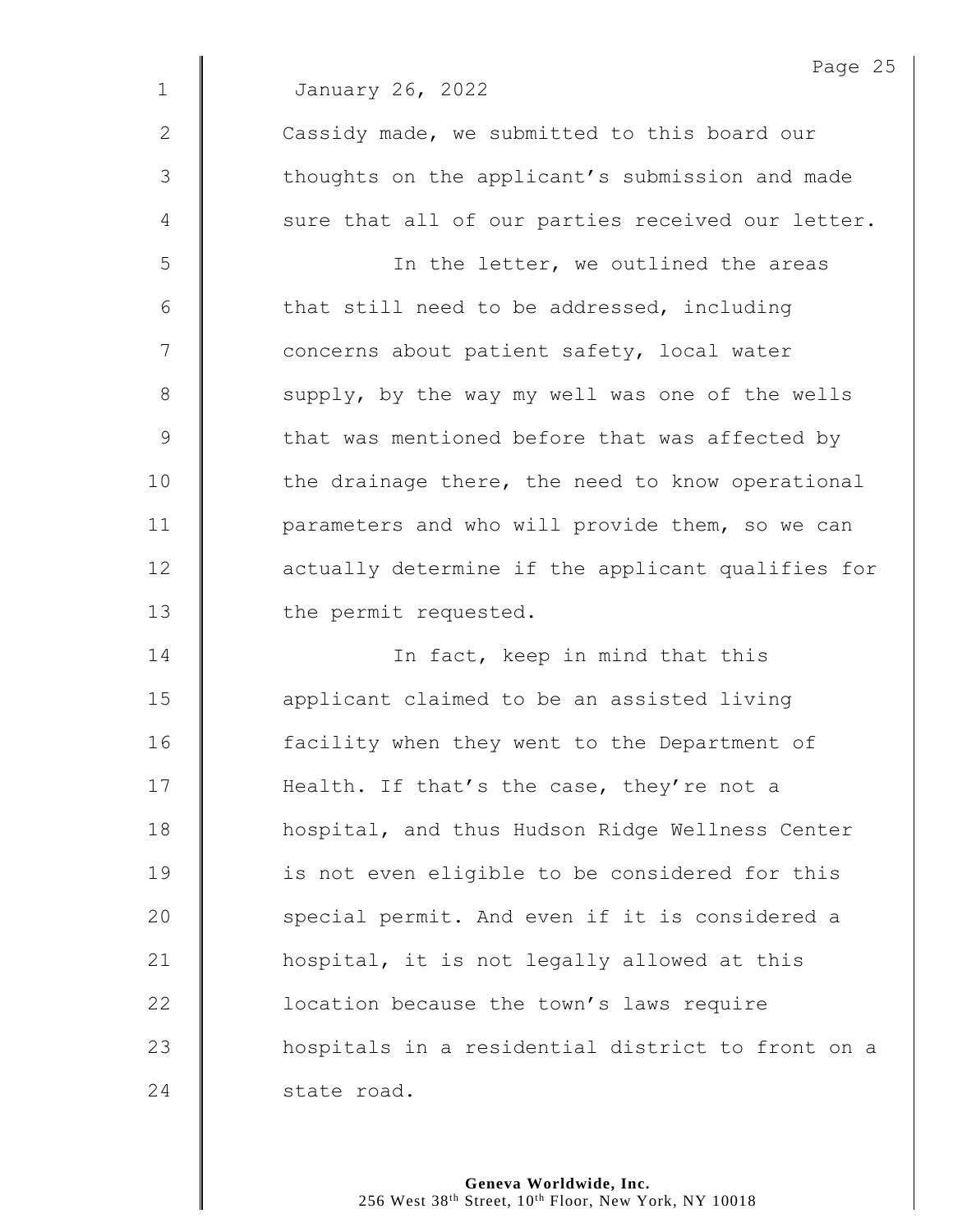|                | Page 26                                           |  |  |  |  |
|----------------|---------------------------------------------------|--|--|--|--|
| $\mathbf 1$    | January 26, 2022                                  |  |  |  |  |
| 2              | That's one of the reasons that the town           |  |  |  |  |
| 3              | of Cortlandt in their wisdom, created the         |  |  |  |  |
| $\overline{4}$ | different districts, including a medical oriented |  |  |  |  |
| 5              | district where they believed such facilities      |  |  |  |  |
| 6              | should exist. If the applicant wants to           |  |  |  |  |
| 7              | demonstrate that it will be a hospital and        |  |  |  |  |
| 8              | operate as a hospital serving town residents,     |  |  |  |  |
| $\mathsf 9$    | show us the plans and identify who will obligate  |  |  |  |  |
| 10             | themselves to executing those plans in this very  |  |  |  |  |
| 11             | challenging location they have chosen.            |  |  |  |  |
| 12             | As always, we do look to be good                  |  |  |  |  |
| 13             | neighbors. Thus, it was a welcome change to       |  |  |  |  |
| 14             | finally see some community outreach after years   |  |  |  |  |
| 15             | of being disparaged by the applicant's            |  |  |  |  |
| 16             | representatives. However, our openness should not |  |  |  |  |
| 17             | be mistaken for a willingness to take unsupported |  |  |  |  |
| 18             | promises in lieu of enforceable obligations. To   |  |  |  |  |
| 19             | do otherwise would be making a decision without   |  |  |  |  |
| 20             | any real information or answers. Thank you.       |  |  |  |  |
| 21             | MS. TAYLOR: Thank you. Is there anyone            |  |  |  |  |
| 22             | else?                                             |  |  |  |  |
| 23             | MR. EDWARD KIM: Chris, can you put up             |  |  |  |  |
| 24             | the slides for me? Thank you. While Chris is      |  |  |  |  |
|                |                                                   |  |  |  |  |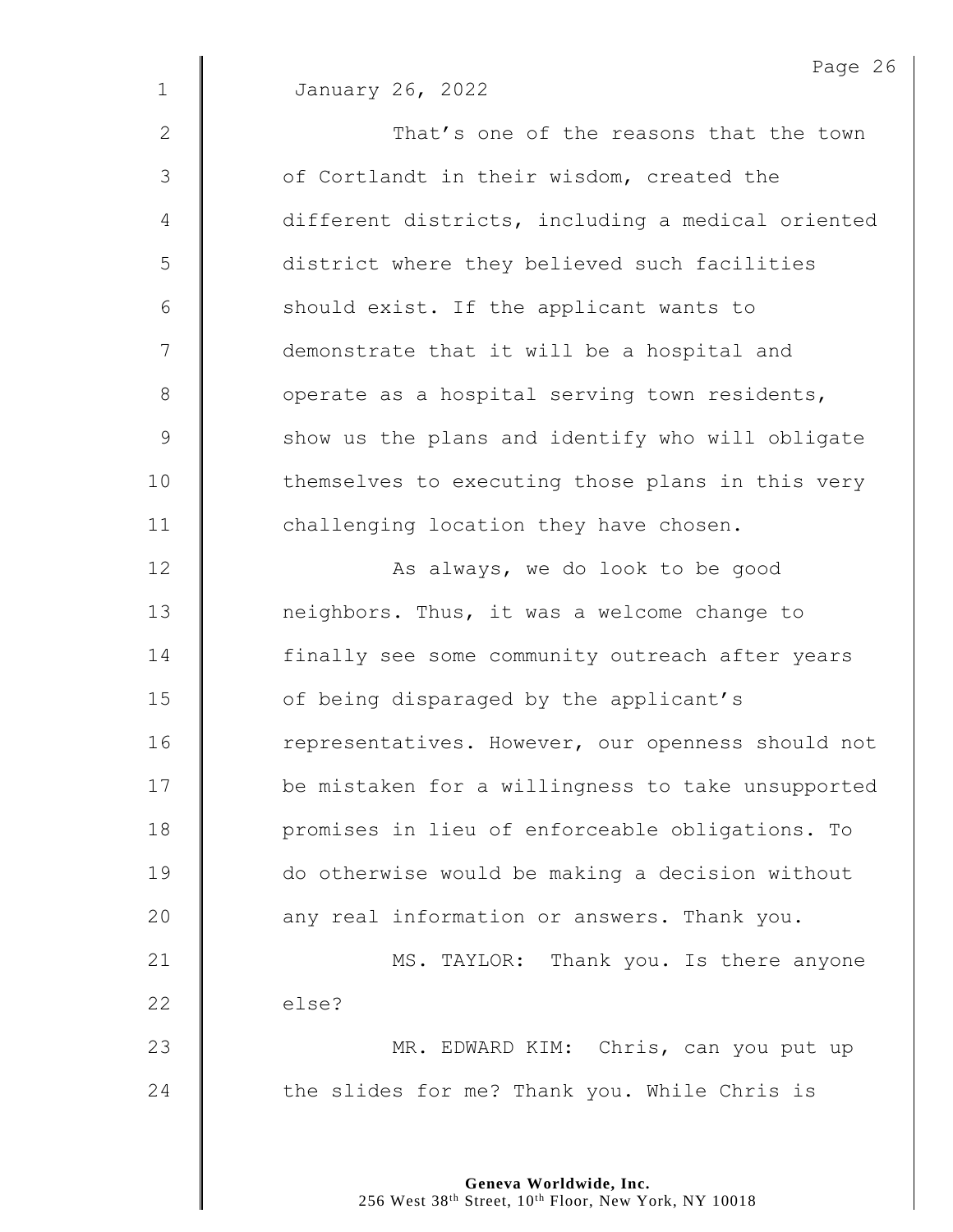|              | Page 27                                           |
|--------------|---------------------------------------------------|
| $\mathbf{1}$ | January 26, 2022                                  |
| $\mathbf{2}$ | putting up the slides, my name is Edward Kim. I   |
| 3            | live on 3 Quaker Hill Court East, near the        |
| 4            | applicant's proposed non-residential facility.    |
| 5            | While I have reviewed the applicant's submitted   |
| $6\,$        | materials, I've also noticed inconsistency that I |
| 7            | would like to address on water usage, septic      |
| 8            | system and traffic volume. Can we go to slide     |
| $\mathsf 9$  | two?                                              |
| 10           | I know the planning board has discussed           |
| 11           | and heard about the well water testing from both  |
| 12           | the applicants and the community's hydrologist,   |
| 13           | other experts and the environmental impact of the |
| 14           | 20-acre parcel for the past six, now seven years. |
| 15           | But I would also like to identify some of the     |
| 16           | inconsistencies in the applicant's submissions    |
| 17           | and why a high density, non-residential           |
| 18           | development should not be allowed in a R-80 zoned |
| 19           | district, especially in an environmentally        |
| 20           | sensitive area, such as the former Hudson         |
| 21           | Institute.                                        |
| 22           | Given the town has decided to eliminate           |
| 23           | special reuse and conservation development zoning |
|              |                                                   |

24 of the former Hudson Institute site, due to the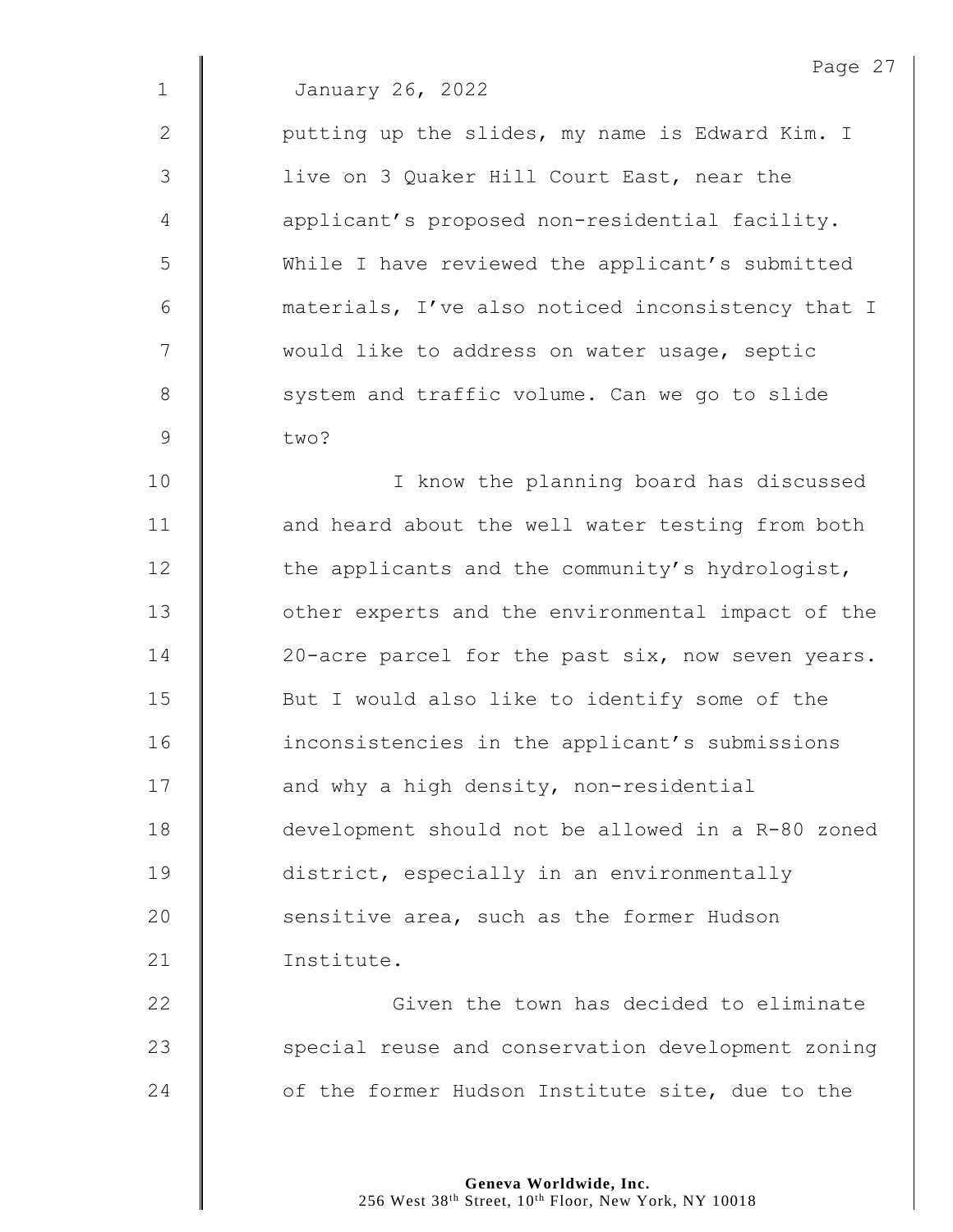2 | lack of infrastructure to support the increased 3 | housing density in their town's 2004 master plan, 4 | the proposed site development is simply just too 5 | big when compared to an equivalent residential 6 housing alternative. Based on the R-80 zoning 7 | requirements, the maximum residential housing 8 development would be less than ten times. And 9 | this the same argument and proposed by the 10 | applicant. So, I think we're in agreement. Right, 11 Mr. Davis?

12 | So if we apply Cortlandt's average **h** household size of 2.8 and that's based on 2010 14 Census, the total number of people residing on a 20-acre parcel would be about 28 people. A much higher number of non-resident patients plus **employees will definitely impact water usage, Septic** system and traffic volume.

19 | The applicant must illustrate a non-20 **The act and Set I** residential facility without access to municipal 21 water and sewage services that can properly 22 **J** operate without severely impacting its 23 Surrounding neighbors and its environment. Go 24 ahead to slide four.

> **Geneva Worldwide, Inc.** 256 West 38th Street, 10th Floor, New York, NY 10018

Page 28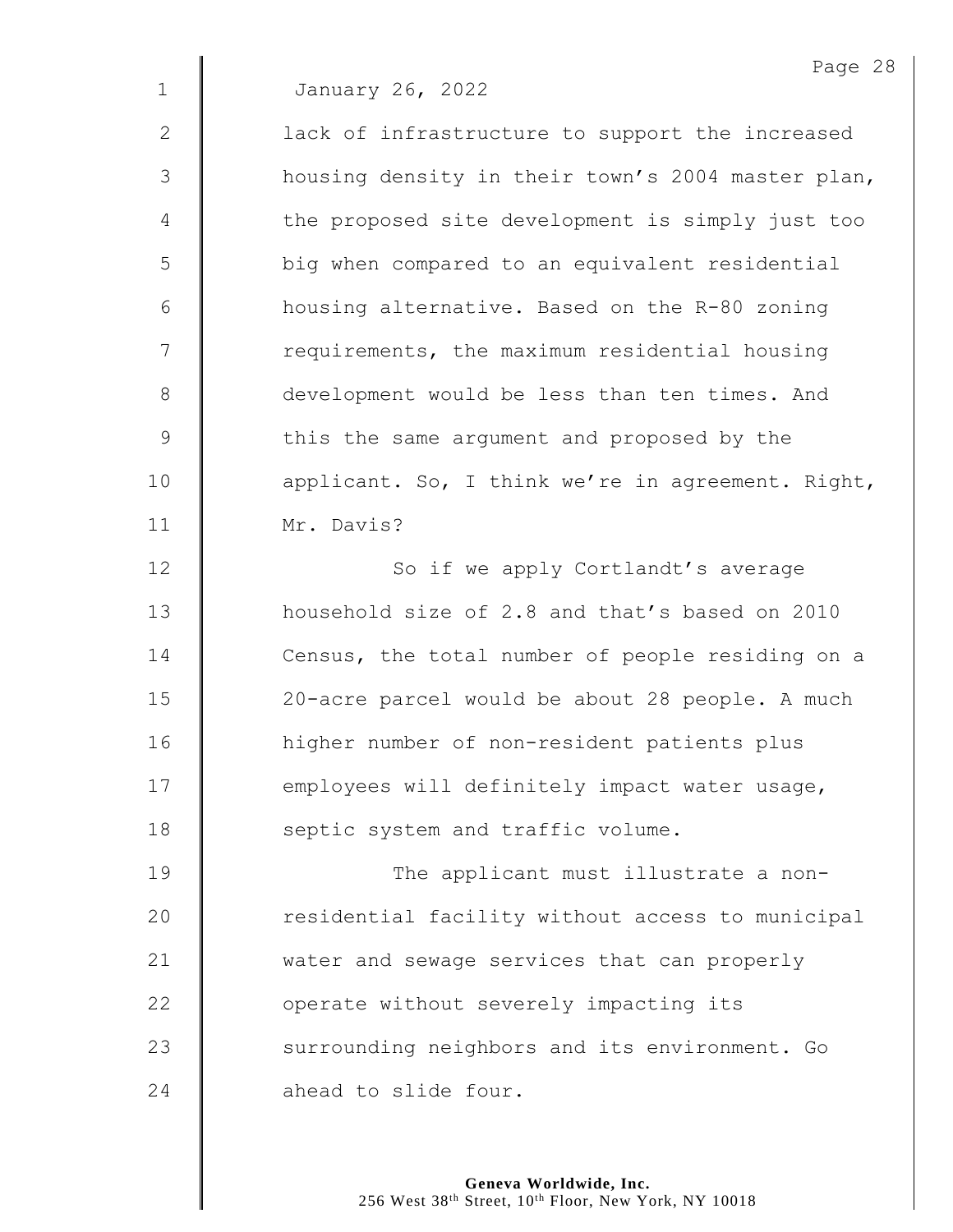|                | Page 29                                           |
|----------------|---------------------------------------------------|
| $\mathbf 1$    | January 26, 2022                                  |
| 2              | Here I quote, the applicant claimed they          |
| 3              | have demonstrated that the traffic and water      |
| $\overline{4}$ | usage generated by the hospital would be similar  |
| 5              | to that of 20 to 42 lots of subdivision. But I    |
| 6              | believe this is incorrect. We're talking about    |
| 7              | the town of Cortlandt. We're not talking about a  |
| $8\,$          | combined, combination of 48 acres of Cortlandt    |
| $\mathcal{G}$  | and Newcastle. Could we go to slide five?         |
| 10             | In the applicant's consolidated expanded          |
| 11             | environmental assessment report, they have stated |
| 12             | the following. An alternative use of the          |
| 13             | properties, combined total of 48.6 acres would be |
| 14             | residential development. Based on zoning          |
| 15             | requirements, mandating a minimum lot size of     |
| 16             | 80,000 square feet, a minimum of 20 and maximum   |
| 17             | of 24 could potentially be developed under two    |
| 18             | parcels. Now this assumes all of the 48 acres are |
| 19             | usable land, meaning no water, no wetlands are on |
| 20             | the parcel. But we know that's not true and       |
| 21             | that's not the case.                              |
| 22             | Continuing on, I quote, assuming a water          |
| 23             | demand of 550 gallon per day per home, according  |

24 to New York State Department of Health,

**Geneva Worldwide, Inc.** 256 West 38th Street, 10th Floor, New York, NY 10018 Page 29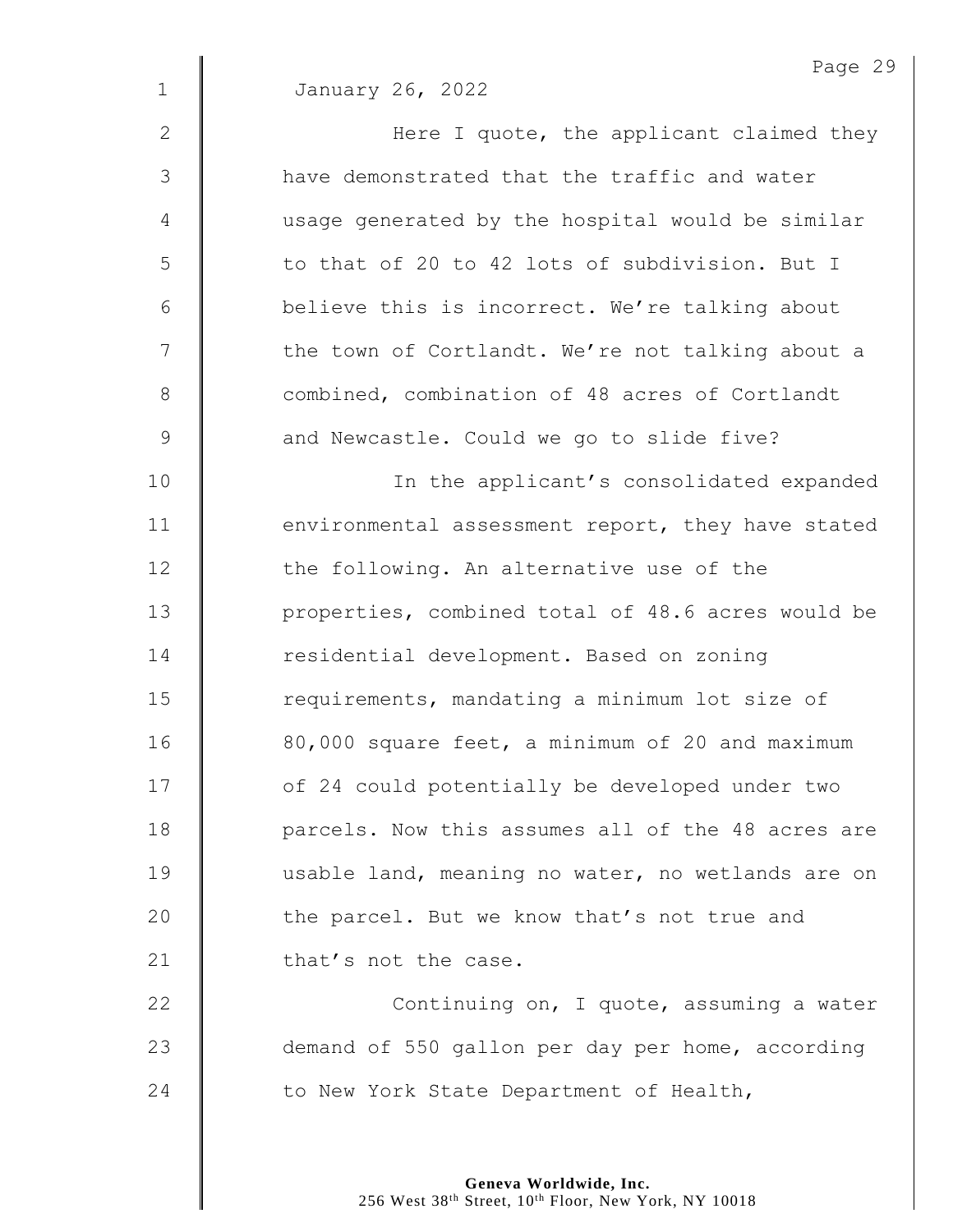|              | Page 30                                           |  |  |  |
|--------------|---------------------------------------------------|--|--|--|
| $\mathbf 1$  | January 26, 2022                                  |  |  |  |
| $\mathbf{2}$ | wastewater treatment standards, residential on-   |  |  |  |
| 3            | site system, the water demand of the residential  |  |  |  |
| 4            | development would range from 11,000 gallons per   |  |  |  |
| 5            | day to 13,200 gallons per day.                    |  |  |  |
| 6            | Now, this is where I find some                    |  |  |  |
| 7            | inconsistency to the applicant's calculation.     |  |  |  |
| $8\,$        | One, the planning board should make its           |  |  |  |
| $\mathsf 9$  | determination based on how a non-residential      |  |  |  |
| 10           | facilities impact to their surrounding            |  |  |  |
| 11           | environment would compare to a maximum            |  |  |  |
| 12           | residential development within Cortlandt's 20-    |  |  |  |
| 13           | acre parcel, which would be less than ten homes,  |  |  |  |
| 14           | not 20 to 24 homes.                               |  |  |  |
| 15           | Cortlandt Planning Board does not have            |  |  |  |
| 16           | any jurisdiction of Newcastle's 28-acre parcel    |  |  |  |
| 17           | unless there's an agreement between the two towns |  |  |  |
| 18           | to review and jointly make a determination. Two,  |  |  |  |
| 19           | the applicants assumed a water demand of          |  |  |  |
| 20           | residential dwellings to be 550 gallons per home. |  |  |  |
| 21           | But this is incorrect. They claim, according to   |  |  |  |
| 22           | the applicants, to use the standard residential   |  |  |  |
| 23           | septic system requirement, not the standard water |  |  |  |
| 24           | demand per household, which was 75 gallons per    |  |  |  |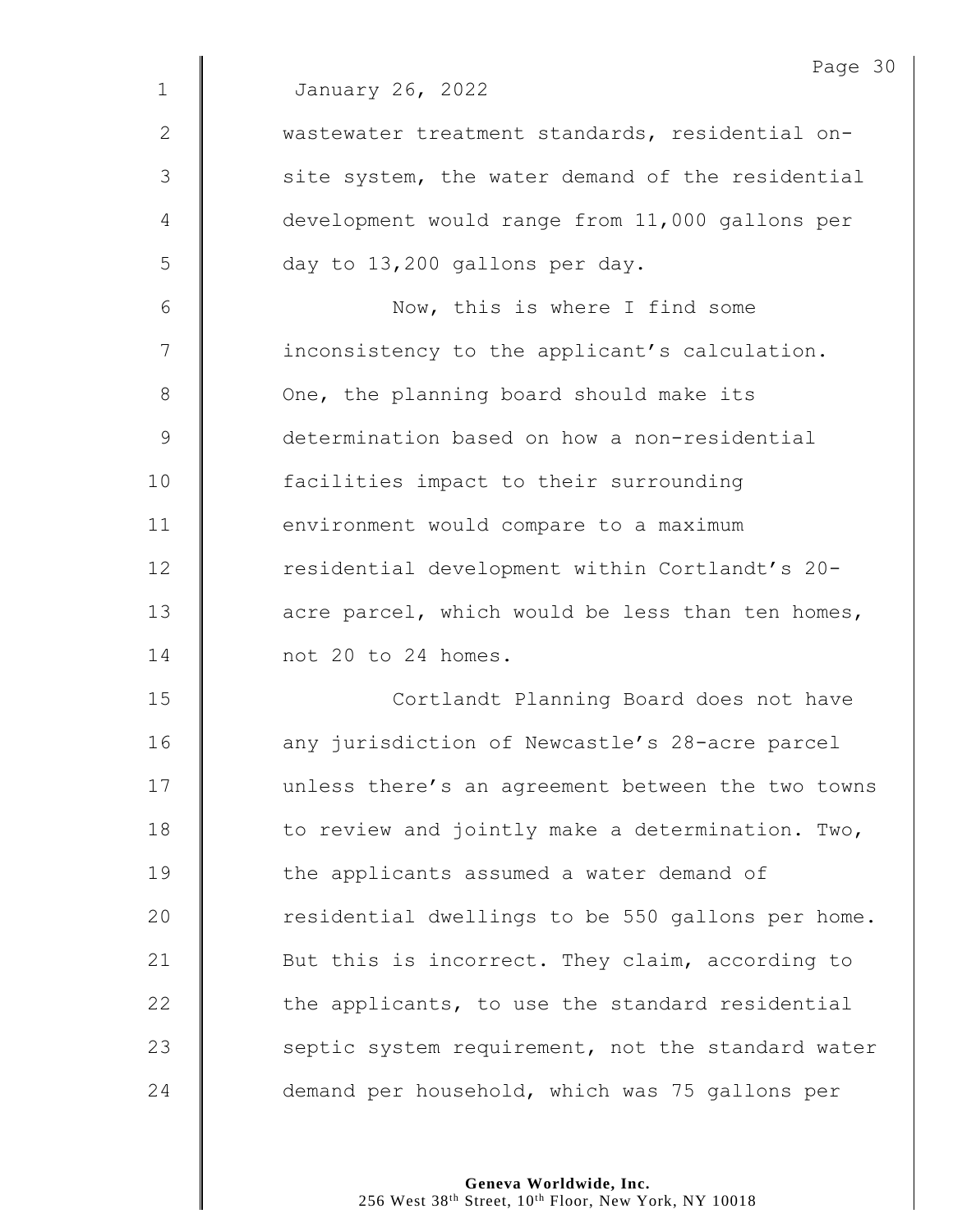1 January 26, 2022 2 person. 3 || Now, go to slide six. I based the 75 4 | qallons per day per person from Lewiboro's Ground 5 | Water Supply Report, where it referenced 6 Westchester County Department of Health 7 | Guidelines indicate the average daily water 8 demand per person is 75 gallons. 9 | And if we go to the next slide, I 10 | validated this number of 75 gallons per person 11 **per day by also looking at the state of** 12 | Minnesota, where they've identified that a 13 | residential single-family dwelling would be 14 | equivalent to using 75 gallons per person per 15 day. Now you'll also notice hospital water usage 16 | is indicated and it's much higher, at 150 to 250 17 | per bed per day. 18 **Now, if we go to slide eight, if we** 19 **apply** the following data to calculate a 20  $\parallel$  residential water usage, let's assume not 2.8, 21 **but let's round it up to three people per** 22 **H** household in the town of Cortlandt, assuming that 23  $\parallel$  everyone's whole, and that there are ten single-24 **family dwellings in the 20-acre lot and 75** 

> **Geneva Worldwide, Inc.** 256 West 38th Street, 10th Floor, New York, NY 10018

Page 31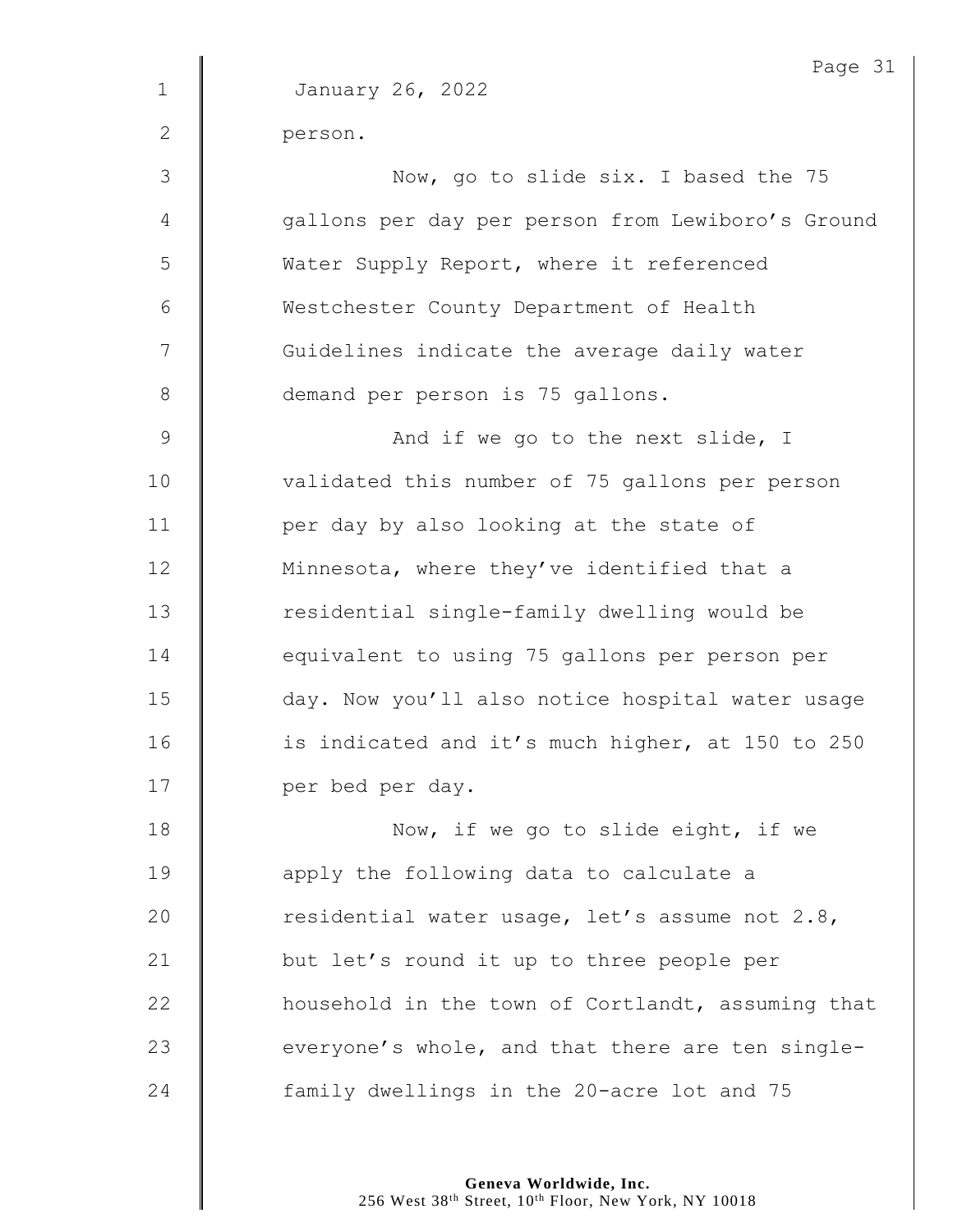|                 | Page 32                                           |  |  |  |
|-----------------|---------------------------------------------------|--|--|--|
| $\mathbf{1}$    | January 26, 2022                                  |  |  |  |
| $\mathbf{2}$    | gallons per person per day.                       |  |  |  |
| 3               | If you go to slide nine, what I've done           |  |  |  |
| 4               | is I've taken the applicant's submission of the   |  |  |  |
| 5               | facility's water usage on a per-day basis, which  |  |  |  |
| $6\phantom{1}6$ | is 12,668 gallons per day. That would be about    |  |  |  |
| 7               | 550 percent higher than a residential equivalent  |  |  |  |
| $8\,$           | of ten homes' use, based on 75 gallons per day,   |  |  |  |
| $\mathcal{G}$   | per person per day, based on a household of three |  |  |  |
| 10              | people.                                           |  |  |  |
| 11              | Even if we reduce to that number down to          |  |  |  |
| 12              | 58, as the applicant has proposed recently,       |  |  |  |
| 13              | that'd still be more than 300 percent higher than |  |  |  |
| 14              | the residential homes.                            |  |  |  |
| 15              | Go to the next slide. The applicant's             |  |  |  |
| 16              | water usage claim has not clearly demonstrated    |  |  |  |
| 17              | that they are equivalent to residential, not even |  |  |  |
| 18              | similar. And this is straight out of what the     |  |  |  |
| 19              | applicant has submitted.                          |  |  |  |
| 20              | While the water testing was conducted             |  |  |  |
| 21              | over a 72 hour period, however, if the proposed   |  |  |  |
| 22              | facility uses six times the residential water     |  |  |  |
| 23              | usage over a long term period, we would need to   |  |  |  |
| 24              | better understand the full impact of the          |  |  |  |
|                 |                                                   |  |  |  |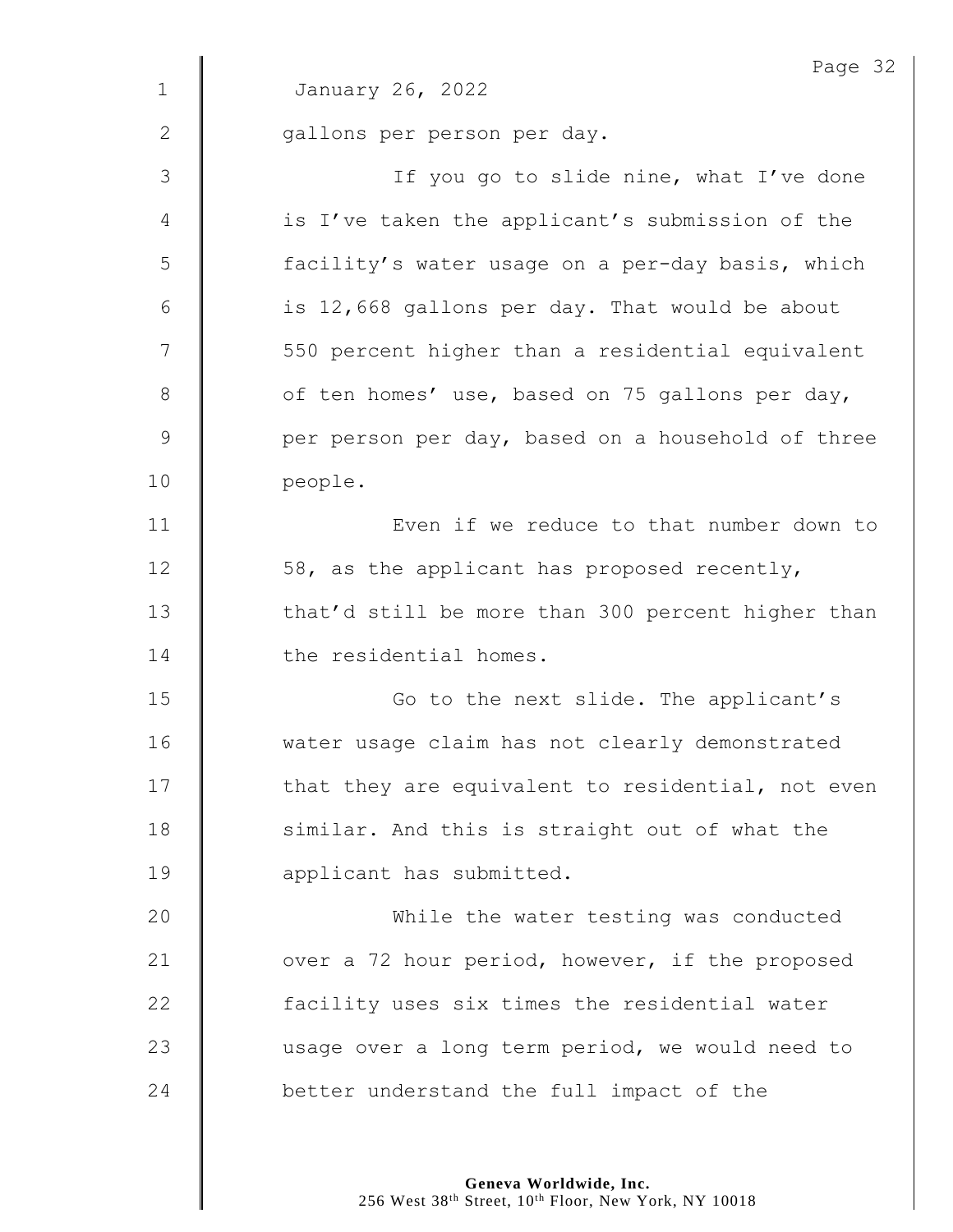|              | Page 33                                           |
|--------------|---------------------------------------------------|
| $\mathbf{1}$ | January 26, 2022                                  |
| $\mathbf{2}$ | applicant's water demand. Ultimately, if the well |
| 3            | water supply is significantly reduced due to      |
| 4            | overuse, what is the recourse, and will the town  |
| 5            | or the applicant have a contingency plan to       |
| 6            | remediate water supply for the nearby homes?      |
| 7            | Go to slide 13. I'd like to quickly talk          |
| $8\,$        | about septic system. Another concern that I have  |
| 9            | here is that the applicant proposed a wastewater  |
| 10           | disposal system of using multiple chambers        |
| 11           | totaling 250,000 gallons of wastewater storage    |
| 12           | capacity of 20 days.                              |
| 13           | Now, if you look at it again, on the              |
| 14           | residential home use, and go to slide 14, and     |
| 15           | compare it to equivalent of ten homes on          |
| 16           | Cortlandt's 20-acre parcel, the applicant's       |
| 17           | septic system would be 20 times greater than that |
| 18           | of a ten residential site septic system. And      |
| 19           | that's based on standard 1,250 gallon capacity    |
| 20           | tank per residential home, which is equivalent to |
| 21           | about a four to five-bedroom house.               |
| 22           | Any damage or leakage from the proposed           |
| 23           | facility's septic system would severely impact    |
| 24           | the surrounding environment and the nearby        |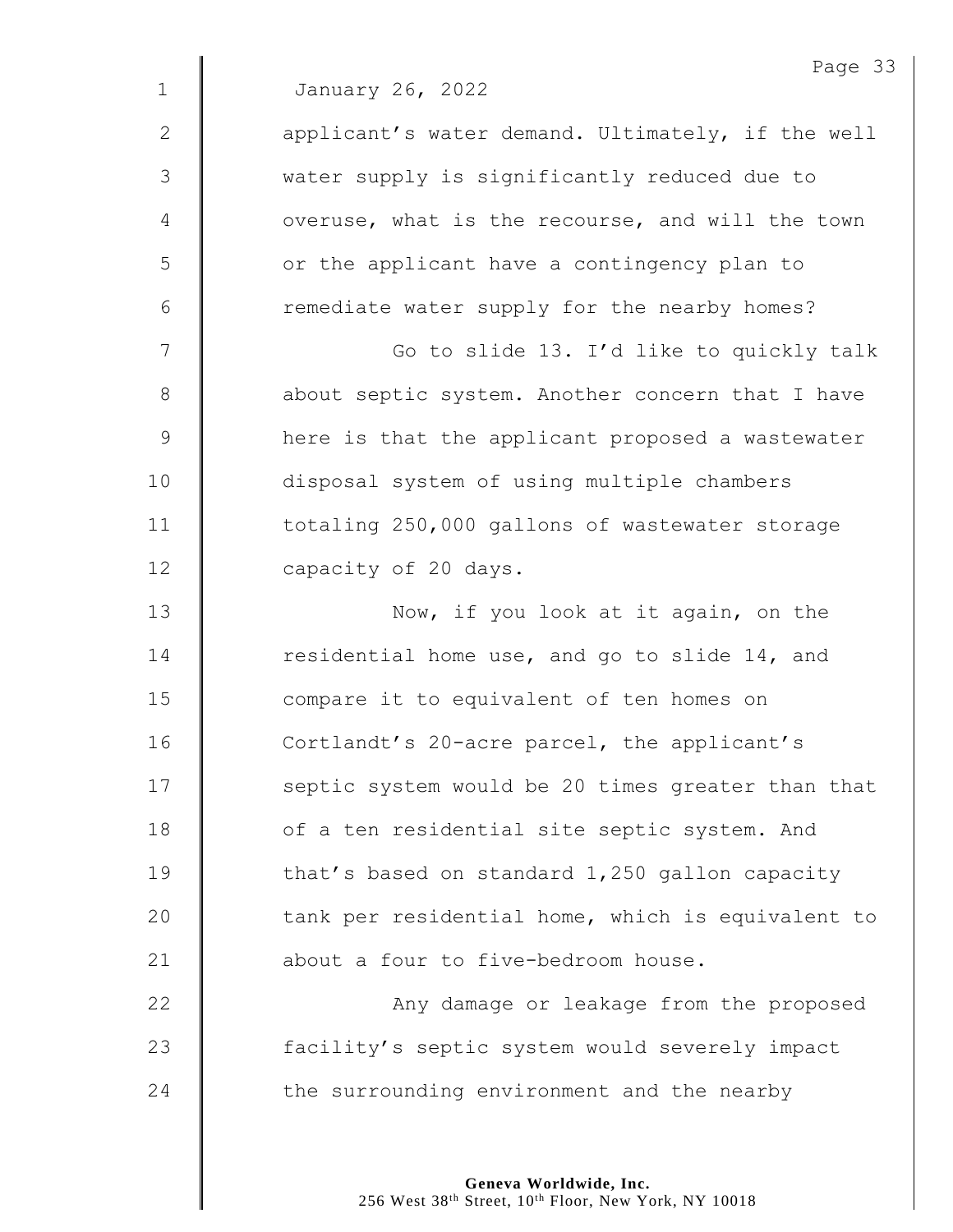| January 26, 2022 |  |
|------------------|--|
|                  |  |

2 watershed area. In fact, a portion of the new 3 || septic system would be within the periphery of 4 | the Indian Brook Reservoir watershed. A single 5 | residential home septic system failure would not  $6$   $\parallel$  severely impact the surrounding land, but imagine 7 | 200 homes all having septic system failure at the 8 Same time. That would be the equivalent of what 9 | Hudson Ridge failure would be. To put that into 10 | perspective, 200 homes in an R-80 zone would be 11 | 400 acres. That would be a significant 12 **environmental impact in my mind.** 

13 | We'll go to slide 16. The applicant has 14 | stated that the proposed facility would generate 15 **far less traffic than additional capacity of** 16 | Quaker Ridge Road would absorb. They base their 17 **estimate of 60 cars, 120 trips per day. That's** 18 **d** based on their original 92-bed proposal. While 19 **the applicant's traffic volume estimate would be** 20 | far below Quaker Ridge Road's 800 trip capacity, 21  $\parallel$  the planning board should also consider that the 22 **a** average residential volume of ten homes would be 23 about 20 cars since we're making the assumption 24  $\parallel$  two cars per home and that would equate to 40

> **Geneva Worldwide, Inc.** 256 West 38<sup>th</sup> Street, 10<sup>th</sup> Floor, New York, NY 10018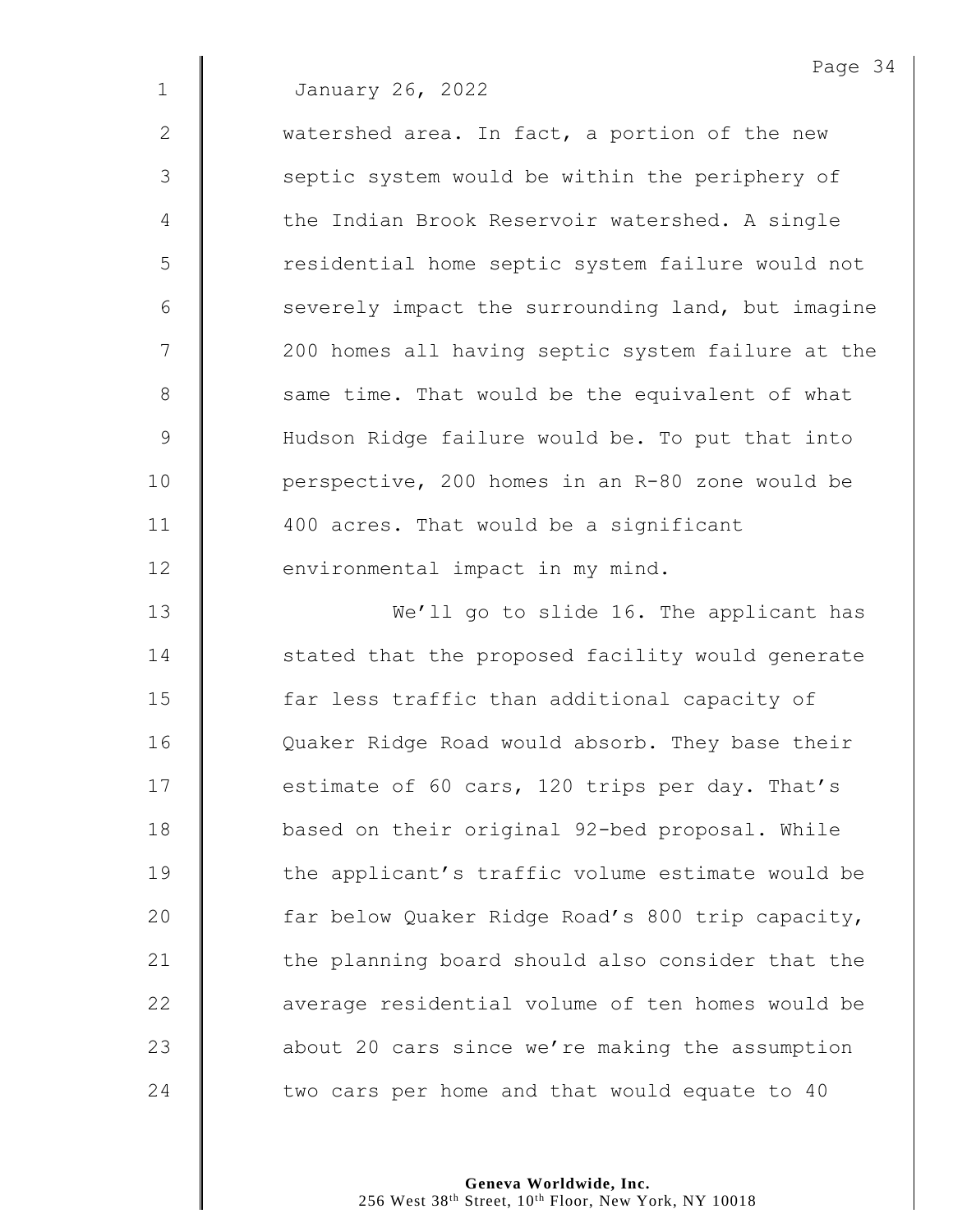|              | Page 35                                           |
|--------------|---------------------------------------------------|
| $\mathbf{1}$ | January 26, 2022                                  |
| $\mathbf{2}$ | trips per day. A residential development of less  |
| 3            | than ten homes would generate 67 percent less     |
| 4            | traffic volume than what Hudson Ridge would       |
| 5            | generate on a per day basis.                      |
| 6            | And if we go to slide 18, and lastly,             |
| 7            | the planning board must make its determination    |
| $8\,$        | solely on its 20-acre parcel in Cortlandt while   |
| 9            | coordinating with the town of Newcastle to ensure |
| 10           | the applicant and their affiliates did not sell   |
| 11           | the Newcastle parcel to a non-affiliate if the    |
| 12           | proposed facility is approved by both towns. And  |
| 13           | the reason why I say that and I'm emphasizing     |
| 14           | that is what if the town of Cortlandt approves    |
| 15           | the special permit and allows the facility to     |
| 16           | have between 85 and 90-bed, patient beds and sell |
| 17           | the 27-acre parcel in Newcastle and this new      |
| 18           | owner decides they want to develop a residential  |
| 19           | home. What would stop us from preventing that? So |
| 20           | we need to take into consideration that the town  |
| 21           | of Cortlandt should only focus on 20 acres, not   |
| 22           | 48.                                               |
| 23           | And we can go to slide 20. I'm not                |
| 24           | objecting to the applicant's desire to develop a  |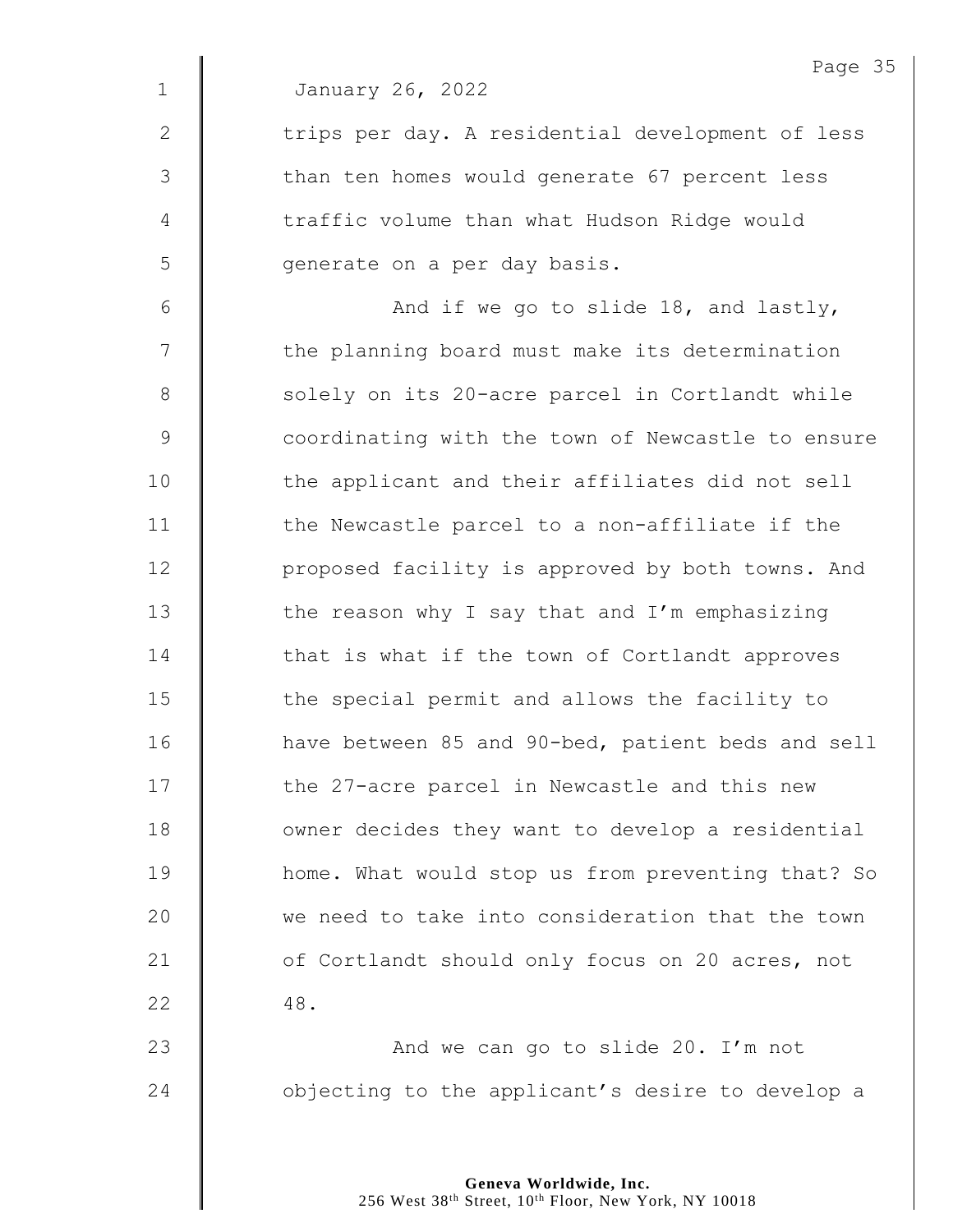|                | Page 36                                           |
|----------------|---------------------------------------------------|
| $\mathbf{1}$   | January 26, 2022                                  |
| 2              | treatment facility in Cortlandt, but I am         |
| $\mathfrak{Z}$ | objecting to a non-residential development. That  |
| 4              | would have far greater environmental stress on a  |
| 5              | 20-acre parcel in an R-80 residential zoned       |
| $6\,$          | district.                                         |
| 7              | A high density, high residential housing          |
| $8\,$          | equivalent, such as a 92-bed or a 58-bed or a 49- |
| $\mathcal{G}$  | bed facility is simply too big to operate without |
| 10             | proper water and sewage infrastructure to handle  |
| 11             | such demand. Especially in an environmentally     |
| 12             | sensitive area such as the Teatown region.        |
| 13             | The planning board should and must                |
| 14             | consider how a non-residential development that   |
| 15             | would exceed the equivalent residential dwellings |
| 16             | could impact on the environment and its           |
| 17             | surrounding neighbors in an R-80 zoned district   |
| 18             | that lack any water or sewage infrastructure. I   |
| 19             | ask the planning board to make a positive         |
| 20             | declaration. Thank you for your consideration.    |
| 21             | MS. TAYLOR: Thank you.                            |
| 22             | MR. JOEL GREENSTEIN: Good evening. My             |
| 23             | name is Joel Greenstein, and I live at 83 Quaker  |
| 24             | Hill Drive. I'm also a member of CRHISD. I'd like |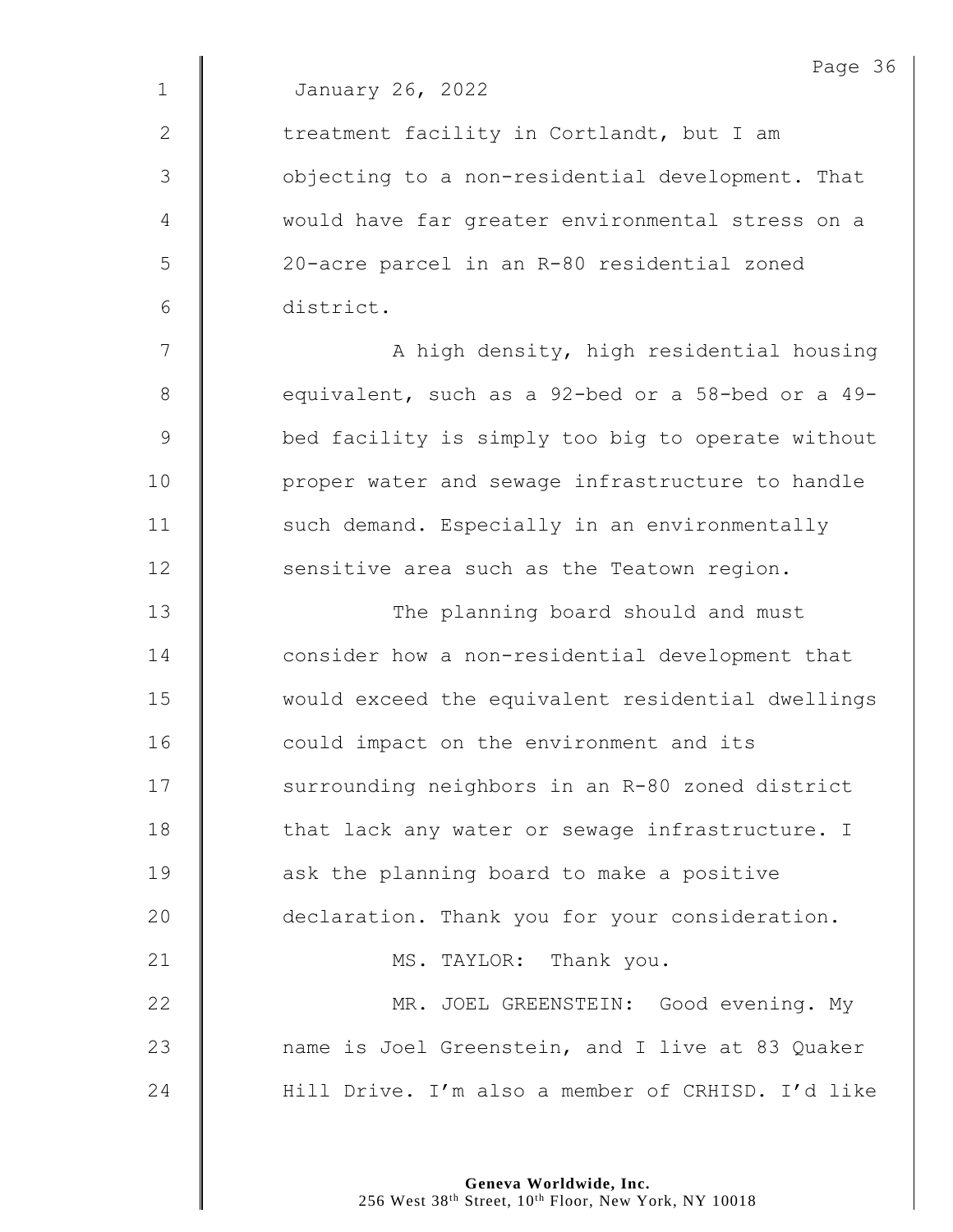3 Think you're aware of. That's the real estate tax 4 | payment history of the applicant. While offering 5 | assurances of scholarships and increased  $6 \parallel$  revenues, the applicant has frequently been very 7 | delinquent in paying its real estate taxes. That 8 | leads me to believe that they will not live up to 9 | future obligations and mitigation measures. With 10 | regard to the property at 2016 Quaker Ridge Road, 11 | formerly the Hudson Institute, over the past ten 12 | vears, the applicant has been delinquent in 13 | paying of taxes 13 times. There have been two tax 14 | liens levied on the applicant while he's been in 15 **dege** control. The taxes have been paid by five 16 | separate legal entities. This is just on the 2016 17 | property. With regard to the property at 81 18 | Quaker Hill Drive, which is the one that was, had 19  $\parallel$  the easement given from one party to the next, 20 **during the four years that it was controlled by** 21  $\parallel$  either the applicant or an affiliate, they were 22 | in arrears five separate times and the taxes were 23 **paid by four different entities. With regard to** 24  $\parallel$  the property at 35 Quaker Ridge Road, which is in

2  $\parallel$  to direct your attention to an item that I don't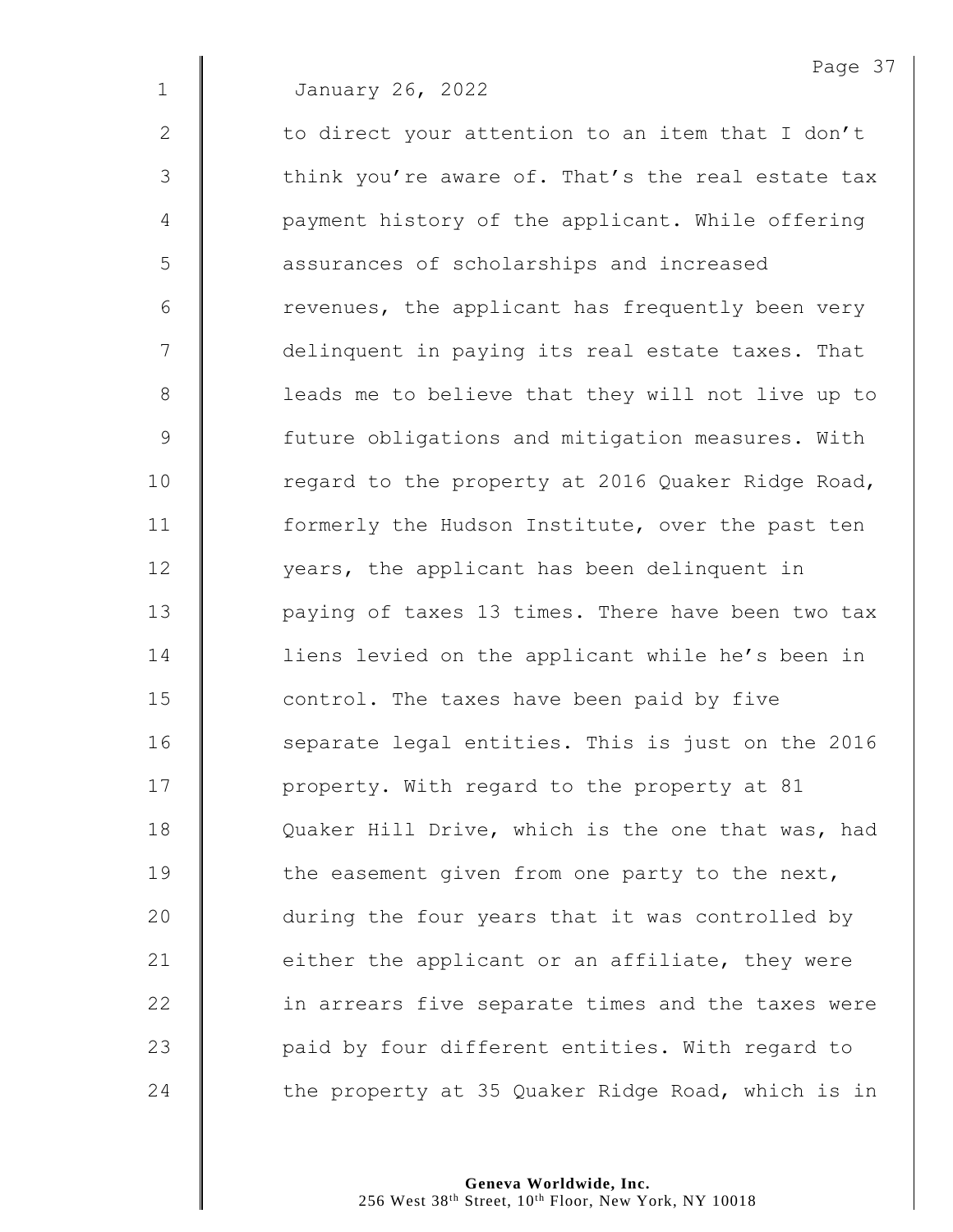|             | Page 38                                           |
|-------------|---------------------------------------------------|
| $\mathbf 1$ | January 26, 2022                                  |
| 2           | the town of Newcastle, it's been owned by the     |
| 3           | applicant or the affiliated LLCs for seven years. |
| 4           | During the seven years, the applicant has been in |
| 5           | arrears five different times. And you can check   |
| 6           | that on the town's websites. The first two, town  |
| 7           | of Cortlandt, the second, the last on town of     |
| 8           | Newcastle.                                        |
| 9           | It's my understanding that                        |
| 10          | traditionally, in the town of Cortlandt, if a     |
| 11          | property owner is not current in his or her real  |
| 12          | estate payments, the property owner should not or |
| 13          | could not appear before this board requesting a   |
| 14          | variance or a special waiver.                     |
| 15          | Given this, and the fact that the                 |
| 16          | applicant has been delinquent 25 times, it's      |
| 17          | ironic that the applicant, in his most recent     |
| 18          | letter to the board complains about the           |
| 19          | timeliness of the proceedings. In fact, the       |
| 20          | applicant has threatened the board with legal     |
| 21          | action for not taking decisions in the            |
| 22          | applicant's preferred timeframe.                  |
| 23          | What we have before us is a large for-            |
| 24          | profit commercial facility. We don't know who     |
|             |                                                   |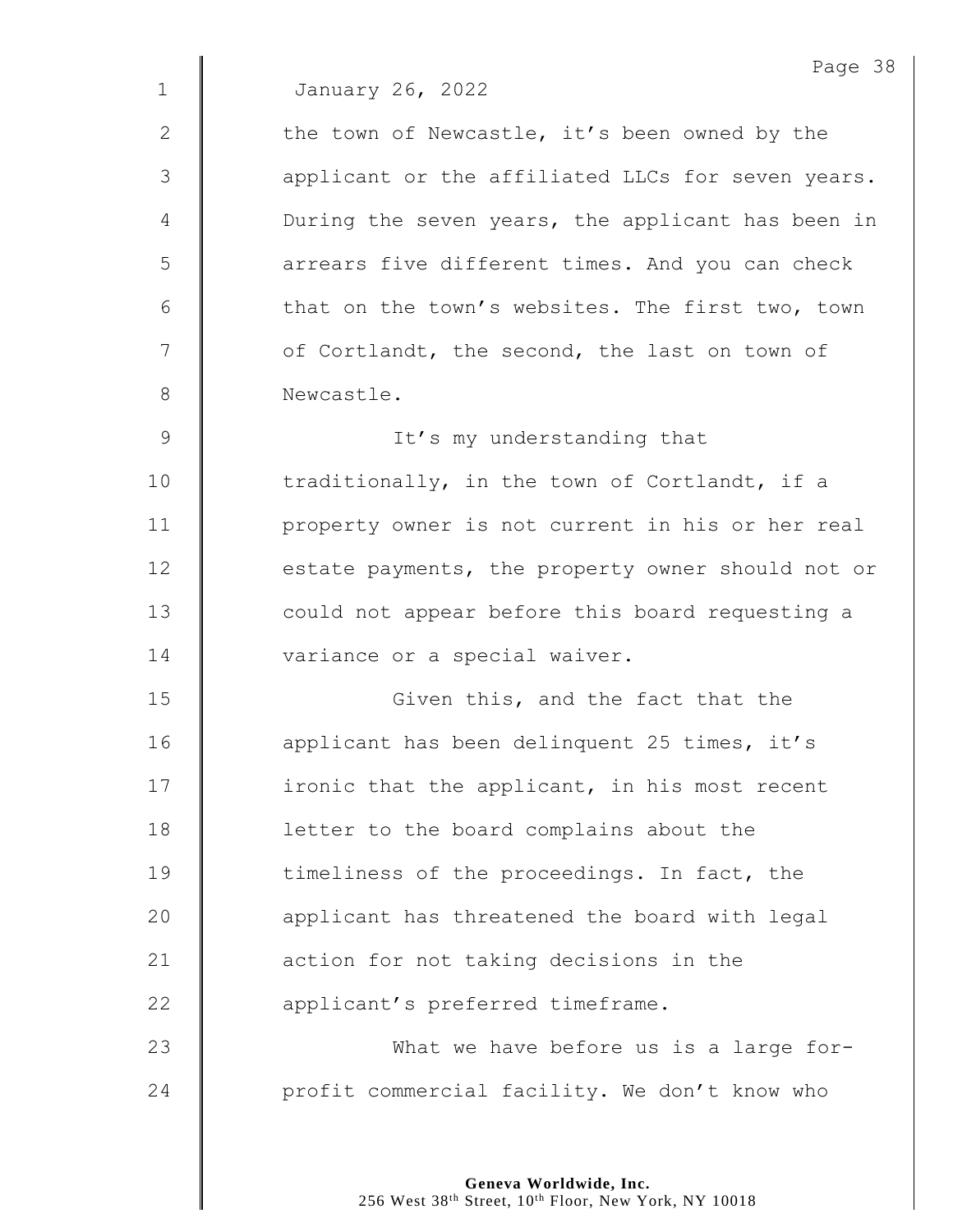2 | will be operating the facility, nor who owns the 3 | facility. What we do know only raises questions. 4 There are five distinct legal entities that have 5 | paid taxes on the 2016 Quaker Ridge Road  $6$  | property. The taxes have frequently been arrears. 7 | There have been tax liens filed two separate 8 times.

9 | Is this the type of operator and 10 | operation that you're comfortable with? If they 11 | can't or choose not to carry out the basic 12 **deg is allocate 12** obligation of paying their taxes in a timely 13 **manner**, how can you expect them to fulfill the 14 **many** representations for mitigation that they've 15 **made before you? Thank you for your time and all** 16 | vour consideration over the years. Thank you.

17 MR. MICHAEL SHANNON: I am Michael 18 | Shannon. I live at 2022 Quaker Ridge Road, right 19 **next** to the applicant's property. I realize there 20 | have been many hearings, six public hearings on 21  $\parallel$  this issue before you. I believe I've attended 22  $\parallel$  them all and spoken before, so I won't repeat 23 things.

24 | Something needs to be corrected though.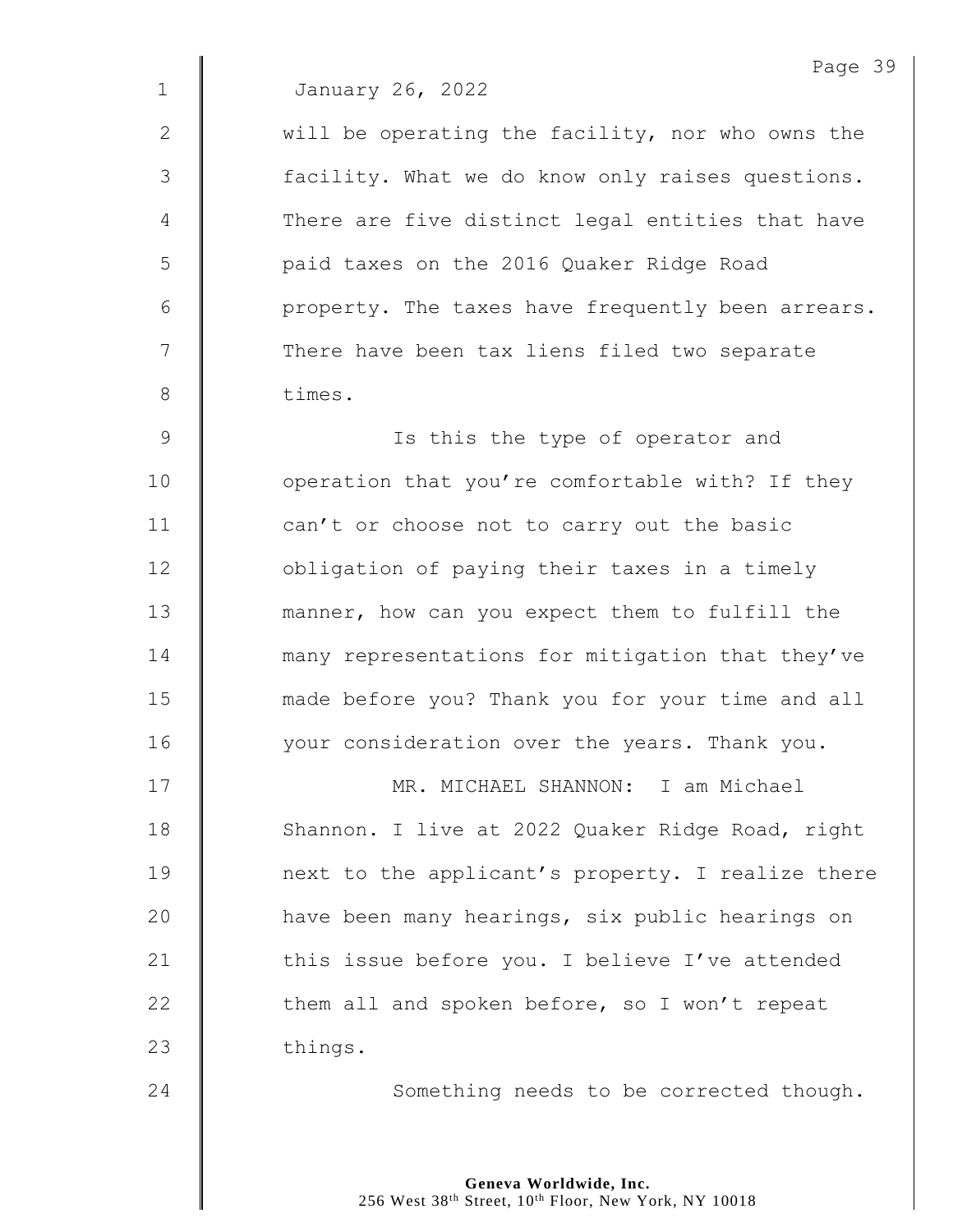|              | Page 40                                          |
|--------------|--------------------------------------------------|
| $\mathbf{1}$ | January 26, 2022                                 |
| $\mathbf{2}$ | There was a theme in Mr. Gauer's letter and Mr.  |
| 3            | Davis' remarks that the neighbors walked away    |
| 4            | from an agreement. That's not true at all. There |
| 5            | were discussions, there were requests and since  |
| 6            | he talked about walking around the property, I   |
| 7            | want to tell you my experience. I walked around  |
| $8\,$        | their property with Mr. Cassidy and I said to    |
| 9            | him, what is the building right next to me going |
| 10           | to be used for. He said we're not putting        |
| 11           | patients there. That's for administration. Their |
| 12           | plans in building number two are for patients.   |
| 13           | They spoke about extra landscaping.              |
| 14           | They're going to put up all these trees right    |
| 15           | next to the border, they're going to put in      |
| 16           | berms. We said how are they going to be watered? |
| 17           | He said well water. Well, that was contrary to   |
| 18           | what they said before, when they said the would  |
| 19           | not be using well water for irrigation. Now      |
| 20           | they've added a pool. They told you before there |
| 21           | would be pool.                                   |
| 22           | Under Section 307-43 of the code, you're         |
| 23           | entitled to consider any matter related to the   |

24  $\parallel$  public welfare. In the course of all these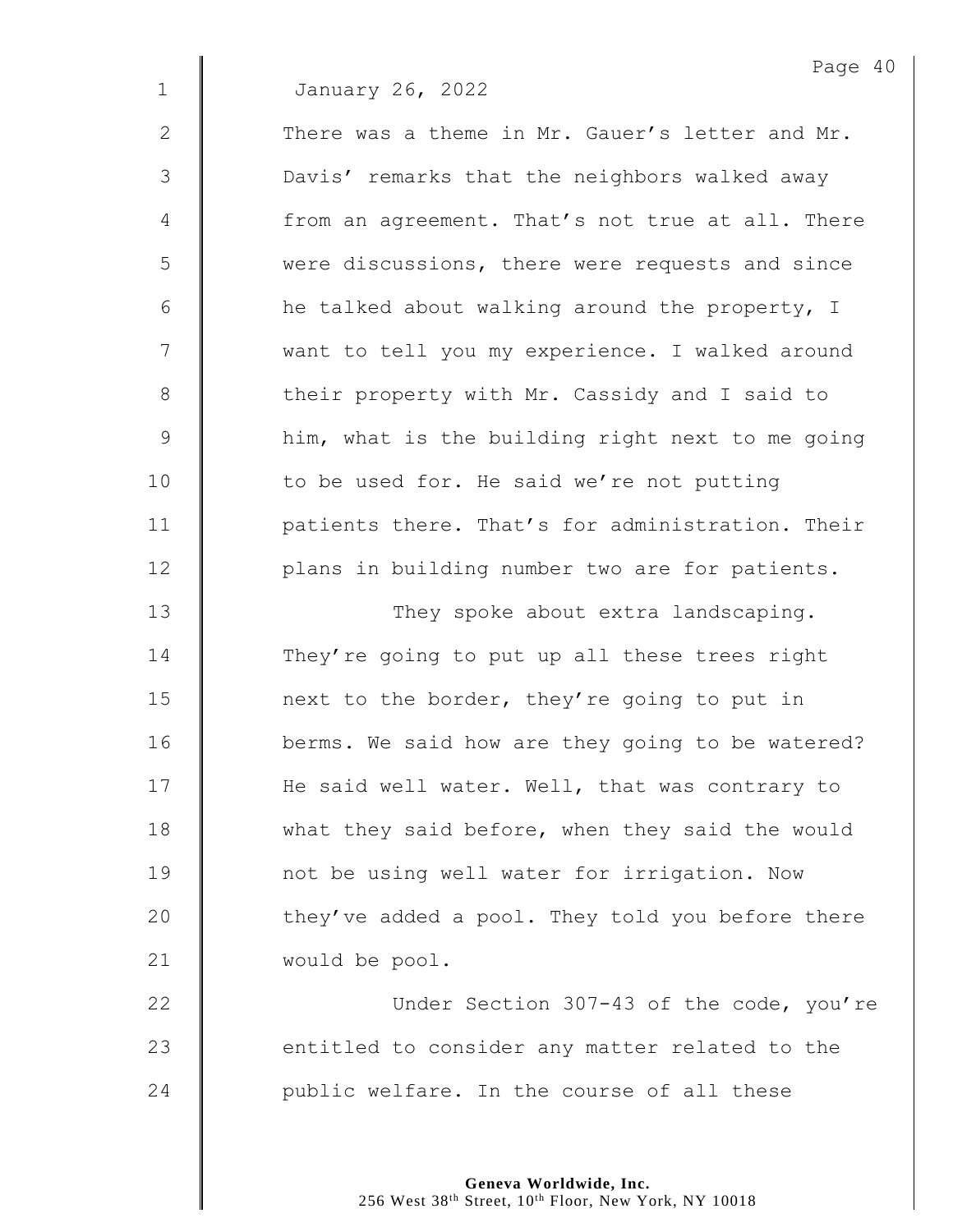|             | Page 41                                           |
|-------------|---------------------------------------------------|
| $\mathbf 1$ | January 26, 2022                                  |
| 2           | proceedings, you have heard a very consistent     |
| 3           | outcry from the residents, not just me who lives  |
| 4           | right next door, but even now from Newcastle as   |
| 5           | well. Those concerns have addressed water,        |
| 6           | they've addressed septic, they've addressed       |
| 7           | lighting, they've addressed traffic and other     |
| $8\,$       | issues, all properly within your domain.          |
| 9           | I ask that when you deliberate on this,           |
| 10          | you consider that unanimous loud and consistent   |
| 11          | voice of the community and not the voice spoken   |
| 12          | on behalf of Mr. Cassidy, who clearly has         |
| 13          | multiple felony convictions, including money      |
| 14          | laundering, and wants to open a large commercial  |
| 15          | for-profit organization in our community.         |
| 16          | Mr. Davis says in his 40 years of                 |
| 17          | practice, he's never seen anything like this. I   |
| 18          | don't know if any of you have either. And I think |
| 19          | the fact that the community has been so united,   |
| 20          | so loud, should really send the message that you  |
| 21          | should be guided by when you deliberate. Thank    |
| 22          | you.                                              |
| 23          | MS. CYNTHIA MANOCHERIAN: Hi, I am one of          |
| 24          | those concerned community neighbors from the      |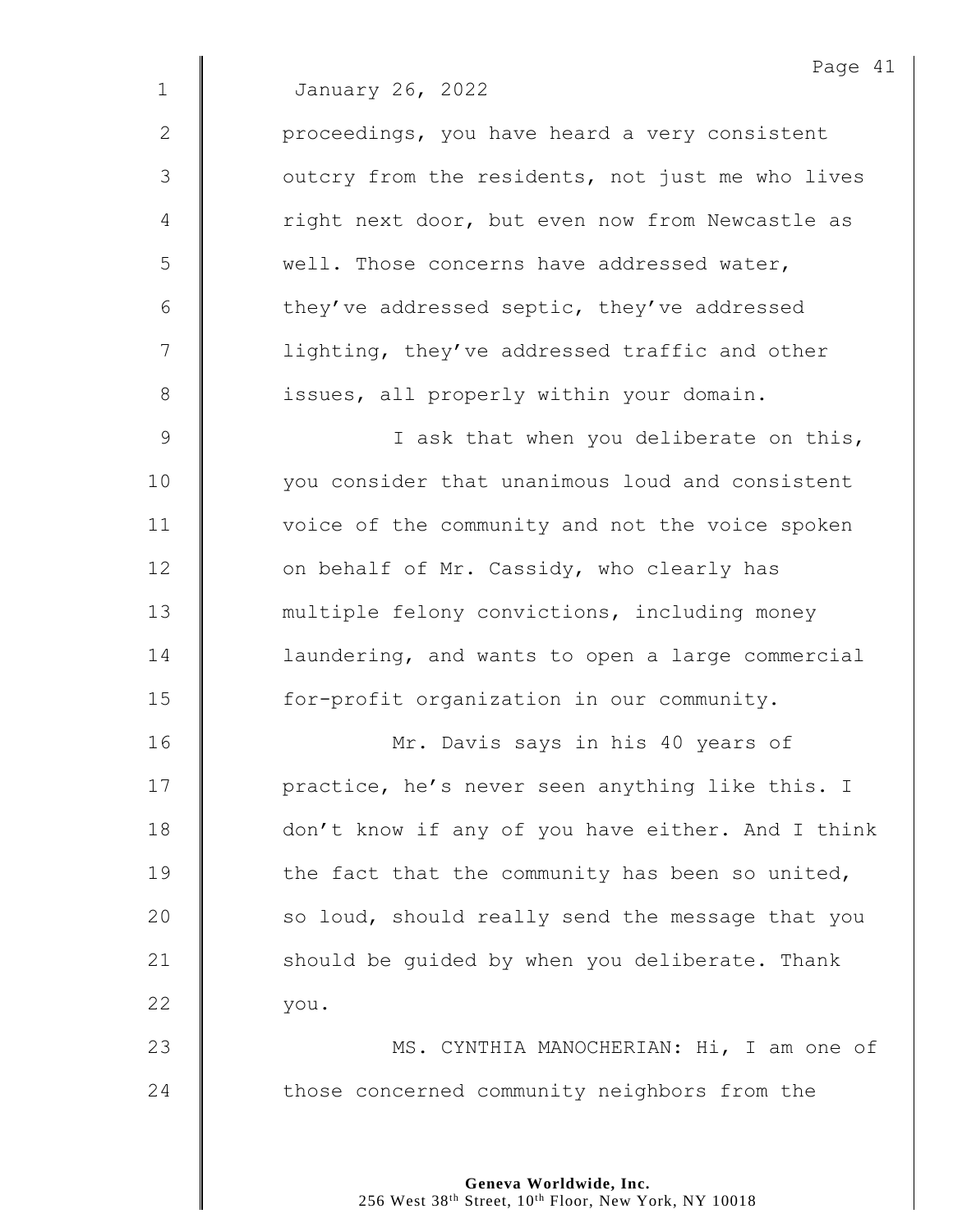|             | Page 42                                           |
|-------------|---------------------------------------------------|
| $\mathbf 1$ | January 26, 2022                                  |
| 2           | Newcastle side, Cynthia Manocherian, 100 Glendale |
| 3           | Road. I'd like to do a show and tell. I wasn't    |
| 4           | sophisticated enough to create --                 |
| 5           | MS. TAYLOR: He'll take that,                      |
| 6           | Christopher.                                      |
| 7           | MS. MANOCHERIAN: This is the                      |
| $8\,$       | [unintelligible] [00:53:09]] follow along with    |
| $\mathsf 9$ | the presentation. Unfortunately, I counted        |
| 10          | poorly, I only have five copies. So, my           |
| 11          | apologies. Can you hear me?                       |
| 12          | MR. KESSLER: Yeah.                                |
| 13          | MS. MANOCHERIAN: So, for starters, it's           |
| 14          | interesting to note that they're here trying for  |
| 15          | the sixth public meeting to get approvals from    |
| 16          | your planning board, because it seems to me that  |
| 17          | they can't even begin to be considered until they |
| 18          | have both the approval of OASAS and the approval  |
| 19          | from Westchester County, the Commissioner Orth.   |
| 20          | Your first document is an e-mail                  |
| 21          | confirming from [unintelligible][00:54:10], who   |
| 22          | is legislator for the 4th District, which         |
| 23          | includes Newcastle, that not only did they not    |
| 24          | have any contact with OASAS or Westchester County |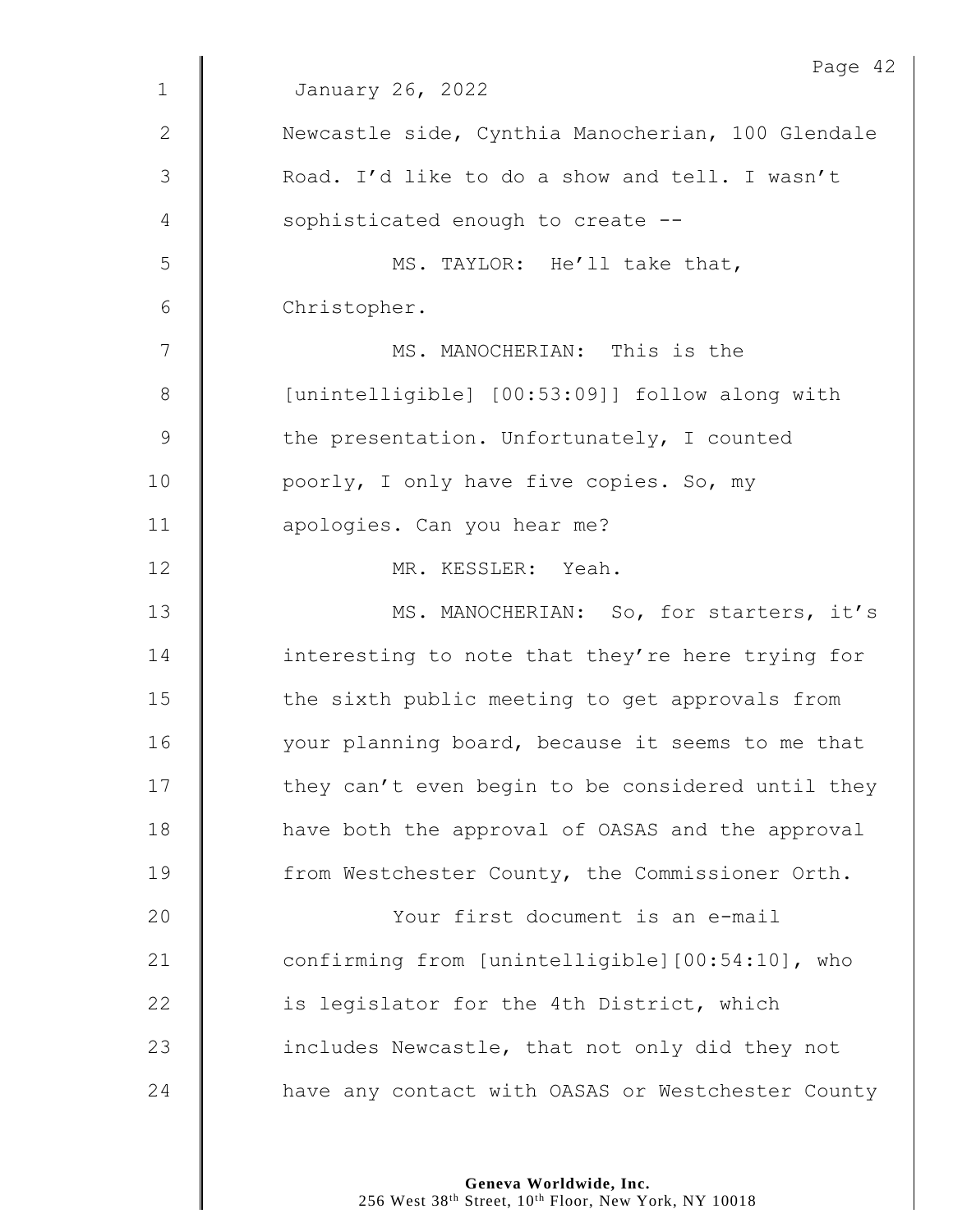|              | Page 43                                           |
|--------------|---------------------------------------------------|
| $\mathbf{1}$ | January 26, 2022                                  |
| 2            | in July, when he sent a letter on our behalf, to  |
| 3            | let you know, but as of yesterday, they still     |
| 4            | have not presented their program to OASAS or to   |
| 5            | Westchester County.                               |
| 6            | You have to wonder why. They've had six           |
| 7            | years. They're busy waiting, waiting, waiting.    |
| 8            | But they have things to do on their end that they |
| 9            | have not produced for you. I added a how to open  |
| 10           | an addiction treatment center in New York State   |
| 11           | to this because it's very clear, you have to      |
| 12           | start with OASAS. You have many, many documents   |
| 13           | to prove that you're a fit institution to be able |
| 14           | to take care of those who need this kind of       |
| 15           | treatment. They haven't started. So, I'll let you |
| 16           | read that.                                        |
| 17           | And then I will just show you that there          |
|              |                                                   |

18 was already a submission that talked - from Mr. 19 | Steven Rabinowitz in March '21, that talked about 20 | his 30 years of service at OASAS and that you 21  $\parallel$  always have to come to OASAS first before, and 22  $\parallel$  then the commissioner in Westchester County, **before bothering the Cortlandt Planning Board or** 24  $\parallel$  the community, because they might not be fit.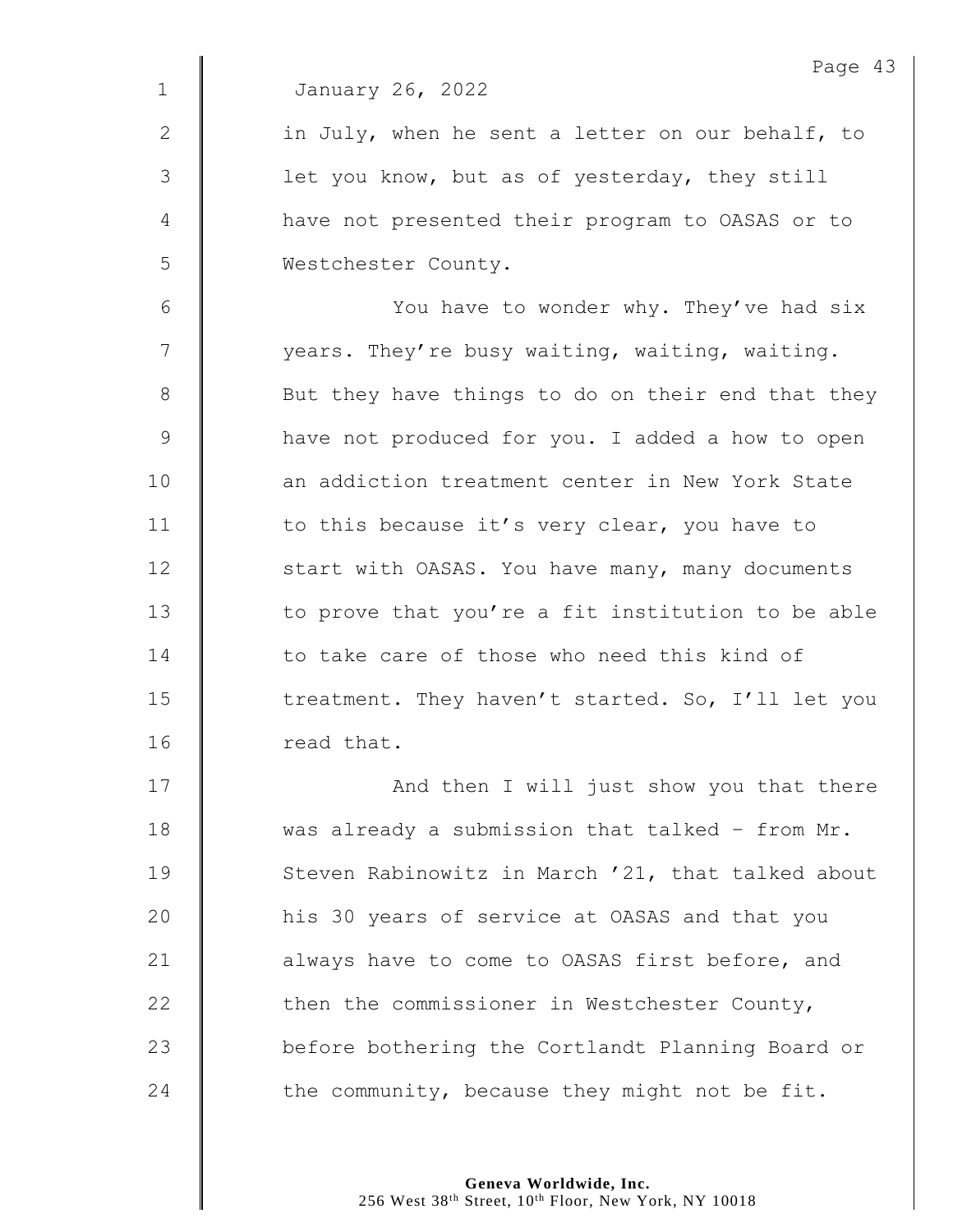2 They might not get approvals to run the kind of  $3 \parallel$  institution they want to run. And by the way, 4 what will Cortlandt do if they don't get their 5 approvals from OASAS? Then what? Will they 6 Somehow become a resort like institution to take 7 | care of people who need a break from their 8 | stressful lives? What will happen and how will 9 | there be oversight into what they do with the 10 | property.

11 | So I don't think this application should 12 | be even considered by you until you get this 13 **information from OASAS and from the county** 14 **Commissioner.** That's group one.

15 || Group two has to do with the water shed 16 **and the Indian Brook Reservoir critical** 17 | environment area. So this map again is the Indian 18 | Brook Reservoir watershed. This second map looks 19 | like a Venn diagram. The two bright red areas are 20 Sunshine Home and their wells and Hudson 21 | Institute and their proposed wells, along with 22 **their Newcastle land.** 

23 | You can see that they overlap smack in 24 the middle of the Indian Brook Watershed. That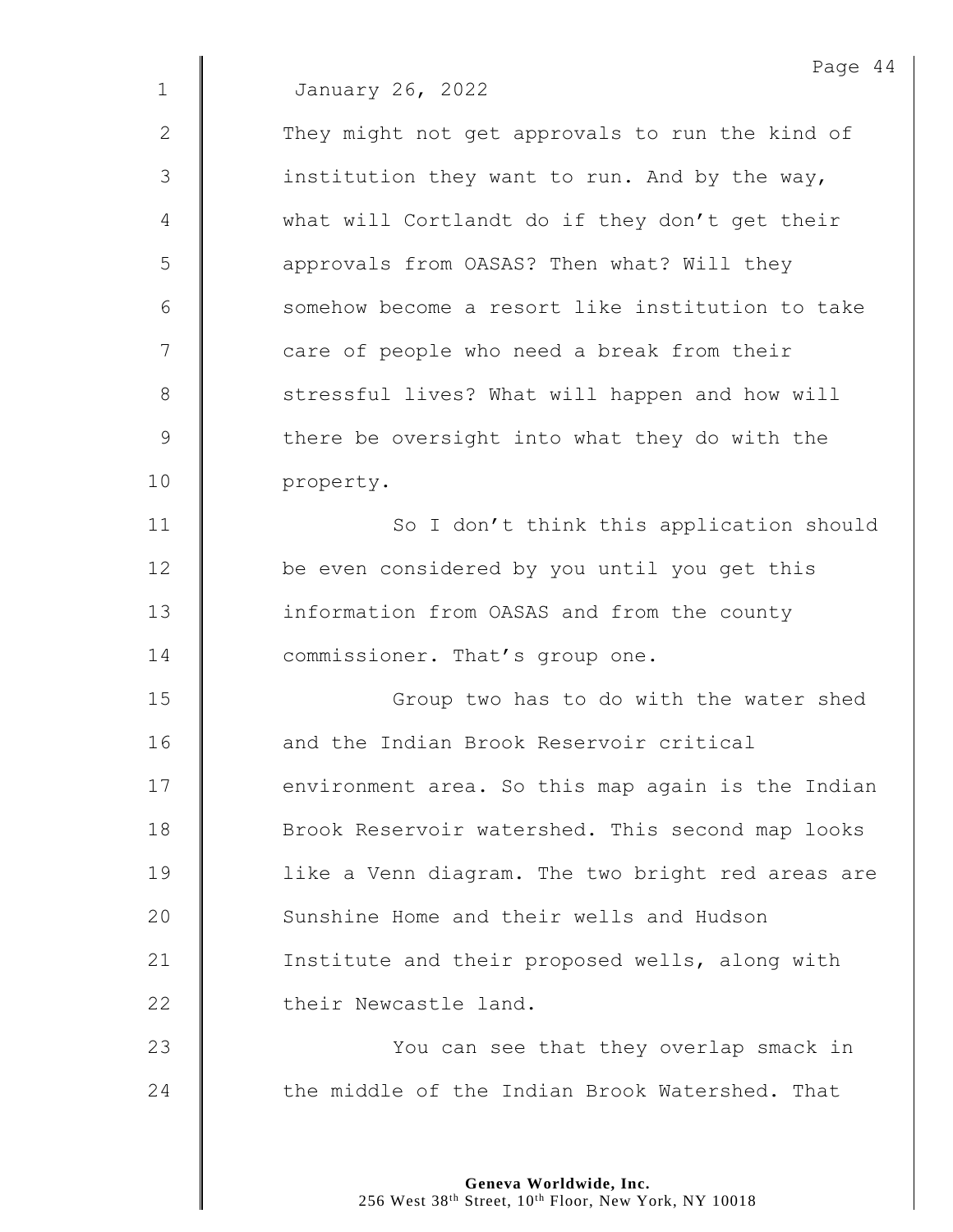2 | Should be game over. And Sunshine should have 3 | been game over, but they're not. I have in my 4 | packet, a letter from the village and town of 5 | Ossining, from July 12, 2021, where they draw 6 your attention to the fact that approximately 75 7 | percent of the Hudson Ridge property is within 8 | the Indian Brook watershed.

9 | And on top of that, there is a work plan 10 | for the proposed Indian Brook Croton Gorge 11 | Overlay Zone, which a lot of people in tour 12 **dege** community really support, to, to check on and 13 update a 2009 document that carefully tends to  $14$  | these watersheds and works to protect them. 15 That's in your own jurisdiction. I believe you're 16 | going to be the lead municipality on this work. 17 | And they're asking you not to move forward with 18 | this project until the work on the watershed 19 | review is done.

20 | They also worry, in their letter, about 21  $\parallel$  any sanitary issues that might happen on site 22 with regard to this kind of project with 75 23 **peak** percent of it in the Indian Brook watershed area. 24 The final piece is a town of Newcastle document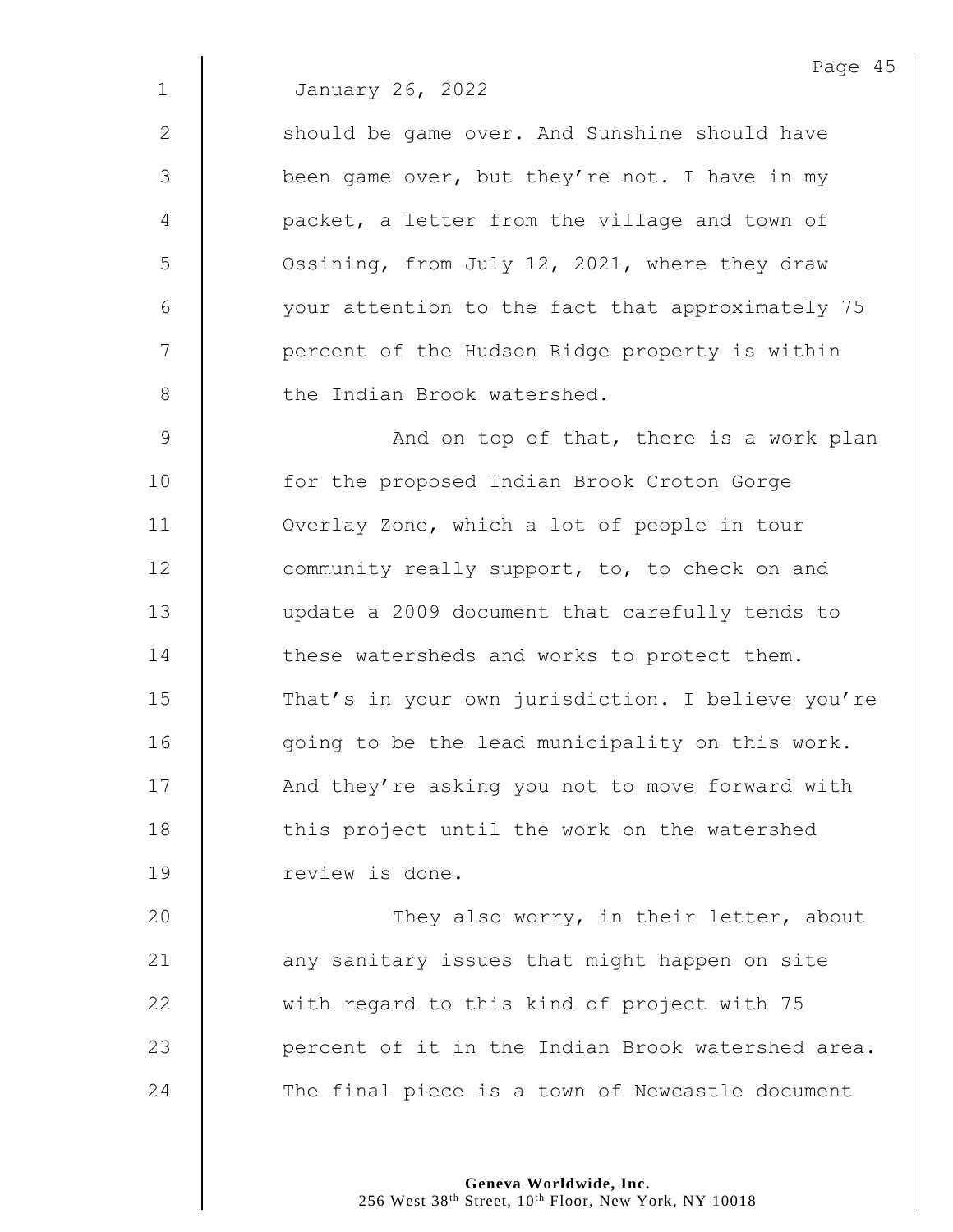|               | Page 4                                            |
|---------------|---------------------------------------------------|
| $\mathbf{1}$  | January 26, 2022                                  |
| $\mathbf{2}$  | written by the town planner Sabrina Charney Hull  |
| 3             | to the town board just to reiterate the first     |
| 4             | speaker from the Millwood West End group, to      |
| 5             | reiterate how Newcastle is really paying          |
| 6             | attention to this project, proposed project and   |
| 7             | goes through a very detailed list of analysis of  |
| $\,8\,$       | what she believes to be documents in your         |
| $\mathcal{G}$ | procession from the developer, and all of the     |
| 10            | holes, all of the missing, unanswered questions   |
| 11            | that she would like to have answered, as your     |
| 12            | neighboring planner and trying to protect the 28- |
| 13            | acrs that is on the Newcastle side.               |
| 14            | As far as that goes, on top of feeling            |
| 15            | like you shouldn't even have to waste your time   |
| 16            | with this project right now, because they haven't |
| 17            | passed go with OASAS or the county, it should be  |
| 18            | made very clear that they cannot use any          |
| 19            | resources like water or land from their Newcastle |
| 20            | side when considering the validity of this        |
| 21            | project. They should not have any ability to say  |
| 22            | well, if we have a problem with our septic, we've |
| 23            | got all this other land on the Newcastle side, so |
| 24            | we have a new septic field that we can use. Or if |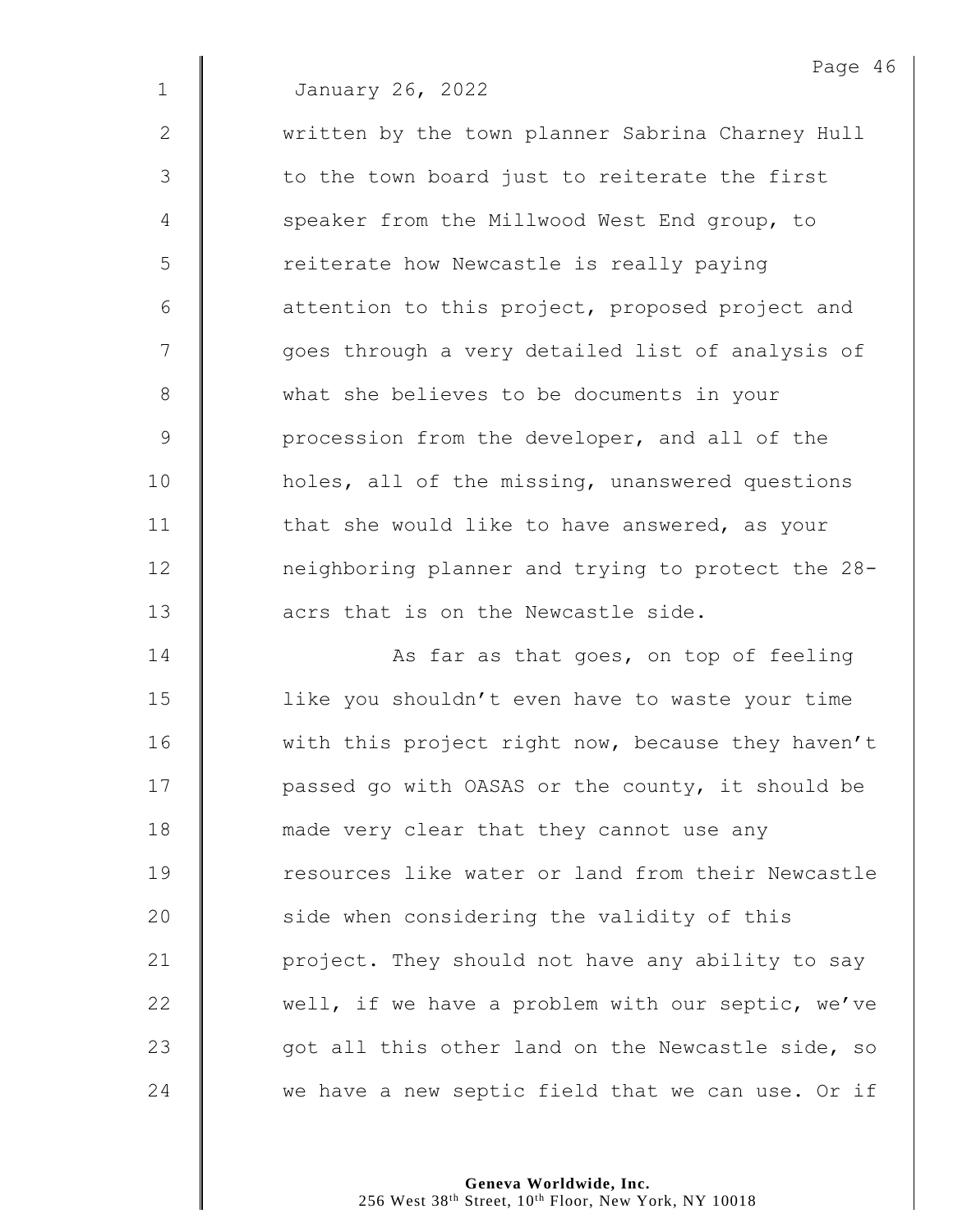|              | Page 47                                           |
|--------------|---------------------------------------------------|
| $\mathbf{1}$ | January 26, 2022                                  |
| $\mathbf{2}$ | we don't quite have enough water, we own this     |
| 3            | land, so we'll get extra water from our wells     |
| 4            | that we can build on the Newcastle side.          |
| 5            | And someone else earlier presented data           |
| $6\,$        | on how many residents there would be if you left  |
| 7            | this property residential. That was a calculation |
| $\,8\,$      | that was done for the Sunshine Home project as    |
| 9            | well, 33 acres and there is a planning tool on    |
| 10           | the Westchester website for figuring out how many |
| 11           | under developed lots there are. So it turns out   |
| 12           | those 33 acres only had availability for five     |
| 13           | residential lots. And they too calculate three    |
| 14           | people per home. So that's 15 people on the 33    |
| 15           | acres. Why? Because that site had steep slopes,   |
| 16           | wetlands and setbacks, so it's not just 40 acres, |
| 17           | that must mean 20 homes. It doesn't work that     |
| 18           | way, so total of 15 versus the 120 beds that were |
| 19           | approved plus the hundred or so people every day  |
| 20           | to the site to take care of the kids. So 15       |
| 21           | people on the 33 acres versus about 220 people.   |
| 22           | It doesn't add up. And it doesn't add up for this |
| 23           | project either. Thank you very much for your      |
| 24           | time.                                             |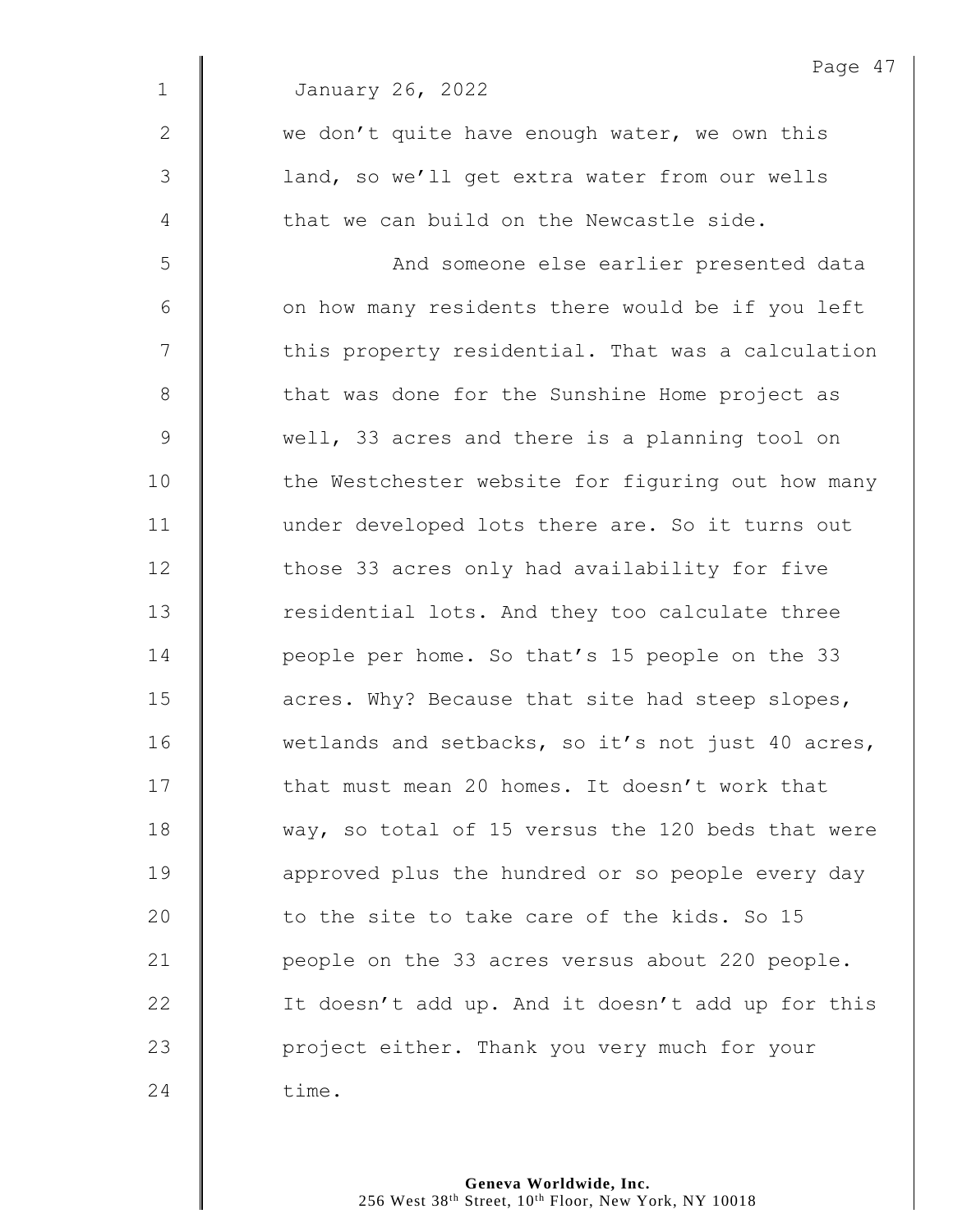|                | Page 48                                           |
|----------------|---------------------------------------------------|
| $\mathbf{1}$   | January 26, 2022                                  |
| $\mathbf{2}$   | MR. FOLEY: Ma'am, can you restate your            |
| 3              | name.                                             |
| 4              | MS. MANOCHERIAN: Cynthia Manocherian,             |
| 5              | 100 Glendale Road.                                |
| 6              | MS. DECKER: Thank you.                            |
| $\overline{7}$ | MS. TAYLOR: Is there anyone else who              |
| $\,8\,$        | would --                                          |
| $\mathcal{G}$  | MR. KEHOE: Just for the record, as you            |
| 10             | know, this is a hybrid meeting, so I believe      |
| 11             | there are some people waiting to speak on Zoom.   |
| 12             | MR. MICHAEL PREZIOSI: That's true.                |
| 13             | MR. KEHOE: Okay.                                  |
| 14             | MR. PREZIOSI: We have a few who raised            |
| 15             | their hands, and now I'd start asking anybody     |
| 16             | else who would like to speak to please raise your |
| 17             | hand and then I'll call you in the order that     |
| 18             | you're listed.                                    |
| 19             | MR. BRAD SCHWARTZ: Good evening, Madam            |
| 20             | Chair, members of the board, Brad Schwartz from   |
| 21             | Zarin & Steinmetz representing CRHISD. Just to    |
| 22             | summarize from last summer, again, reference was  |
| 23             | made to the applicant's submission last August. I |
| 24             | want to remind you that we also issued a letter,  |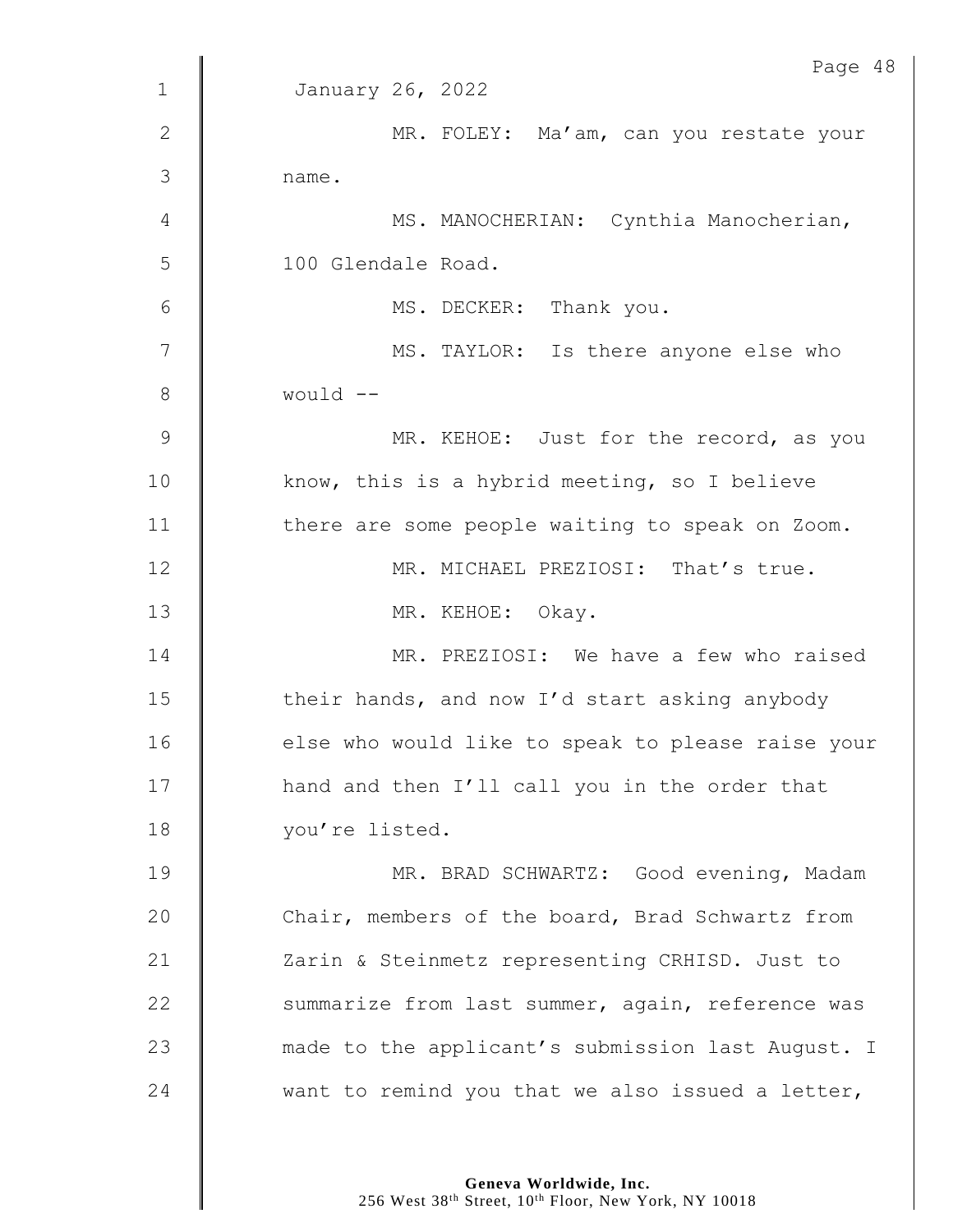|              | Page 49                                           |
|--------------|---------------------------------------------------|
| $\mathbf 1$  | January 26, 2022                                  |
| $\mathbf{2}$ | submitted a letter last August, addressing the    |
| 3            | applicant's responses to comments and the short   |
| 4            | comments that we felt were in those responses. We |
| 5            | attached that as Exhibit A to our letter that we  |
| 6            | submitted the other day.                          |
| 7            | So there's a lot of information in the            |
| $8\,$        | letter that we submitted the other day as well as |
| $\mathsf 9$  | letter from last August. I just wanted to remind  |
| 10           | you that we also submitted that letter last       |
| 11           | August and I would encourage you to go back and   |
| 12           | read all that information. I'll refer you to      |
| 13           | those letters. I'm not going to go through        |
| 14           | everything tonight.                               |
| 15           | The one issue that I want to address              |
| 16           | again is our request for the board to require the |
| 17           | operator to be identified up front now, during    |
| 18           | the process. We've raised this in the past. And,  |
| 19           | the request does not stem from, as the            |
| 20           | applicant's attorney mentioned in his opening,    |
| 21           | about trying to understand the internal business  |
| 22           | operations to assess the likelihood of success of |
| 23           | the enterprise, but rather, it's to ensure that   |

 $\parallel$  your board has the proper information before you,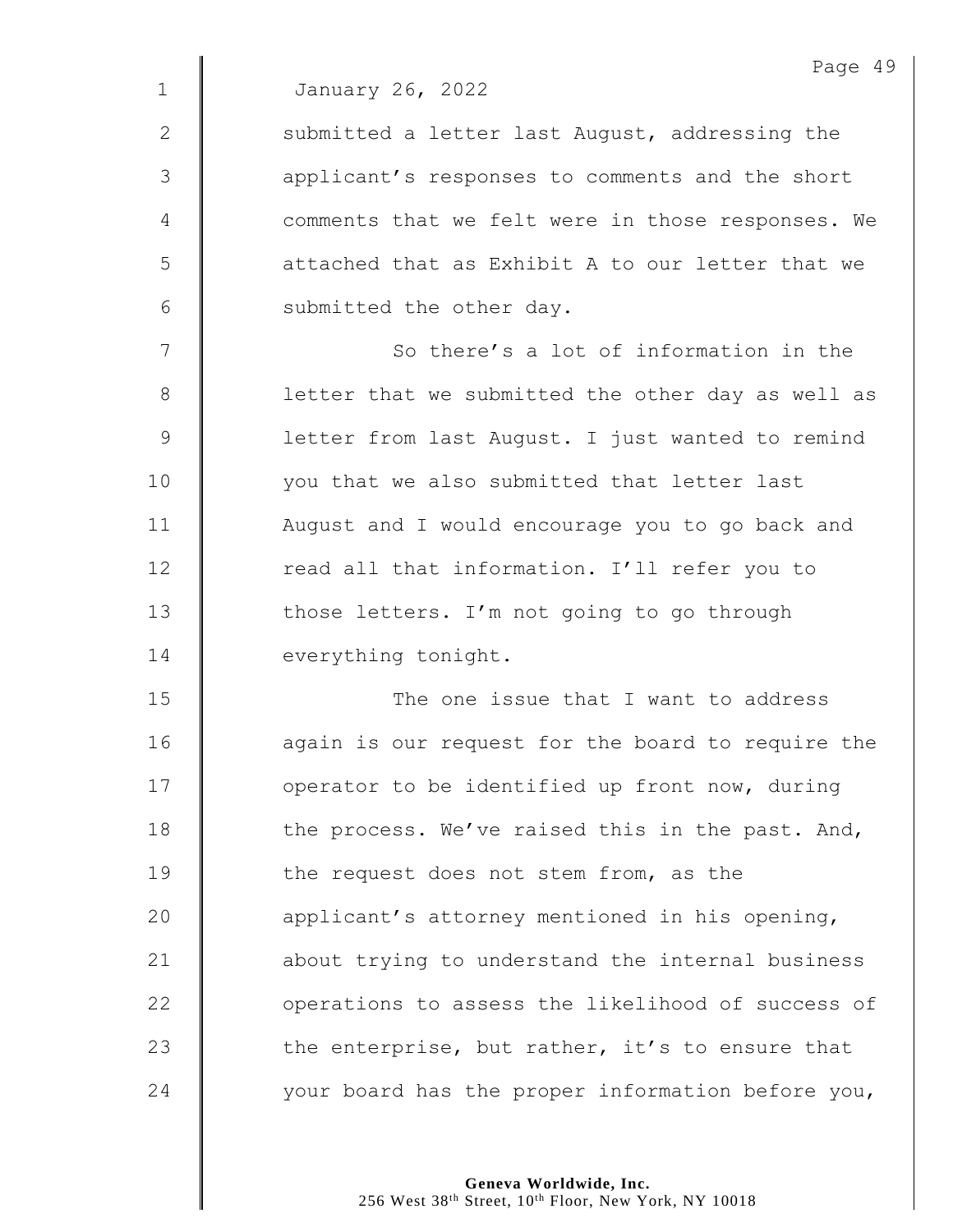| January 26, 2022 |  |
|------------------|--|
|                  |  |

2 | that you understand the plan that's before you to 3 make a negative declaration under SEQRA, which is 4 what's being asked of you, as well as to make the 5 | proper findings that you need to make for the  $6 \parallel$  special permit, under the special permit 7 Tequirements in the town code.

8 Under 307-42 of the town code, 307-42,  $9 \parallel$  the phrase intensity of operation appears three 10 | times. That section requires your board to make 11 | various findings and determinations prior to the 12 **issuance of a special permit. Those findings and** 13 determinations relate to orderly development of 14 the district, traffic, not adversely affecting 15 **nearby existing uses and various other topics.** 16 | And they're all predicated upon, among other 17 | things, the intensity of operation. Again, that 18 **dec** appears three different times.

19 | So we're asking how can the board make **those findings and determinations, how can you make a neg dec under SEQR without fully understanding the operations of this** 23 | [unintelligible] [01:04:05]? Yes, the applicant **has made representations, has predicted, we would**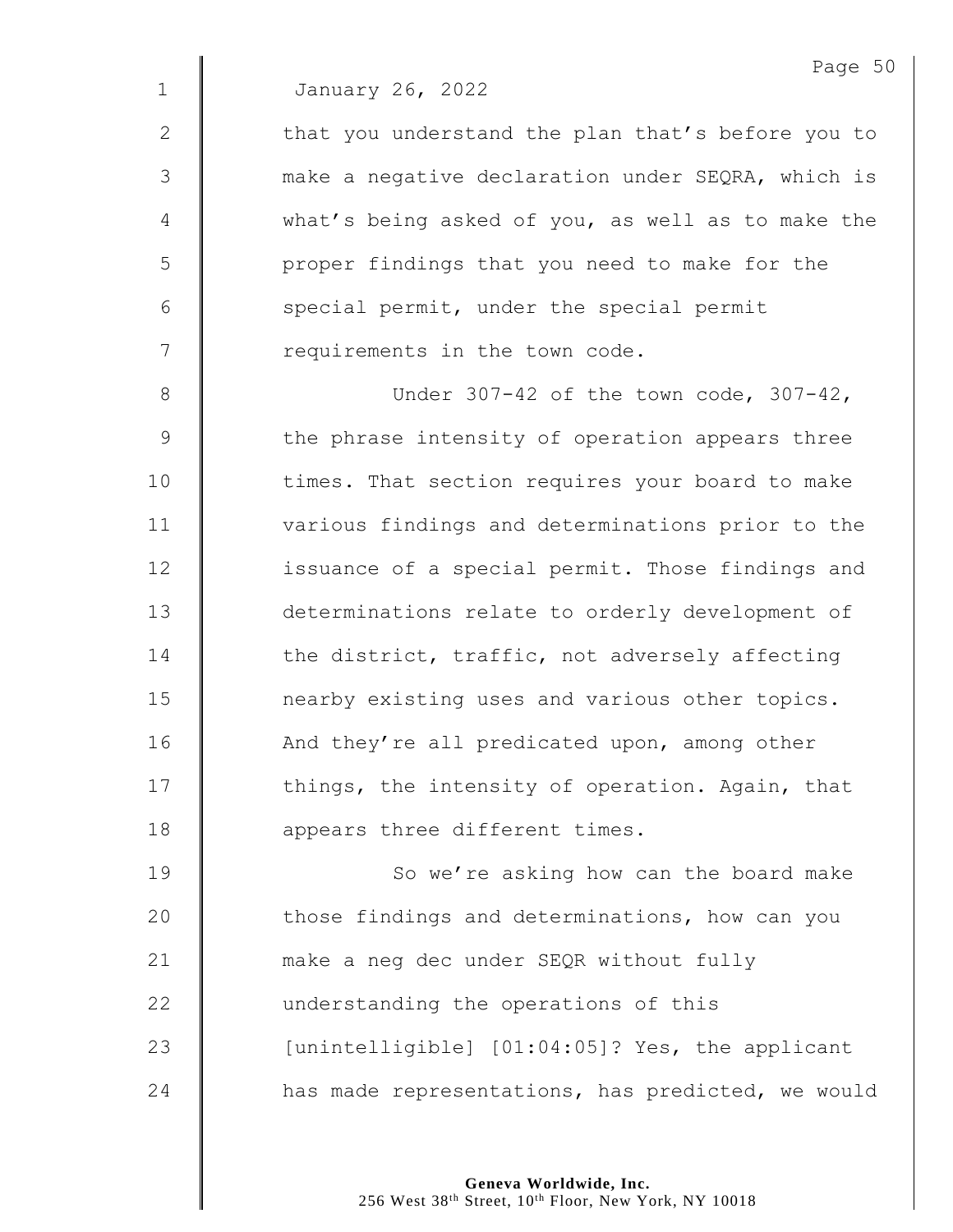2  $\parallel$  submit has quessed how many beds, how many staff, 3 The traffic, deliveries, medical waste, but they're  $4 \parallel$  guesses. The applicant hasn't done this before. 5 || So this is not a typical applicant that's in the 6 **business of doing this, that's come to your board** 7 | with a real plan. So the board respectfully 8 doesn't really know the nature, the intensity of 9 | the operation. It was the folks who will be 10 | ultimately running this place if it were to be 11 **dec** approved, is not before you.

**The number of beds, the reduction from 92** to now 49, it's not a concession, as the  $\parallel$  applicant said, that's another - the 92 beds was **another quesswork as to how many beds could** 16 | possibly fit. That was never a reality. So the 17 | reduction is not a concession, it's not a **compromise.** That's a number that once we brought 19 | that to the board's attention and the applicant's | attention, they had their architects go back and  $\parallel$  take a look and they realized CRHISD was right **and CRHISD's architects was right.** 23 | So our point is the board needs to

24  $\parallel$  understand what the real plan is, who is the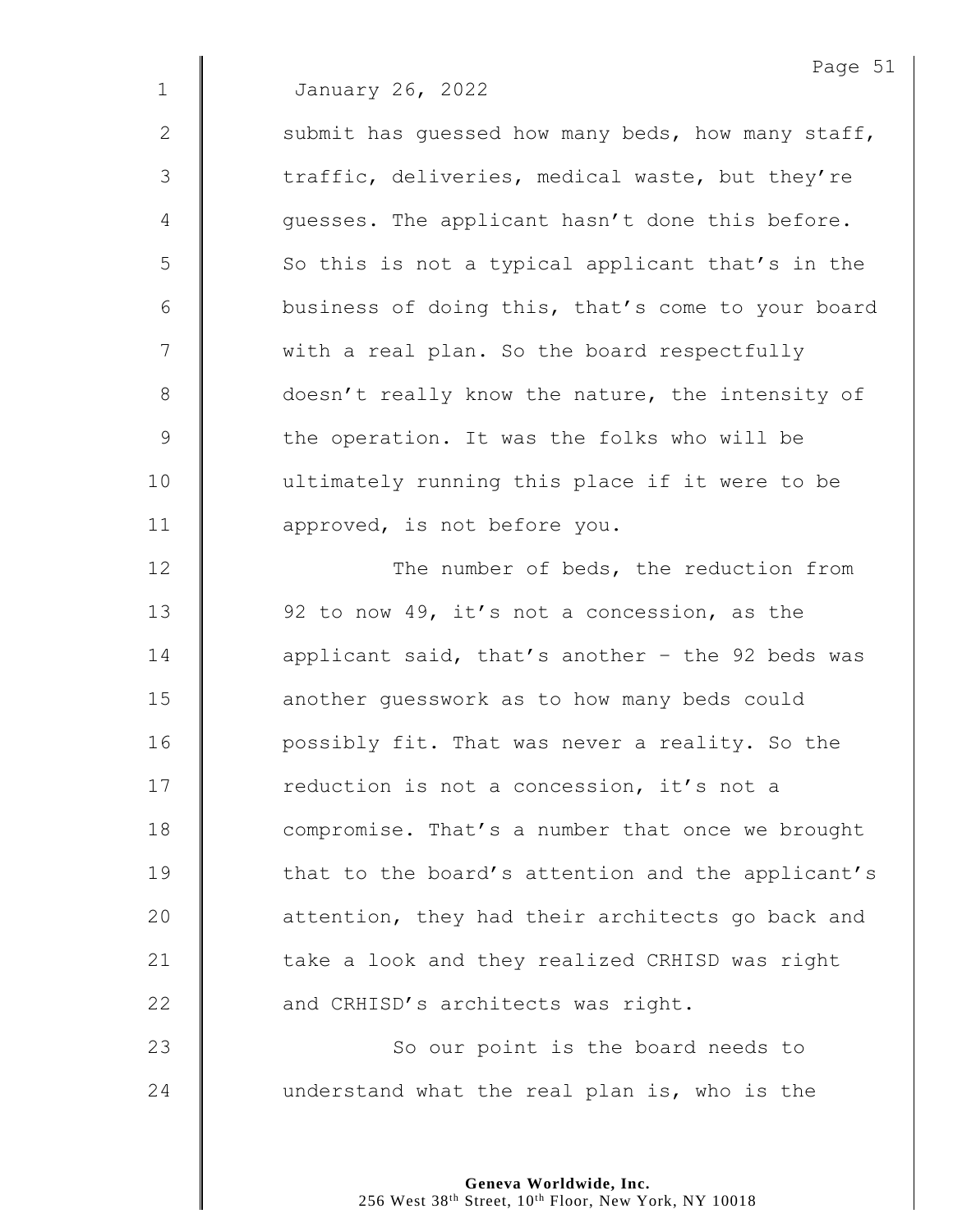2 | operator and it all comes back to OASAS. We did 3 Submit that letter from Mr. Rabinowitz that 4 | outlined that the normal sequencing is you go to 5 | OASAS first. Through that process, the operator  $6$  | is identified, the real plan is identified. Then 7 | it comes back to your board so you know there's a 8 | The real tangible plan that your board is looking at 9  $\parallel$  and studying and making determinations based on.

10 | So again, we ask that the board require 11  $\parallel$  the applicant to disclose up front the operator, 12 | or at a minimum, if they don't know who that 13 **J** operator is, go through the OASAS process, it 14 Will come out during that process, the plan will 15 **be revealed, come back to your board, and then** 16 | vour board has a plan, based upon again, what you  $17$   $\parallel$  can judge, the intensity of the operation, which 18 **i** is codified in the town code. This is not your 19 **typical use first user discussion. Thank you.** 

20 MS. TAYLOR: Thank you. All right. We 21 have somebody, Mike?

22 **MR. PREZIOSI:** So the first person who  $23$  | is going to be able to speak is listed as Jamie. 24 | MS. JAMIE BLACK: Hello.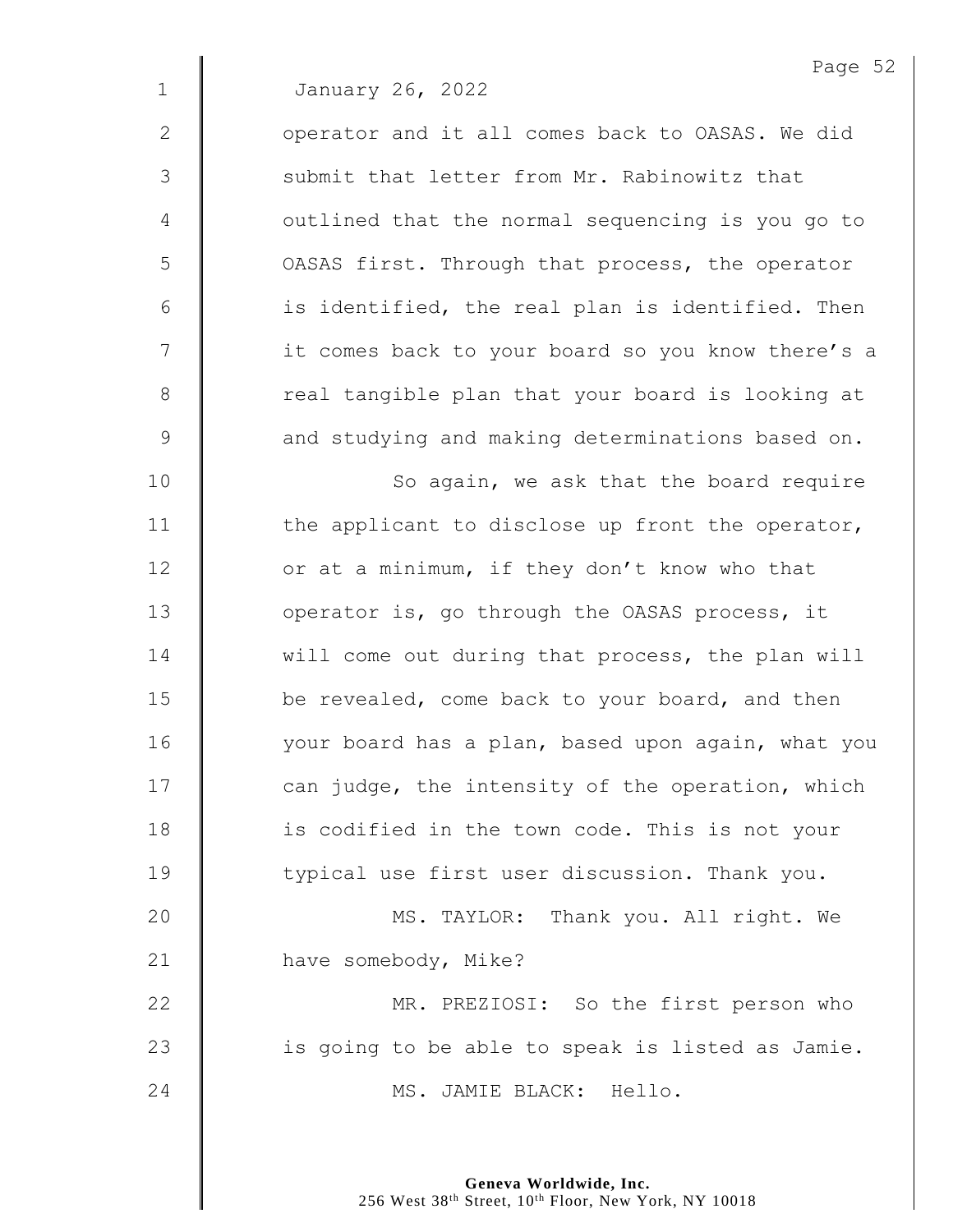|             | Page 53                                           |
|-------------|---------------------------------------------------|
| $\mathbf 1$ | January 26, 2022                                  |
| 2           | MR. PREZIOSI: We can hear you.                    |
| 3           | MS. BLACK: Yes, hi, my name is Jamie              |
| 4           | Black, I own my home at 35 Quaker Bridge Road and |
| 5           | I've had the privilege of owning it and living in |
| 6           | this community, at this point, going on 30 years  |
| 7           | and I've had an opportunity to survive a number   |
| 8           | of applicants, one being the applicant who was    |
| $\mathsf 9$ | trying for I believe a ten-year period of time to |
| 10          | develop 99 Quaker Bridge Road and that was before |
| 11          | Cortlandt as well. And the reason why the         |
| 12          | application was denied was because they didn't    |
| 13          | have access to public sewer and they didn't have  |
| 14          | access to public water and the roads in our       |
| 15          | neighborhood are too narrow to safely allow for   |
| 16          | any additional traffic, let alone additional      |
| 17          | truck traffic.                                    |
| 18          | And what's interesting is sort of how             |
| 19          | time doesn't change some things in that           |
| 20          | applicants continue to approach our neighborhood  |
| 21          | as if it's an area for them to be able to         |
| 22          | establish business ventures that are not          |
| 23          | consistent with the way the property was designed |
| 24          | and zoned to be used.                             |
|             |                                                   |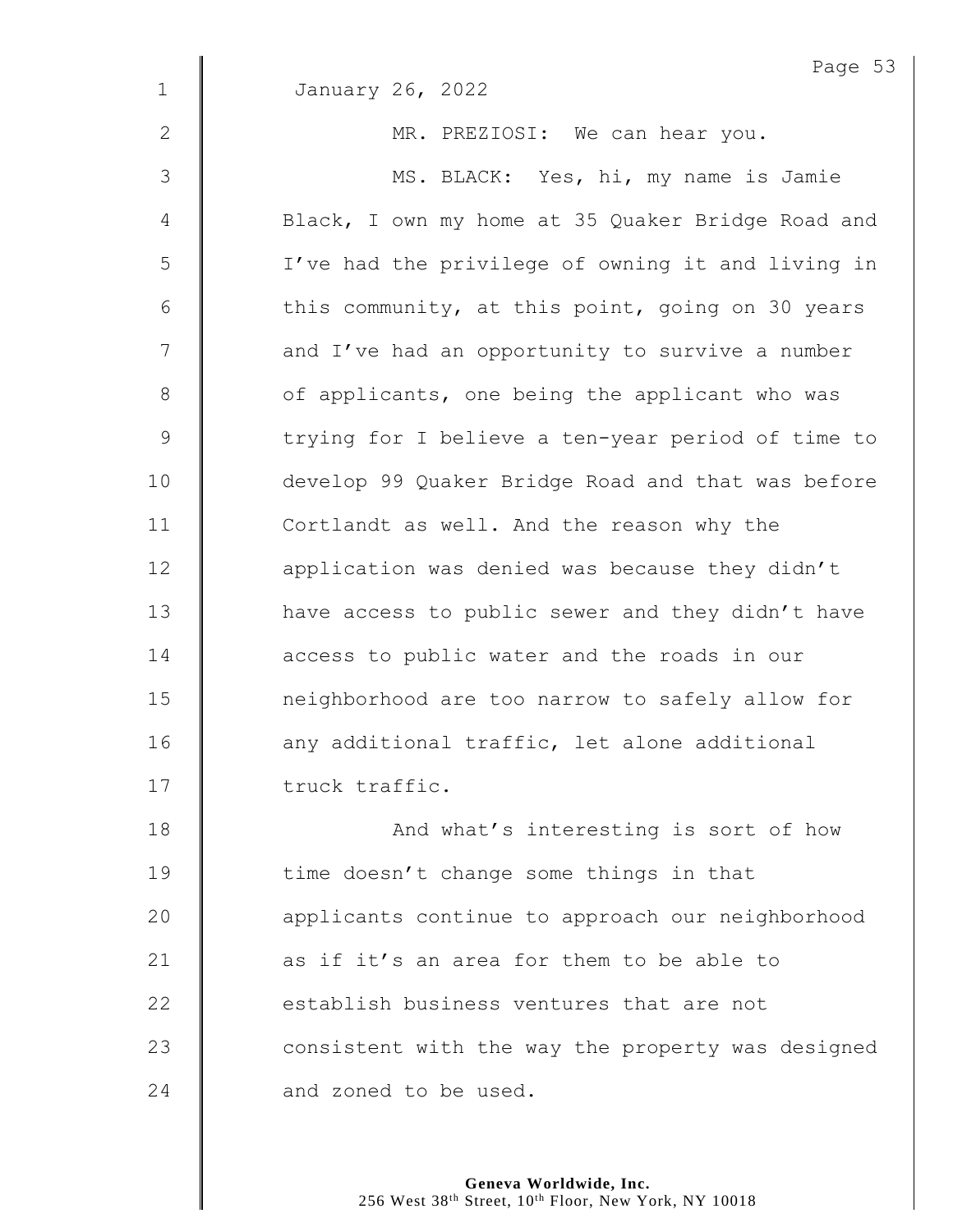|                | Page 54                                           |
|----------------|---------------------------------------------------|
| $\mathbf{1}$   | January 26, 2022                                  |
| $\overline{2}$ | And it was so troubling to both Dana              |
| 3              | Levenberg, our town supervisor, as well as Rika   |
| $\overline{4}$ | Levin, the mayor of the village of Ossining, who  |
| 5              | oversees our drinking water supply that as        |
| 6              | Cynthia Manocherian stated, they jointly wrote a  |
| 7              | letter and submitted it to Cortlandt, identifying |
| 8              | their critical concerns about the watershed, the  |
| 9              | use of sewer, the use of pulling water out of the |
| 10             | aquifer and clearly indicated that they were      |
| 11             | highly concerned about what this could do to one, |
| 12             | the safety, as well as the viability of the town  |
|                |                                                   |

14 | Additionally, they ended their letter by 15  $\parallel$  speaking about the traffic and the traffic study. 16 | And they did identify that the traffic study 17 | suggested that the Crotonville area was an **dege** industrialized area. The Crotonville area is the 19 | remnants of an old stagecoach road. Old Albany **Post Road exits onto the Quaker Bridge Road**  $\parallel$  section in a switchback turn. It's a death **defying feat to actually try to physically get** 23  $\parallel$  out of that road.

13 | and village of Ossining's drinking water supply.

**Additionally, with the Crotonville area**,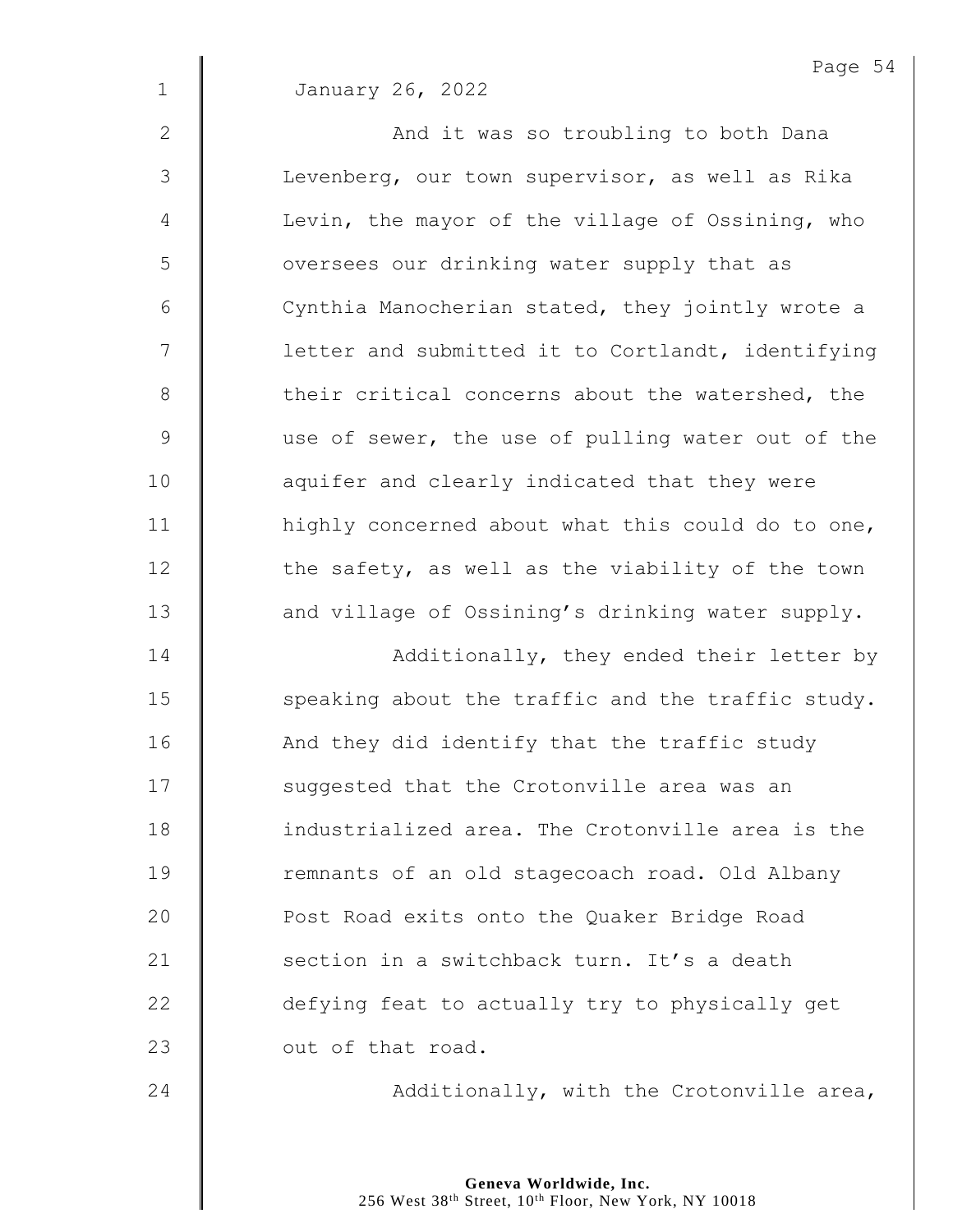|                | Page 55                                           |
|----------------|---------------------------------------------------|
| $\mathbf 1$    | January 26, 2022                                  |
| $\mathbf{2}$   | because it was a stagecoach road, as we've shared |
| $\mathfrak{Z}$ | before, a number of the houses are feet away from |
| 4              | the active pavement.                              |
| 5              | So, in looking at this applicant, our             |
| 6              | roads have a five-ton weight limit on them in     |
| 7              | order to deter our roads as being used as cut     |
| $\,8\,$        | throughs. Glendale Road has a weight limit on it  |
| $\mathsf 9$    | in order to prevent it being used as a cut        |
| 10             | through. The Quaker Bridge has a weight limit on  |
| 11             | it because it's physically incapable of handling  |
| 12             | weights. The Croton Dam, the road that used to    |
| 13             | provide access and egress, because of a concern   |
| 14             | of terrorist attacks, has been closed off.        |
| 15             | So, unless they're planning on                    |
| 16             | helicoptering everyone in and out of this         |
| 17             | facility, one is putting any additional traffic   |
| 18             | on our road, because we have no sidewalks, we     |
| 19             | have an s-turn, you're -- the Croton fire truck,  |
| 20             | in a test, as I shared before, flipped over in    |
| 21             | our s-turn, and slid down the hill. So            |
| 22             | physically, these roads can't handle the          |
| 23             | capacity. You have been lauded for your vision in |
| 24             | having these types of facilities in a designated  |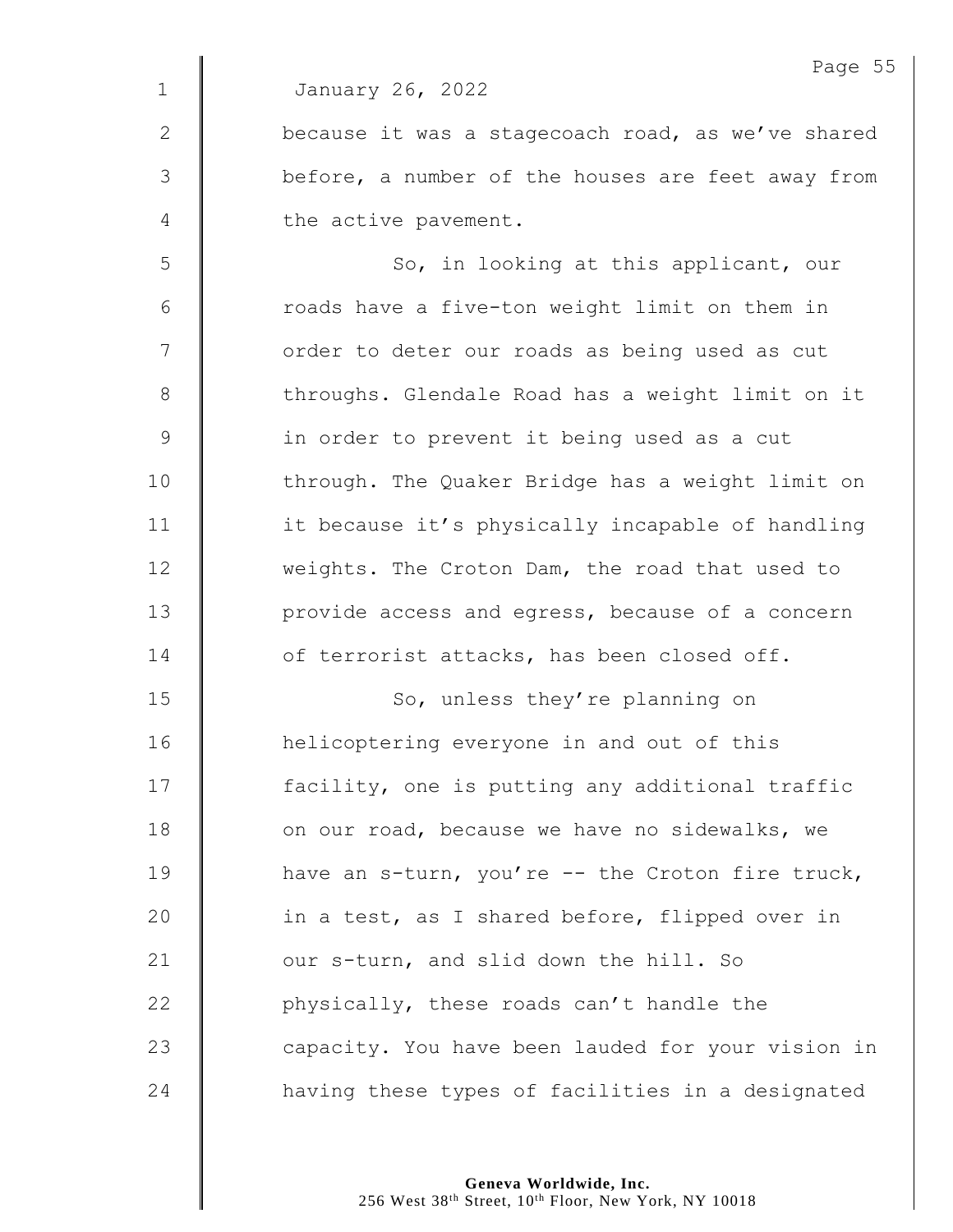$2 \parallel$  zone to support the safety and the sanctity of 3 | the people who would be using the facility as 4 well as all the people who would be required to 5 Service the facility.

6 || So my hope, as a resident, who is trying 7  $\parallel$  to live safely and successfully in this community  $8 \parallel$  and to be able to enjoy the quality of life in my 9 **H** home and to be able to have my friends turn on 10 **d** their water and have water come out and to be 11 **d** able to turn on my water and not have a concern 12 **d** about the safety of that water source, please 13 | follow your own guidance. You established a 14 Special zone for these facilities, so listen to 15 | vourself and deny this applicant to right to 16 **basically establish a quote, unquote hospital-** $17$   $\parallel$  esque facility within our residential community.

18 | In the same way that 99 Quaker Bridge 19 **Noad was denied, because there was no public** 20 water and there was no public sewer and the roads 21 | were too small to handle any incremental traffic  $22$   $\parallel$  and those were going to be residential homes. In 23  $\parallel$  the same way you denied that applicant, I am 24  $\parallel$  inviting you to use the same wisdom at this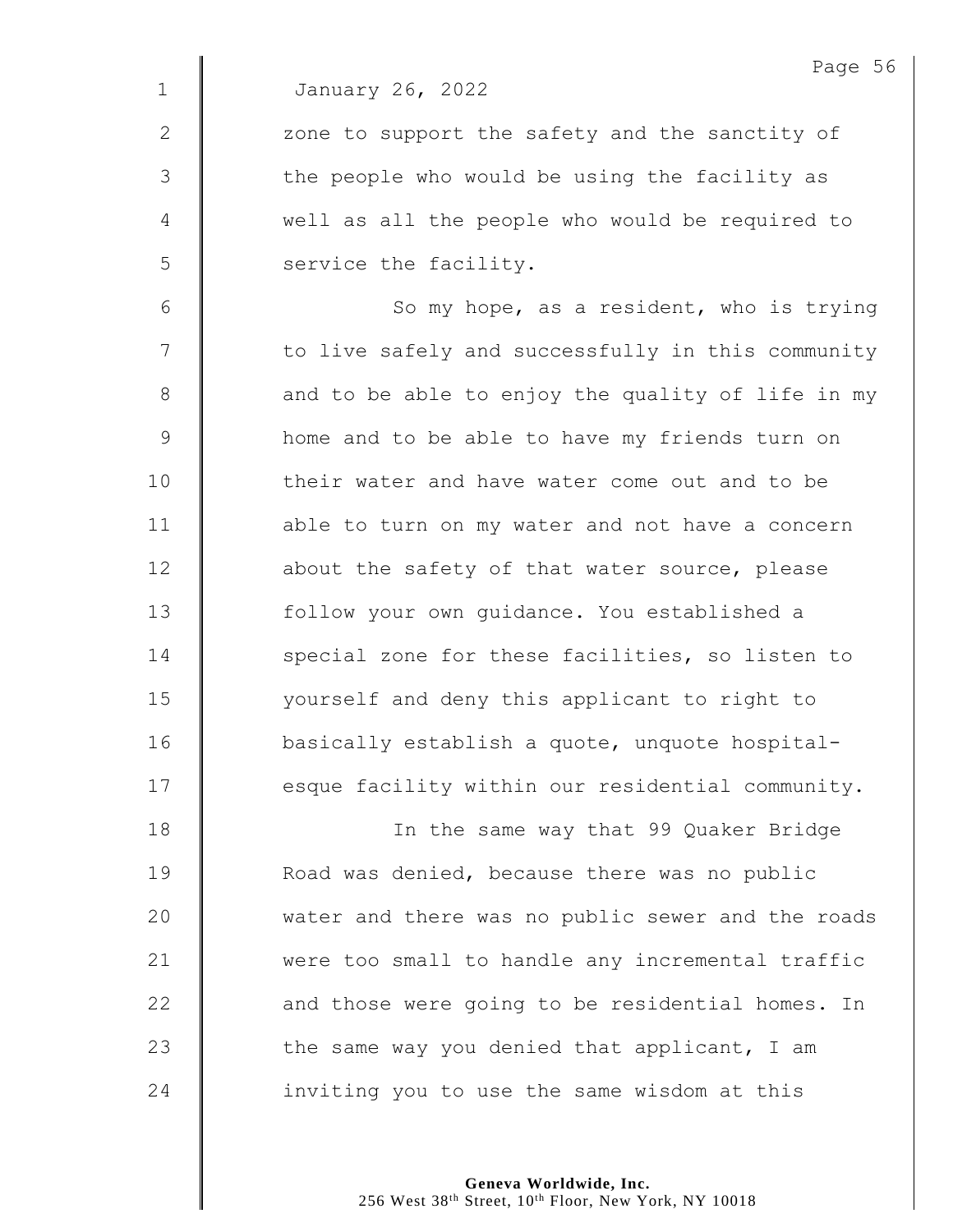|               | Page 57                                           |
|---------------|---------------------------------------------------|
| $\mathbf{1}$  | January 26, 2022                                  |
| $\mathbf{2}$  | point, almost 20 years later, and deny this       |
| $\mathcal{S}$ | applicant the opportunity to exploit and endanger |
| 4             | our neighborhood for their own profit and         |
| 5             | motivation and their goals. Thank you.            |
| 6             | MR. REEZIOSI: The next speaker is going           |
| 7             | to be Dana Levenberg.                             |
| 8             | MS. DANA LEVENBERG: Thank you. Good               |
| $\mathsf 9$   | evening and thank you to the town of Cortlandt    |
| 10            | Planning Board for hosting us and allowing me to  |
| 11            | speak this evening. My name is Dana Levenberg. I  |
| 12            | am the town supervisor in the town of Ossining.   |
| 13            | I'm not going to take up a lot of time since we   |
| 14            | had a couple of the residents of Ossining and     |
| 15            | Newcastle mention the letter that Mayor Rika      |
| 16            | Levin and I had sent to the town planning board.  |
| 17            | I do want to mention that in that                 |
| 18            | letter, in addition to the items that were        |
| 19            | mentioned by those two residents, there were some |
| 20            | requests for some additional documents and also   |
| 21            | for information as it comes along, if it could be |
| 22            | shared with the neighboring communities. From     |
| 23            | what I heard this evening, I'm not sure that we   |
| 24            | have received any, any of the changes yet, or I   |

**Geneva Worldwide, Inc.**

256 West 38th Street, 10th Floor, New York, NY 10018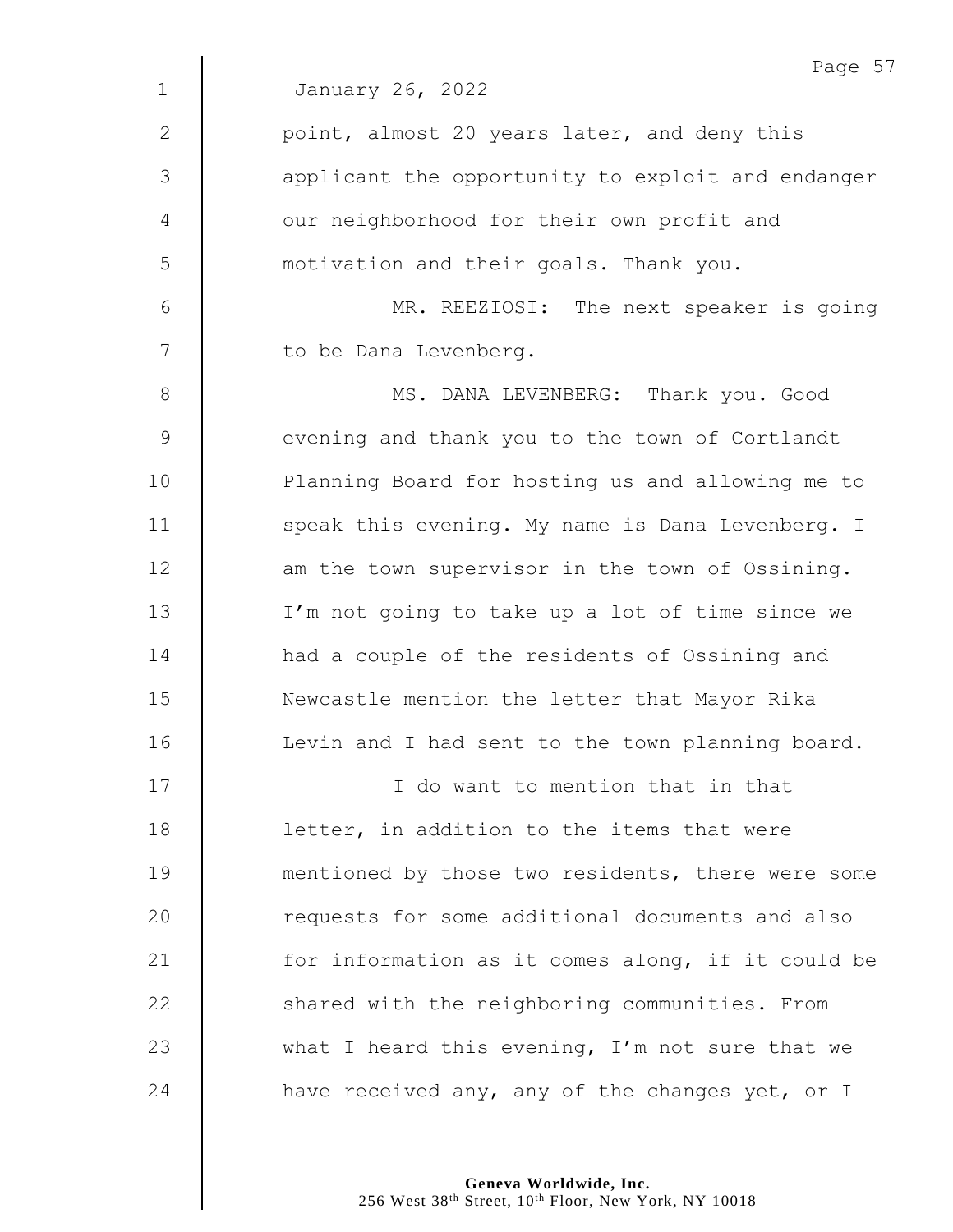|               | Page 58                                           |
|---------------|---------------------------------------------------|
| $\mathbf{1}$  | January 26, 2022                                  |
| $\mathbf{2}$  | don't believe that we've received any of the      |
| 3             | additional information that we requested about    |
| 4             | water use.                                        |
| 5             | And I think that that would be helpful            |
| 6             | for our engineers to take a look, but just to     |
| 7             | reiterate, our concerns are that the project      |
| $\,8\,$       | will, with the septic where it's currently sited, |
| $\mathcal{G}$ | unless again, unless something's changed, it      |
| 10            | would have the potential to negatively impact the |
| 11            | Indian Brook Reservoir and watershed. We have     |
| 12            | jointly been working, as multiple communities,    |
| 13            | including Newcastle and Ossining, Ossining,       |
| 14            | Croton and Cortlandt, on this overlay zone to     |
| 15            | protect the watershed and all of the residents    |
| 16            | that are impacted by it which is all of Ossining  |
| 17            | and also our neighbors and their wells. So we     |
| 18            | would love to make sure we get any additional     |
| 19            | information that we can analyze and to make sure  |
| 20            | that that is considered as you move forward, if   |
| 21            | you do move forward, and potentially do not if it |
| 22            | is going to have a negative impact on our water   |
| 23            | supply. That's it. Thank you so much.             |
| 24            | MR. PREZIOSI: The next speaker is going           |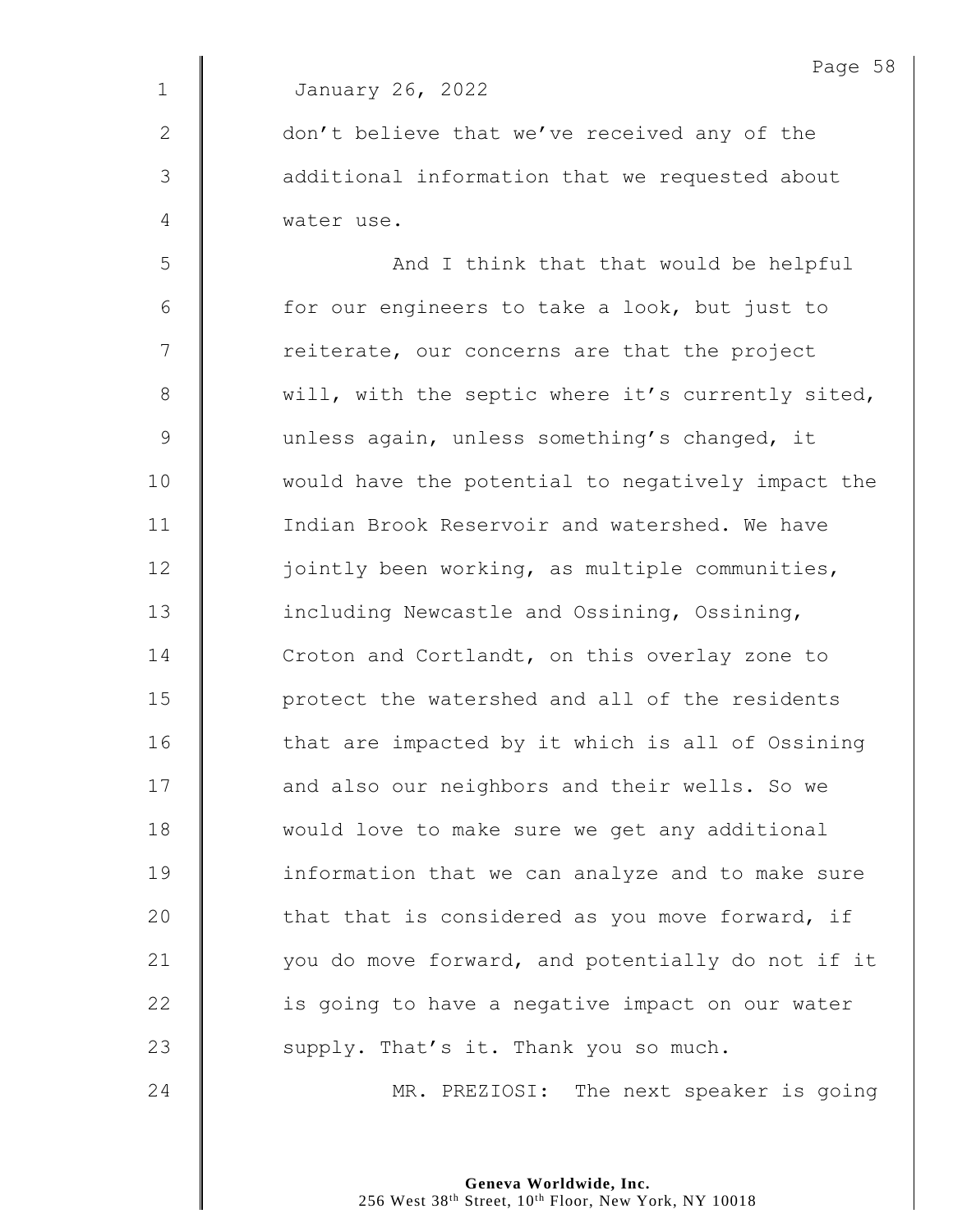|             | Page 59                                           |
|-------------|---------------------------------------------------|
| $\mathbf 1$ | January 26, 2022                                  |
| 2           | to be Javier Picayo.                              |
| 3           | MR. JAVIER PICAYO: Hello, am I speaking           |
| 4           | now? Can you hear me?                             |
| 5           | MR. PREZIOSI: Yes.                                |
| 6           | MR. PICAYO: Okay, thank you. My name is           |
| 7           | Javier Picayo, I live at 7 Teatown Road. I've     |
| $8\,$       | lived there for the past 30 years and I just want |
| 9           | to say thanks to Ms. Taylor and the board for     |
| 10          | giving me an opportunity to speak. I'm speaking   |
| 11          | to you today as a member of the community but     |
| 12          | also as somebody who has been sober for about a   |
| 13          | decade and throughout that decade, I've           |
| 14          | volunteered at a lot of these facilities and now  |
| 15          | I work in a sober facility full time. So, I'm     |
| 16          | sort of speaking to you from both perspectives,   |
| 17          | as somebody in the field and somebody in the      |
| 18          | community.                                        |
| 19          | And there are a couple of things I                |
| 20          | wanted to say today but, you know, first I read   |
| 21          | all 450 pages of that document that was submitted |
| 22          | in August and I was really shocked by the lack of |
| 23          | consistency throughout. And I have a list of a    |
| 24          | whole bunch of things that are unclear to me,     |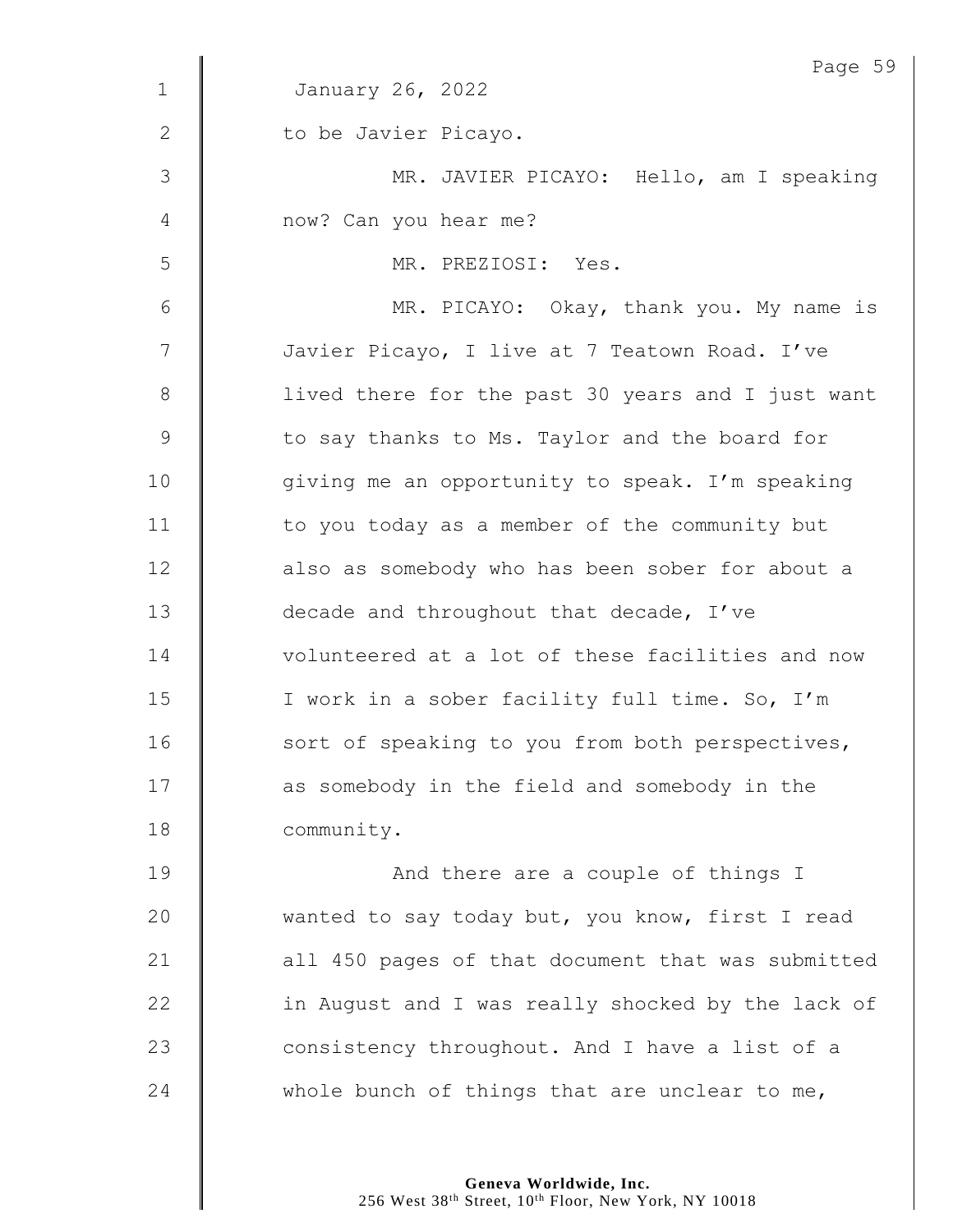|              | Page 60                                           |
|--------------|---------------------------------------------------|
| $\mathbf 1$  | January 26, 2022                                  |
| $\mathbf{2}$ | which I'll happily email to you.                  |
| 3            | But one, for instance section B of the            |
| 4            | responses, number six says the shuttles -- this   |
| 5            | is in the section on traffic, it says the         |
| 6            | shuttles will operate at the shift changes for    |
| 7            | the employees except there's no shuttle for the   |
| $\,8\,$      | 10:00 p.m. exiting and 6:00 a.m. employee shift,  |
| $\mathsf 9$  | which means that anybody who's shift ends at      |
| 10           | 10:00 p.m. will have to park at the facility.     |
| 11           | Anybody who is coming in to work at 6:00 a.m.     |
| 12           | will have to park at the facility.                |
| 13           | But then, in that same section, question          |
| 14           | ten, they say there are limited employee arrivals |
| 15           | and departures at the night shift change at 10:00 |
| 16           | p.m. with the use of two shuttle vans.            |
| 17           | So that kind of thing is very unclear to          |
| 18           | me. And there are sort of inconsistencies like    |
| 19           | that throughout. Maybe there's a reason, but the  |
| 20           | thing I really want to emphasize is that there's  |
| 21           | a real lack of clarity in the answers to the      |
| 22           | community's questions and in the proposal. So, I  |
| 23           | think it would be very difficult to make any      |
| 24           | decision that furthers along the process of       |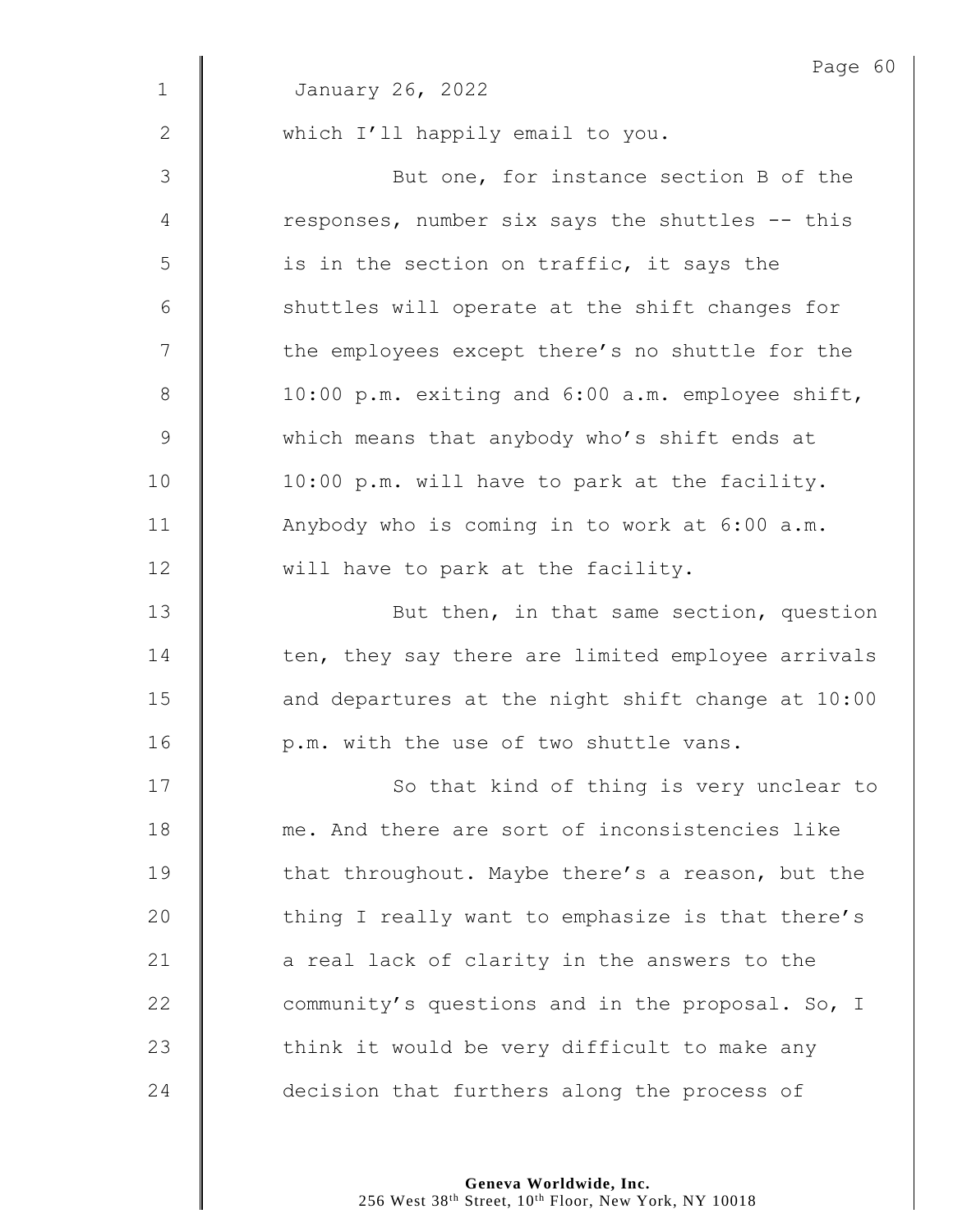|              | Page 61                                           |
|--------------|---------------------------------------------------|
| $\mathbf 1$  | January 26, 2022                                  |
| $\mathbf{2}$ | approval with such contradictory information?     |
| 3            | I'll send you the list of the other               |
| 4            | things. But the sort of, the theme that stands    |
| 5            | out to me is the inconsistency when they speak    |
| 6            | about the project. When it comes to zoning        |
| 7            | issues, they always refer to it as a hospital.    |
| $8\,$        | But then it comes to environment or community     |
| $\mathsf 9$  | impact, they, they refer to it as a residence.    |
| 10           | And I think that lack of consistency is something |
| 11           | that should be alarming to all of us.             |
| 12           | I was going to say -- well, somebody              |
| 13           | spoke about the traffic really well earlier, but  |
| 14           | I just wanted to say, you know, in the study,     |
| 15           | about traffic it says something like the number   |
| 16           | of cars is possible or the roads can have that    |
| 17           | many cars. And there are a lot of things that we  |
| 18           | can do. But we don't do them because they're not  |
| 19           | safe, like in the Town Hall, when we would have   |
| 20           | these meetings, throughout COVID when we would    |
| 21           | meet, there was a cap on how many people could be |
| 22           | in the room. Could we have more people? Yeah, we  |
| 23           | could have more people, but it wasn't safe. So we |
| 24           | didn't do it. These roads that we're talking      |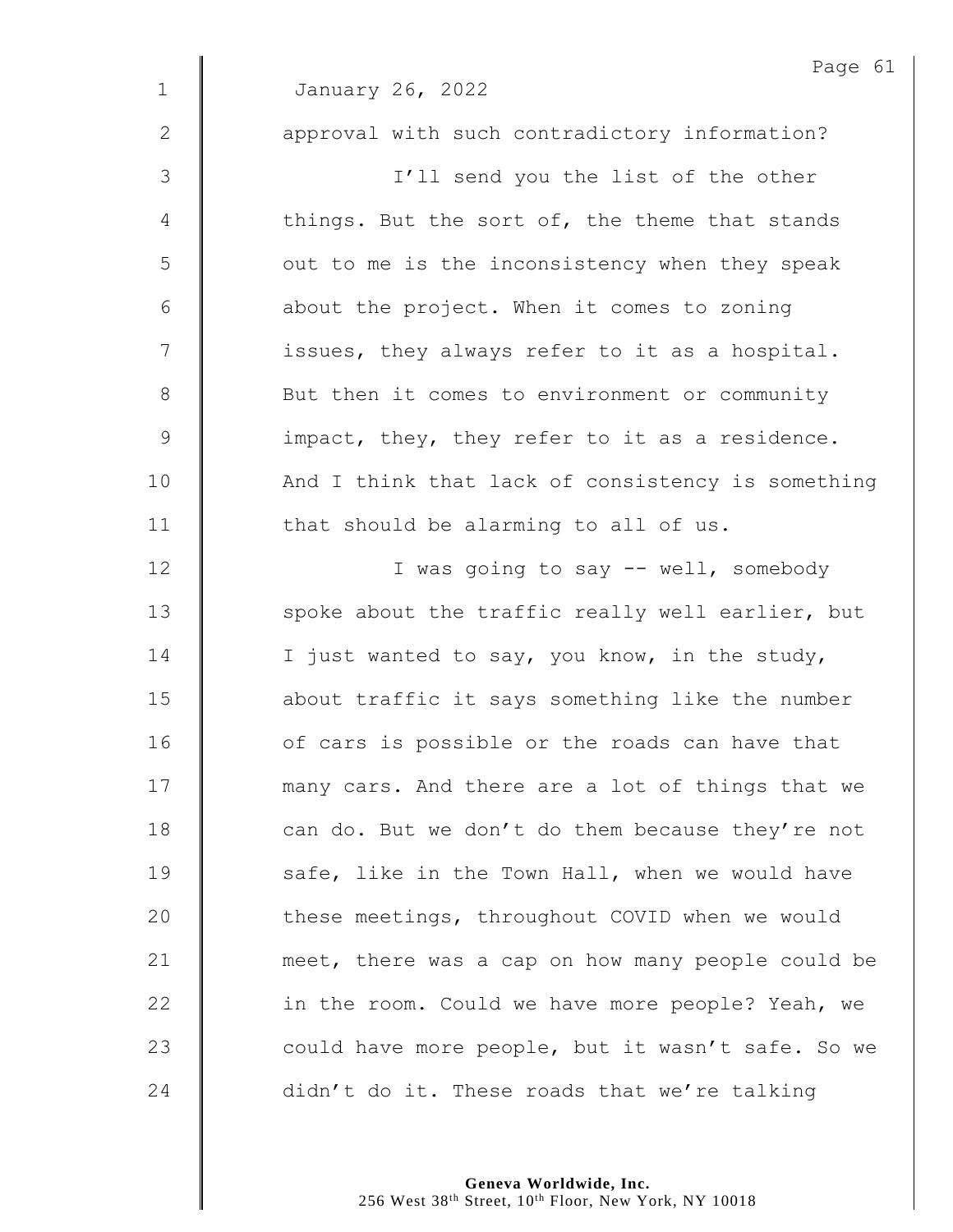|               | Page 62                                           |
|---------------|---------------------------------------------------|
| $\mathbf 1$   | January 26, 2022                                  |
| $\mathbf{2}$  | about cannot safely support the traffic that's    |
| $\mathcal{S}$ | being proposed.                                   |
| 4             | And lastly, I'm very concerned for the            |
| 5             | community, but I'm also really concerned about    |
| 6             | the potential patients at this facility. I think  |
| 7             | the applicant has brought up the Baker Act        |
| $8\,$         | before, and if you haven't, I apologize. I'll     |
| $\mathsf 9$   | just say through the Baker Act, patients can be   |
| 10            | involuntarily admitted into these facilities. So  |
| 11            | oftentimes, you have a lot of patients who don't  |
| 12            | want to be there. And I've never worked or been   |
| 13            | in a facility where patients don't try to run     |
| 14            | away and where patients bring drugs into the      |
| 15            | facility.                                         |
| 16            | And, you know, as a sober person, this            |
| 17            | work, I think, is my calling. I take it really    |
| 18            | seriously. And when people talk about this area   |
| 19            | being dangerous for the patients, about the area  |
| 20            | not being -- being too remote to provide adequate |
| 21            | care to these patients, you know, for instance,   |
| 22            | people bring drugs into these facilities and      |
| 23            | oftentimes, there is Fentanyl. Fentanyl is one of |
| 24            | the strongest drugs out there right now. It's so  |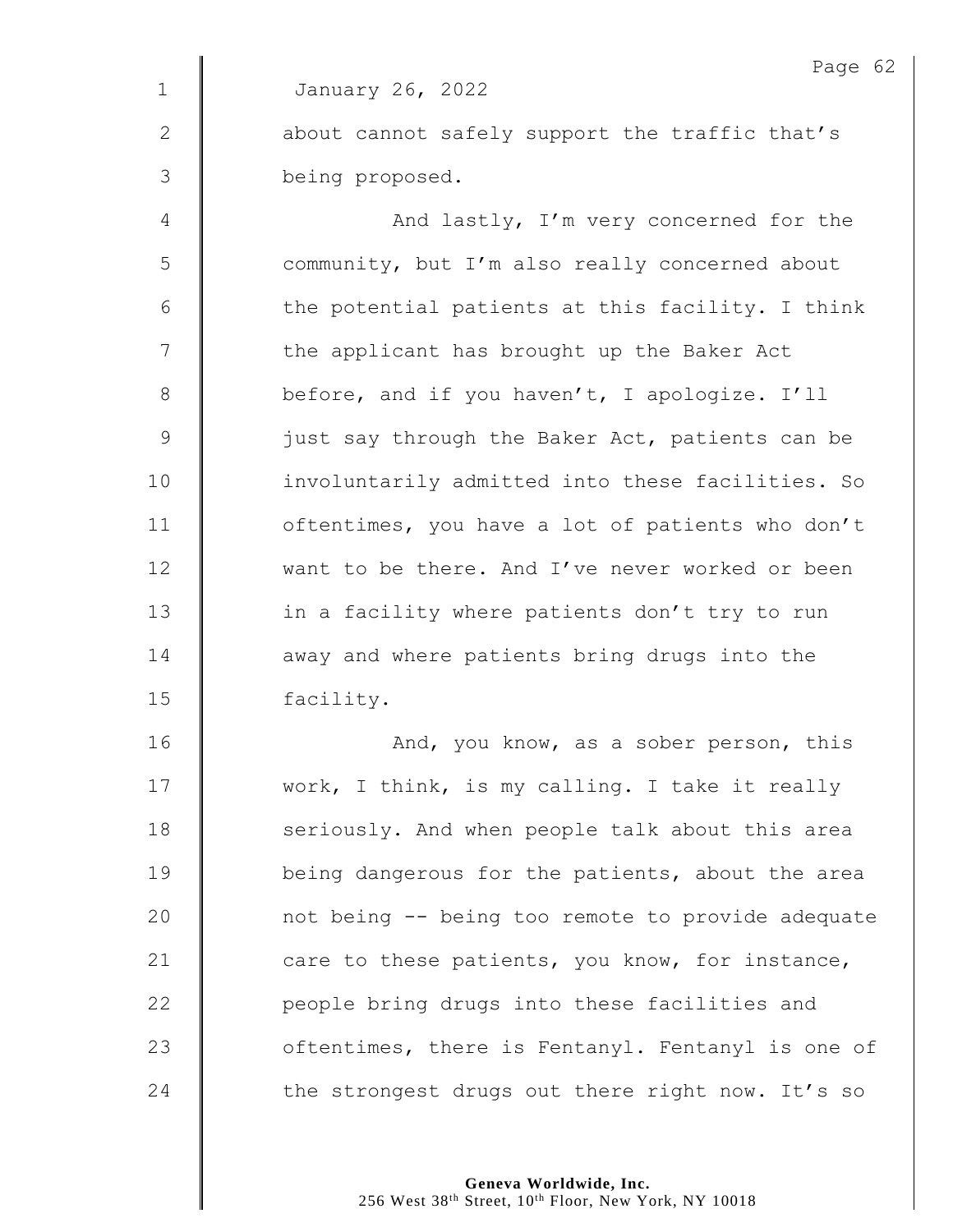|              | Page 63                                           |
|--------------|---------------------------------------------------|
| $\mathbf 1$  | January 26, 2022                                  |
| $\mathbf{2}$ | strong that if it even comes into contact with    |
| 3            | your skin, it can kill you, a non-opiate user, it |
| 4            | can kill them.                                    |
| 5            | The difference between life and death in          |
| 6            | receiving medical care, it can be minutes or      |
| 7            | seconds. And, you know, as some -- I've been, I   |
| 8            | was in a motorcycle accident on those roads, I've |
| $\mathsf 9$  | seen fire trucks try to come on these roads and   |
| 10           | it takes much longer than a few minutes to get    |
| 11           | there.                                            |
| 12           | So I'm concerned that if something were           |
| 13           | to happen, god forbid, if something were to       |
| 14           | happen to one of these patients, the response     |
| 15           | time, particularly in some kind of emergency,     |
| 16           | like a blackout, which we have all the time, like |
| 17           | trees being down in the road, which have taken    |
| 18           | days to be cleared. Like the roads turning into   |
| 19           | sheets of ice in the winter. This area is not     |
| 20           | suitable to take care of people in that way.      |
| 21           | So I agree with everything that's been            |
| 22           | said before. I won't say it again. I'm concerned  |
| 23           | for the community, but I'm also really concerned  |
| 24           | for these patients and I hope you hear all of our |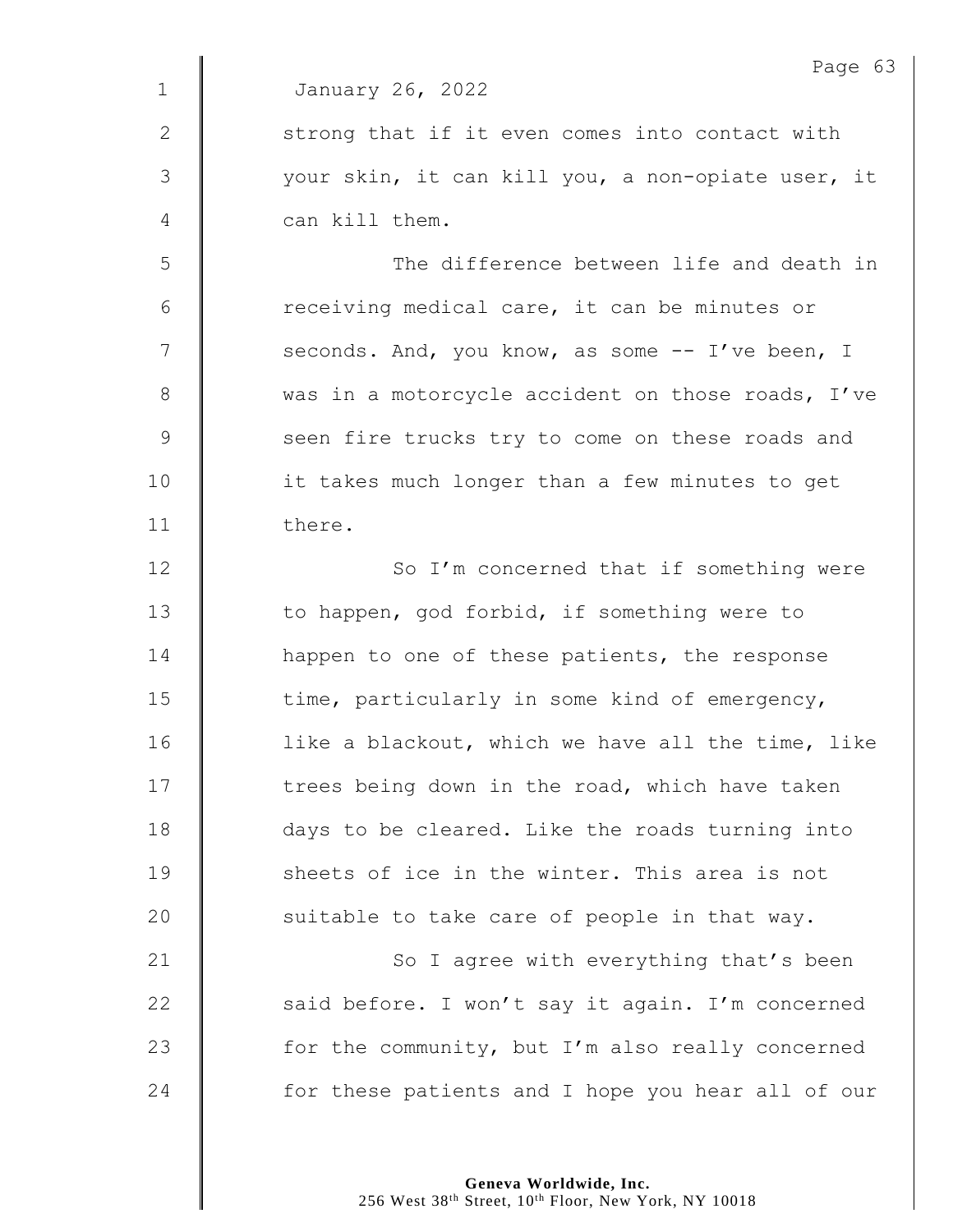|                | Page 64                                          |
|----------------|--------------------------------------------------|
| $\mathbf 1$    | January 26, 2022                                 |
| $\mathbf{2}$   | voices and know that this really isn't the right |
| 3              | thing for this area. So anyway, thank you for    |
| $\overline{4}$ | letting me speak and I hope everyone has a good  |
| 5              | night.                                           |
| 6              | MR. PREZIOSI: So Stephen Hampton is              |
| 7              | going to be the next speaker and if anybody else |
| $8\,$          | would like to speak, please raise your hand at   |
| $\mathsf 9$    | this time. Mr. Hampton, you can unmute yourself  |
| 10             | and speak.                                       |
| 11             | MR. STEPHEN HAMPTON: Hello, can you              |
| 12             | hear me?                                         |
| 13             | MR. PREZIOSI: Yes.                               |
| 14             | MR. HAMPTON: My name is Stephen                  |
| 15             | Hampton. I reside at 2013 Quaker Ridge Road. I'm |
| 16             | a member of CRHISD. I would like to address the  |
| 17             | ongoing saga of the applicant's bed count. When  |
| 18             | initially proposed as a Betty Ford style rehab,  |
| 19             | the applicant claimed they could accommodate 92  |
| 20             | beds in the existing structures. One look at the |
| 21             | Betty Ford Center square foot allotment for each |
| 22             | patient told us a different story.               |
| 23             | For years, we have made that point clear         |
| 24             | to the board in meeting after meeting. We even   |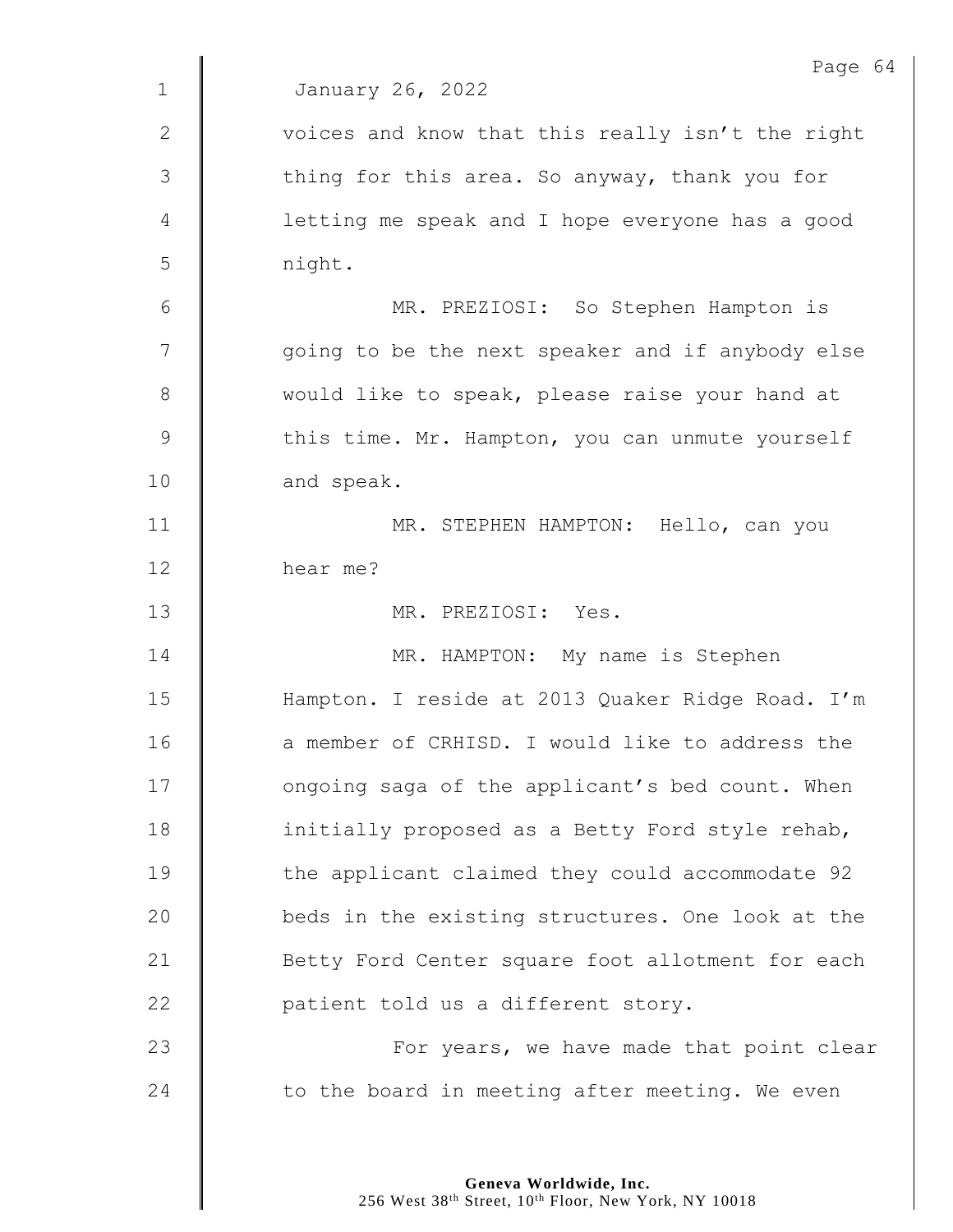2 || hired an architect to review the structures and 3 | his professional opinion told us that only 33 4 **beds was appropriate. Year after year, the** 5 | applicant has pushed forward with a plan for 92 6 | beds. Was the applicant not being honest about 7 | the bed count or was this just incompetence? I'll 8 | let you decide.

9 | Just recently, after our insistence of 10 | an actual floor plan, the applicant lowered the 11 **bed count to between 49 and 58. Even this, by** 12 | their own admission, can only be accomplished by 13 | putting three or more patients in a single room. 14 **Betty Ford has only one patient per room.** 

15 | In March 2019, the applicant claimed 16 | available total of 38,560 square feet of space. 17 The current building key plan, as of today, shows 18 | 29,318 square feet. I'd like to know what 19 **happened to that 9,000 plus square feet of space,** 20  $\parallel$  and was that the 49 to 58 bed count based on the 21  $\parallel$  38,000 square feet or the 29,000 that really 22 exists?

23 **We are not discussing approval of a** 24 small, commercial venture or a restaurant. We're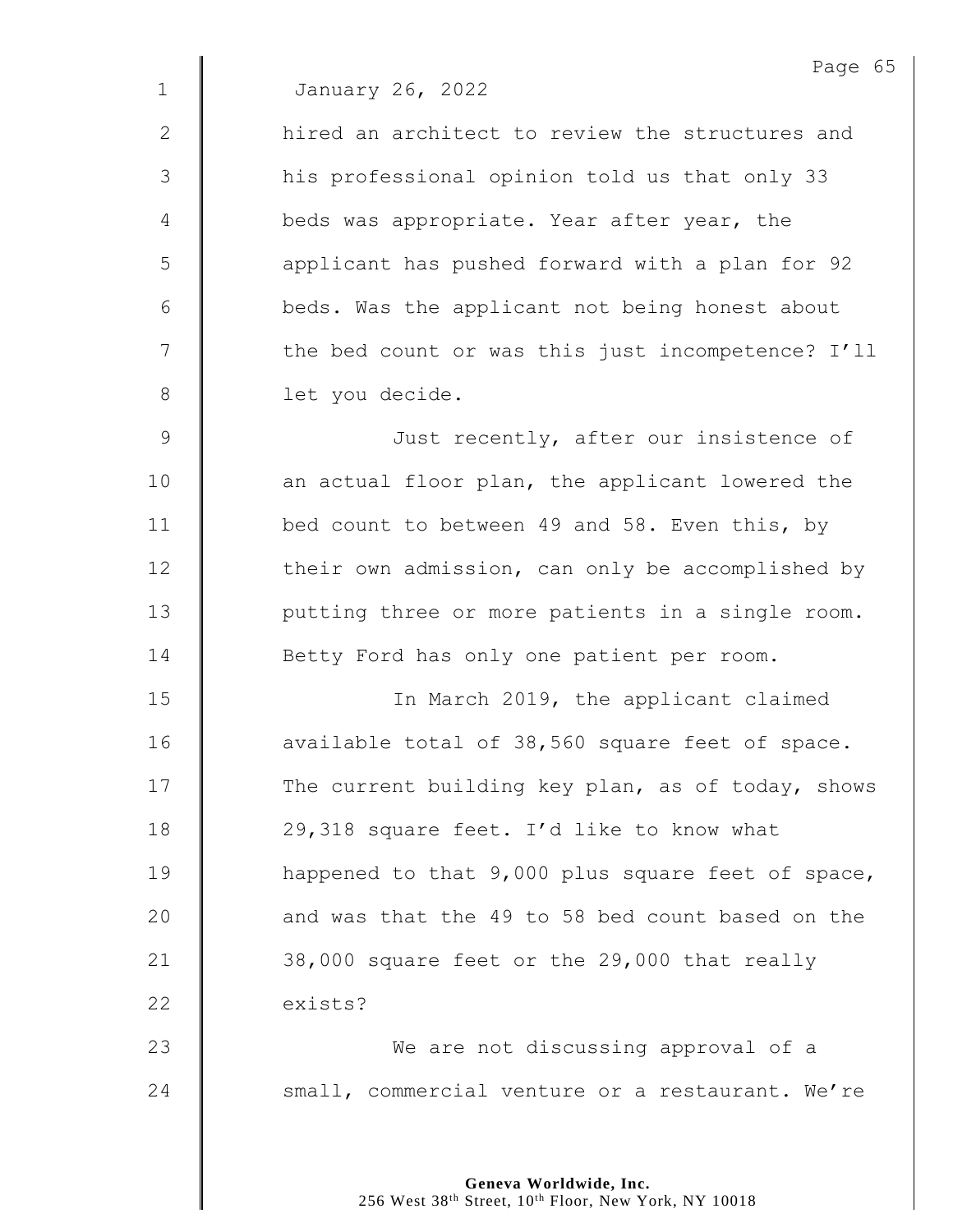Page 66 1 January 26, 2022 2 | discussing putting a hospital in a residential 3 | area with not even a single state road within 4 | miles, which is required by the town itself. Not 5 | to mention no town water or sewer infrastructure. 6 I'd like to commend the planning board 7 | for hanging tough and doing due diligence 8 | required for such a non-conventional approval 9 | that would change the character of this 10 Tesidential neighborhood and in some ways, the 11 **I** future of our town. 12 | This is only one of the many questions 13 | that clearly needs to be resolved before the 14 **board can even consider a vote. Thank you for** 15 your time. 16 | MR. PREZIOSI: Okay, the next speaker is 17 | qoing to be Elizabeth Feldman. 18 || MS. ELIZABETH FELDMAN: Hi, can you hear 19 me? 20 MR. PREZIOSI: Yes. 21 | MS. FELDMAN: Hi. I am Elizabeth 22 | Feldman. I am the deputy supervisor of the town 23 | of Ossining. I will keep it extraordinarily brief 24 **because the supervisor's remarks covered most of**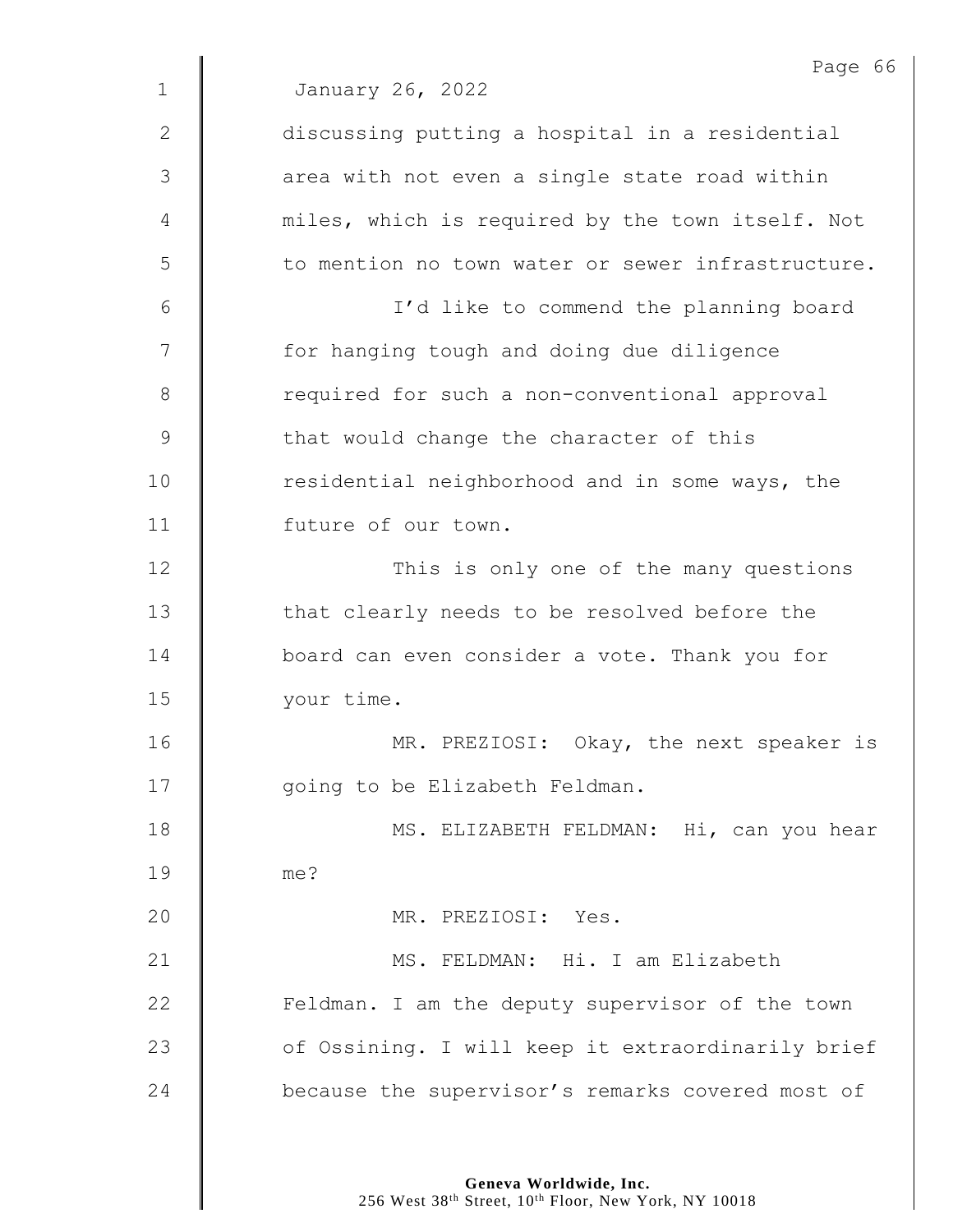|              | Page 67                                           |
|--------------|---------------------------------------------------|
| $\mathbf{1}$ | January 26, 2022                                  |
| $\mathbf{2}$ | what I wanted to say. I would really just like to |
| 3            | say that I cannot imagine that you would issue a  |
| 4            | negative declaration when the project is in our   |
| 5            | community's drinking water and watershed.         |
| 6            | It's something that's unimaginable to             |
| 7            | me, but since Sunshine Home in Newcastle has      |
| 8            | already done it, I would, that's why I'm here to  |
| 9            | say, please do the full SEQRA, take a close look. |
| 10           | This is drinking water for over 40, you know, for |
| 11           | our whole community. So it's important, it's      |
| 12           | irreplaceable, and please, do your due diligence, |
| 13           | thank you.                                        |
| 14           | MR. PREZIOSI: The next speaker is going           |
| 15           | to be Karen Wells.                                |
| 16           | MS. KAREN WELLS: Hi, and thank you for            |
| 17           | giving me a few moments today, first, you know,   |
| 18           | we did provide comments on the covenants. We do   |
| 19           | that as an effort to assist this board and to     |
| 20           | participate in a useful manner through this       |
| 21           | process. But as you have heard consistently       |
| 22           | tonight, there are still a lot of outstanding     |
| 23           | questions.                                        |
| 24           | In Mr. Grauer's letter that he submitted          |
|              |                                                   |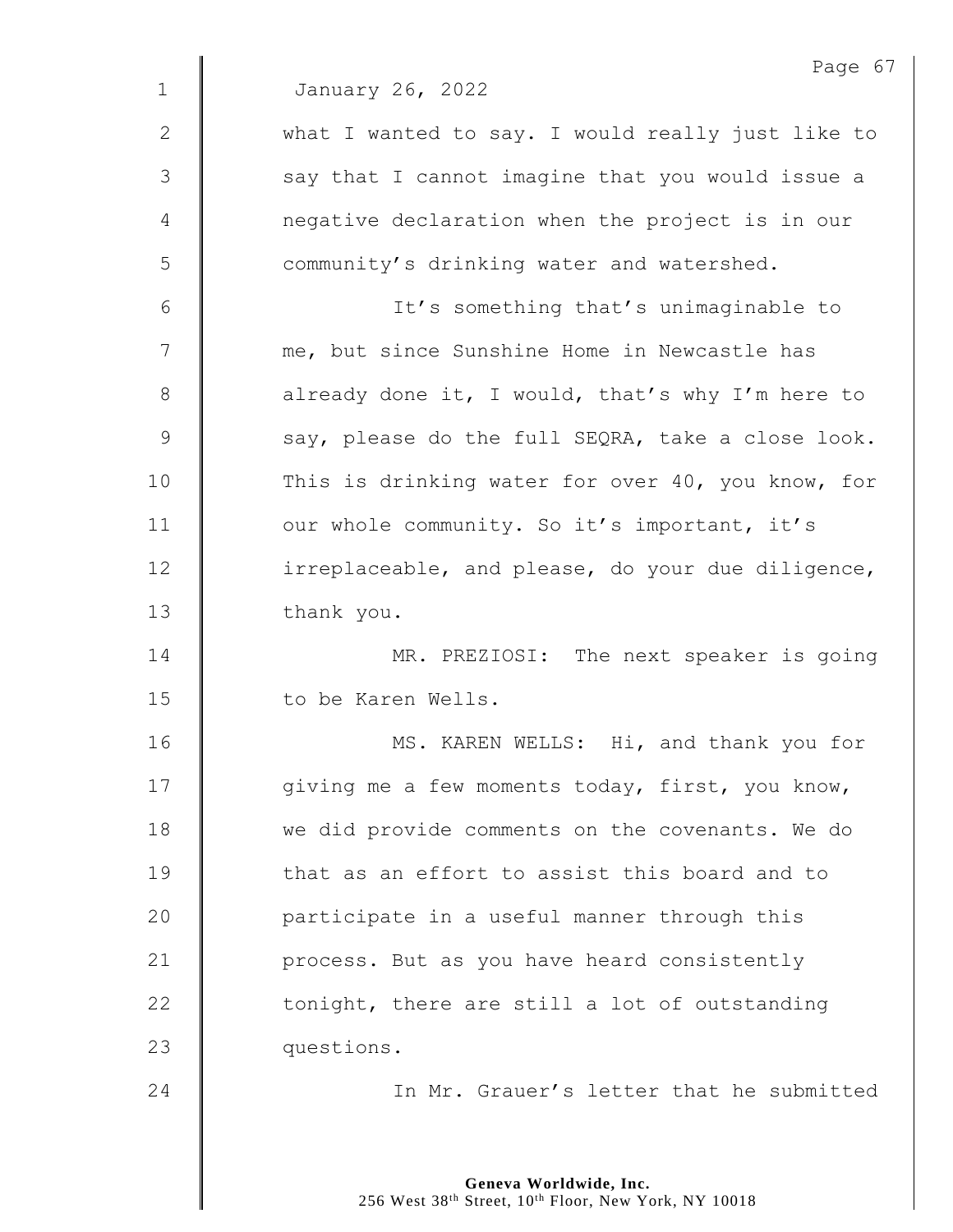|               | Page 68                                           |
|---------------|---------------------------------------------------|
| $\mathbf 1$   | January 26, 2022                                  |
| 2             | yesterday and I saw for the first time after I    |
| $\mathcal{S}$ | got out of class this afternoon, what's           |
| 4             | interesting is in addition to what he comments    |
| 5             | on, what he does not comment on.                  |
| 6             | For example, one of the things we                 |
| 7             | mentioned in our comments on the covenants is the |
| 8             | fact that the applicant has said they will limit  |
| $\mathsf 9$   | the footprint of the building. And we merely ask  |
| 10            | that footprint be changed to square footage. And  |
| 11            | we do that to ensure we don't have a battle later |
| 12            | on where they say yes, the footprint is the same, |
| 13            | but we are now going to go up stories to increase |
| 14            | the square footage.                               |
| 15            | It's this type of language that often             |
| 16            | becomes issue of tension if a project is          |
| 17            | approved. That is just one example of the many    |
| 18            | pieces that need to be ironed out if this project |
| 19            | is to be moved forward.                           |
| 20            | And I'd also like to go back to what              |
| 21            | Javier pointed out very out very nicely, which is |
| 22            | the outstanding questions in the August 2021      |
| 23            | submission. For example, this board, I'm sure     |
| 24            | will recall that it asked the applicant to verify |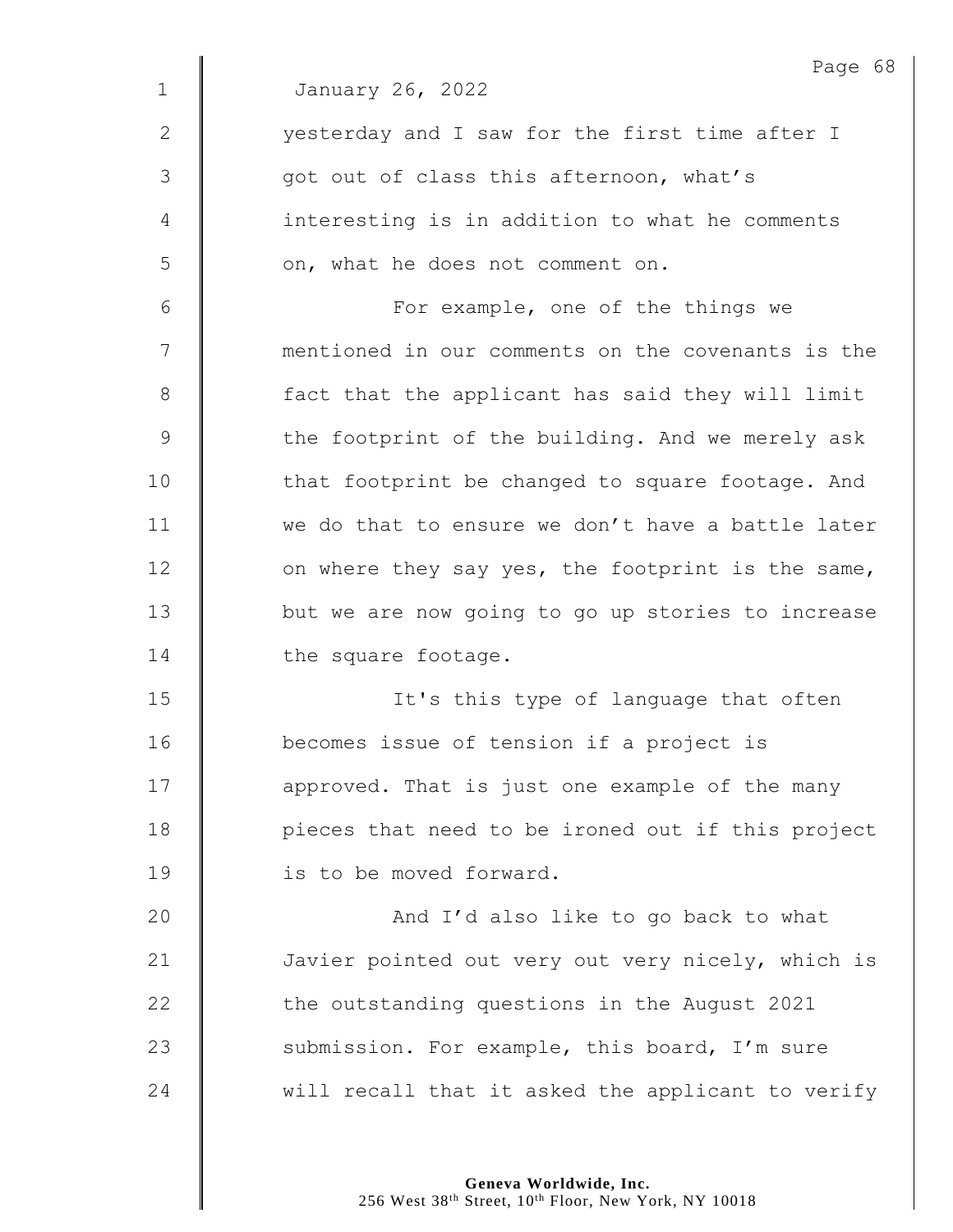2 | its interaction with OASAS. They have not done  $3 \parallel$  that and the information we have at this point is  $4 \parallel$  that that interaction has not happened. That is 5 || just one of the examples of things that need to 6 be reviewed and analyzed.

7 | I know that the applicant, through their 8 Tepresentatives, is commenting on what steps they 9 may take if this board does not move forward in 10 | the timeframe the applicant wants, but just 11 because they have decided on a timeframe does not  $12$   $\parallel$  mean that we all have to agree to that. In fact, 13 | that is part of what happened in the community 14 discussions. The applicant set a timeframe. Yes, 15  $\parallel$  they did sent a potential draft agreement, but 16 because someone sends me a draft agreement 17  $\parallel$  doesn't mean all the points have been agreed to 18 **I** or that the discussions are over.

**I** We are a community group, not a **corporation.** It is not my role or any one other  $\parallel$  person's job, role, right, whatever, to make a 22 decision for this community as a community group.  $\parallel$  What we have tried and have done a diligent job,  $\parallel$  and I will add, a polite job of doing, is

> **Geneva Worldwide, Inc.** 256 West 38th Street, 10th Floor, New York, NY 10018

Page 69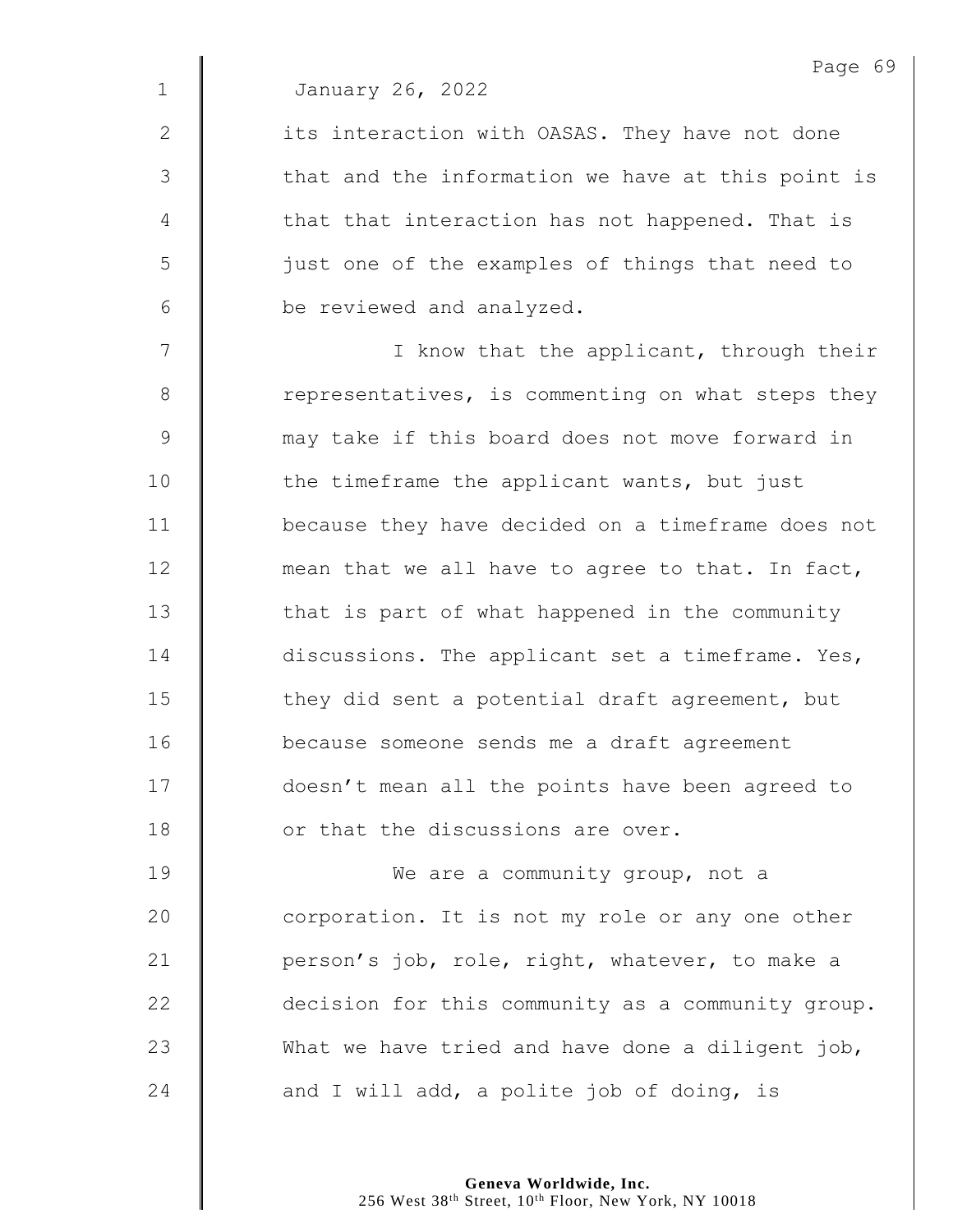Page 70 1 January 26, 2022  $2 \parallel$  engaging in this process, keeping the community 3 | informed in raising issues as we see them. 4 | Cone of Mr. Grauer's complaints was that 5 | we are raising issues for the first time. Well, I 6 disagree with him on many of the times he has  $7 \parallel$  sited we are raising something for the first 8 time. I do agree that the issue of our two 9 Scholarships out of over 500 plus clients a year, 10 The fact that we're raising this, we're raising 11 **i** it now because we are concerned that this board 12 **may move this project forward. And when we went** 13 **back** to the code and looked at the provisions 14 | again, and noted that the sole purpose, the 15 | stated purpose of having this special permit is 16 | to allow a facility to serve the residents of the 17 | town. 18 || I would arque that two scholarships over 19 500 plus clients a year is a de minimis number 20  $\parallel$  and we asked the board to consider that when 21  $\parallel$  they're asking if this application fulfills the 22 | requirements.

23 | Now, having said all of that, and noting 24  $\parallel$  the concerns of the community, we are always open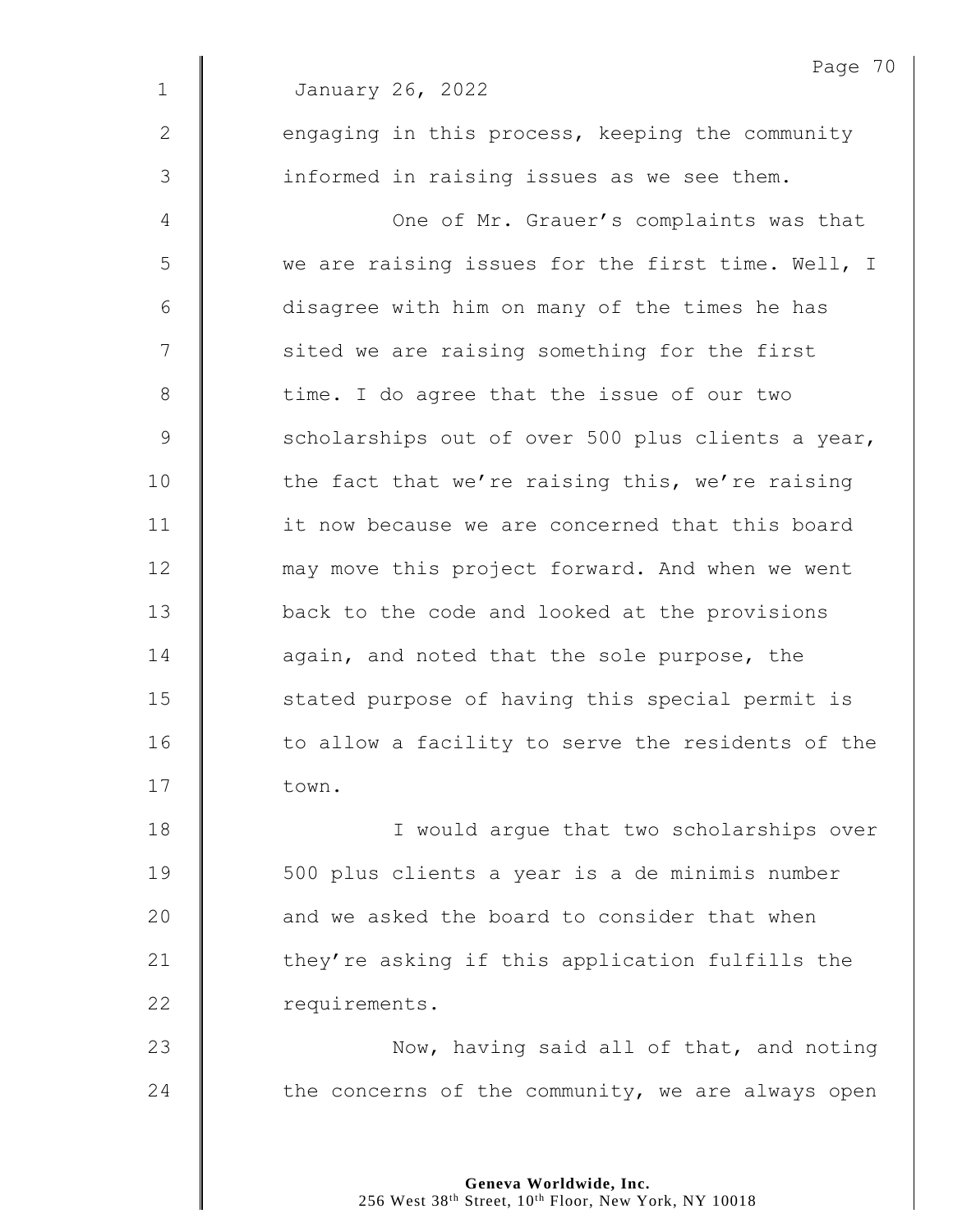2 | to interacting, to having communications, to 3 | listening. However, at the end of the day, we do 4 | not believe that a commercial facility belongs in 5 || this type of area. This is a resident community  $6 \parallel$  and the special permits are put in place across 7  $\parallel$  towns, so that services that serve that community 8 can be put in place if they are appropriate and 9 can be done in a non-disrupted manner.

10 **Now, we look forward to continuing to** 11 Work with the town of Cortlandt. The applicant 12 | knows how to reach me, reach our organization and 13 **can certainly reach out to other community** 14 **members.** But I think the discussion tonight makes 15 **it very clear that there are still a lot of** 16 | outstanding questions, a lot of issues that need 17 | to be addressed. Thank you for your time and we 18 | Cook forward to working with the town and to 19 moving forward in a neighborly manner so that all 20 | of Cortlandt and the surrounding communities can 21 thrive.

22 MR. PREZIOSI: No other hands are 23 | raised.

24 **MS. TAYLOR:** At this point, I think we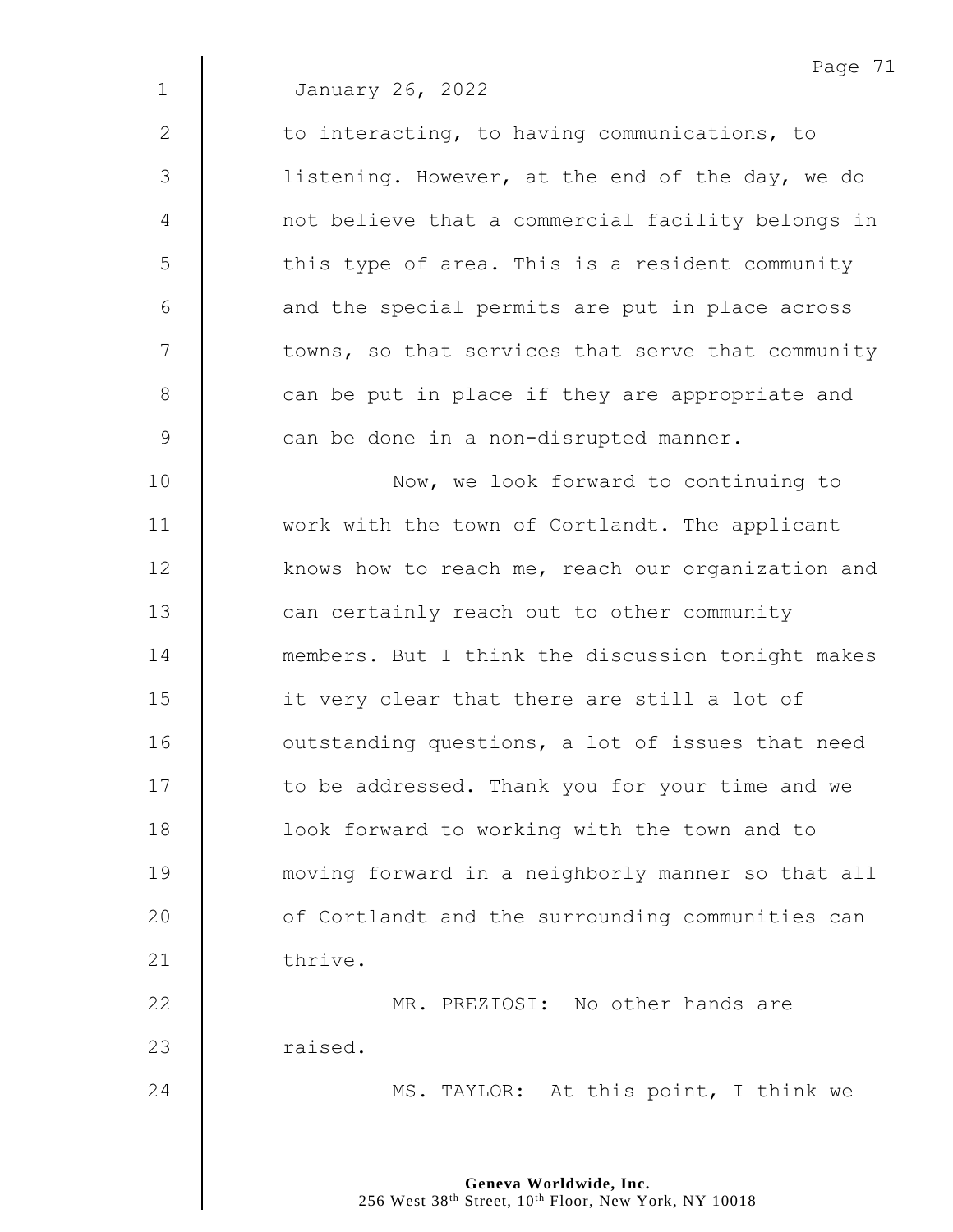|              | Page 72                                           |
|--------------|---------------------------------------------------|
| $\mathbf{1}$ | January 26, 2022                                  |
| $\mathbf{2}$ | have a few of the board members who might want to |
| 3            |                                                   |
| 4            | MR. KESSLER: Sure, can I go?                      |
| 5            | MS. TAYLOR: Yes, please.                          |
| 6            | MR. KESSLER: Mr. Davis, please. So                |
| 7            | thank you for this document you referenced from   |
| 8            | August of '21 and just for the record, I assume   |
| $\mathsf 9$  | you prepared this document?                       |
| 10           | MR. DAVIS: Which document are you                 |
| 11           | referring to, Mr. Kessler?                        |
| 12           | MR. KESSLER: The book you referenced.             |
| 13           | MR. DAVIS: John, John Meyer Consulting,           |
| 14           | our engineering and planning consultants prepared |
| 15           | that. I don't have the expertise in engineering   |
| 16           | and hydrogeology and all of those things.         |
| 17           | MR. KESSLER: No, no, but in terms of              |
| 18           | the other content, you're equipped to answer      |
| 19           | questions, I hope, on this?                       |
| 20           | MR. DAVIS: I'm sorry?                             |
| 21           | MR. KESSLER: Are you, I hope you're               |
| 22           | equipped to answer questions based upon this      |
| 23           | book.                                             |
| 24           | MR. DAVIS: I'll try to.                           |
|              |                                                   |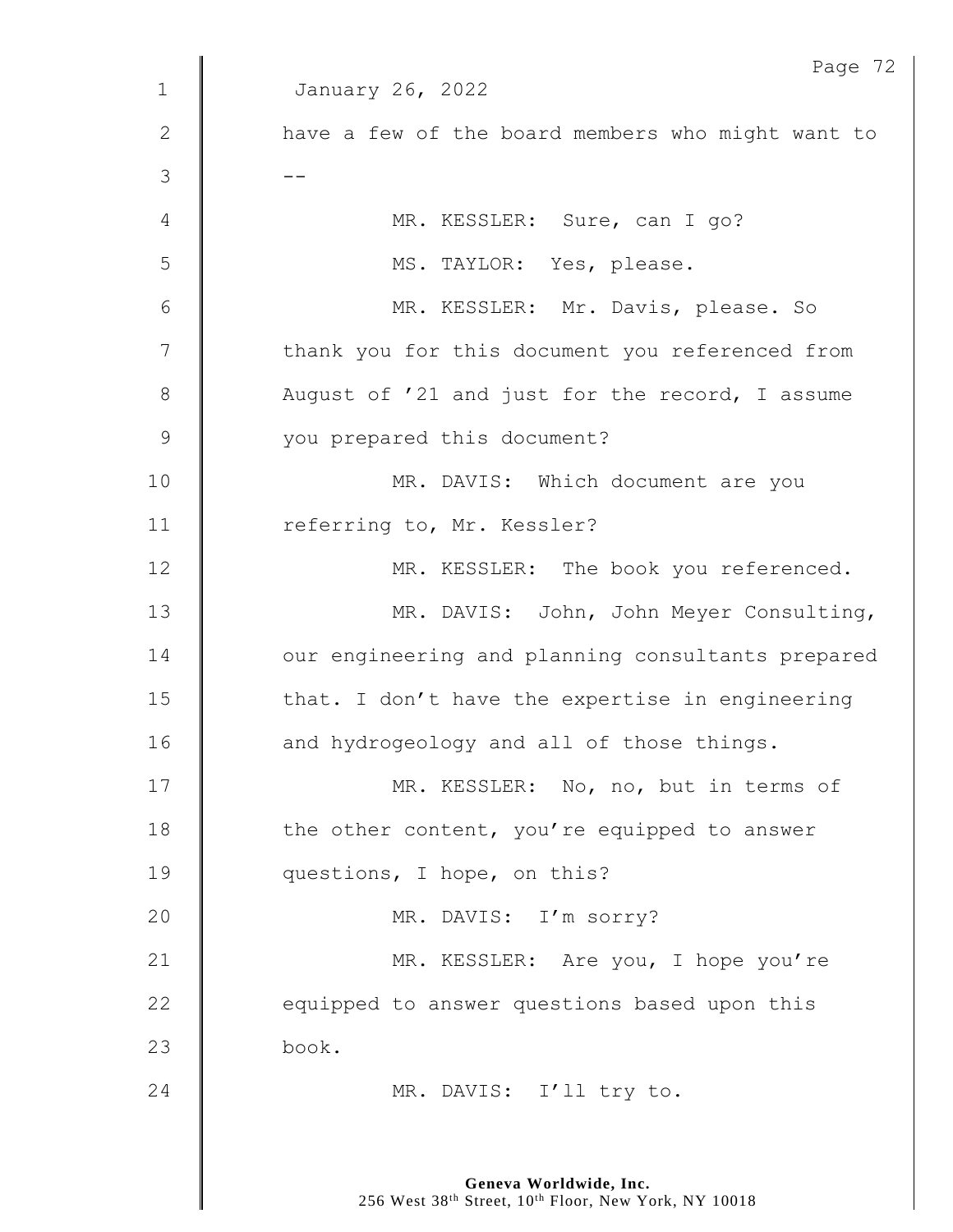|                | Page 73                                           |
|----------------|---------------------------------------------------|
| $\mathbf 1$    | January 26, 2022                                  |
| 2              | MR. KESSLER: Okay. I appreciate that.             |
| $\mathfrak{Z}$ | MR. DAVIS: Or again, we have our                  |
| 4              | landscape architect from JMC here and Mr. Laker   |
| 5              | as well.                                          |
| $6\,$          | MR. KESSLER: I have nothing, I have no            |
| 7              | questions on landscaping. So yes, we received     |
| $8\,$          | this in August and we adjourned, you've asked us  |
| $\mathsf 9$    | to adjourn five public hearings, so this is my    |
| 10             | first chance to ask you questions on this.        |
| 11             | MR. DAVIS: Right, well, the adjournment           |
| 12             | was asked for, for the purpose of continuing to   |
| 13             | meet with the neighbors, Ms. Well's --            |
| 14             | MR. KESSLER: Right.                               |
| 15             | MR. DAVIS: -- organization.                       |
| 16             | MR. KESSLER: Yeah. My point is we                 |
| 17             | haven't had a chance to discuss this document, so |
| 18             | that's why I wanted $-$                           |
| 19             | MR. DAVIS: Correct.                               |
| 20             | MR. KESSLER: So, in, starting off, it             |
| 21             | says here, that OASAS has the, let me just get    |
| 22             | the exact language, your language, OASAS will     |
| 23             | decide if the floor plan is adequate for 92 beds. |
| 24             | MR. DAVIS: Right.                                 |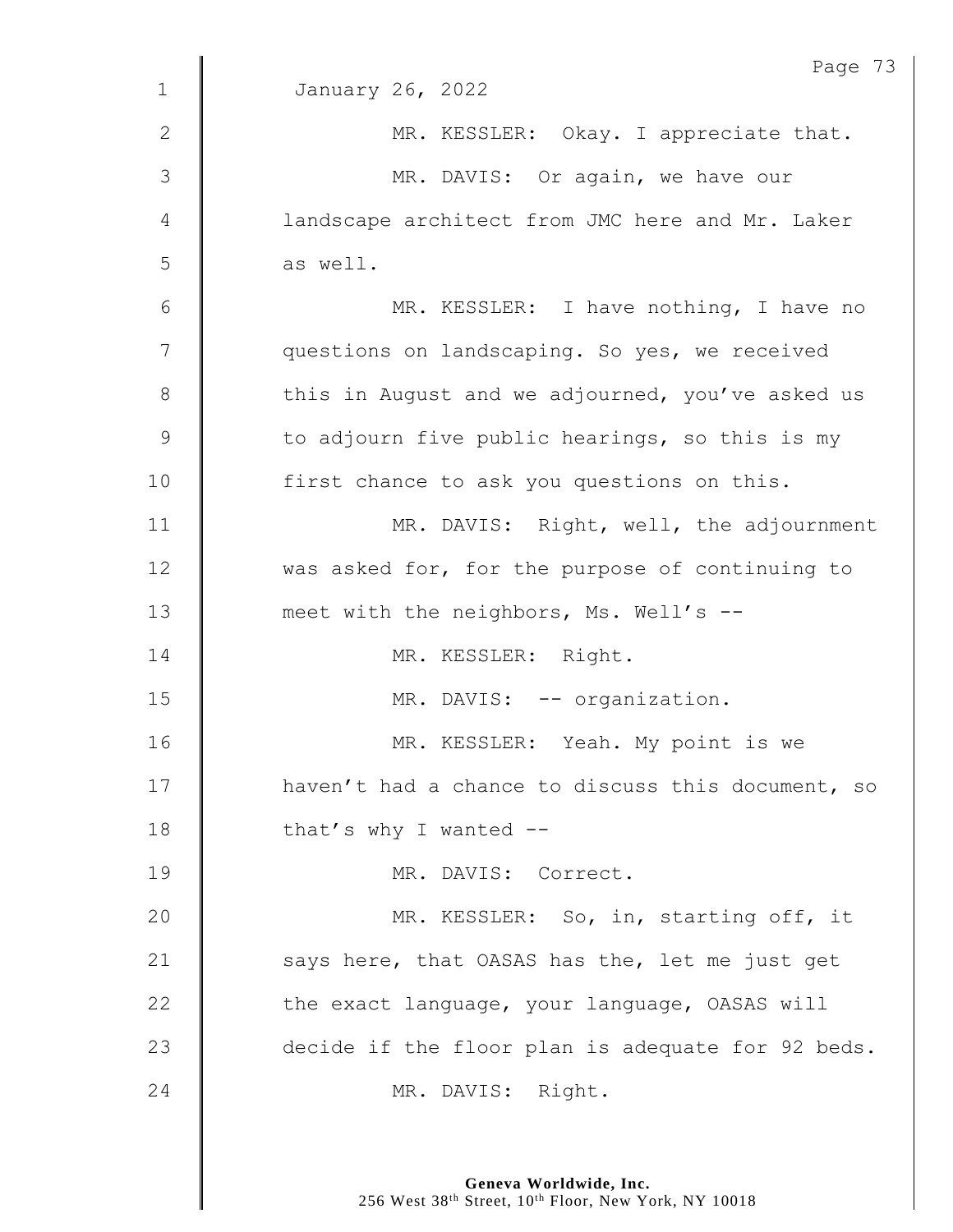|                | Page 74                                           |
|----------------|---------------------------------------------------|
| $\mathbf 1$    | January 26, 2022                                  |
| $\mathbf{2}$   | MR. KESSLER: Because it says part 814             |
| $\mathfrak{Z}$ | governs the square footage requirements for       |
| $\overline{4}$ | sleeping areas. Do you know what that requirement |
| 5              | is and does your 50 or what is it 40 --           |
| 6              | MR. DAVIS: I think that's discussed in            |
| 7              | the submission I referred to, which I haven't     |
| $\,8\,$        | memorized at this point, but our consultants who  |
| $\mathsf 9$    | deal with OASAS and are involved in the operating |
| 10             | plan, we submitted a response to Mr. Subin on     |
| 11             | that issue on September 3rd, which I referenced   |
| 12             | before. You have that. And the upshot of that was |
| 13             | that our, that our plan complied with their       |
| 14             | requirements for square footage. That is a rather |
| 15             | moot point now since we have produced floor       |
| 16             | plans, which you received with Mr. Grauer's       |
| 17             | January 19th submission that show the capacity -  |
| 18             | again in discussion with the neighbors, there's   |
| 19             | an issue. The issue isn't whether we could have   |
| 20             | had 92 beds. We could have had. In good faith,    |
| 21             | discussions with the neighbors and their desire   |
| 22             | to ensure what they see as a quality operation    |
| 23             | and in order to finally come to a conclusion of   |
| 24             | this application after seven years, we agreed to  |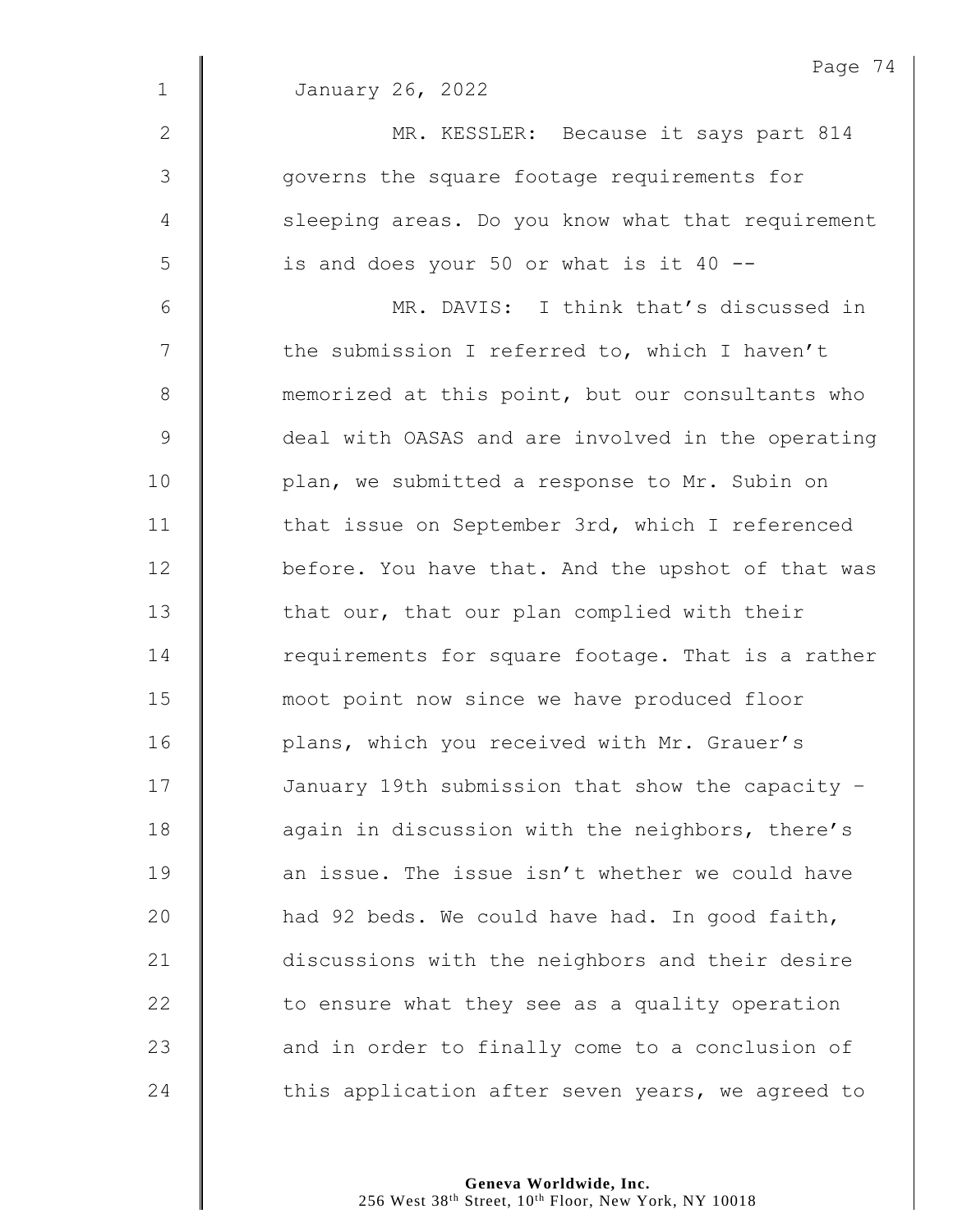Page 75 1 January 26, 2022 2 | Teduce that number to 49 beds. Their architect 3 | consultant reviewed that. We went over it, the 4 | applicant did because they were dealing directly 5 || with the architect consultant for the neighbors  $6$  | and resolved, I believe most every substantive 7 | issue that he raised. So we believe that that 8 would be approved, but ultimately, it's up to 9 | OASAS. 10 **MR. KESSLER:** But ultimately, that is 11 | the upper limit that you will go to OASAS with 12 **for them to then determine?** 13 | MR. DAVIS: Correct. The 49 or again, 14 We're consenting to come back to renew our permit 15  $\parallel$  after three years. At that point, we would ask 16 | that we would have the opportunity to increase up 17  $\parallel$  to 58, but again, that's up to your board and up 18 to OASAS. 19 | MR. KESSLER: Okay. Second question. I  $20$  | know you're reticent to talk about the ownership 21  $\parallel$  of the Hudson Wellness, but you do state here 22 | that OASAS requires ten percent of the ownership  $23$   $\parallel$  by a person with experience operating a licensed 24 **program, a substance abuse program.** Are you

> **Geneva Worldwide, Inc.** 256 West 38<sup>th</sup> Street, 10<sup>th</sup> Floor, New York, NY 10018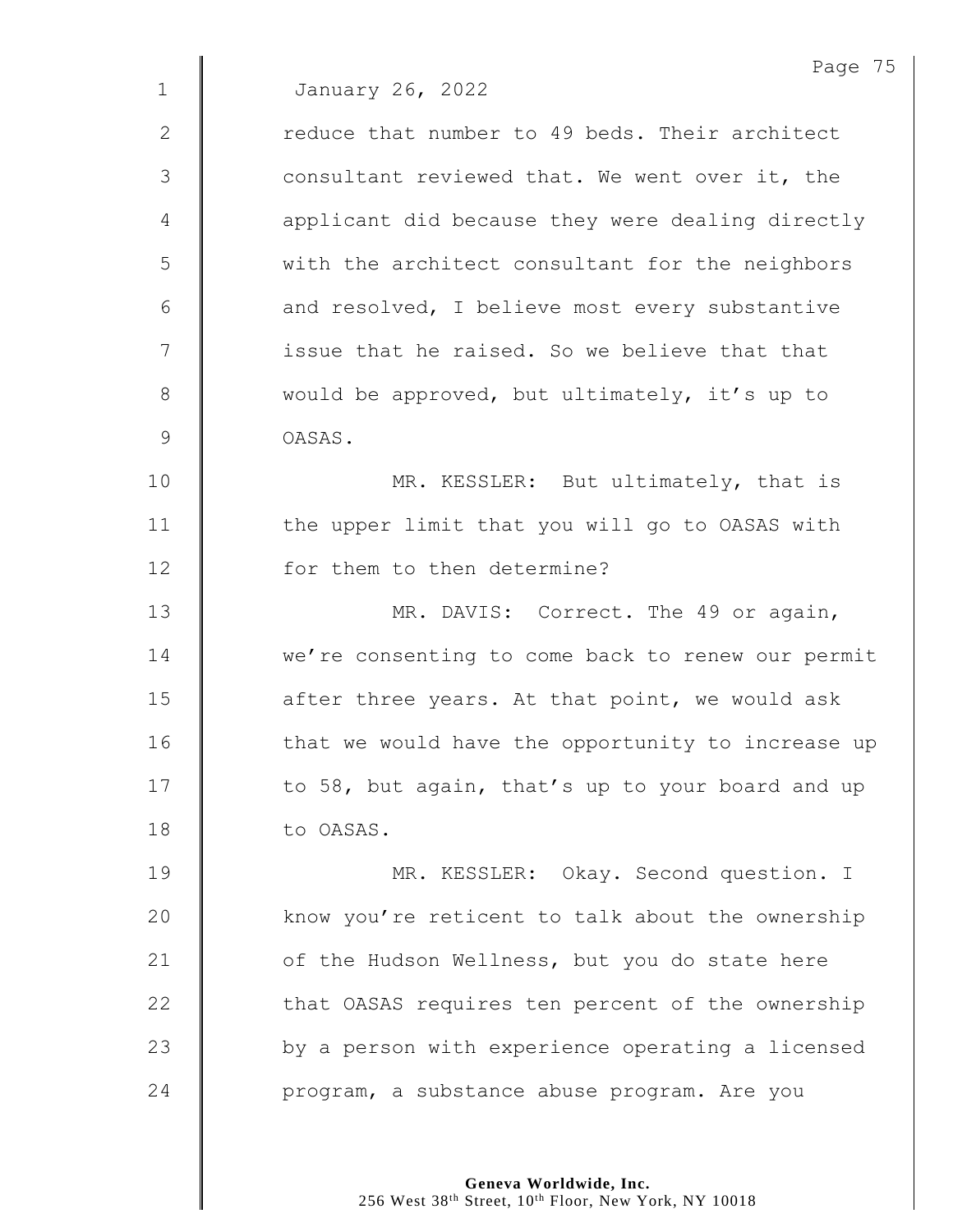|               | Page 76                                           |
|---------------|---------------------------------------------------|
| $\mathbf 1$   | January 26, 2022                                  |
| 2             | saying that you have, whoever this mystery person |
| 3             | is, they have, they will have ten percent         |
| 4             | ownership and they have experience?               |
| 5             | MR. DAVIS: There will be, there will be           |
| 6             | such ownership. First of all, there's a required  |
| 7             | medical director, you know, that actually         |
| $8\,$         | operates the premises.                            |
| $\mathcal{G}$ | MR. KESSLER: We're talking ownership,             |
| 10            | we're talking ownership.                          |
| 11            | MR. DAVIS: No, I understand that, and,            |
| 12            | and Mr. Cassidy, as you know, or may not know,    |
| 13            | has, has met with the neighbors personally in     |
| 14            | these last five months, has indicated some, some  |
| 15            | level of experience in other facilities and, and  |
| 16            | there will be, there will be, there will be a     |
| 17            | meeting of that requirement at the time we're     |
| 18            | applying for OASAS.                               |
| 19            | As we pointed out in great detail by our          |
| 20            | consultants to Mr. Subin's request back last      |
| 21            | December, to go OASAS at this point is putting    |
| 22            | the cart before the horse. That the, the approval |
| 23            | of OASAS would be an ultimate condition of this   |
| 24            | board's approval. It would be a waste of our time |
|               |                                                   |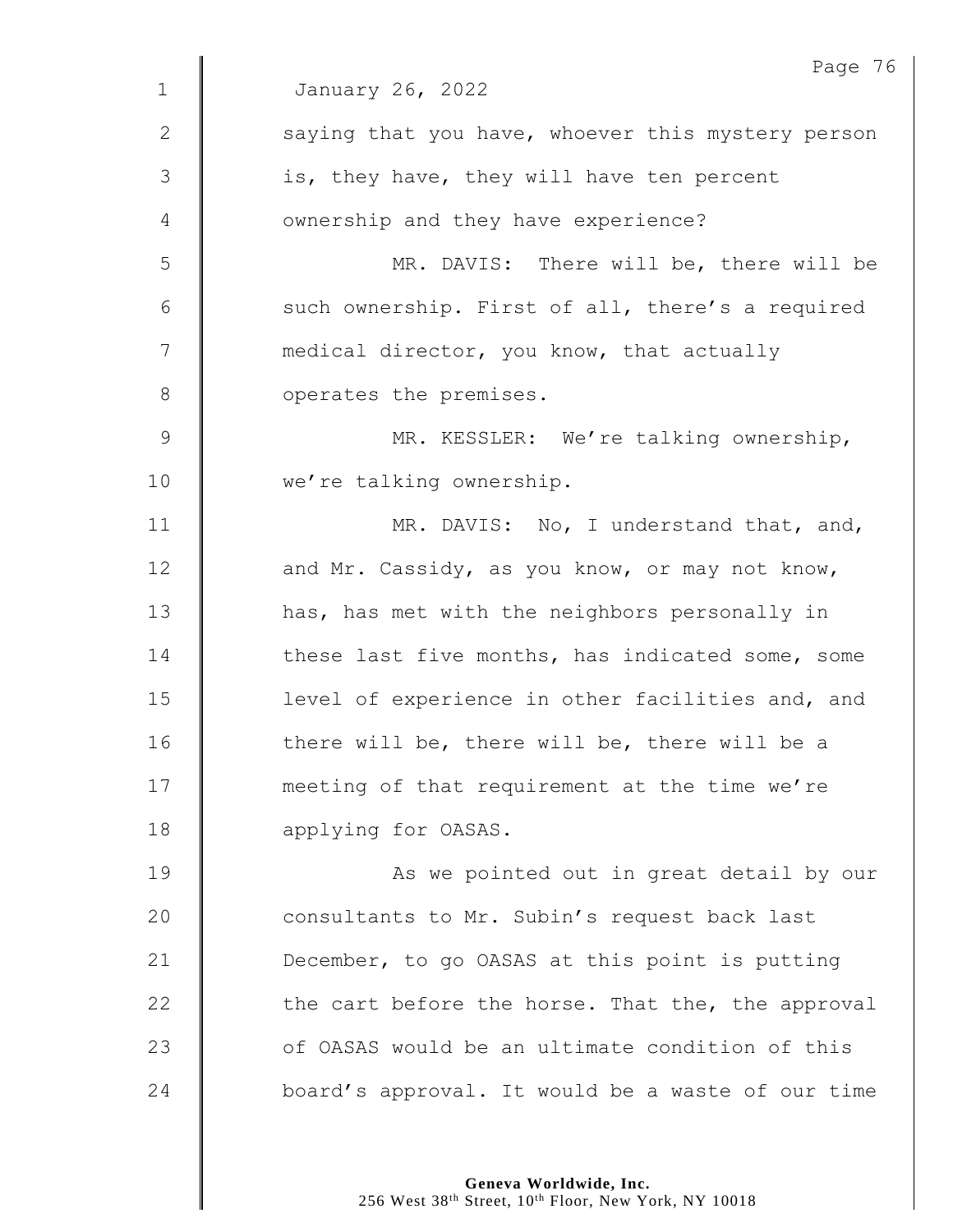|             | Page 77                                           |
|-------------|---------------------------------------------------|
| $\mathbf 1$ | January 26, 2022                                  |
| 2           | to go to OASAS if we don't have the approvals     |
| 3           | from the town.                                    |
| 4           | MR. KESSLER: Well, you know, it's                 |
| 5           | interesting that you should bring that up because |
| 6           | in the past, you've said that OASAS is aware that |
| 7           | there are local issues and therefore, they are    |
| $8\,$       | holding off on reviewing this because they want   |
| $\mathsf 9$ | to see the outcome of the local issues. There     |
| 10          | isn't one piece of correspondence in there that   |
| 11          | discusses that in all the correspondence that I   |
| 12          | asked you to provide here.                        |
| 13          | MR. DAVIS: Well, that, that was a                 |
| 14          | discussion, that was based on discussions that    |
| 15          | our consultants, Mr. Ciscero [phonietc] and Mr.   |
| 16          | Baldwin, for example have had with the people at  |
| 17          | OASAS. Based on their experience, when there is a |
| 18          | controversial application before the town, one of |
| 19          | the requirements --                               |
| 20          | MR. KESSLER: But again --                         |
| 21          | MR. DAVIS: -- OASAS --                            |
| 22          | MR. KESSLER: -- I'm just surprised not            |
| 23          | to see it in any one of the current pieces of     |
| 24          | correspondence here that that issue was being     |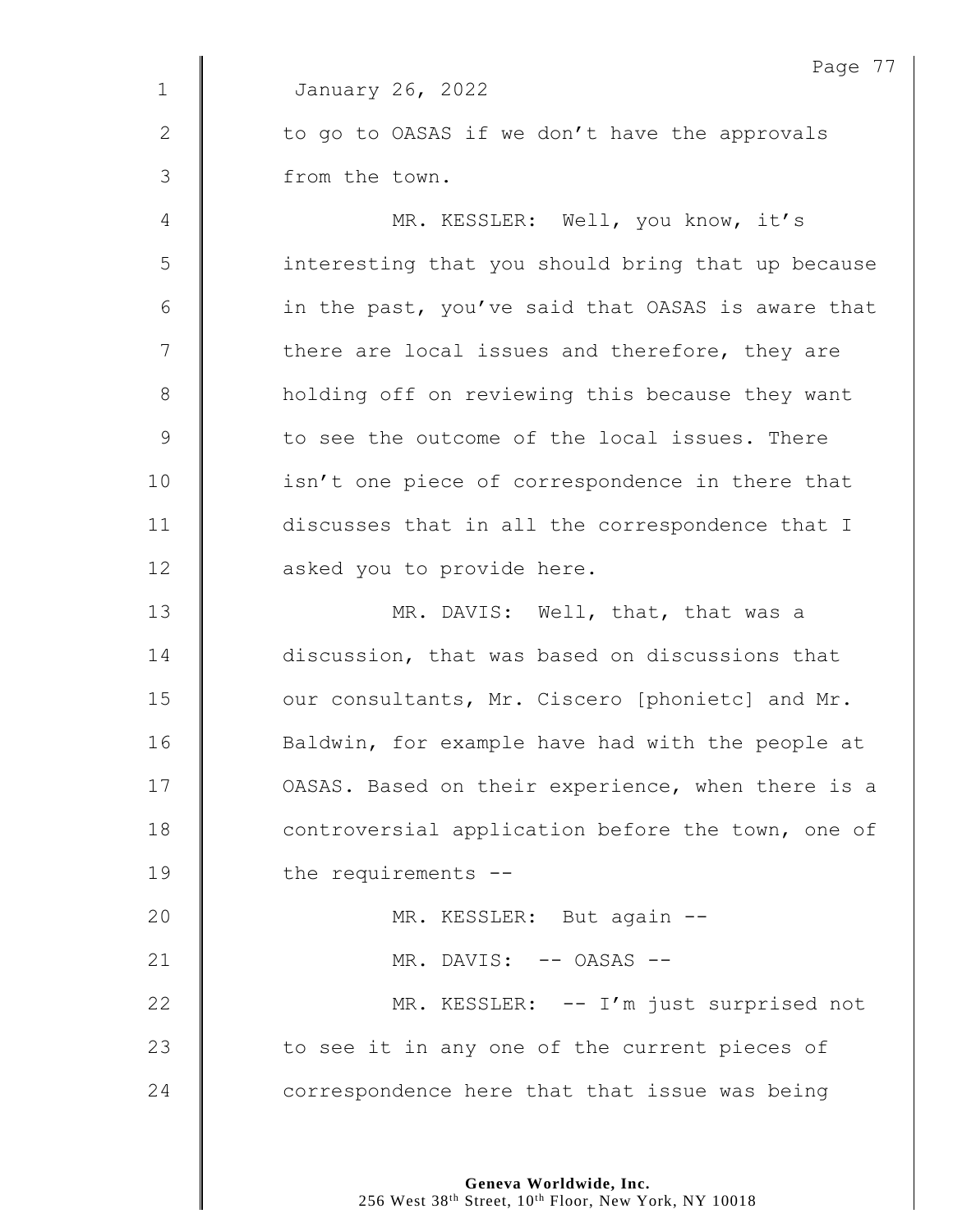| $\mathbf 1$ | Page 78<br>January 26, 2022                      |
|-------------|--------------------------------------------------|
|             |                                                  |
| 2           | raised.                                          |
| 3           | MR. DAVIS: I just, I --                          |
| 4           | MR. KESSLER: In fact, OASAS has asked            |
| 5           | you for your program and, and, I -- let's get    |
| 6           | into this. This is important.                    |
| 7           | MR. DAVIS: No, they have not asked us            |
| 8           | for our program. They, we, we tried to get them  |
| 9           | to confirm --                                    |
| 10          | MR. KESSLER: Then, no, no, no, no. They          |
| 11          | said, okay, let's go to the videotape here. Uh,  |
| 12          | could we put up the list of correspondences,     |
| 13          | please?                                          |
| 14          | MR. DAVIS: I don't dispute the                   |
| 15          | correspondence. It says what it says. What I was |
| 16          | indicating to you --                             |
| 17          | MR. KESSLER: But I have other questions          |
| 18          | on the correspondence, please.                   |
| 19          | MR. DAVIS: Okay.                                 |
| 20          | MR. KESSLER: So --                               |
| 21          | MR. KEHOE: Hang on, I'm sorry.                   |
| 22          | MR. KESSLER: The first, no, that's not           |
| 23          | it. The first, so there's this nice chart, and I |
| 24          | appreciate that, where you listed all the        |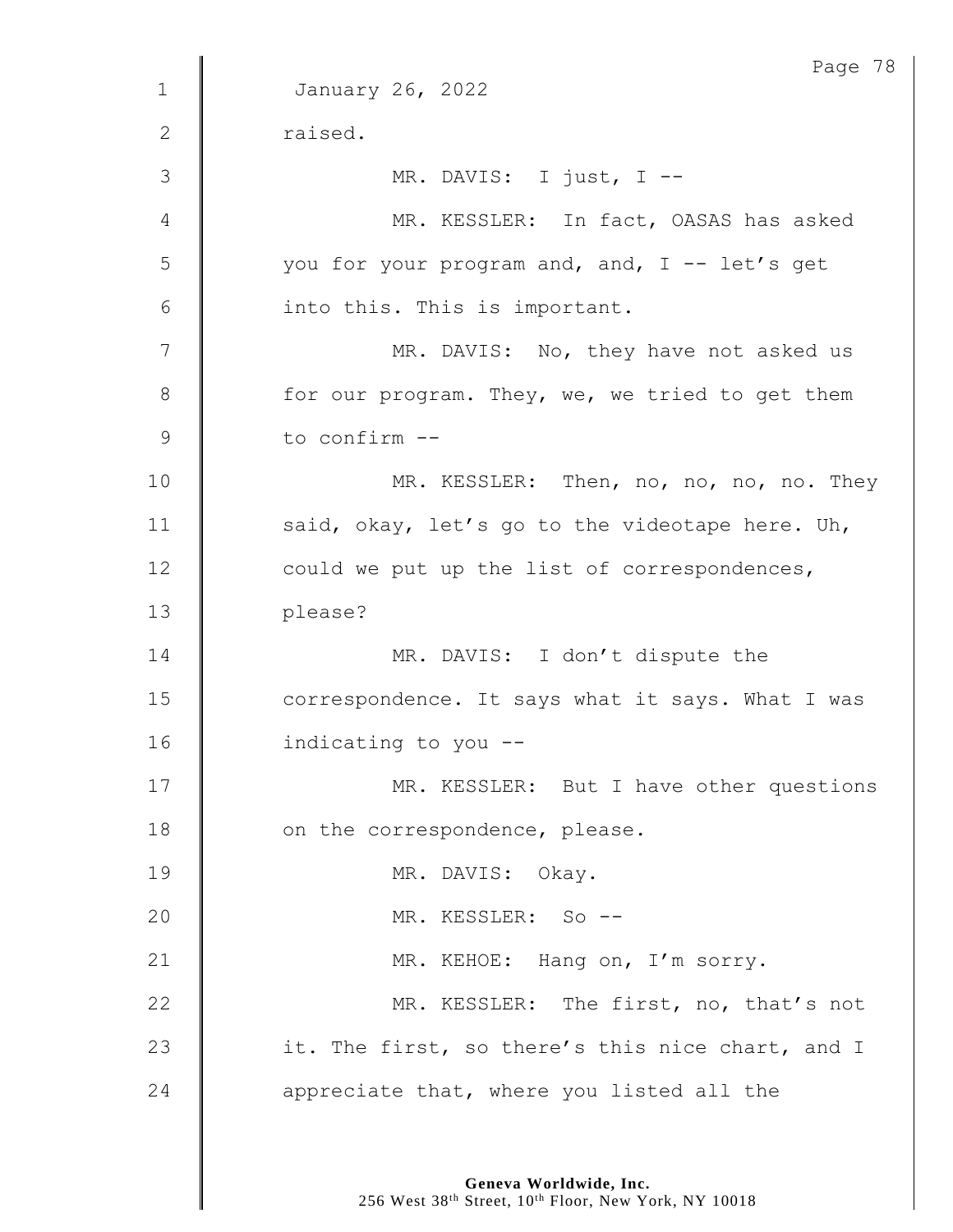|                | Page 79                                           |
|----------------|---------------------------------------------------|
| $\mathbf 1$    | January 26, 2022                                  |
| $\mathbf{2}$   | correspondences in chronological order between -- |
| 3              | MR. DAVIS: Our consultant did that.               |
| 4              | MR. KESSLER: Your consultant did that.            |
| 5              | So the first one, Chris do you have that?         |
| 6              | MR. KEHOE: I'm getting there. Hang on,            |
| $\overline{7}$ | sorry.                                            |
| $8\,$          | MR. KESSLER: All right.                           |
| 9              | MR. KEHOE: Okay.                                  |
| 10             | Mr. KESSLER: It's a chart.                        |
| 11             | MR. KEHOE: What's page?                           |
| 12             | MR. KESSLER: It's the chart that was in           |
| 13             | section 43, about 53, I'm sorry, it's section 53. |
| 14             | MR. KEHOE: These are all the OASAS                |
| 15             | correspondence.                                   |
| 16             | MR. KESSLER: Yeah, it should be before            |
| 17             | that, right before, it should be, it should be    |
| 18             | before that, Chris.                               |
| 19             | MR. KEHOE: Yep.                                   |
| 20             | MR. KESSLER: There we go, thank you.              |
| 21             | Back to the top. So the first one is a letter     |
| 22             | dated 7/16 from OASAS to Hudson Ridge Wellness,   |
| 23             | which you say you don't have. That's what it      |
| 24             | says. It says we do not have this letter. So two  |
|                |                                                   |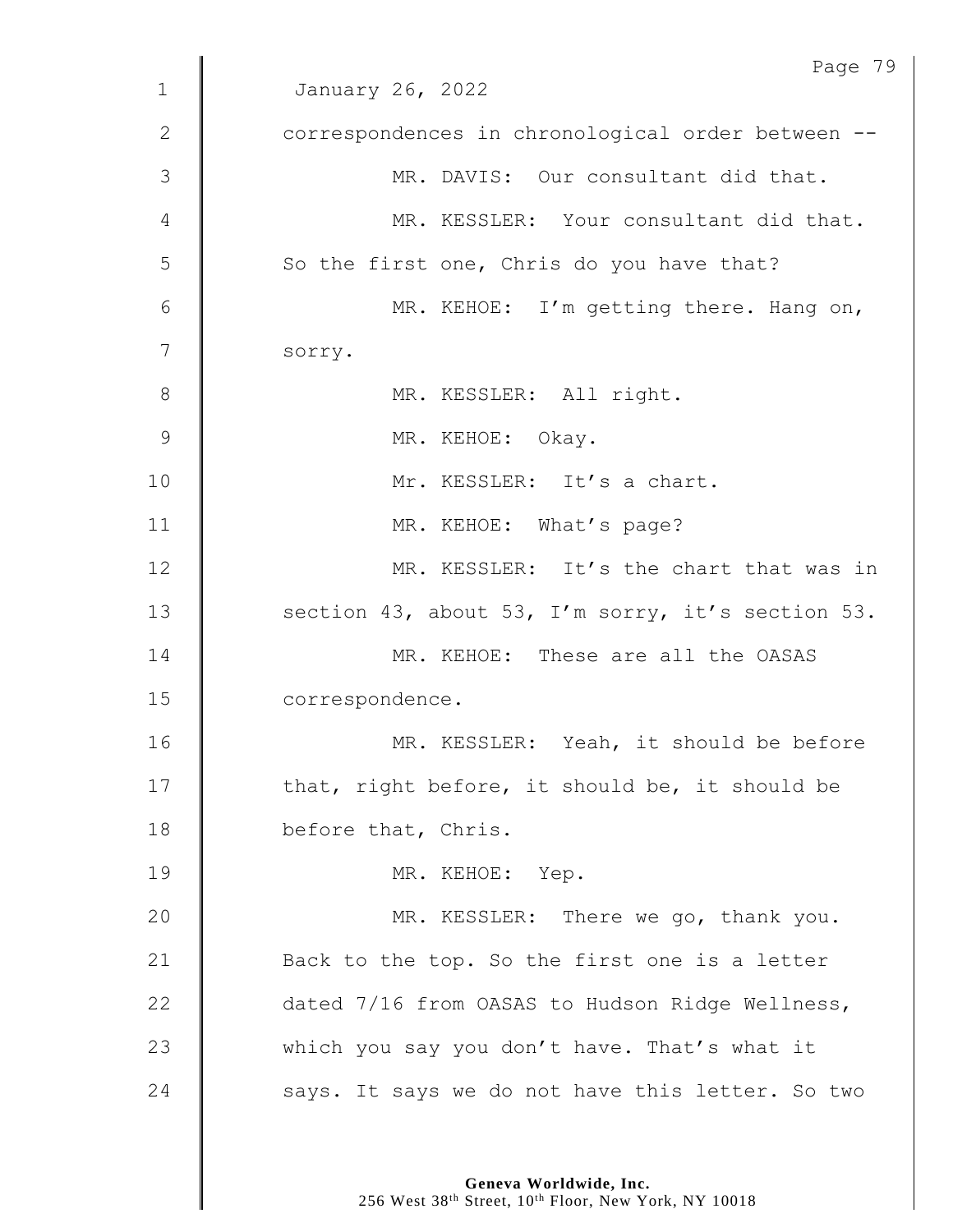|               | Page 80                                          |
|---------------|--------------------------------------------------|
| $\mathbf 1$   | January 26, 2022                                 |
| $\mathbf{2}$  | questions.                                       |
| 3             | MR. DAVIS: Mm-hmm.                               |
| 4             | MR. KESSLER: How do you know it exists           |
| 5             | if you don't have it? Question one.              |
| 6             | MR. DAVIS: Mr. Kessler, I'll get the --          |
| 7             | MR. KESSLER: Okay.                               |
| $8\,$         | MR. DAVIS: -- whatever question you ask          |
| $\mathcal{G}$ | about OASAS we'll, we'll --                      |
| 10            | MR. KESSLER: Okay, fine.                         |
| 11            | MR. DAVIS: -- ask. What, what happened           |
| 12            | was the original correspondence with OASAS came  |
| 13            | about on several occasions, because someone, we  |
| 14            | don't know who, contacted OASAS and made a false |
| 15            | statement on, on at least two occasions that the |
| 16            | applicant --                                     |
| 17            | MR. KESSLER: But this is a letter from           |
| 18            |                                                  |
| 19            | MR. DAVIS: -- was operating a business           |
| 20            | there.                                           |
| 21            | MR. KESSLER: But look what you wrote             |
| 22            | there. This is a letter from OASAS to you dated  |
| 23            | 7/13 and you don't have the letter. So first     |
| 24            | question is how do you know it exists if you     |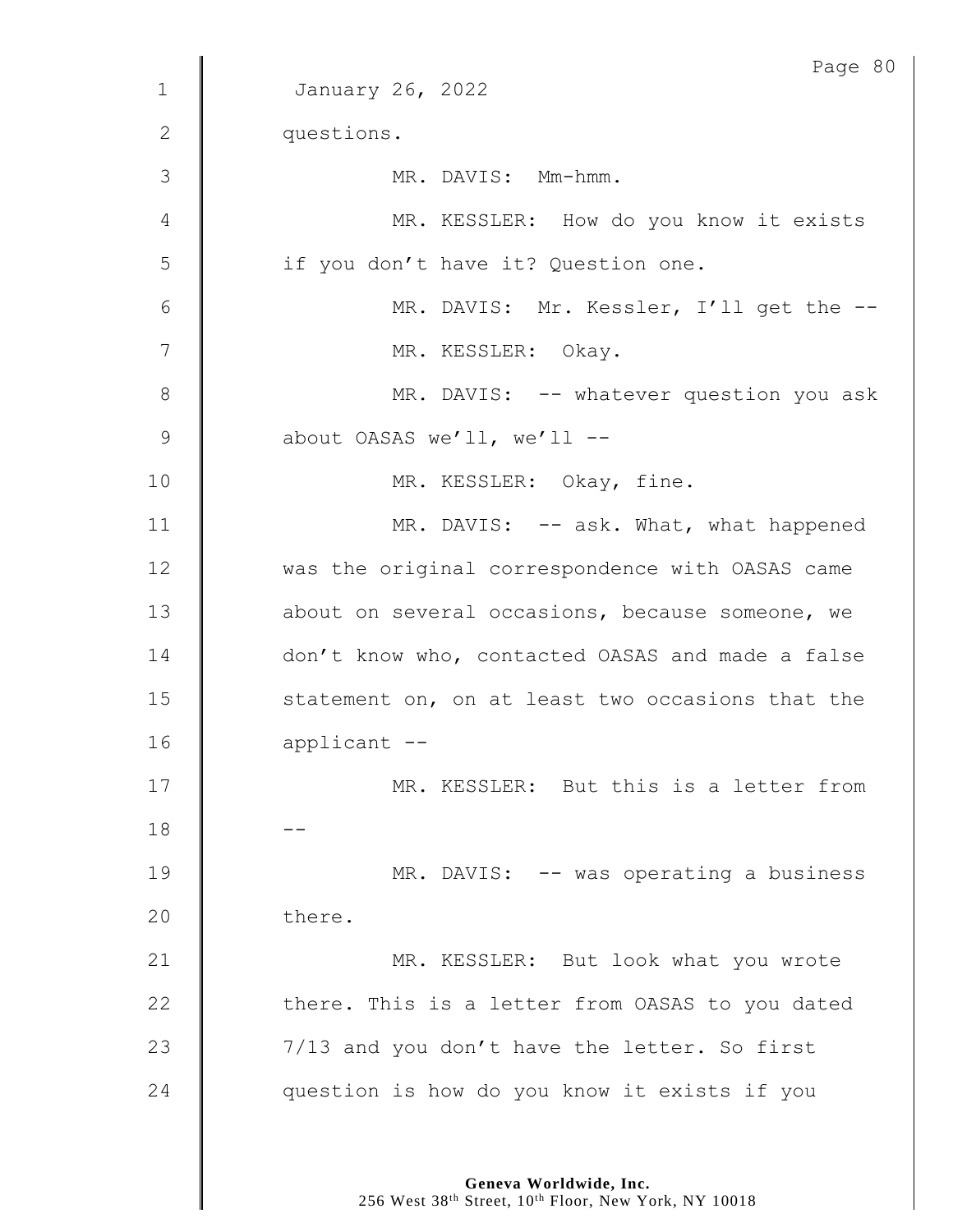|               | Page 81                                           |
|---------------|---------------------------------------------------|
| $\mathbf{1}$  | January 26, 2022                                  |
| $\mathbf{2}$  | don't have the letter? And secondly, why would    |
| 3             | they write, why is this the first letter? Why     |
| 4             | would they just all of a sudden be prompted to    |
| 5             | write to you?                                     |
| $6\,$         | MR. DAVIS: I just, I just tried to                |
| 7             | explain that On at least two occasions, someone,  |
| 8             | someone from the community reported to OASAS that |
| $\mathcal{G}$ | the applicant was operating without a license. Of |
| 10            | course, the applicant was not operating, and      |
| 11            | you'll see at least, I know there's at least one  |
| 12            | letter from Mr. Laker in there indicating that.   |
| 13            | That's, that's what I'm referring to.             |
| 14            | MR. KESSLER: [unintelligible] [                   |
| 15            | $01:40:53$ ].                                     |
| 16            | MR. DAVIS: That, that's what I'm                  |
| 17            | referring to. They were prompted to write by      |
| 18            | someone, by someone posted an unfounded           |
| 19            | complaint.                                        |
| 20            | MR. KESSLER: Okay. Is that the second             |
| 21            | letter? The 8/8 letter, which says please know    |
| 22            | we're not an operational facility?                |
| 23            | MR. DAVIS: I believe so, yes.                     |
| 24            | MR. KESSLER: Okay. On that letter, you            |
|               |                                                   |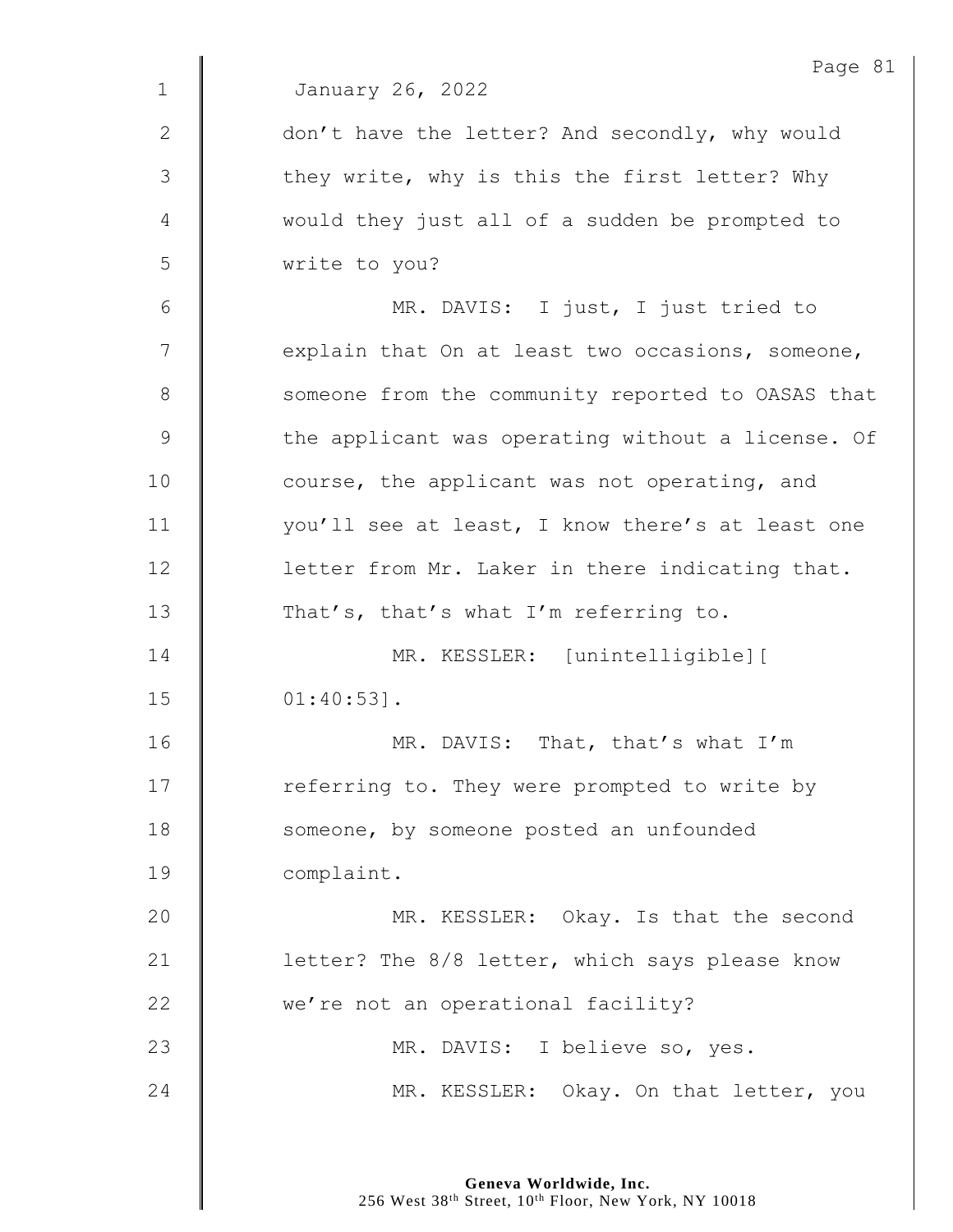|               | Page 82                                         |
|---------------|-------------------------------------------------|
| $\mathbf 1$   | January 26, 2022                                |
| $\mathbf{2}$  | included -- this is the only letter where you   |
| 3             | included the FedEx receipt.                     |
| 4             | MR. DAVIS: I did not prepare tis                |
| 5             | document, Mr. Kessler.                          |
| 6             | MR. KESSLER: Okay, so then I want you           |
| 7             | to go back and answer these questions. This one |
| $8\,$         | has a FedEx receipt attached to it.             |
| $\mathcal{G}$ | MR. DAVIS: Mm-hmm.                              |
| 10            | MR. KESSLER: When I look up at that             |
| 11            | number, it doesn't exist.                       |
| 12            | MR. DAVIS: Really? Okay.                        |
| 13            | MR. KESSLER: It doesn't exist.                  |
| 14            | MR. DAVIS: Which letter doesn't have a          |
| 15            | FedEx?                                          |
| 16            | MR. KESSLER: $8/8/16$ .                         |
| 17            | MR. DAVIS: 8/8/16.                              |
| 18            | MR. KESSLER: And --                             |
| 19            | MR. DAVIS: That, that's a letter from           |
| 20            | Mr. Laker to OASAS?                             |
| 21            | MR. KESSLER: From Mr. Laker, yeah. It's         |
| 22            | the second one on the list.                     |
| 23            | MR. DAVIS: Okay. I, I myself saw                |
| 24            | contemporaneously, I can tell you, on the two   |
|               |                                                 |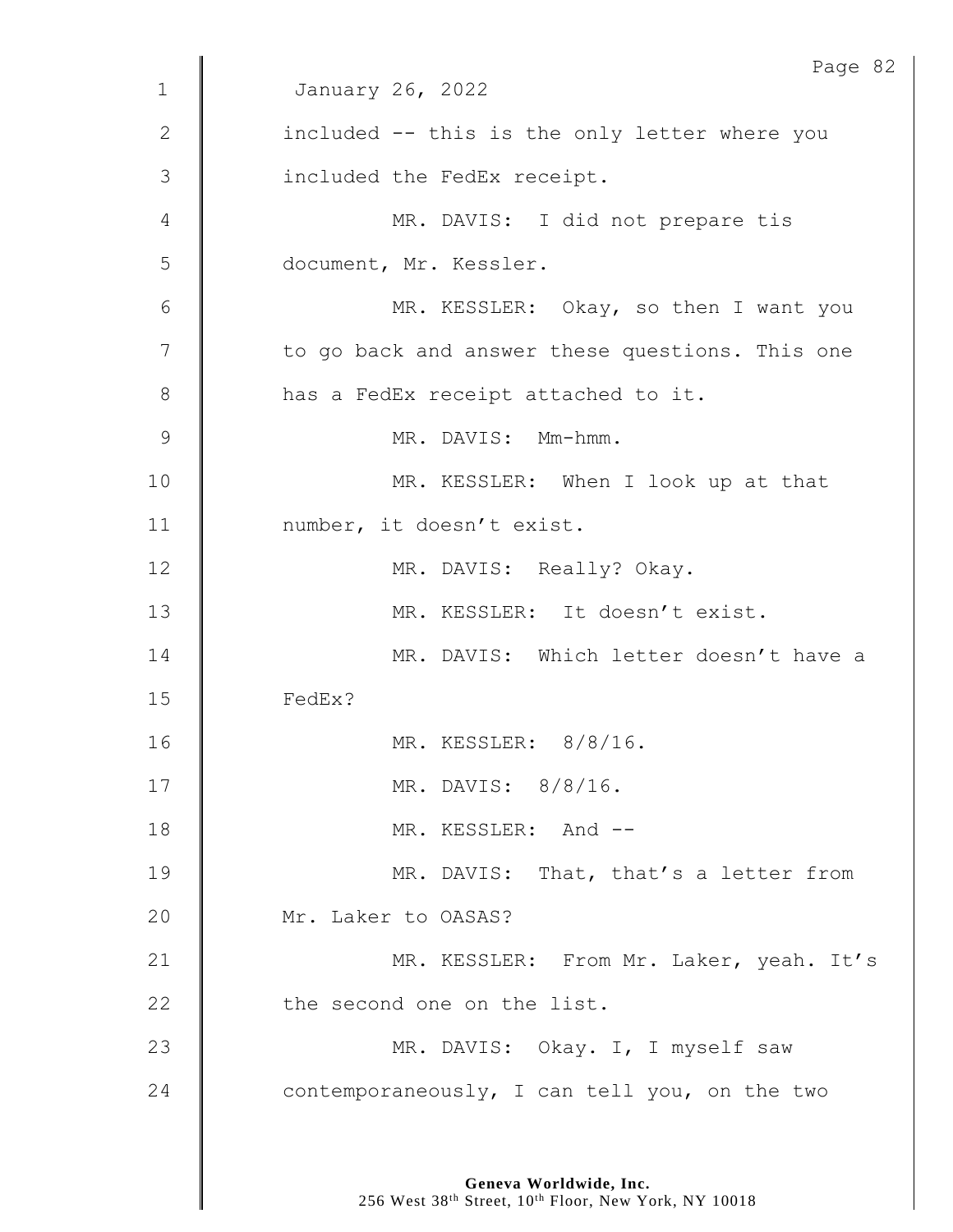|              | Page 83                                             |
|--------------|-----------------------------------------------------|
| $\mathbf{1}$ | January 26, 2022                                    |
| $\mathbf{2}$ | occasions that someone made an unfounded            |
| 3            | complaint that Mr. Laker wrote immediately to       |
| 4            | OASAS because he and I discussed it, that he was    |
| 5            | doing that. So I know that was done.                |
| 6            | MR. KESSLER: Okay. And my concern with              |
| 7            | this $8/8/16$ letter is that it looks suspiciously, |
| 8            | and I hate to use the word, like the letter from    |
| 9            | $2/25/19$ , almost word for word.                   |
| 10           | MR. DAVIS: Well, because the same                   |
| 11           | complaint, the same complaint --                    |
| 12           | MR. KESSLER: No, no, no. I'm talking                |
| 13           | about the format, the words. Two and a half years   |
| 14           | later, this letter looks exactly like a letter      |
| 15           | from two and a half years earlier. And I'm --       |
| 16           | look, I'm not a conspiracy guy. But I think --      |
| 17           | convince me that I'm wrong and I hate to say        |
| 18           | this. Convince me that that letter wasn't written   |
| 19           | at a later date, and, and put in here backdated     |
| 20           | to make it seem like you communicated with OASAS.   |
| 21           | MR. DAVIS: Well, I can tell you he sent             |
| 22           | it to me contemporaneously with, with the           |
| 23           | response to the complaint, the letter that, that    |
| 24           | OASAS --                                            |
|              |                                                     |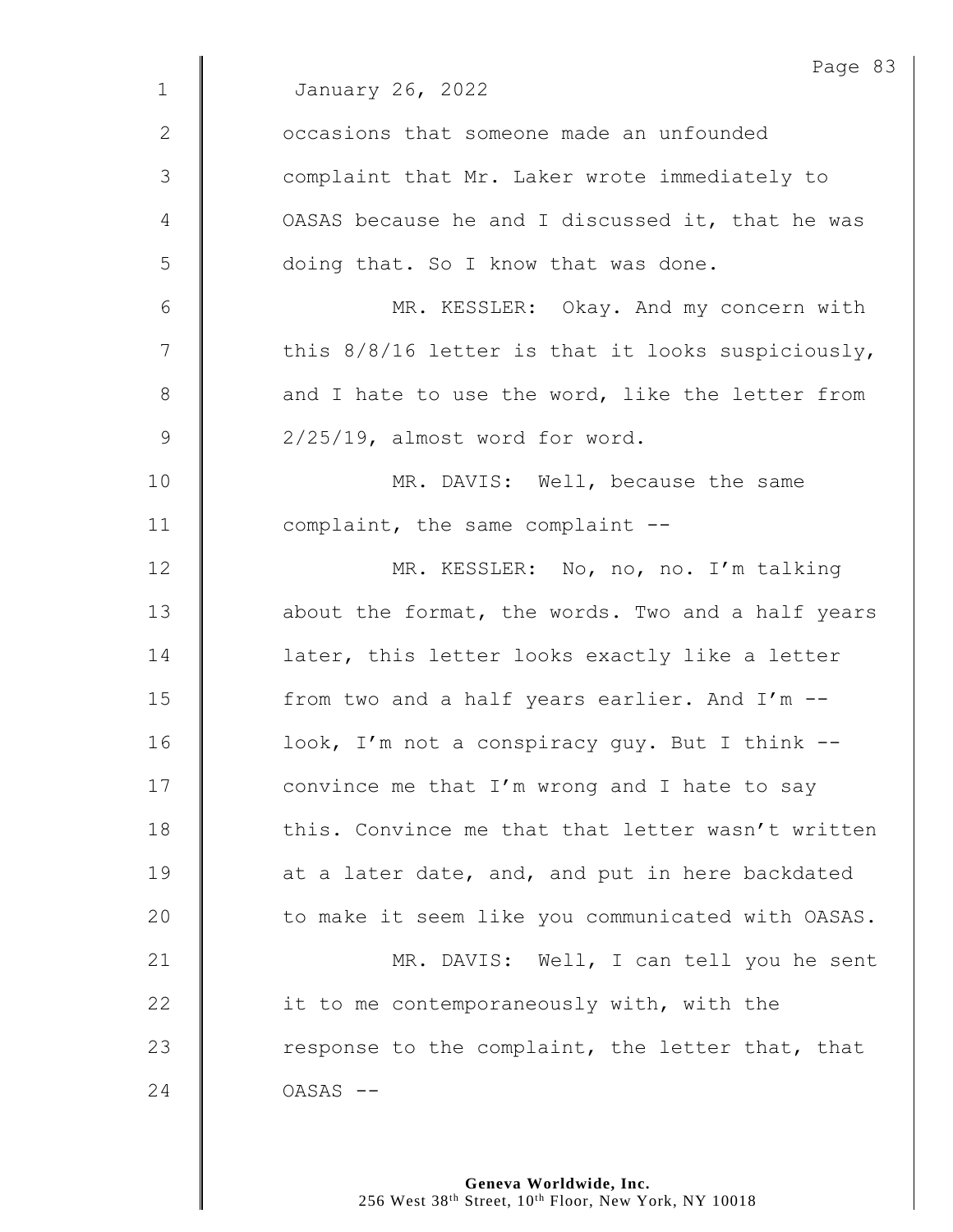|              | Page 84                                           |
|--------------|---------------------------------------------------|
| $\mathbf{1}$ | January 26, 2022                                  |
| $\mathbf{2}$ | MR. KESSLER: The letter from 8/16.                |
| 3            | MR. DAVIS: -- had, had advised him on.            |
| 4            | MR. KESSLER: The letter from 8/16?                |
| 5            | August of '16?                                    |
| 6            | MR. DAVIS: Yeah, I'm telling you that             |
| 7            | that it was created contemporaneously by my own   |
| 8            | knowledge, of dealing with my client.             |
| $\mathsf 9$  | MR. KESSLER: This is the letter that              |
| 10           | you gave me the FedEx on, there's no FedEx        |
| 11           | number.                                           |
| 12           | MR. DAVIS: I don't know anything about            |
| 13           | the FedEx.                                        |
| 14           | MR. KESSLER: Okay. Well, I'm telling              |
| 15           | you. So, you know, I'm sitting here putting these |
| 16           | little pieces together and going this doesn't sit |
| 17           | well with me.                                     |
| 18           | MR. DAVIS: Uh --                                  |
| 19           | MR. KESSLER: I'm just telling you,                |
| 20           | please.                                           |
| 21           | MR. DAVIS: Okay.                                  |
| 22           | MR. KESSLER: This is the opportunity              |
| 23           | you can come back and say --                      |
| 24           | MR. DAVIS: Okay. All I, all I can tell            |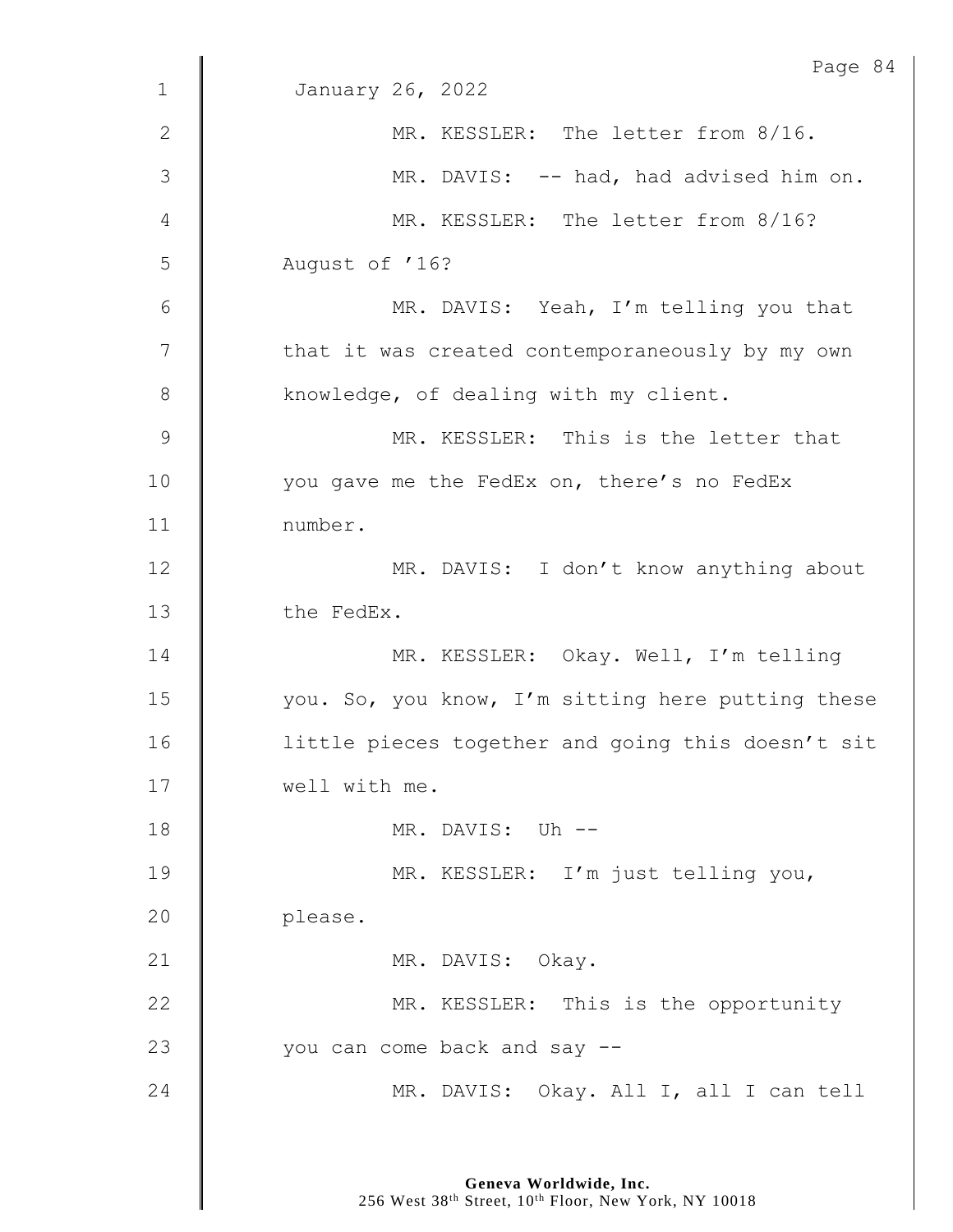|                | Page 85                                           |
|----------------|---------------------------------------------------|
| $\mathbf{1}$   | January 26, 2022                                  |
| $\mathbf{2}$   | you is --                                         |
| $\mathfrak{Z}$ | MR. KESSLER: Tell me I am full of crap,           |
| 4              | that's fine.                                      |
| 5              | MR. DAVIS: We're certainly going --               |
| 6              | MR. KESSLER: You wouldn't be the first            |
| 7              | person.                                           |
| $8\,$          | MR. DAVIS: -- we're certainly going,              |
| $\mathsf 9$    | respectfully, far afield from the board's general |
| 10             | purview, but I'm telling you that there were, on  |
| 11             | two occasions, people made complaints to OASAS,   |
| 12             | claiming that the applicant was operating a       |
| 13             | facility without a license. The applicant         |
| 14             | responded on both occasions. I believe they,      |
| 15             | they, being that the complaint was the same as    |
| 16             | the prior complaint, they used the same content   |
| 17             | of their, of their initial letter to advise OASAS |
| 18             | that they were not in fact operating, which of    |
| 19             | course is true. They're not operating.            |
| 20             | MR. KESSLER: Okay. Please. And where am           |
| 21             | I going far afield?                               |
| 22             | MR. DAVIS: We're getting in, we're                |
| 23             | getting into issues with, with OASAS --           |
| 24             | MR. KESSLER:<br>No.                               |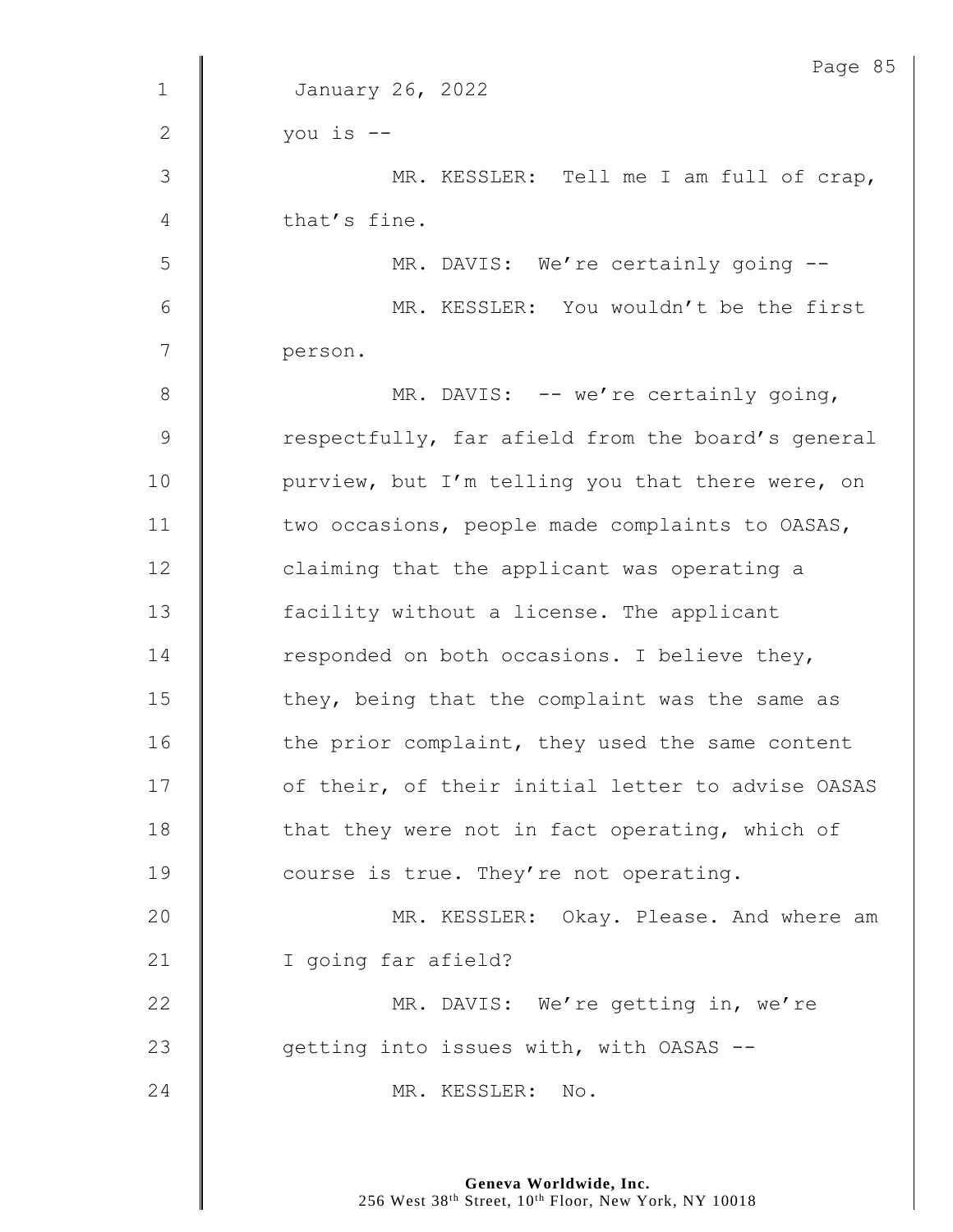|                | Page 86                                           |
|----------------|---------------------------------------------------|
| $\mathbf 1$    | January 26, 2022                                  |
| 2              | MR. DAVIS: -- and the, and the                    |
| $\mathfrak{Z}$ | licensing of the facility that really aren't a    |
| 4              | part of your purview. But nonetheless, we'll      |
| 5              | answer, I'll get the answer to your question.     |
| 6              | MR. KESSLER: Okay. I'm getting at the             |
| 7              | issues of credibility, so that's my purview,      |
| $8\,$          | okay.                                             |
| $\mathsf 9$    | MR. DAVIS: Okay. I'll, I'll get the               |
| 10             | answer for you.                                   |
| 11             | MR. KESSLER: Next, next question,                 |
| 12             | please. In the 6/10/19 letter, OASAS writes, she  |
| 13             | notes that she responded that she made note of an |
| 14             | inquiry she made in 2017 and 2019. This is a June |
| 15             | 10, 2019 letter. There is nothing, there's no     |
| 16             | reference here to the 2017 letter that she's      |
| 17             | referencing. So if you're giving me a complete    |
| 18             | list of all the correspondence, why is she        |
| 19             | referencing a 2017 letter that you haven't        |
| 20             | included here?                                    |
| 21             | MR. DAVIS: I, I don't know, but I'll              |
| 22             | find out.                                         |
| 23             | MR. KESSLER: Okay. I know, I know you             |
| 24             | will.                                             |
|                |                                                   |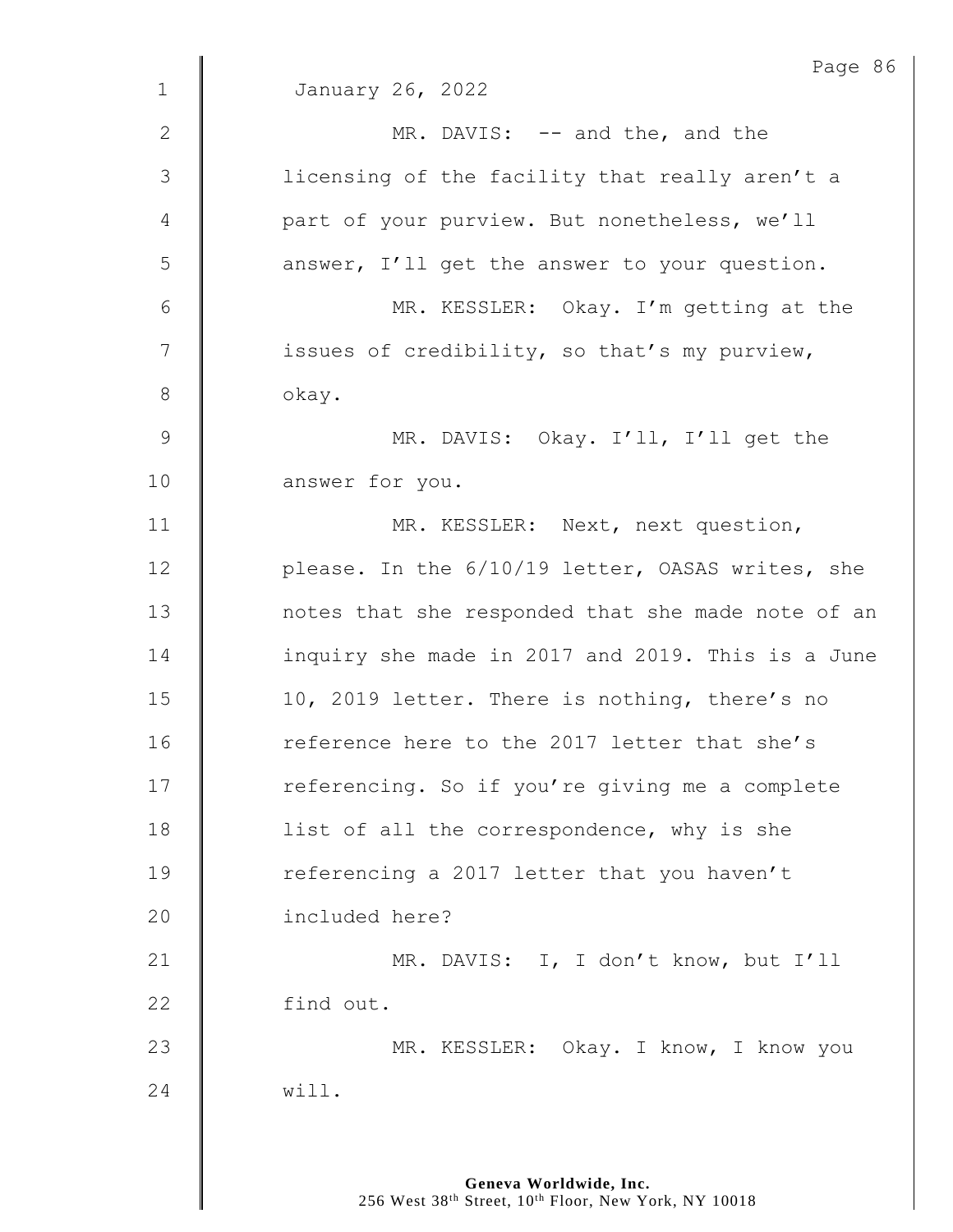|               | Page 87                                           |
|---------------|---------------------------------------------------|
| $\mathbf 1$   | January 26, 2022                                  |
| 2             | MR. DAVIS: I, I can assure you there's            |
| 3             | nothing nefarious involved.                       |
| 4             | MR. KESSLER: Okay. I, I'd like to be              |
| 5             | proven wrong.                                     |
| 6             | MR. DAVIS: Well, there's been no                  |
| 7             | application for a license, so there's, so there's |
| 8             | been very little substantive --                   |
| $\mathcal{G}$ | MR. KESSLER: Well, but they -- that's             |
| 10            | not true, though. In one of the letters, and also |
| 11            | I think it was June '19, they ask you to provide, |
| 12            | they sent you a questionnaire and asked you to    |
| 13            | provide details of the program and you didn't do  |
| 14            | that.                                             |
| 15            | MR. DAVIS: They, they sent that --                |
| 16            | MR. KESSLER: That's not, that's not an            |
| 17            | organization, they're not, that's waiting for     |
| 18            | something [unintelligible] [01:45:23].            |
| 19            | MR. DAVIS: You, you have to understand            |
| 20            | the context. At the time, we were trying to       |
| 21            | demonstrate to the zoning board, that we required |
| 22            | licensure from OASAS. OASAS indicated in effect,  |
| 23            | I'm paraphrasing here, they would not answer our  |
| 24            | question unless we actually made an application.  |
|               |                                                   |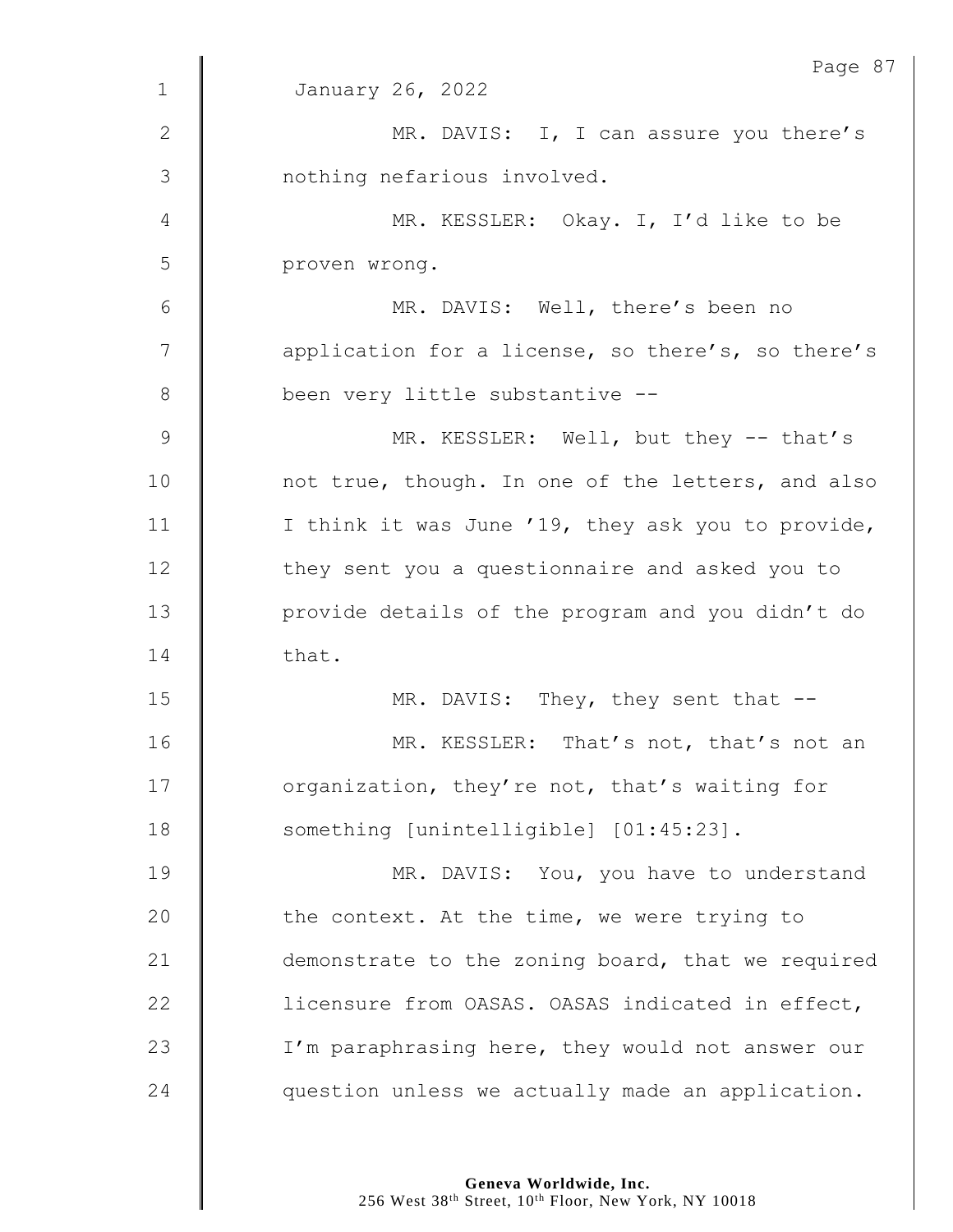|                | Page 88                                          |
|----------------|--------------------------------------------------|
| $\mathbf{1}$   | January 26, 2022                                 |
| $\mathbf{2}$   | That's the gist of it.                           |
| $\mathfrak{Z}$ | MR. KESSLER: And they sent you the               |
| 4              | questionnaire to fill out.                       |
| 5              | MR. DAVIS: They, they sent it to fill            |
| 6              | out, not, not for purposes of a questionnaire,   |
| 7              | but for initiating an application process, which |
| 8              | we weren't prepared to do at that time, because  |
| $\mathsf 9$    | we were pursing matters before the zoning board  |
| 10             | and your board. They weren't, they weren't -- we |
| 11             | didn't fail to meet any requirement of OASAS.    |
| 12             | They basically wouldn't answer the question of   |
| 13             | whether we required a license, which we felt was |
| 14             | a rather straightforward request by our          |
| 15             | consultants, unless we actually applied for the  |
| 16             | license.                                         |
| 17             | MR. KESSLER: So, so --                           |
| 18             | MR. DAVIS: And told them what we wanted          |
| 19             | to do in, in more detail.                        |
| 20             | MR. KESSLER: So, did their last letter           |
| 21             | to you in August of '19, says to date, OASAS has |
| 22             | not seen any proposal from Hudson Ridge and they |
| 23             | can't make a determination whether certification |
| 24             | is required.                                     |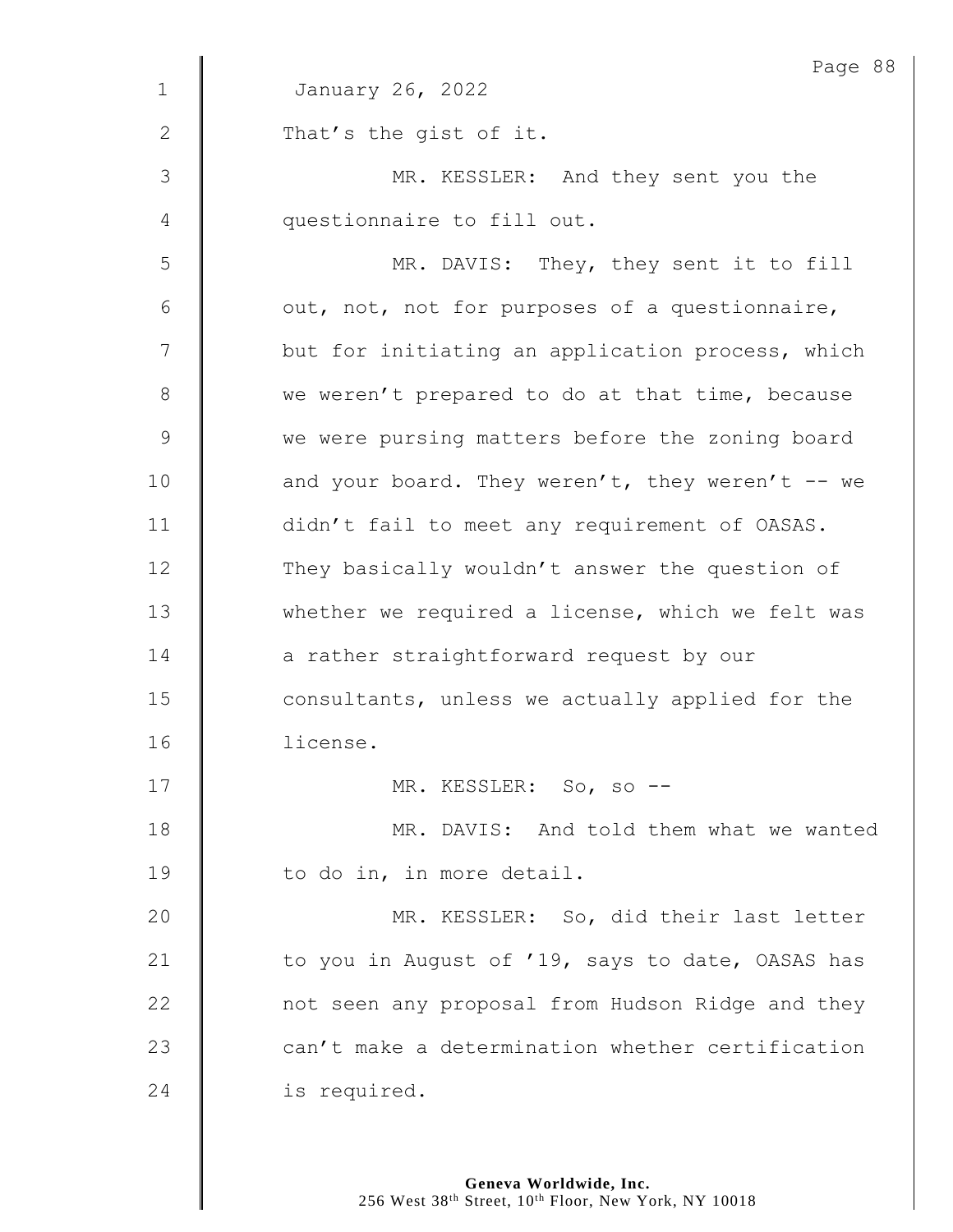|                | Page 89                                           |
|----------------|---------------------------------------------------|
| $\mathbf 1$    | January 26, 2022                                  |
| $\mathbf{2}$   | MR. DAVIS: Right. And, and there were             |
| $\mathfrak{Z}$ | discussions, there were emails and discussions    |
| 4              | with our consultants and they simply didn't want  |
| 5              | to give a definitive answer without a full-       |
| 6              | fledged application in essence.                   |
| 7              | MR. KESSLER: Right.                               |
| $\,8\,$        | MR. DAVIS: Which we weren't prepared to           |
| $\mathsf 9$    | do because we didn't, we don't have anything      |
| 10             | approved by your board.                           |
| 11             | MR. KESSLER: But again, I don't see               |
| 12             | where they're looking for something to be         |
| 13             | approved by this board for them to proceed on a   |
| 14             | parallel path. There's nothing here that says     |
| 15             | that. I understand you're saying that. But --     |
| 16             | MR. DAVIS: Part of their process is --            |
| 17             | MR. KESSLER: I can only go by what you            |
| 18             | gave me.                                          |
| 19             | MR. DAVIS: -- one of the requirements             |
| 20             | in their regulations is, is for them to have an   |
| 21             | indication of, I don't know the exact verbiage at |
| 22             | this point, but the attitude of the community     |
| 23             | toward the application. But again, what they were |
| 24             | asking us to do, they were, they were essentially |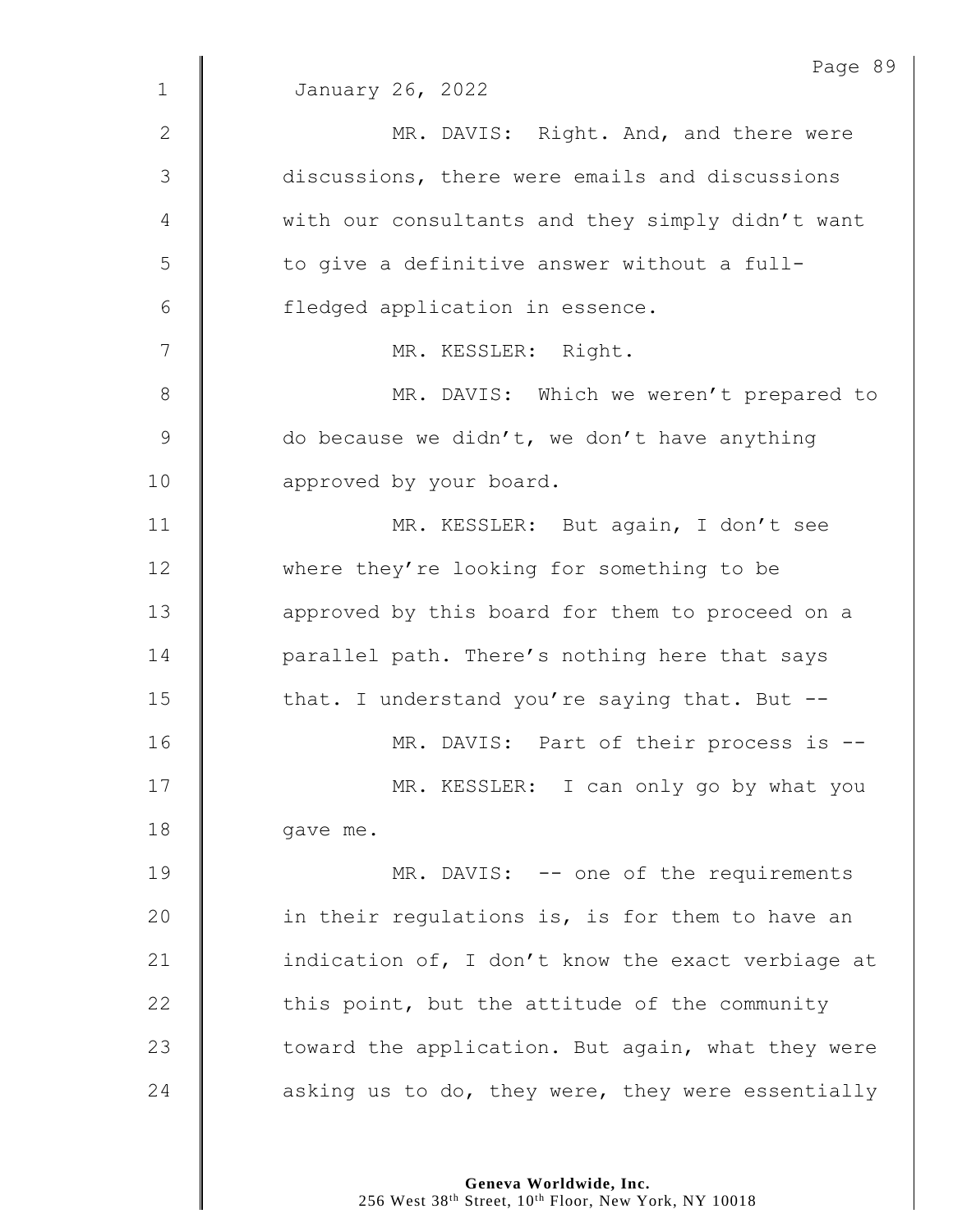|              | Page 90                                           |
|--------------|---------------------------------------------------|
| $\mathbf 1$  | January 26, 2022                                  |
| $\mathbf{2}$ | saying to us, and we can clarify this, and this   |
| 3            | is, this is fully set forth in our reports that   |
| 4            | we gave you on September 3rd, I believe, to Mr.   |
| 5            | Subin's inquiry. They weren't going to give us a  |
| 6            | straight answer. We asked them what we thought    |
| 7            | was a simple question. They didn't wish to answer |
| $8\,$        | the question unless they in effect had a full     |
| $\mathsf 9$  | fraught application before them.                  |
| 10           | MR. KESSLER: So, is then -- I know you            |
| 11           | won't be able to answer this, the August 23, '19  |
| 12           | letter from OASAS, is that the last communication |
| 13           | that you've had with that organization, that      |
| 14           | agency?                                           |
| 15           | MR. DAVIS: As far as I personally know,           |
| 16           | but I'll get the answer to that.                  |
| 17           | MR. KESSLER: Okay. You, you note that,            |
| 18           | I think in another letter that you just gave us,  |
| 19           | that you have 18 beds in other buildings?         |
| 20           | MR. DAVIS: You're talking about the               |
| 21           | current plan?                                     |
| 22           | MR. KESSLER: The new plan, yes. There             |
| 23           | are 18 beds in three other buildings I believe.   |
| 24           | MR. DAVIS: Well, first of all, there              |
|              |                                                   |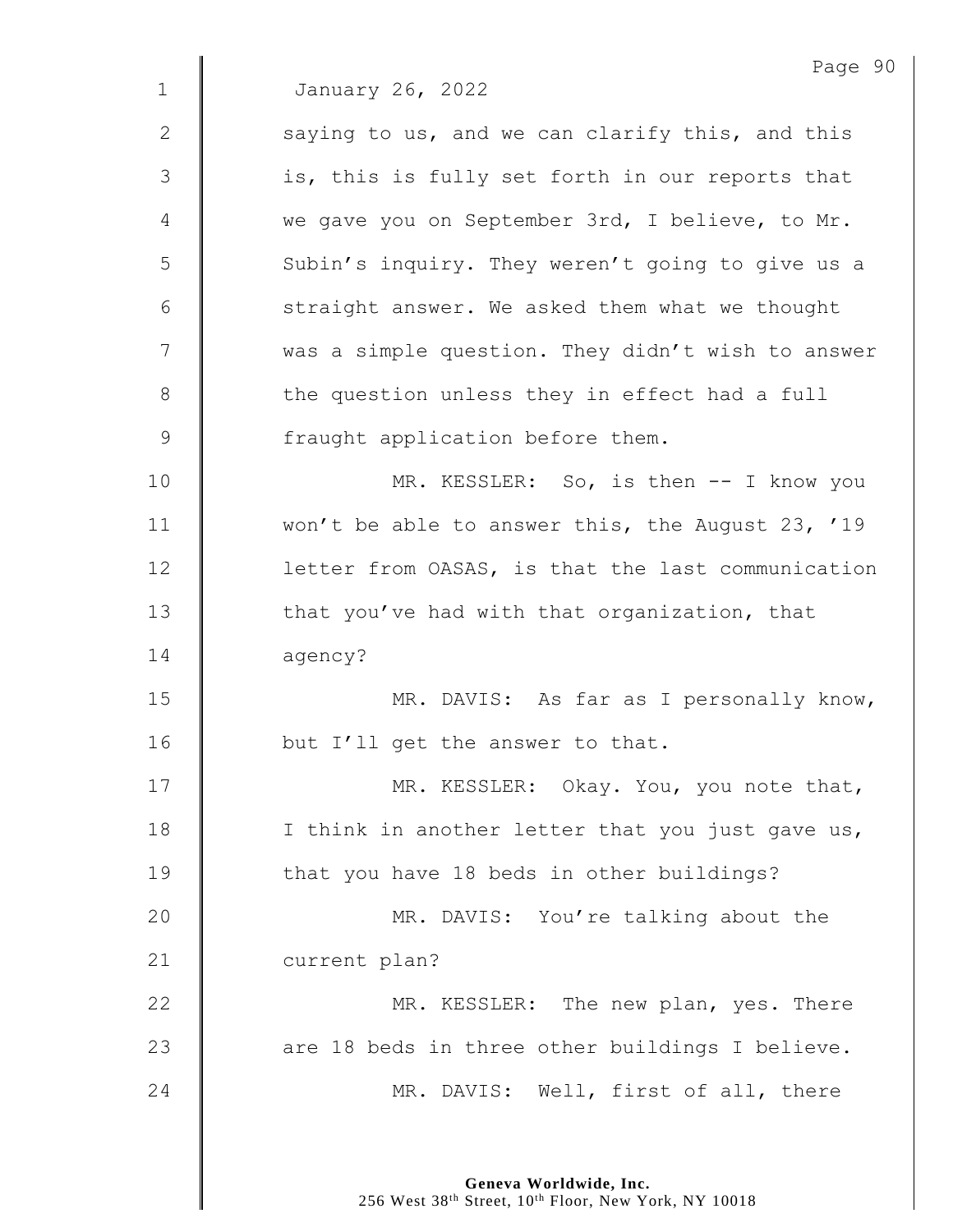| $\mathbf 1$    | Page 91<br>January 26, 2022                       |
|----------------|---------------------------------------------------|
|                |                                                   |
| $\mathbf{2}$   | were always beds in building one and seven.       |
| $\mathfrak{Z}$ | MR. KESSLER: Right, right.                        |
| 4              | MR. DAVIS: And in conjunction with the,           |
| 5              | with some very expensive discussions over months  |
| 6              | with the architect for the neighbors in working   |
| 7              | out, again what they want to perceive of as a     |
| $8\,$          | quality situation, we, we put the number of       |
| $\mathsf 9$    | either two or three beds in several of the        |
| 10             | outbuildings. One of the buildings, building six, |
| 11             | has been populated by residents throughout, so    |
| 12             | that's not a new situation. So building one and   |
| 13             | seven always had residents, buildings two, four   |
| 14             | and five were the ones that did not. Building     |
| 15             | three is a garage.                                |
| 16             | MR. KESSLER: And these rooms will not             |
| 17             | have any cooking facilities or --                 |
| 18             | MR. DAVIS: No.                                    |
| 19             | MR. KESSLER: -- refrigerators or                  |
| 20             | anything, right?                                  |
| 21             | MR. DAVIS: No, of course not.                     |
| 22             | MR. KESSLER: Okay. Okay. Just asking              |
| 23             | the question. You said before, remind me again    |
| 24             | about the family visition.                        |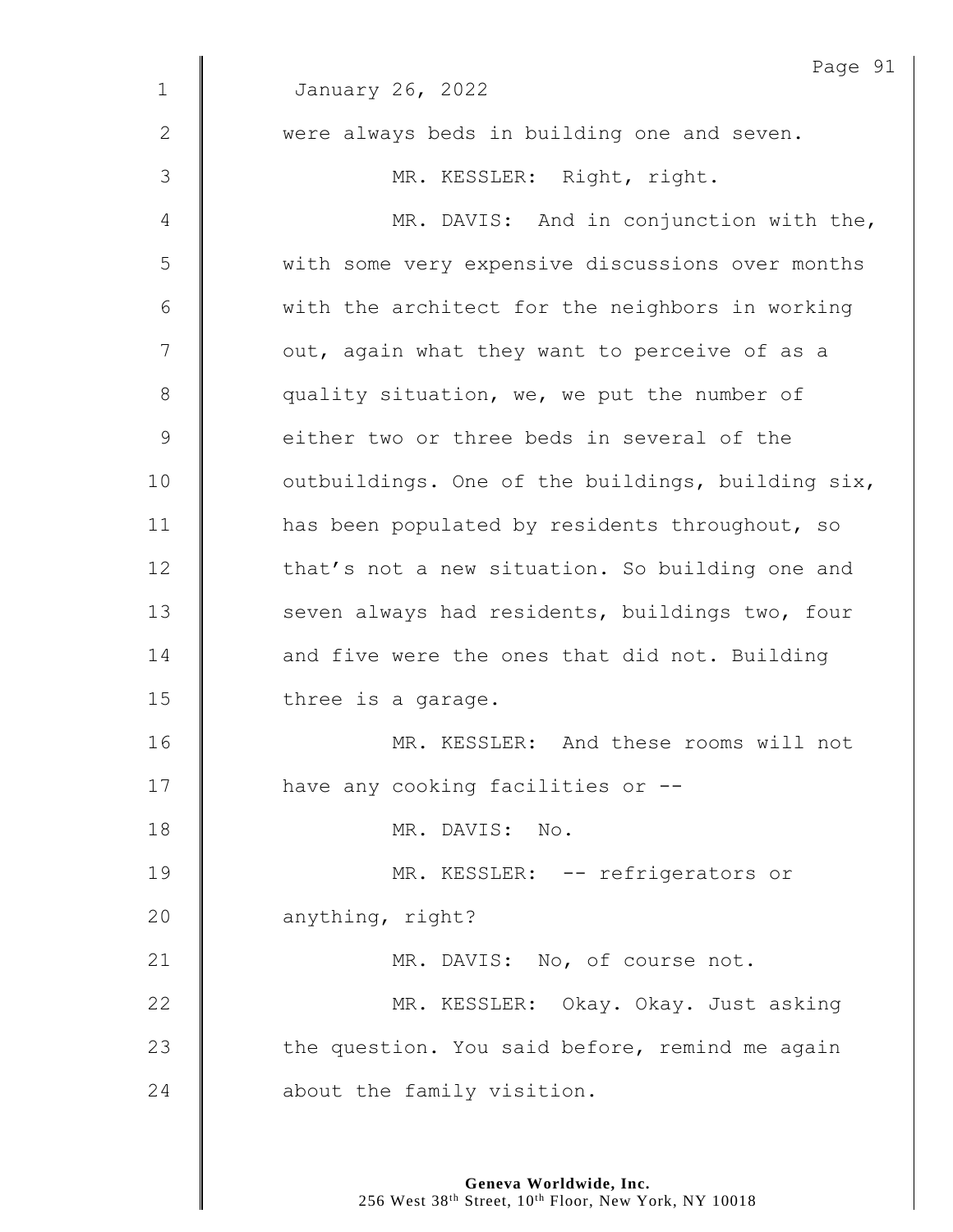|               | Page 92                                           |
|---------------|---------------------------------------------------|
| $\mathbf 1$   | January 26, 2022                                  |
| 2             | MR. DAVIS: Family visitation, which               |
| $\mathcal{S}$ | remains the same is, contrary to what someone     |
| 4             | said, the, we voluntarily agreed again to reduce  |
| 5             | impacts on the neighborhood, that only 25 percent |
| 6             | of the residents would have visitation on any     |
| 7             | given weekend, so assuming four weeks in a month, |
| $8\,$         | 24 percent each particular week.                  |
| $\mathsf 9$   | MR. KESSLER: Right.                               |
| 10            | MR. DAVIS: So now, if we have 49                  |
| 11            | people, approximately 12 people --                |
| 12            | MR. KESSLER: Okay.                                |
| 13            | MR. DAVIS: -- would be eligible for               |
| 14            | visitation one weekend per month.                 |
| 15            | MR. KESSLER: So in this document,                 |
| 16            | multiple times, in, in outlining the program and  |
| 17            | in, in the verbiage, you talk about weekly family |
| 18            | counseling sessions. So how is your program going |
| 19            | to have weekly family counseling sessions if the  |
| 20            | family is not allowed to come except on           |
| 21            | visitation days? And you also talk about family   |
| 22            | therapy rooms being available.                    |
| 23            | So, you know, to what somebody said               |
| 24            | earlier, there are inconsistencies here, sir.     |
|               |                                                   |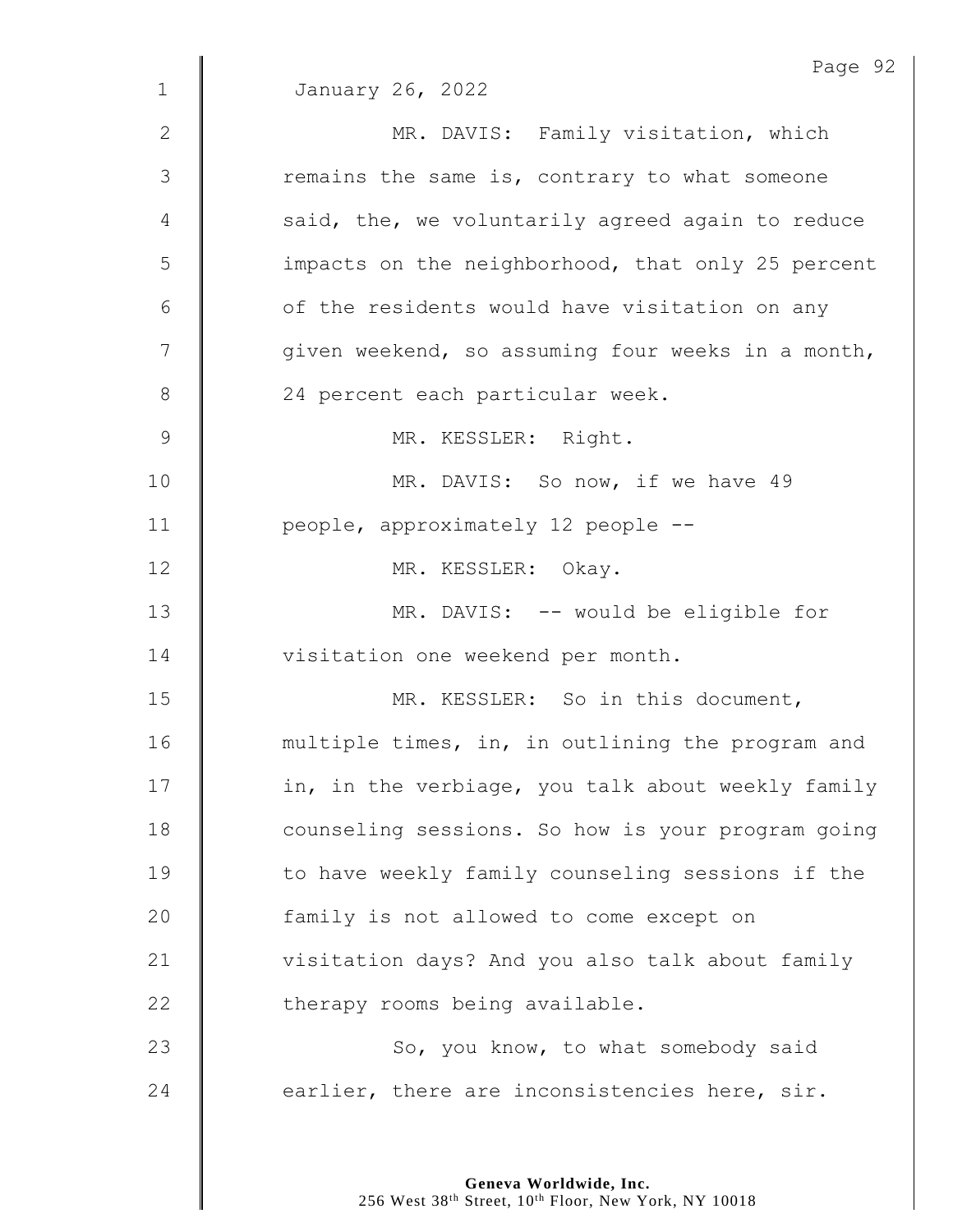|                | Page 93                                          |
|----------------|--------------------------------------------------|
| $\mathbf 1$    | January 26, 2022                                 |
| 2              | There are just things that --                    |
| $\mathfrak{Z}$ | MR. DAVIS: Well, first, well first of            |
| 4              | all, that, that, those sessions can occur during |
| 5              | the visitation times, and secondly, counseling   |
| 6              | sessions don't have to be in person as you well  |
| 7              | know from Zoom meetings.                         |
| 8              | MR. KESSLER: Well, it says -- well if            |
| $\mathsf 9$    | it does, but you said we, yeah, okay.            |
| 10             | MR. DAVIS: I can get the answer --               |
| 11             | MR. KESSLER: Please.                             |
| 12             | MR. DAVIS: -- for that as well, but I            |
| 13             | assure you, it's not inconsistent.               |
| 14             | MR. KESSLER: And let me just see if              |
| 15             | there's anything. I'll stop for now and go back  |
| 16             | through my notes and see if I have anything else |
| 17             | for you.                                         |
| 18             | MR. DAVIS: Okay.                                 |
| 19             | MR. KESSLER: Thank you.                          |
| 20             | MR. DAVIS: But I'd like to have briefly          |
| 21             | the opportunity because there was some mention   |
| 22             | made, especially by Mr. Shannon, who is one of   |
| 23             | the adjoining neighbors about what went on with  |
| 24             | the landscaping. And, and Mr. Wood is well aware |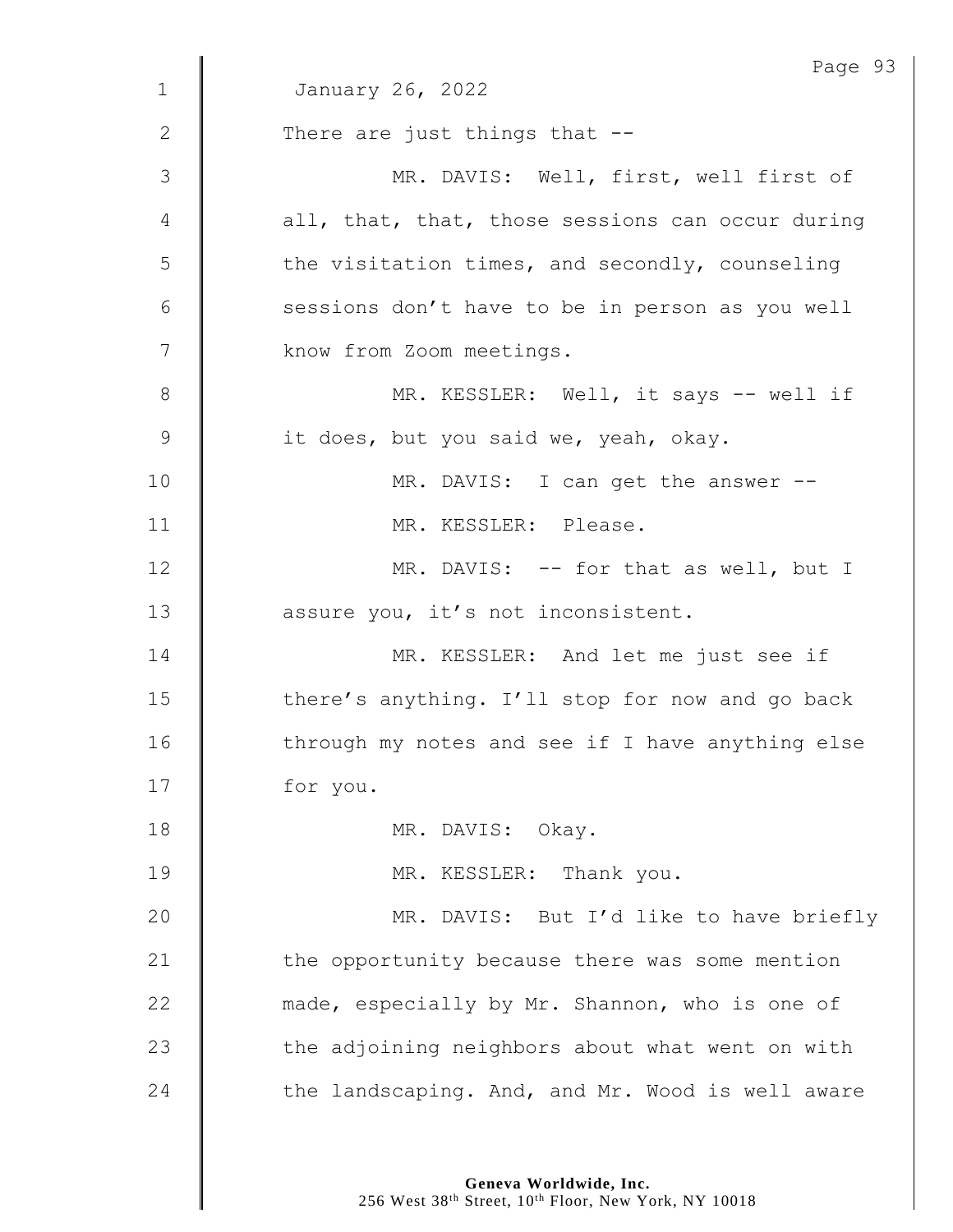1 January 26, 2022

2 | of some of these things as well. But we did spend  $3 \parallel$  a great deal of time with the neighbors on site,  $4 \parallel$  the adjoining neighbors, with respect to the  $\frac{1}{5}$  landscaping. With the extensive work that we did,  $6$  | they had expressed, as far as we understood,  $7$   $\parallel$  their satisfaction with it. Even, we even have 8 | offered, which is outside of the plan, to plant 9 The trees directly on Mr. Shannon's own property.

10 | In terms of irrigation, that's an easy **question.** Of course, we said initially there 12 Would be no irrigation. That's when we didn't 13 | have such a landscaping plan. But basically, any **I** irrigation of those new plantings would take 15 | place number one, when the building is not in **dec** operation for at least a year or so, so that  $\parallel$  would be offset by no patient uses. And then **d** after that, the irrigation, there's a number of different techniques, but it would only go on for **the first couple of years.** 

**We've basically cut the patients in half** 22 during that time period. But since she's acted in  $\parallel$  good faith and we spent a great deal of money for  $\parallel$  her to work with the neighbors on this, I'd like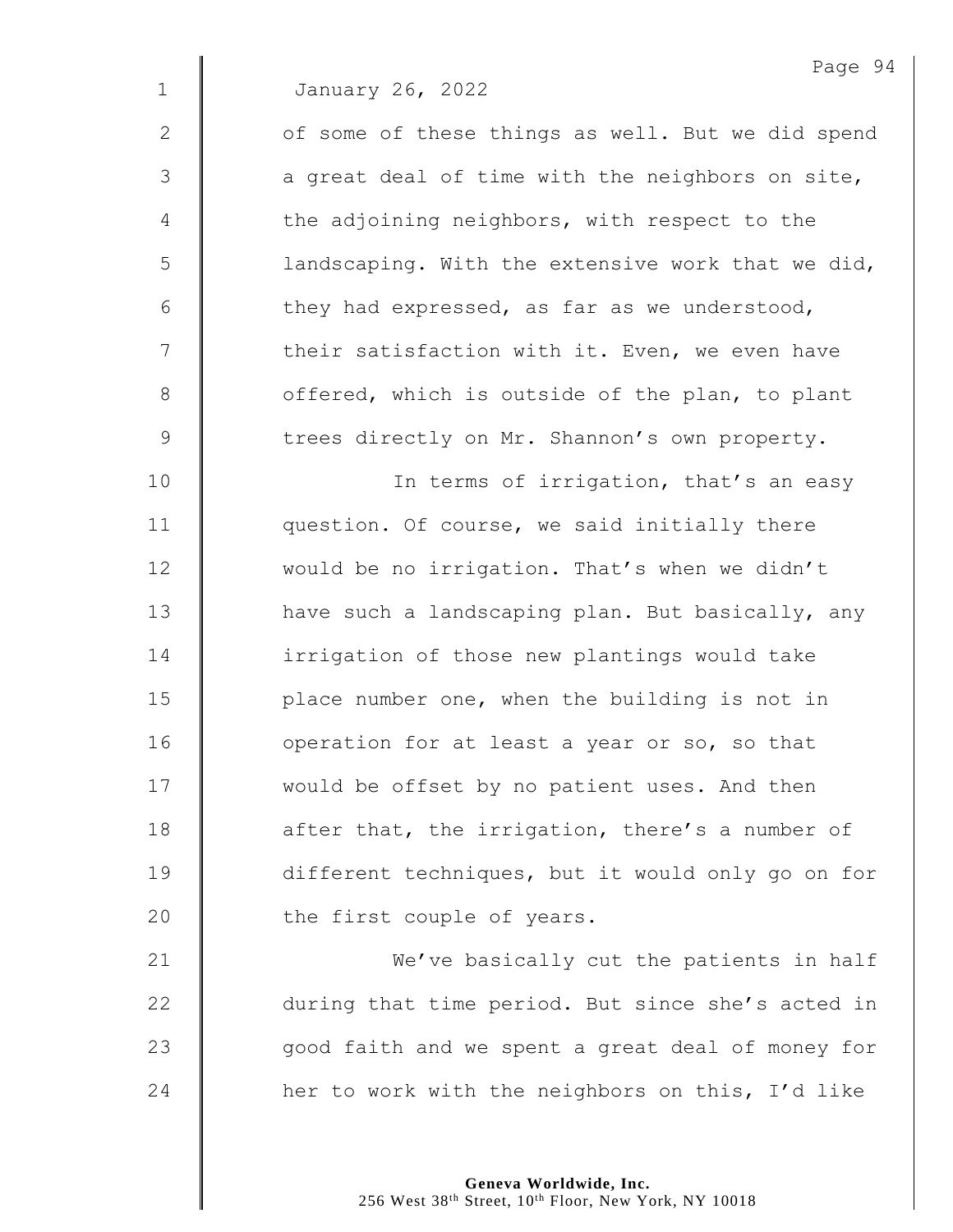|              | Page 95                                           |
|--------------|---------------------------------------------------|
| $\mathbf{1}$ | January 26, 2022                                  |
| $\mathbf{2}$ | to have five minutes of time for Ms. Munz to be   |
| 3            | able to respond to those issues. And with respect |
| 4            | to the pool and the tennis court, as we pointed   |
| 5            | out again in Mr. Grauer's submission this week,   |
| 6            | as Mr. Wood well knows, the pool and tennis court |
| 7            | was only offered to the neighbors at their        |
| 8            | request. We didn't have it until they suggested   |
| 9            | that that would be indicia of a quality facility, |
| 10           | and as stated in Mr. Grauer's letter, if they     |
| 11           | don't want us to have a pool and tennis court,    |
| 12           | we'll take it out.                                |
| 13           | MR. KESSLER: So you're indifferent as             |
| 14           | to whether it's there or not.                     |
| 15           | MR. DAVIS: We're indifferent.                     |
| 16           | MR. KESSLER: Okay.                                |
| 17           | MR. DAVIS: Correct.                               |
| 18           | MR. KESSLER: I appreciate it.                     |
| 19           | MR. DAVIS: Notwithstanding that it's on           |
| 20           | the far side of the property from the adjoining   |
| 21           | residences, has no lights, will not be used at    |
| 22           | night, is fully screened, and of course, the pool |
| 23           | will be watered by a water truck from off site,   |
| 24           | it won't have anything to do with the use of      |
|              |                                                   |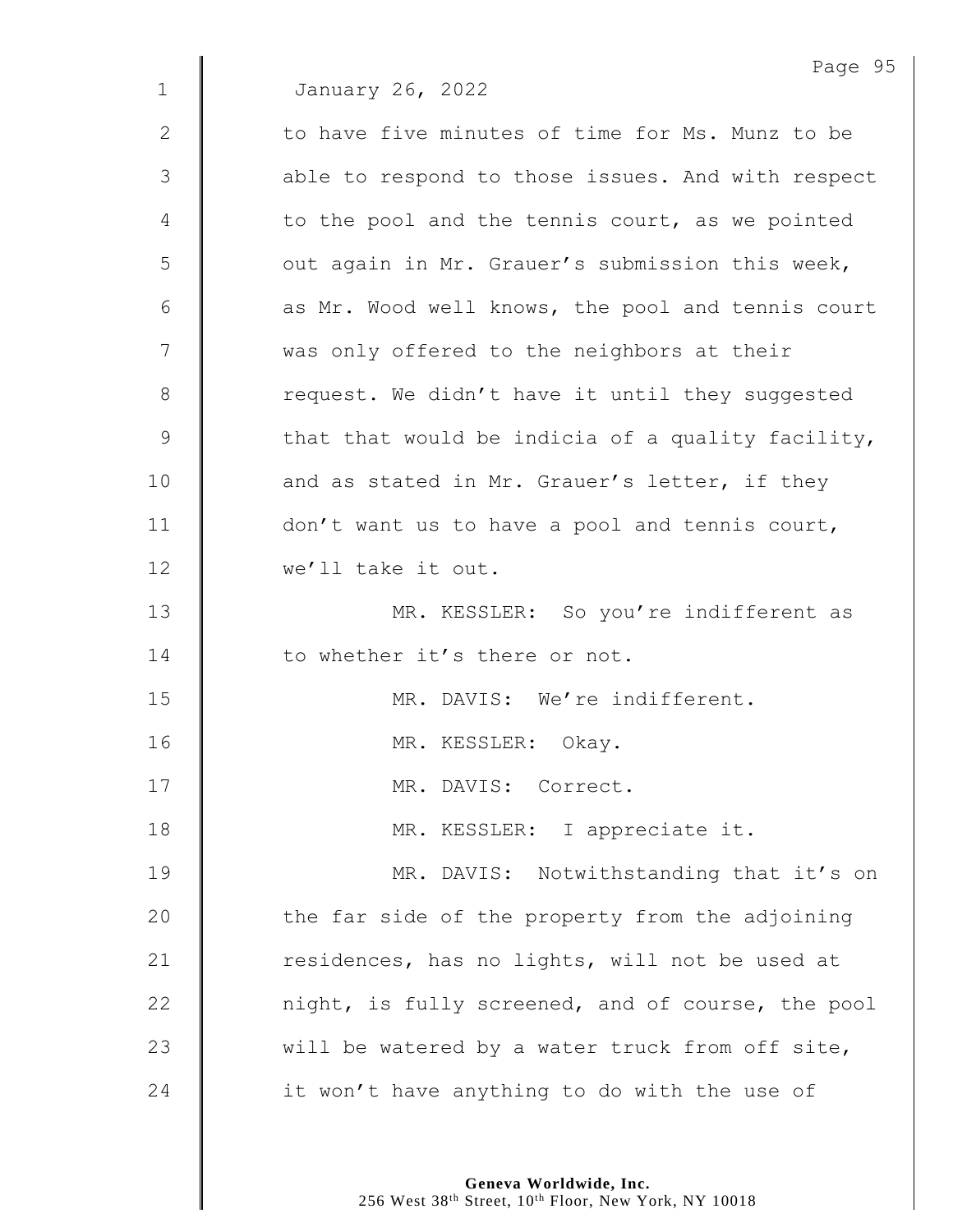|                | Page 96                                           |
|----------------|---------------------------------------------------|
| $\mathbf{1}$   | January 26, 2022                                  |
| 2              | water.                                            |
| 3              | But I'd like to have the courtesy of              |
| 4              | letting Ms. Munz just speak and tell you her      |
| 5              | experience, because she was directly in the field |
| 6              | with the neighbors and I was not.                 |
| 7              | MR. KIMMERLING: Could I just ask a                |
| 8              | question before she starts --                     |
| $\overline{9}$ | MR. DAVIS: Yes, of course.                        |
| 10             | MR. KIMMERLING: -- about the irrigation           |
| 11             | of the landscape. So, way back when, we did a     |
| 12             | well test, right?                                 |
| 13             | MR. DAVIS: Yes.                                   |
| 14             | MR. KIMMERLING: As you recall.                    |
| 15             | MR. DAVIS: And your hydrogeologist                |
| 16             | reviewed it in great detail, as you know.         |
| 17             | MR. KIMMERLING: Yes, I recall. Should             |
| 18             | we be thinking about the results of that well     |
| 19             | test vis-à-vis this new irrigation demand? Or the |
| 20             | irrigation demand is not going to be really       |
| 21             | material to what the [unintelligible] [01:53:36]? |
| 22             | MR. DAVIS: No, I think Ms. Munz, it's a           |
| 23             | good question. I think Ms. Munz will discuss      |
| 24             | that. First of all, as I was pointing out, the    |

**Geneva Worldwide, Inc.**

256 West 38th Street, 10th Floor, New York, NY 10018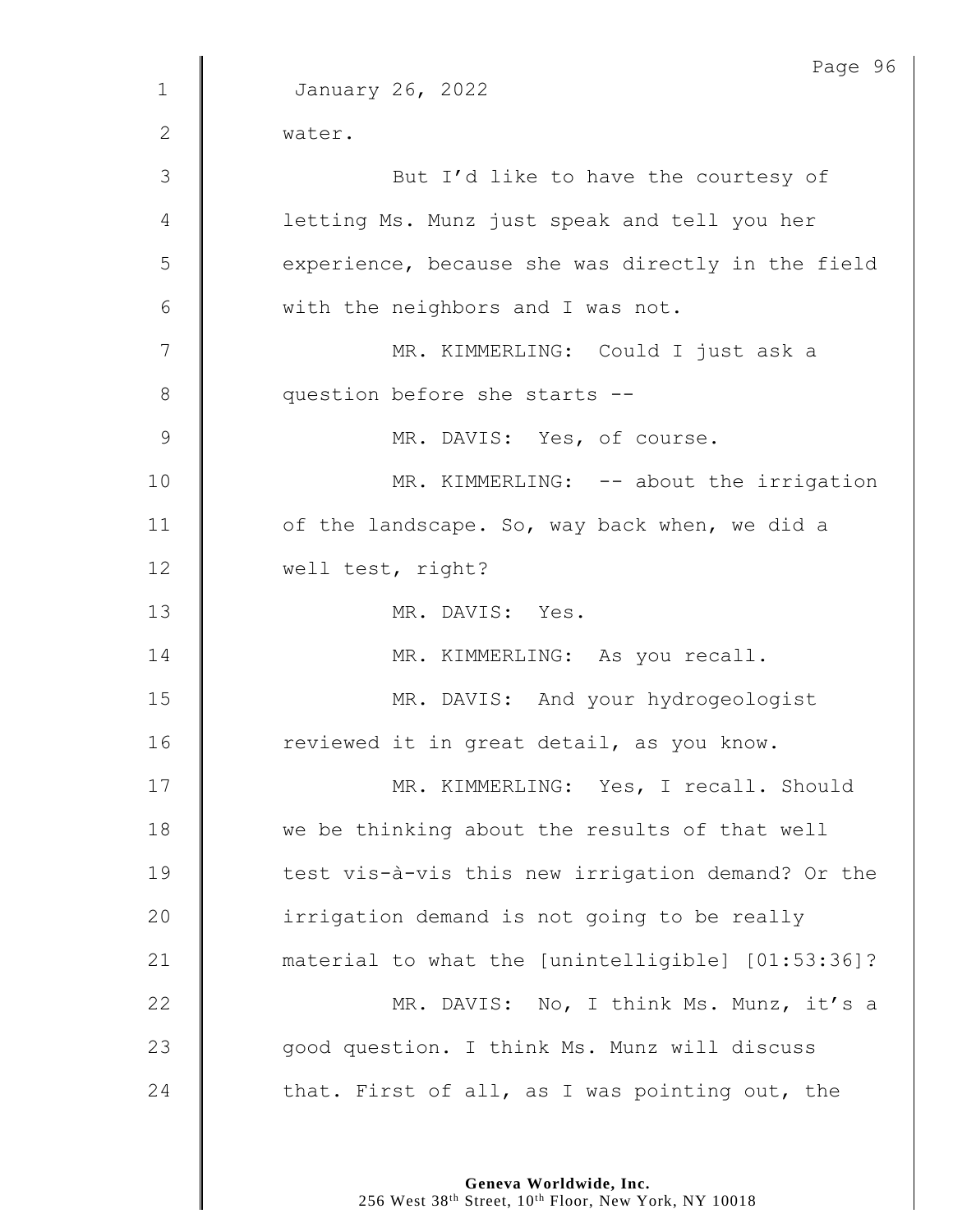1 January 26, 2022

2 | initial irrigation of the newly planted trees 3 || will not take place when the building is 4 | populated because it'll take place, you know, 5 during the activities to renovate the interiors  $6$   $\parallel$  of the buildings. Thereafter, there's techniques 7 | that are used that are only going to be temporary 8 and don't forget that our well test was done. 9 Someone mentioned that, you know Ms. Greenstein, 10 | her well went down by 20 feet, but as pointed out 11 | by our hydrogeologist and as signed off on by 12 | vour own, that was under a test over three, where 13 We were, where we were pumping water at twice the 14 Tate of the usage that was approved by the 15 Westchester County Health Department continuously 16 **form** 16 for 72 hours. That's number two, and without  $17$   $\parallel$  reference to the large reserve tank we will have 18 **in one of the buildings.** 

19 **So even under those circumstances, the** 20 | well went down, one well went down by 20 feet and 21  $\parallel$  as they pointed out, I forget the exact amount, 22 but there was still like over 100 feet of water 23 usage, it wouldn't have -- even the 20 feet 24  $\parallel$  reduction would not at all affected the use of

> **Geneva Worldwide, Inc.** 256 West 38<sup>th</sup> Street, 10<sup>th</sup> Floor, New York, NY 10018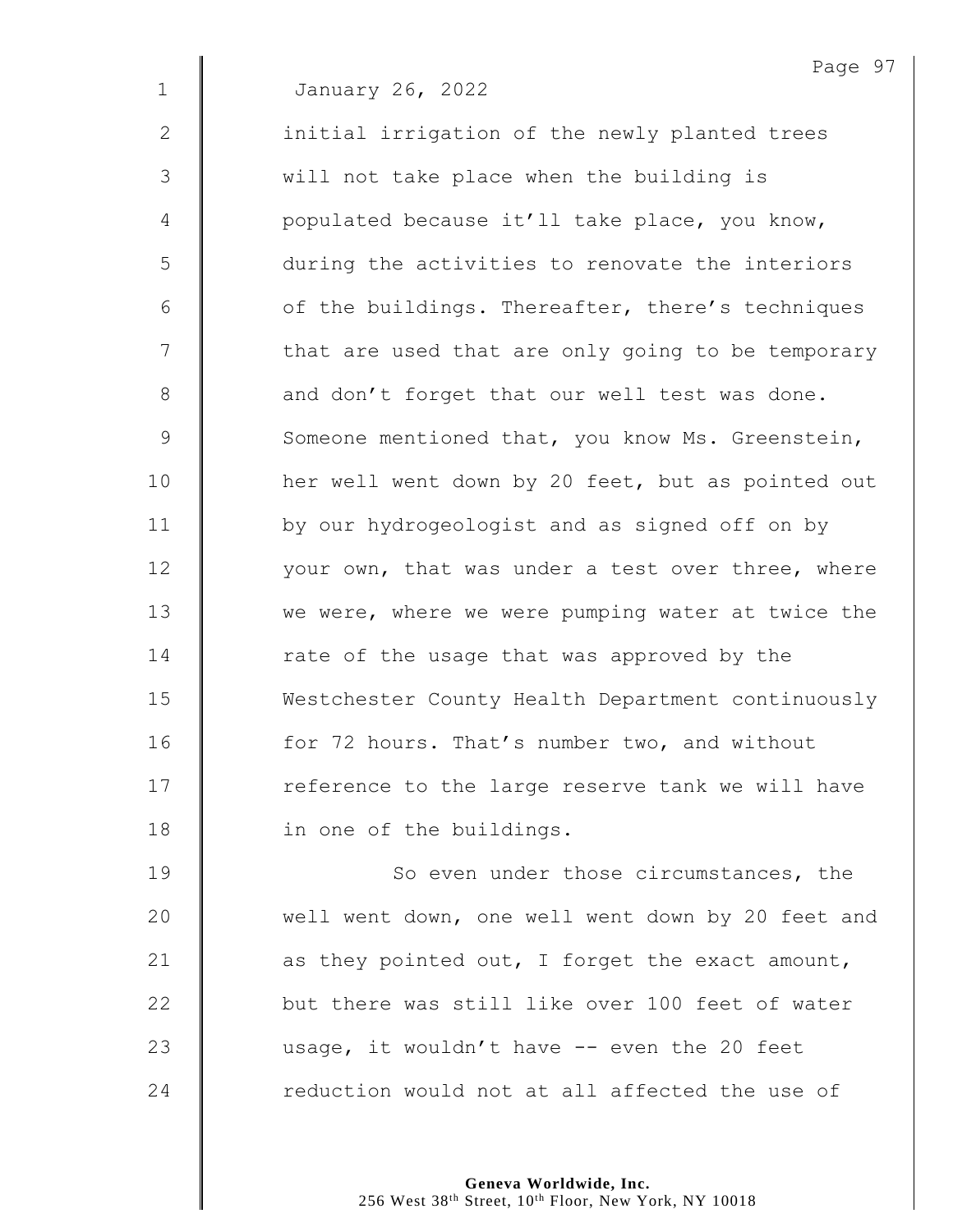|              | Page 98                                           |
|--------------|---------------------------------------------------|
| $\mathbf{1}$ | January 26, 2022                                  |
| 2            | water in that particular residence. But it        |
| 3            | wouldn't be expected to happen anyway, because we |
| 4            | did the test under such extreme conditions. And I |
| 5            | would remind the board that we also stipulated as |
| 6            | approved by and reviewed at great length by your, |
| 7            | by your professional staff and by your            |
| 8            | hydrogeologist to a well monitoring plan which we |
| $\mathsf 9$  | would invite the adjoining residents to           |
| 10           | participate in. So if I may have Ms. Munz for a   |
| 11           | couple of minutes, I appreciate it.               |
| 12           | MR. FOLEY: While she's coming forward,            |
| 13           | I had a question similar to George's on           |
| 14           | irrigation. The question Mr. Shannon brought up,  |
| 15           | but I'll wait to hear from your landscaper.       |
| 16           | MR. DAVIS: Okay. That's where we're --            |
| 17           | MR. FOLEY: I had another question                 |
| 18           | unrelated.                                        |
| 19           | MR. DAVIS: That's what we're going to             |
| 20           | try to respond to.                                |
| 21           | MR. FOLEY: And I have an unrelated                |
| 22           | question.                                         |
| 23           | MS. LUCILLE MUNZ: Good evening,                   |
| 24           | everyone. My name is Lucille Munz, landscape      |
|              |                                                   |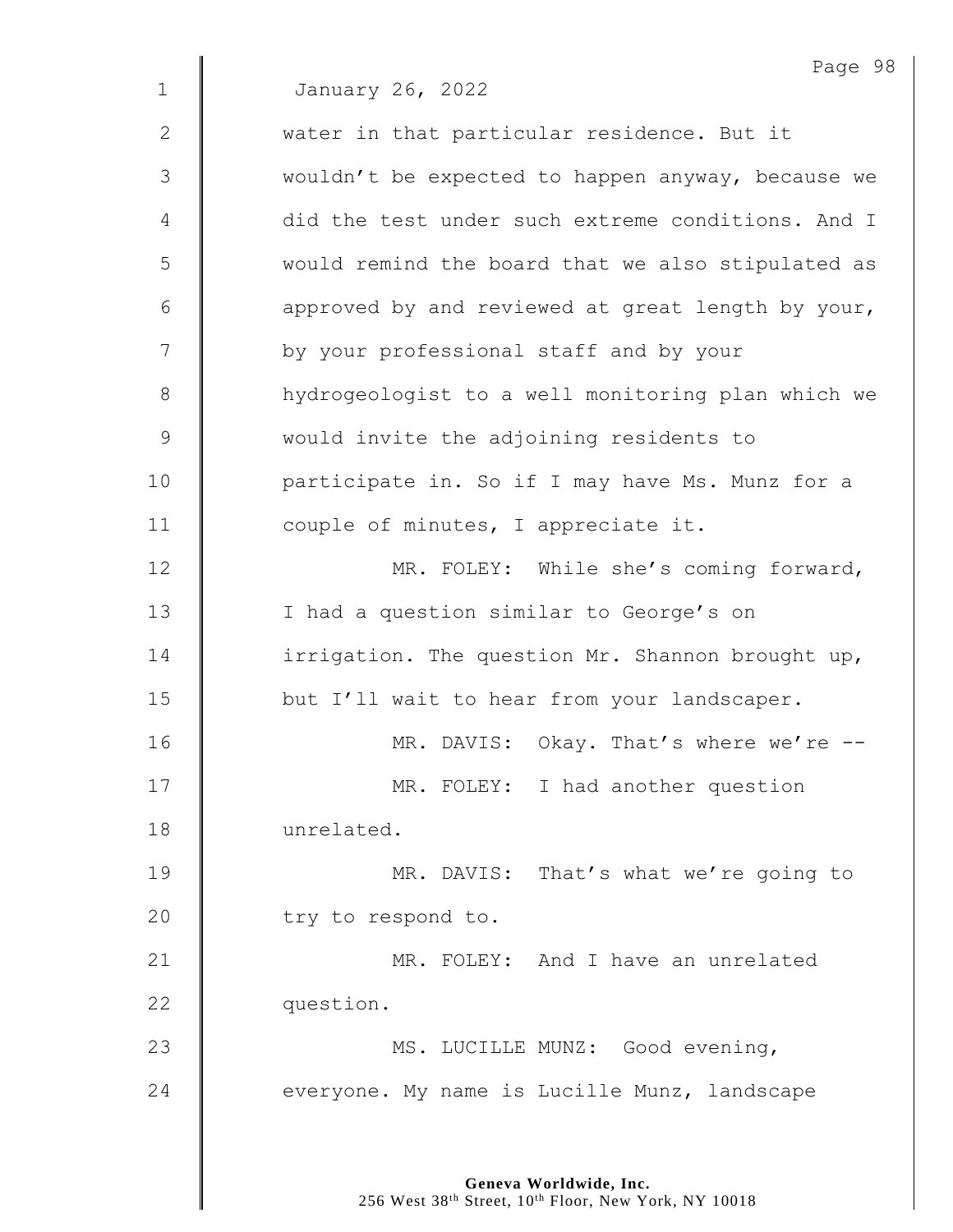|              | Page 99                                           |
|--------------|---------------------------------------------------|
| $\mathbf{1}$ | January 26, 2022                                  |
| 2            | architect for JMC. I appreciate the time. I will  |
| 3            | be brief. So I did meet with the three            |
| 4            | residential property owners, I went into their    |
| 5            | homes, I got to look at how the property would be |
| 6            | viewed from each of their decks and their back    |
| 7            | yards, and I did that because I wanted to get a   |
| 8            | sense of what they're looking at and looking back |
| $\mathsf 9$  | at from the Hudson Educational Wellness, what we  |
| 10           | would be looking up at, to get a better sense of  |
| 11           | how to landscape it. So, I don't know if you can  |
| 12           | bring up the landscape plan.                      |
| 13           | MR. KEHOE: It'll take me a second.                |
| 14           | MS. MUNZ: Okay. So the goal and                   |
| 15           | objective here was to develop this evergreen      |
| 16           | buffer along the perimeter using a variety of     |
| 17           | Norway spruce, Serbian spruce and green giant     |
| 18           | arborvitaes, also peppered in some oaks,          |
| 19           | deciduous because the nice thing about the oaks   |
| 20           | is they grow quickly and they keep their leaves   |
| 21           | in the winter. And we talked about adding berms   |
| 22           | in key areas to help elevate the land so that if  |
| 23           | we're putting in a ten to 12 foot or a 12 to 14   |
| 24           | foot tree that it has almost immediate impact.    |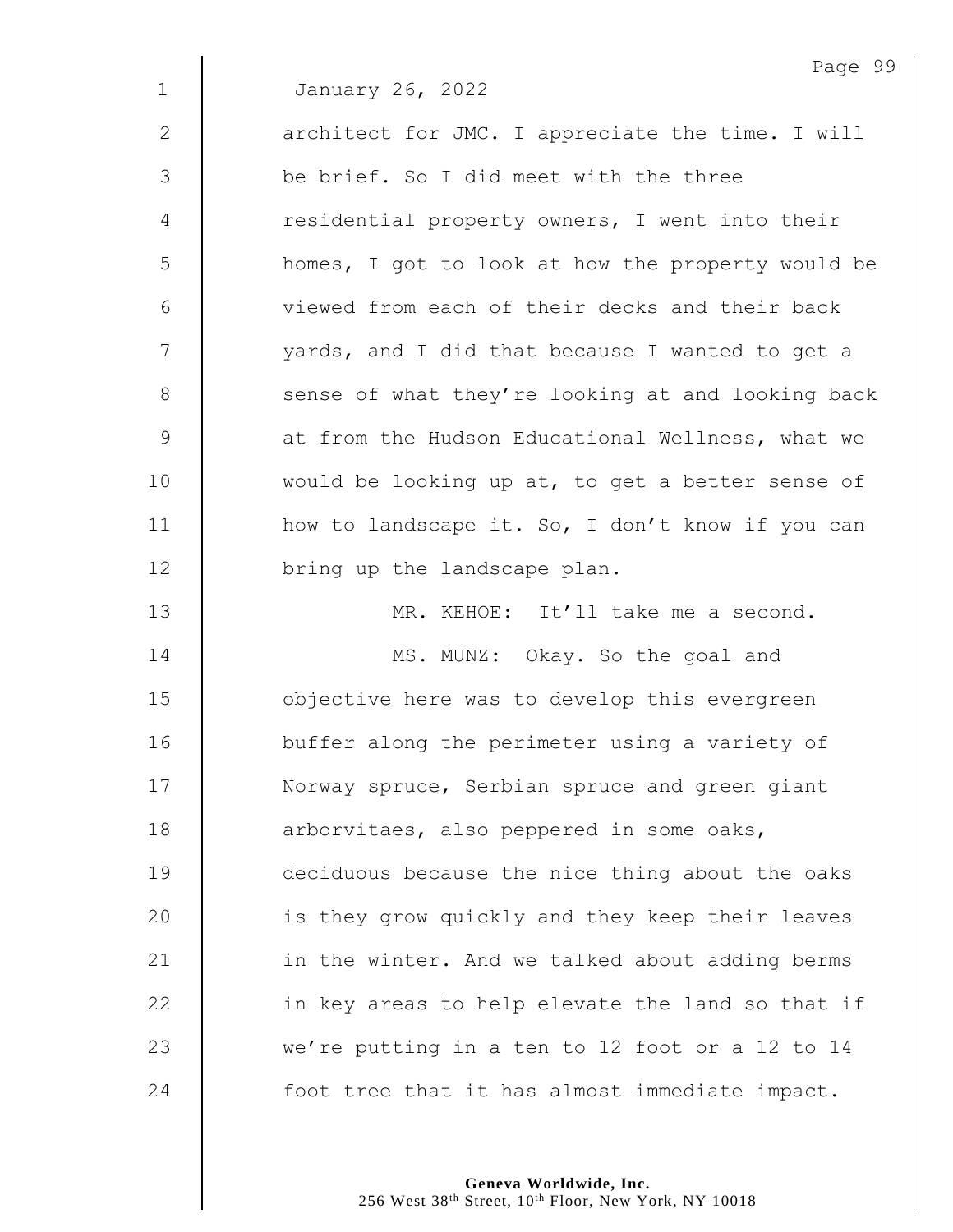|                | Page 100                                          |
|----------------|---------------------------------------------------|
| $\mathbf{1}$   | January 26, 2022                                  |
| $\mathbf{2}$   | I know there's been a lot of discussion           |
| 3              | about the water, water usage. One thing we did    |
| $\overline{4}$ | talk about in the field was that trees need       |
| 5              | temporary irrigation for the first three years.   |
| 6              | We're not putting a lot of shrubs in here and     |
| 7              | plant material. This is on a temporary basis and  |
| $\,8\,$        | we propose to use temporary soaker hoses as well  |
| $\mathcal{G}$  | as what's called gator bags. Gator bags are       |
| 10             | essentially inner tubes that have perforated      |
| 11             | bottoms. You fill them with water and they slowly |
| 12             | release water into and around the ball of tree    |
| 13             | which is the important area.                      |
| 14             | So in combination with that, and we               |
| 15             | talked, Mr. Laker and I talked about sequencing,  |
| 16             | that this would be at the beginning, before any,  |
| 7 <sub>7</sub> |                                                   |

 $\parallel$  talked, Mr. Laker and I talked about sequencing,  $\parallel$  that this would be at the beginning, before any, 17 | before the facility would be potentially **H** habituated. And so that even before the 19 | construction began this would be the first phase  $\parallel$  of the work. So, and then water trucks could be 21 | brought in. We also talked about potentially 22 | utilizing some water conservation measures, you 23 know, rainwater harvesting, you know, but it 24  $\parallel$  would be a temporary basis for the first three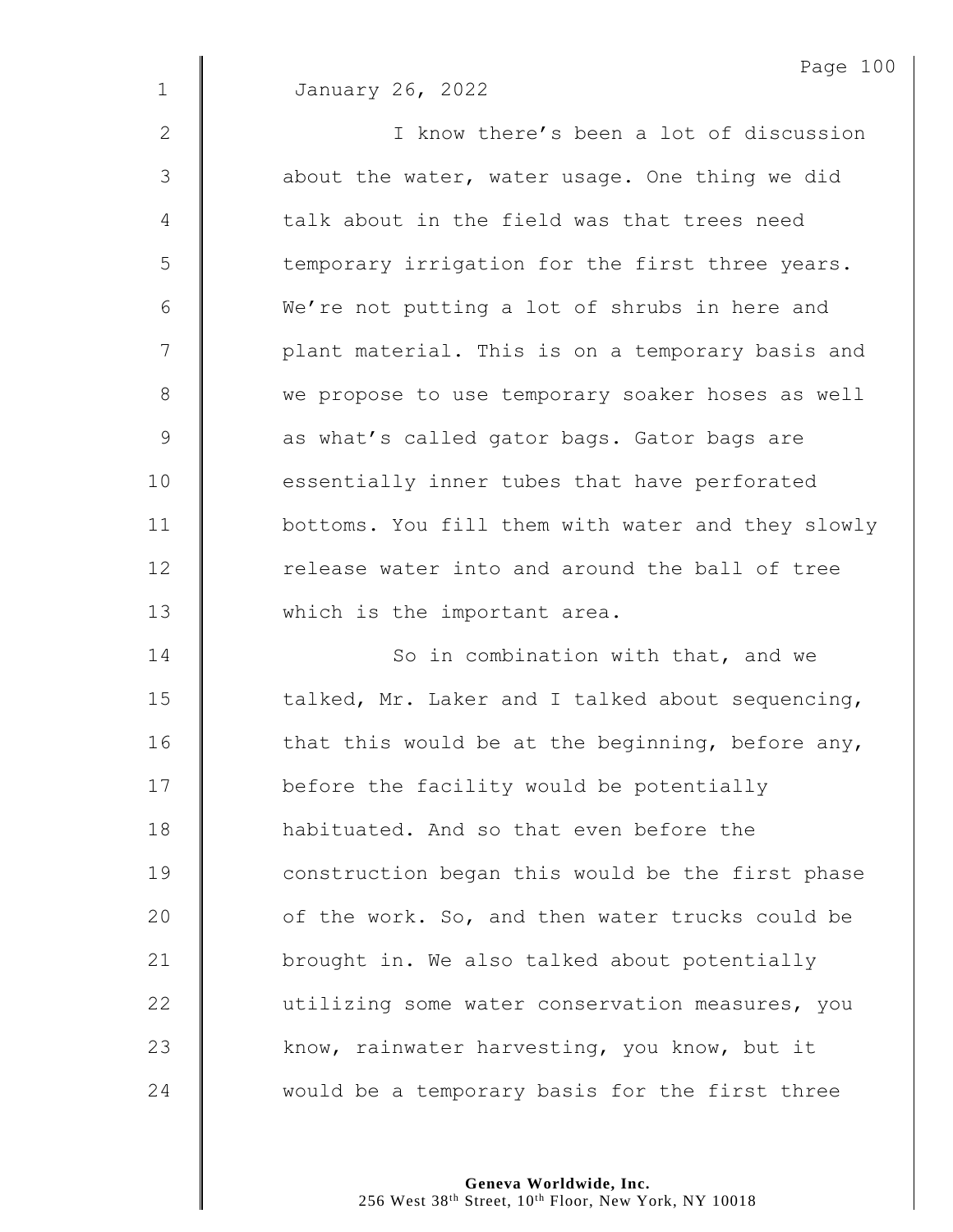1 January 26, 2022

2 | vears, essentially using soaker hoses, the gator 3 | bags and bringing in water as necessary. So that 4 was the goal and objective.

5 || And again, the plantings proposed do  $6$  | have an ability for lower maintenance. But again, 7 | they're trees, so you know, everything needs to 8 **be watered.** It's a living thing and maintenance 9 | is very key. I recently worked with a very large 10 | client. They didn't want irrigation and it was a 11 | huge, huge project and we're into year three, and 12 What they did is they hired a private company to 13 **I** come in and water, hand water over three acres of 14 **decive 14** plant material. And that was, there weren't very 15 **many trees.** It was primarily shrubs and 16 **| perennials, so different scale.** 

17 || But once trees get situated and they get 18  $\parallel$  acclimated to their land, after three years, 19 | vou're in good shape, unless there's a horrible 20 **drought, then obviously, some hand watering or** 21  $\parallel$  the gator bags would be necessary. 22 | MR. KIMMERLING: And other than this, 23 There's no lawn sprinkler system?

 $24$   $\parallel$  MS. MUNZ: No.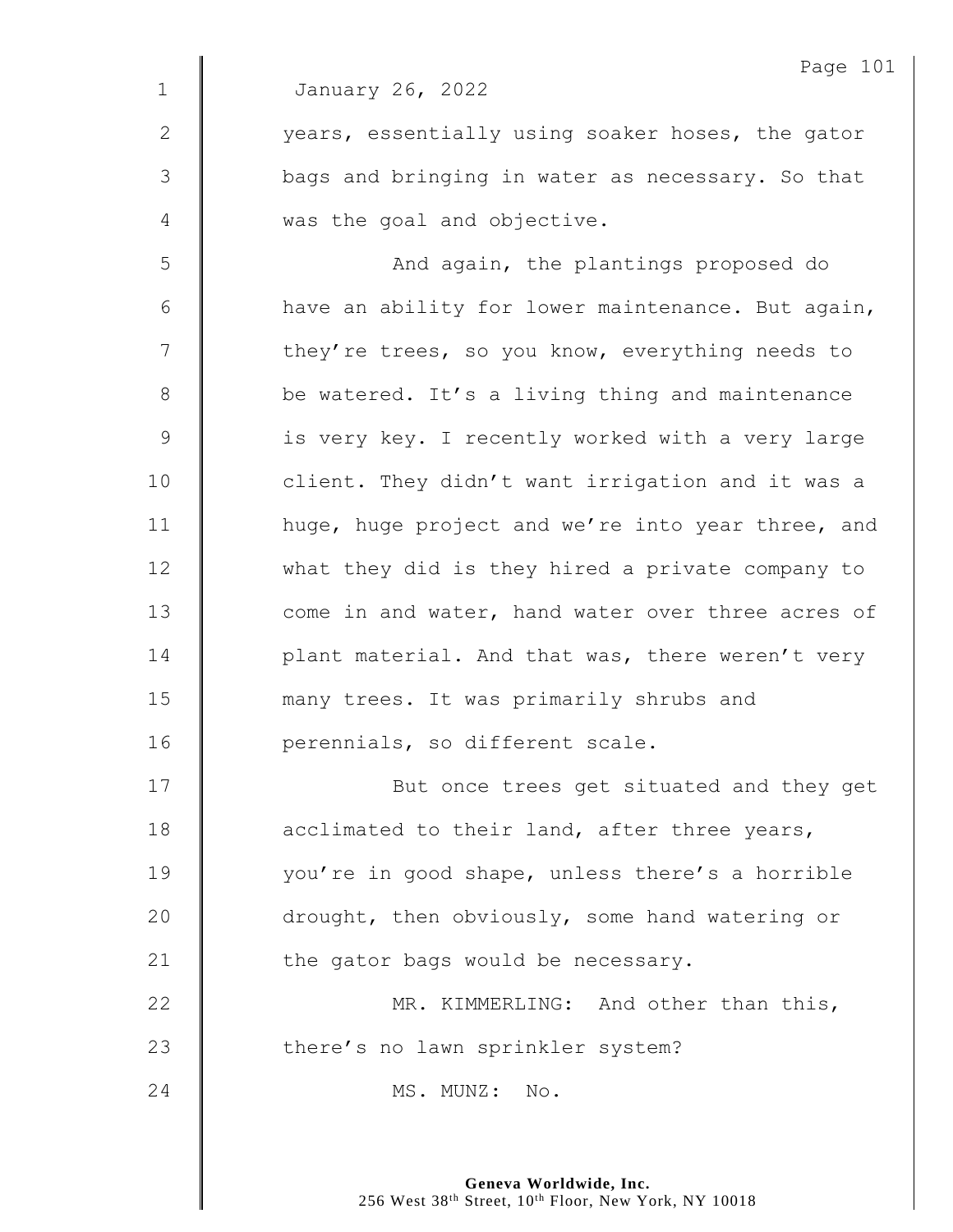| $\mathbf 1$   | Page 102<br>January 26, 2022                      |
|---------------|---------------------------------------------------|
| $\mathbf{2}$  | MR. KIMMERLING: The other stuff is just           |
| 3             |                                                   |
|               | whatever is going to happen is going to happen?   |
| 4             | MS. MUNZ: You know, we haven't fleshed            |
| 5             | out the full landscape plan but we would use this |
| 6             | in kind of a zero scape where, for example, like  |
| 7             | the lawns, my recommendation would be to use      |
| 8             | what's called a no mow mix. Maybe we would use    |
| $\mathcal{G}$ | some meadow mixes for habitat enhancement as      |
| 10            | well, that, for example, the meadows could be     |
| 11            | mowed twice a year, the no mow mix gets mowed     |
| 12            | occasionally. It gets nine to 12 inches high. You |
| 13            | can leave it that way or you could come in and    |
| 14            | mow it down.                                      |
| 15            | MR. KIMMERLING: And it doesn't need to            |
| 16            | be watered?                                       |
| 17            | MS. MUNZ: Initially, it would be.                 |
| 18            | Everything needs, anything you put in the ground  |
| 19            | needs to be watered. So we would have to come up  |
| 20            | with a maintenance schedule for the watering.     |
| 21            | MR. KIMMERLING: For all the grassy                |
| 22            | areas?                                            |
| 23            | MS. MUNZ: Yes.                                    |
| 24            | MR. FOLEY: And you're going to have an            |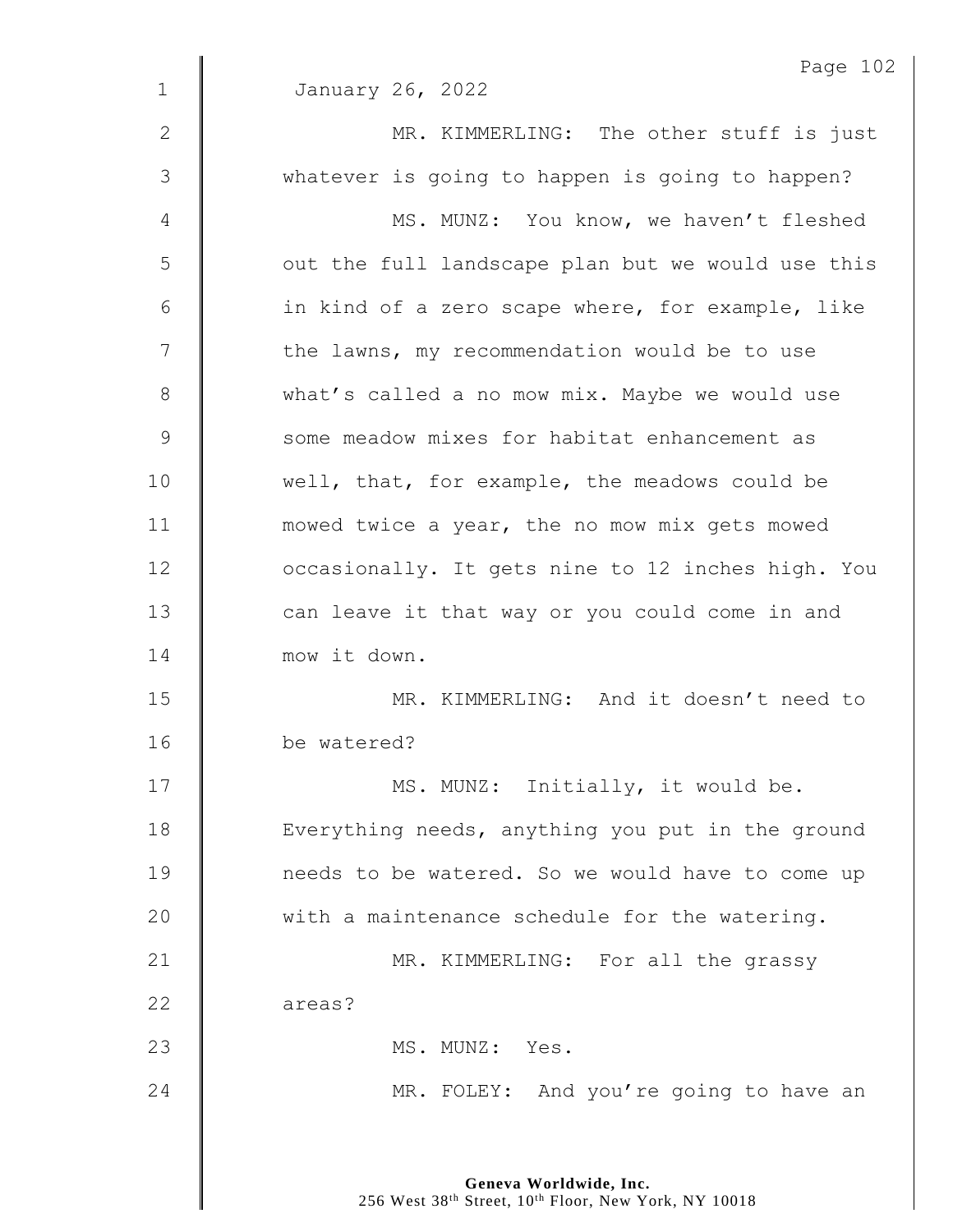|             | Page 103                                          |
|-------------|---------------------------------------------------|
| $\mathbf 1$ | January 26, 2022                                  |
| 2           | onsite monitor for that or it's just periodic     |
| 3           | checking and monitoring it?                       |
| 4           | MS. MUNZ: So my recommendation, we                |
| 5           | haven't discussed this at length, but my          |
| 6           | recommendation would be that they would, what I   |
| 7           | do for most of our clients is that they, with     |
| 8           | the, with the installation, we require a three    |
| $\mathsf 9$ | year maintenance plan. So when then contractor    |
| 10          | puts the work in, part of that is they don't put  |
| 11          | it in and leave, that they, you know, that        |
| 12          | there's a three year maintenance contract that's  |
| 13          | affiliated with the project. So they have to      |
| 14          | monitor it. They do their weekly monitoring, they |
| 15          | may have some water sensors on site, rain         |
| 16          | sensors, so if they know they need to have water. |
| 17          | But on a weekly basis, they would check.          |
| 18          | And going back to this other client,              |
| 19          | recently when we had a very dry summer, like six  |
| 20          | weeks, they were out there every three days with  |
| 21          | a watering truck. So it's, the first three years  |
| 22          | are critical.                                     |
| 23          | MR. FOLEY: Question on the water trucks           |
| 24          | if needed. They would be watering from, the site  |
|             |                                                   |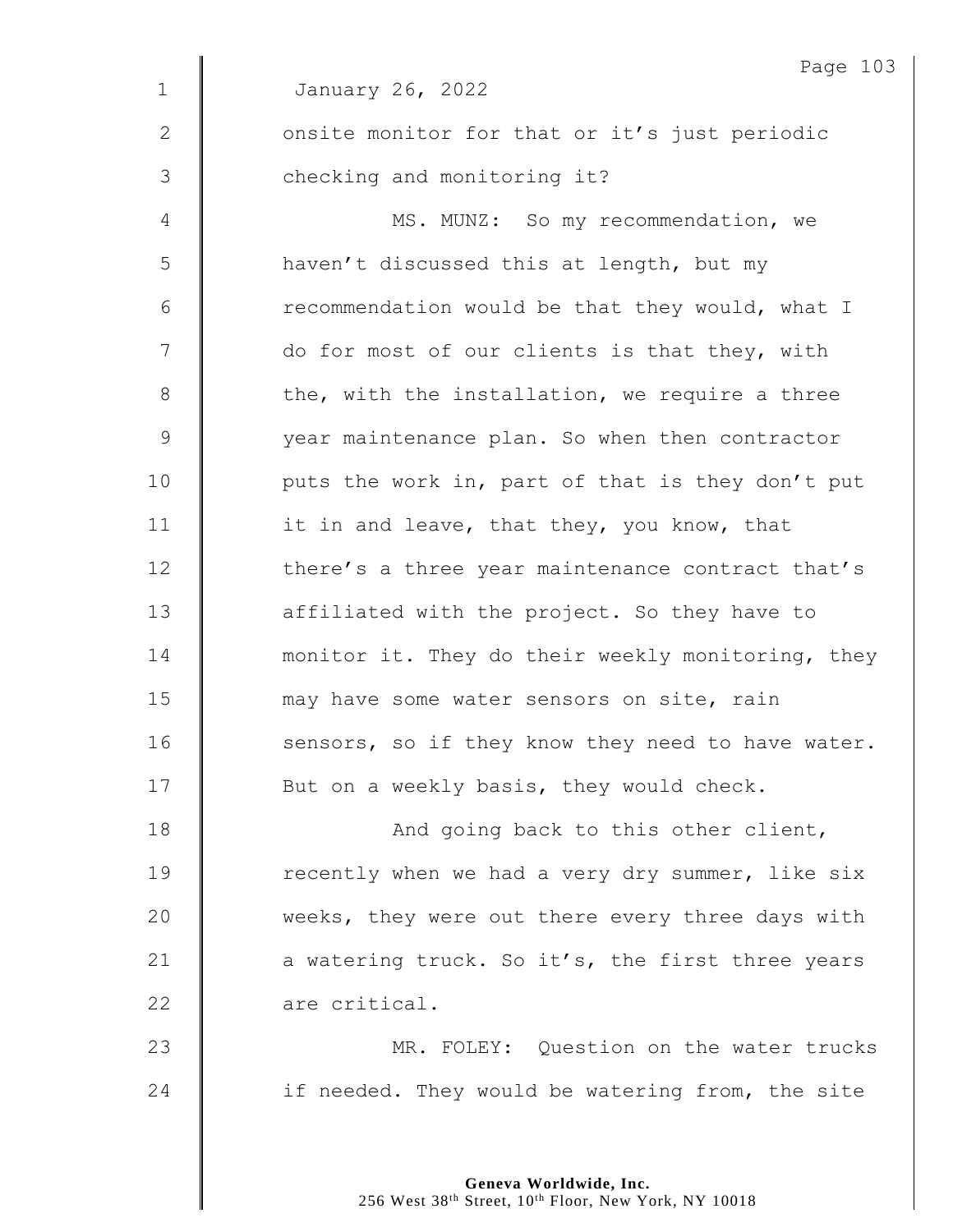|                | Page 104                                          |
|----------------|---------------------------------------------------|
| $\mathbf{1}$   | January 26, 2022                                  |
| 2              | from your site? Or the neighbors?                 |
| $\mathfrak{Z}$ | MS. MUNZ: No, usually they bring in               |
| 4              | water, they bring in water.                       |
| 5              | MR. FOLEY: They bring it in, but where            |
| 6              | do they apply it? On your side of the property or |
| 7              | Mr. Shannon's or any other neighboring            |
| 8              | properties?                                       |
| $\mathsf 9$    | MS. MUNZ: Well, wherever the tree                 |
| 10             | planting would be is where we would focus on the  |
| 11             | watering. So again, we would use soaker hoses,    |
| 12             | which are, if you're unfamiliar with them, it's   |
| 13             | essentially it's a hose that sweats for practical |
| 14             | purposes, and again, the gator bags. Each of      |
| 15             | those have to be filled by hand or they can be    |
| 16             | daisy chained together with some hoses. But it's  |
| 17             | the gator bags are the best things to utilize     |
| 18             | around the base of the trees, because you put     |
| 19             | water in essentially once a week and then that    |
| 20             | water is slowly released as its needed into the   |
| 21             | ground.                                           |
| 22             | MR. FOLEY: But if any water trucks are            |
| 23             | required, they would be on your property doing    |
| 24             | the application?                                  |
|                |                                                   |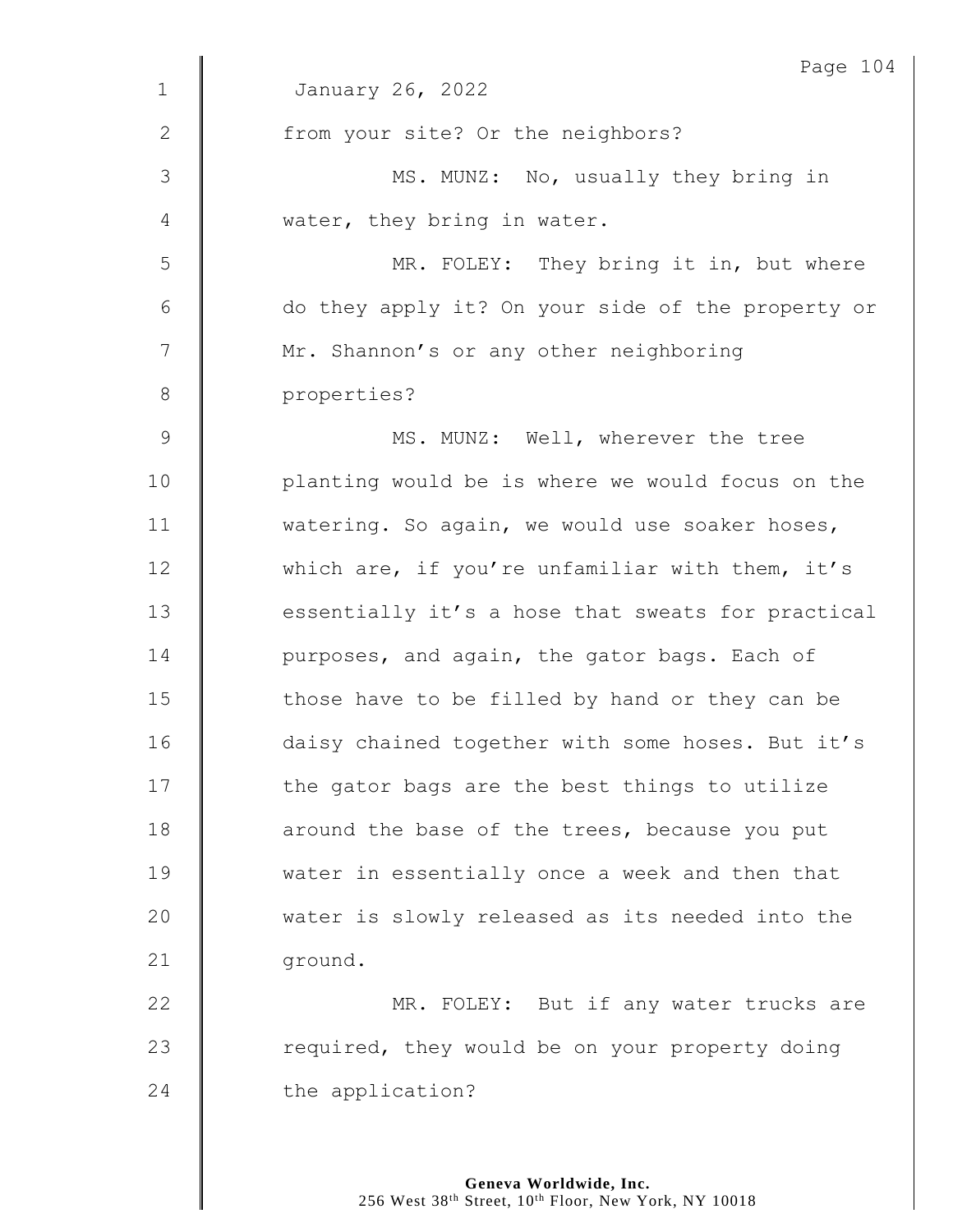|                | Page 105                                          |
|----------------|---------------------------------------------------|
| $\mathbf 1$    | January 26, 2022                                  |
| 2              | MS. MUNZ: Yes.                                    |
| $\mathfrak{Z}$ | MR. FOLEY: Okay. I mean it's a very               |
| 4              | ambitious and very needed buffer, berms and       |
| 5              | everything else and a variety of plantings,       |
| 6              | whether it's the arborvitae or the spruces. I'm   |
| 7              | just wondering about the sustainability of it,    |
| $8\,$          | and would the irrigation, that all comes from     |
| $\mathsf 9$    | obviously well water.                             |
| 10             | MS. MUNZ: Well, not from here.                    |
| 11             | Initially, they may utilize water here before the |
| 12             | facility is up and running, would be, and then    |
| 13             | they would literally bring in a truck full --     |
| 14             | it's a small truck with water.                    |
| 15             | MR. FOLEY: Oh, okay.                              |
| 16             | MS. MUNZ: And they use that, it's a               |
| 17             | pumper truck. And then they fill each of those -- |
| 18             | MR. FOLEY: So it's not like they're               |
| 19             | using a water source other than the truck and the |
| 20             | well, and the wells in the area?                  |
| 21             | MS. MUNZ: I'm not very familiar with              |
| 22             | the wells and how everything is hooked up. They   |
| 23             | could use some it, but I would imagine they might |
| 24             | have to bring in their own water from another     |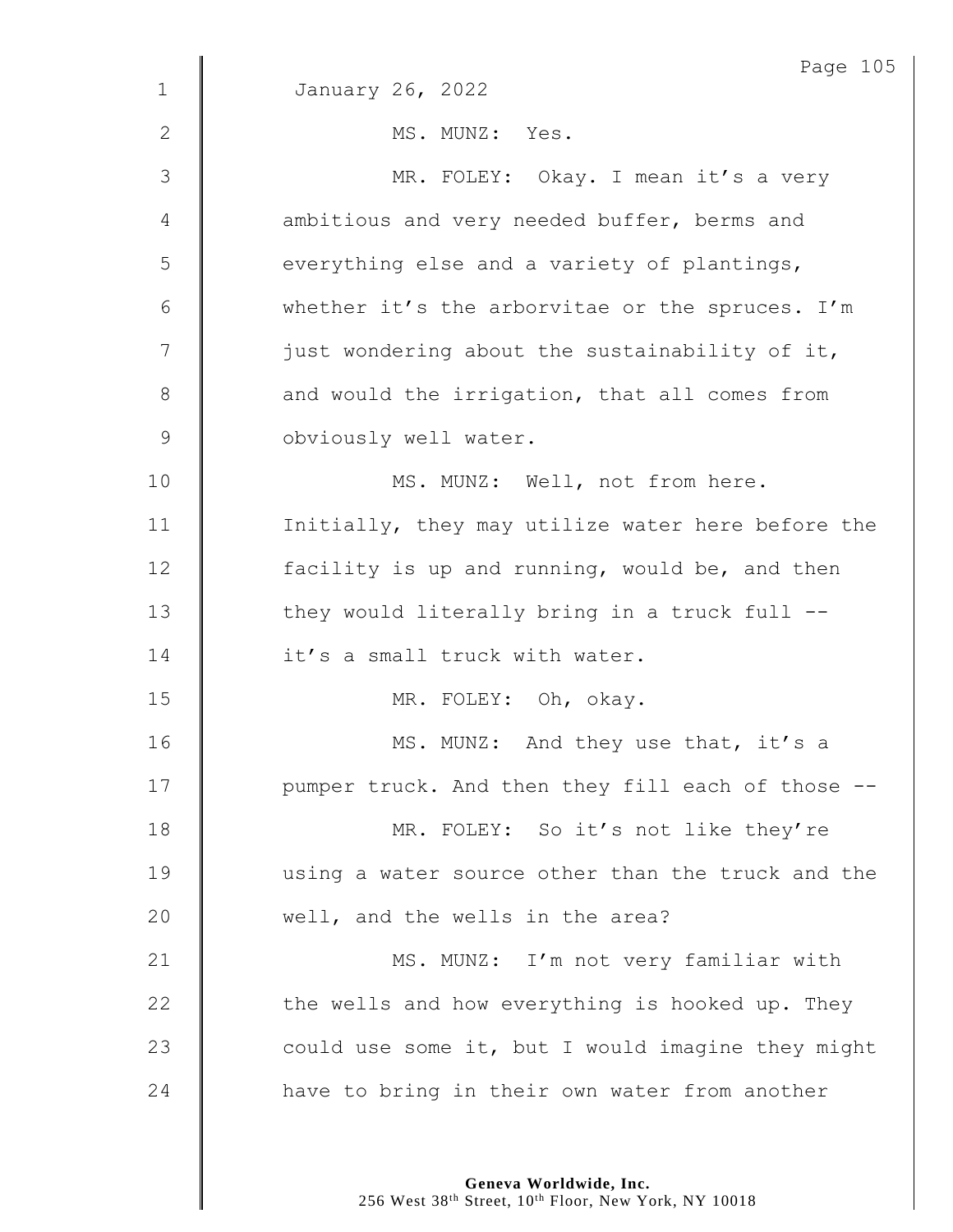|             | Page 106                                         |
|-------------|--------------------------------------------------|
| $\mathbf 1$ | January 26, 2022                                 |
| 2           | water source. It's a combination thereof. But    |
| 3           | it's important to realize that it's temporary.   |
| 4           | Like if you're putting in an extensive           |
| 5           | landscaping at your house, shrubs, perennials,   |
| 6           | and trees, the trees after several years do not  |
| 7           | need to be watered because they acclimate to the |
| 8           | land, and as do most of it. But also too, if you |
| $\mathsf 9$ | pick the right plant materials, they have a      |
| 10          | better chance of survival even in times of high  |
| 11          | drought.                                         |
| 12          | So our goal here is twofold, is to try           |
| 13          | and create a meaningful buffer but there's no    |
| 14          | point creating meaningful buffer if you can't    |
| 15          | maintain it or don't maintain it. So the key to  |
| 16          | get it established is really important. What I   |
| 17          | tell clients is the first three years critical.  |
| 18          | And it's first year sleep, second year creep,    |
| 19          | third year leap. What I mean by that, that's how |
| 20          | plants grow. So the first year everything seems  |
| 21          | like it's not moving along, the second year it   |
| 22          | creeps along and it's the third year that you    |
| 23          | really see substantive change and growth of the  |
| 24          | plant [unintelligible] [02:04:57].               |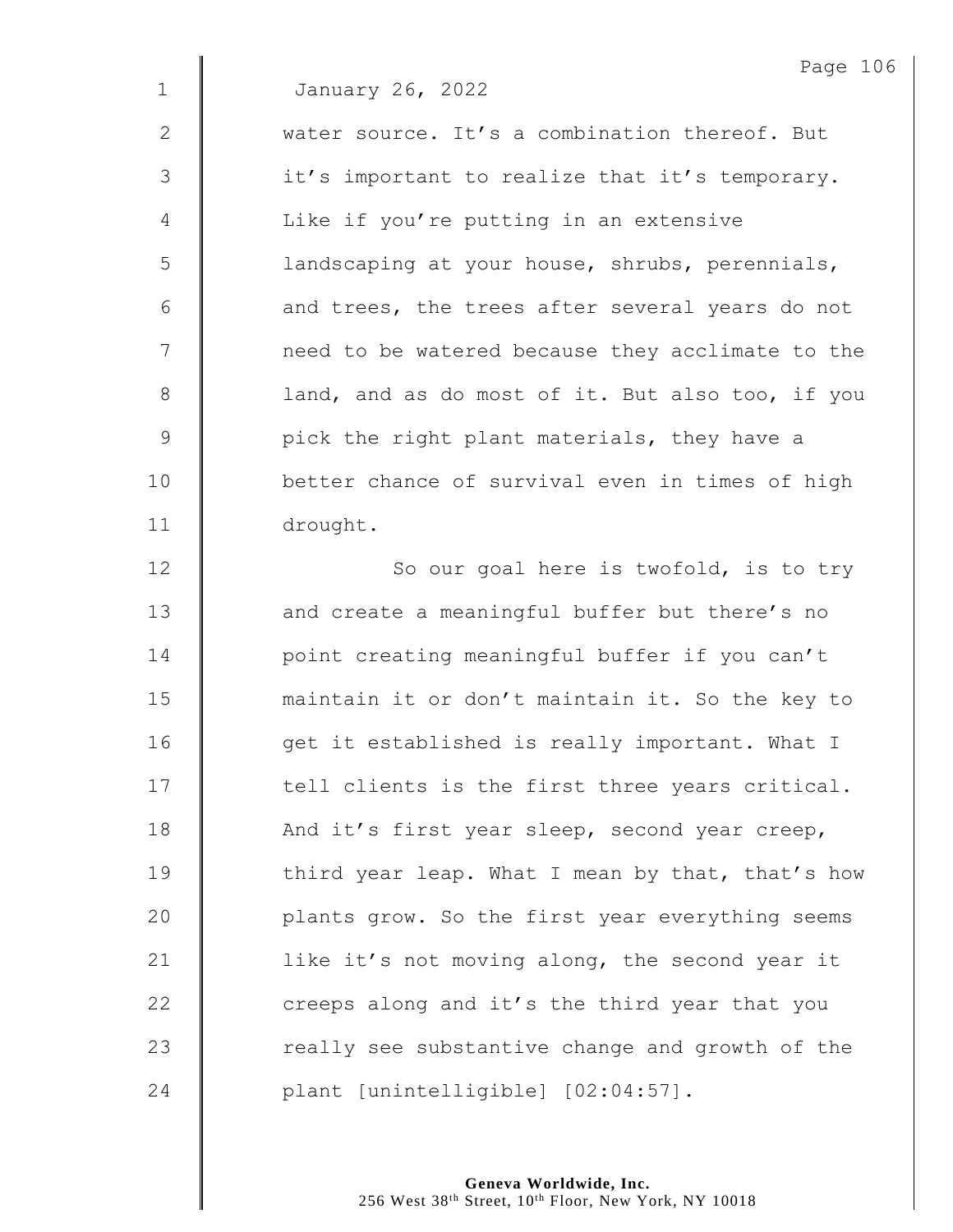|               | Page 107                                            |
|---------------|-----------------------------------------------------|
| $\mathbf{1}$  | January 26, 2022                                    |
| $\mathbf{2}$  | MR. FOLEY: I understand that. I guess               |
| 3             | my concern and maybe the neighbors was the impact   |
| 4             | or strain on any of the well systems.               |
| 5             | MS. MUNZ: Sure, no, I totally                       |
| 6             | understand that, I totally understand that.         |
| 7             | That's why we talked about utilizing temporary      |
| 8             | irrigation in combination with trucking in water    |
| $\mathcal{G}$ | as necessary.                                       |
| 10            | MR. FOLEY: Okay.                                    |
| 11            | MR. KIMMERLING: And so in terms of the              |
| 12            | drought that you mentioned in this other large      |
| 13            | landscaping plan, I think you said there was a      |
| 14            | six-week period of drought. And they had to bring   |
| 15            | in water trees every three days?                    |
| 16            | MS. MUNZ: They watered every three days             |
| 17            | in combination with -- they had very limited        |
| 18            | water access on site and they brought in $-$ - they |
| 19            | were pickup trucks filled with water tanks on the   |
| 20            | back essentially.                                   |
| 21            | MR. KIMMERLING: Okay. Thank you.                    |
| 22            | MR. FOLEY: Where was this other site                |
| 23            | you're mentioning?                                  |
| 24            | MS. MUNZ: In Sleepy Hollow.                         |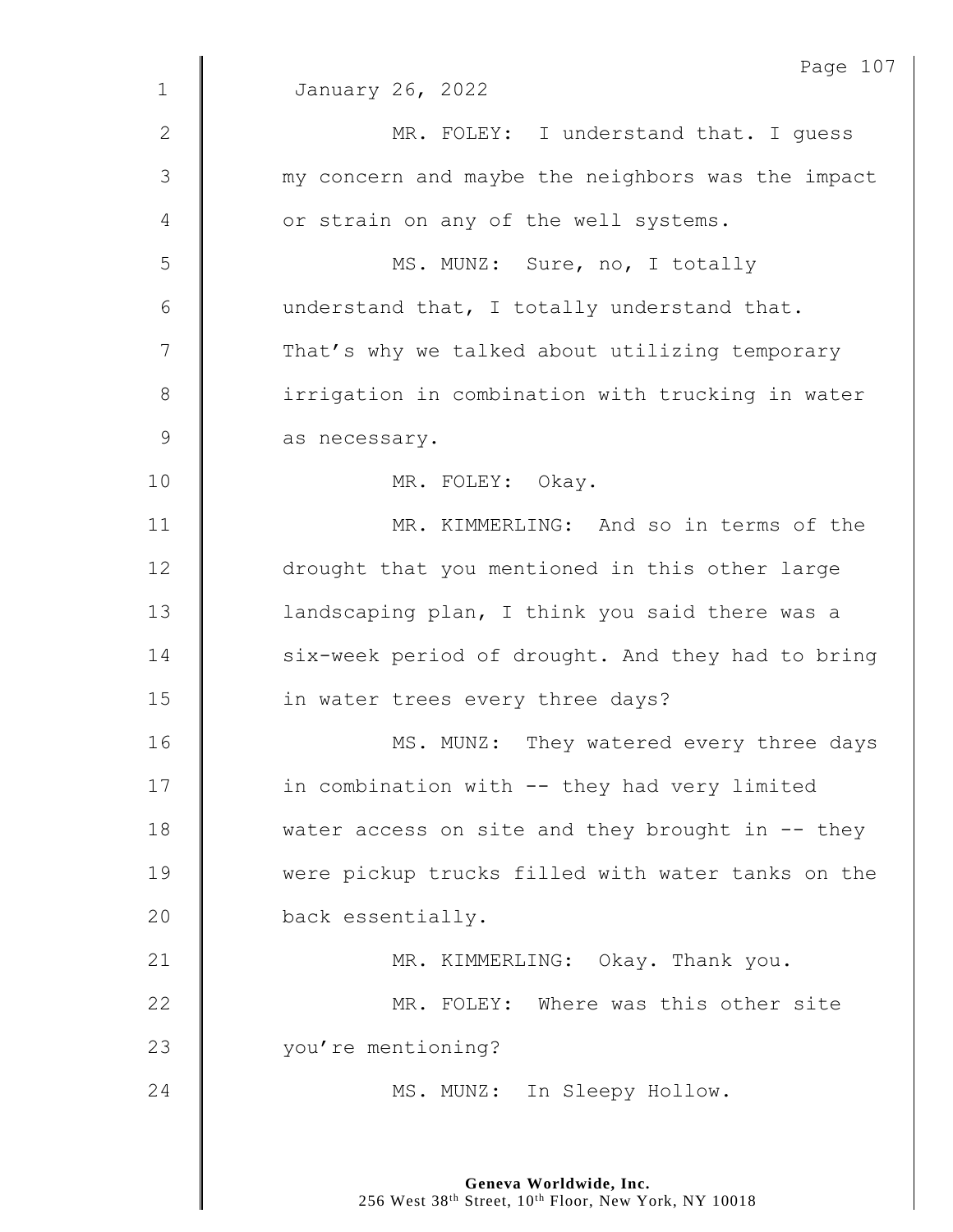|                | Page 108                                         |
|----------------|--------------------------------------------------|
| $\mathbf 1$    | January 26, 2022                                 |
| $\mathbf{2}$   | MR. FOLEY: Oh, okay.                             |
| 3              | MS. TAYLOR: All right, you want --               |
| 4              | there's a question.                              |
| 5              | MR. KEHOE: You have to go to the mic or          |
| $6\,$          | he can't hear you.                               |
| $\overline{7}$ | UNIDENTIFIED MALE: So I have a question          |
| $8\,$          | for the landscape designer. Approximately how    |
| $\mathcal{G}$  | much water per tree is needed on a weekly basis? |
| 10             | MS. MUNZ: So I can't tell you that               |
| 11             | right offhand. All I know is [unintelligible]    |
| 12             | [02:06:27] hope for half inch of rain.           |
| 13             | MR. KEHOE: Sorry. You have to speak              |
| 14             | into the microphone too, or he in the back, he   |
| 15             | can't $--$                                       |
| 16             | MS. MUNZ: I can't give you that number           |
| 17             | offhand and I'm not going to pull it out of thin |
| 18             | air. So I hear what you're asking, but --        |
| 19             | UNIDENTIFIED MALE: So two years ago, or          |
| 20             | three years ago, we planted ten Norway spruce    |
| 21             | trees, approximately ten to 12 feet. Five out of |
| 22             | those ten died because of the drought. We asked  |
| 23             | our nursery, Hilltop Nursery, the owner of the   |
| 24             | Hilltop Nursery, approximately how much water is |
|                |                                                  |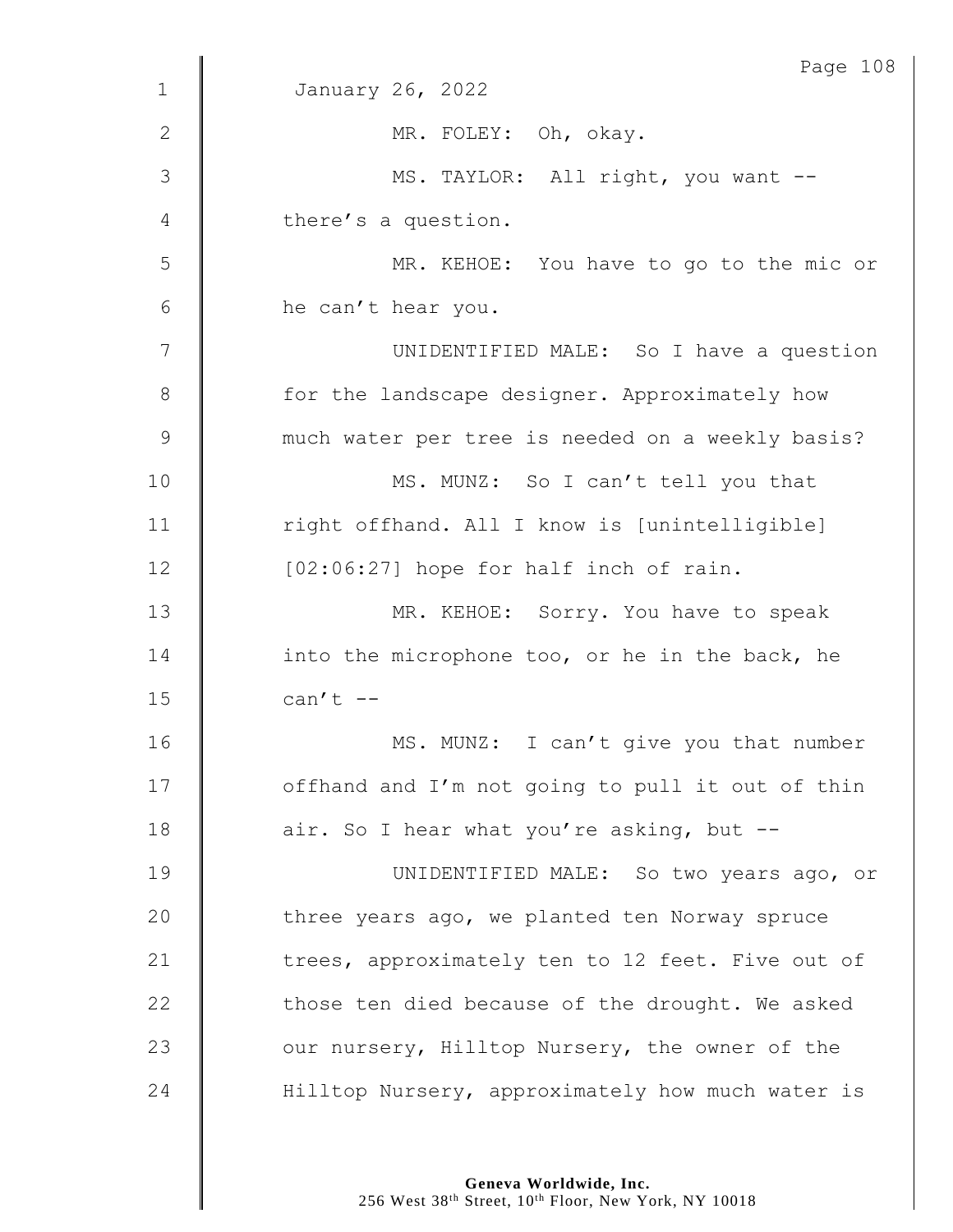|                | Page 109                                          |
|----------------|---------------------------------------------------|
| $\mathbf{1}$   | January 26, 2022                                  |
| 2              | needed per tree, and he looked at me and said you |
| $\mathfrak{Z}$ | need at least 25 gallons per tree per week. Now,  |
| 4              | how many trees are being proposed at Hudson       |
| 5              | Ridge? Over a hundred I believe. It was something |
| 6              | like 150?                                         |
| 7              | MR. DAVIS: It will be watered by                  |
| 8              | [unintelligible] [02:07:31].                      |
| $\overline{9}$ | MR. KESSLER: Come to the microphone.              |
| 10             | UNIDENTIFIED MALE: I completely                   |
| 11             | understand that, Mr. Davis. Let me finish. Okay.  |
| 12             | We were told by the applicant and their attorney  |
| 13             | that no water would be, no well water would be    |
| 14             | used for landscaping, period. I think we can go   |
| 15             | back in several documents where they have stated  |
| 16             | emphatically --                                   |
| 17             | MR. DAVIS: [unintelligible] [02:07:49]            |
| 18             | UNIDENTIFIED MALE: Good, we're in                 |
| 19             | agreement. So, if you start to calculate over 100 |
| 20             | trees, I think closer to 150 trees, of 14,        |
| 21             | preferably 14 foot Norway spruces, and they're,   |
| 22             | I'm told, Norway spruces, correct me if I'm       |
| 23             | wrong, are notoriously known as needing lot more  |
| 24             | water than other evergreens. So that's why 25     |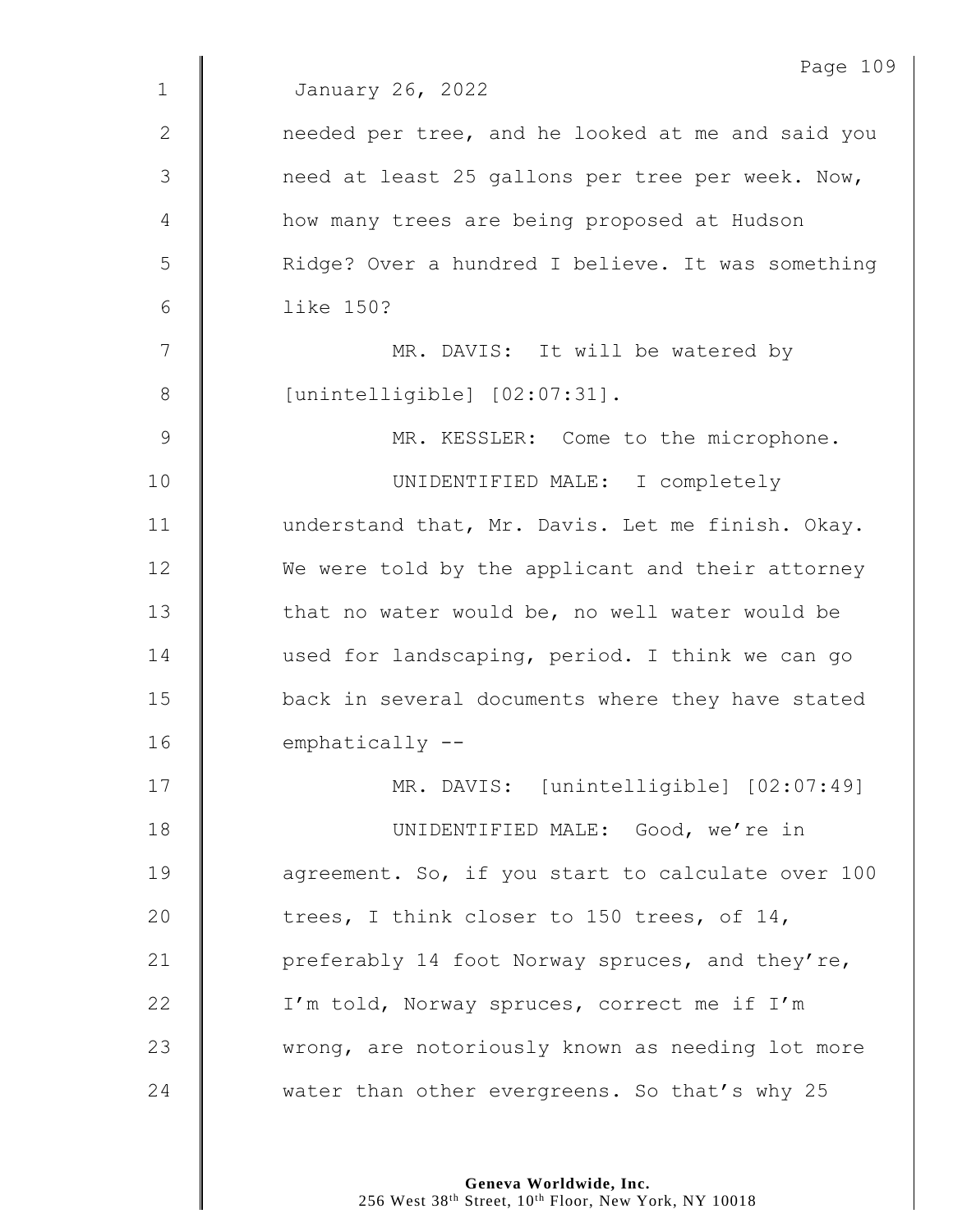1 January 26, 2022

2 | qallons per week. So if you start to multiply 25 3 | gallons per tree for 150 plus how the heck are 4 | vou going to bring in water? And gator pouches, 5 | it's not going to be effective. And they will die  $6 \parallel$  and then we have to start the whole process 7 | again.

8 | MS. GREENSTEIN: And again, I'm finding 9 **Manufally** myself so confused. And we did meet with the 10 | landscape architect and she very clearly told us 11 | that the trees were going to be watered through  $12$   $\parallel$  well water. Obviously, now that has changed. 13 | Okay. Okay. We're talking about bringing in 14 The trucks with water. We just heard a report about 15 **H** how these roads cannot handle heavy trucks and 16 | now, we're hearing that these trucks are going to 17 | be coming in for three years on a regular basis 18 | in order to keep the trees alive? Yes, we do want 19 Theres, yes, because they, you know, it's like a 20  $\parallel$  catch-22. They came in without prior permission, 21  $\parallel$  created something and then are angry that, that 22 we're trying to protect our neighborhood and the 23 environment. The roads cannot handle heavy trucks  $24$   $\parallel$  and that's a concern.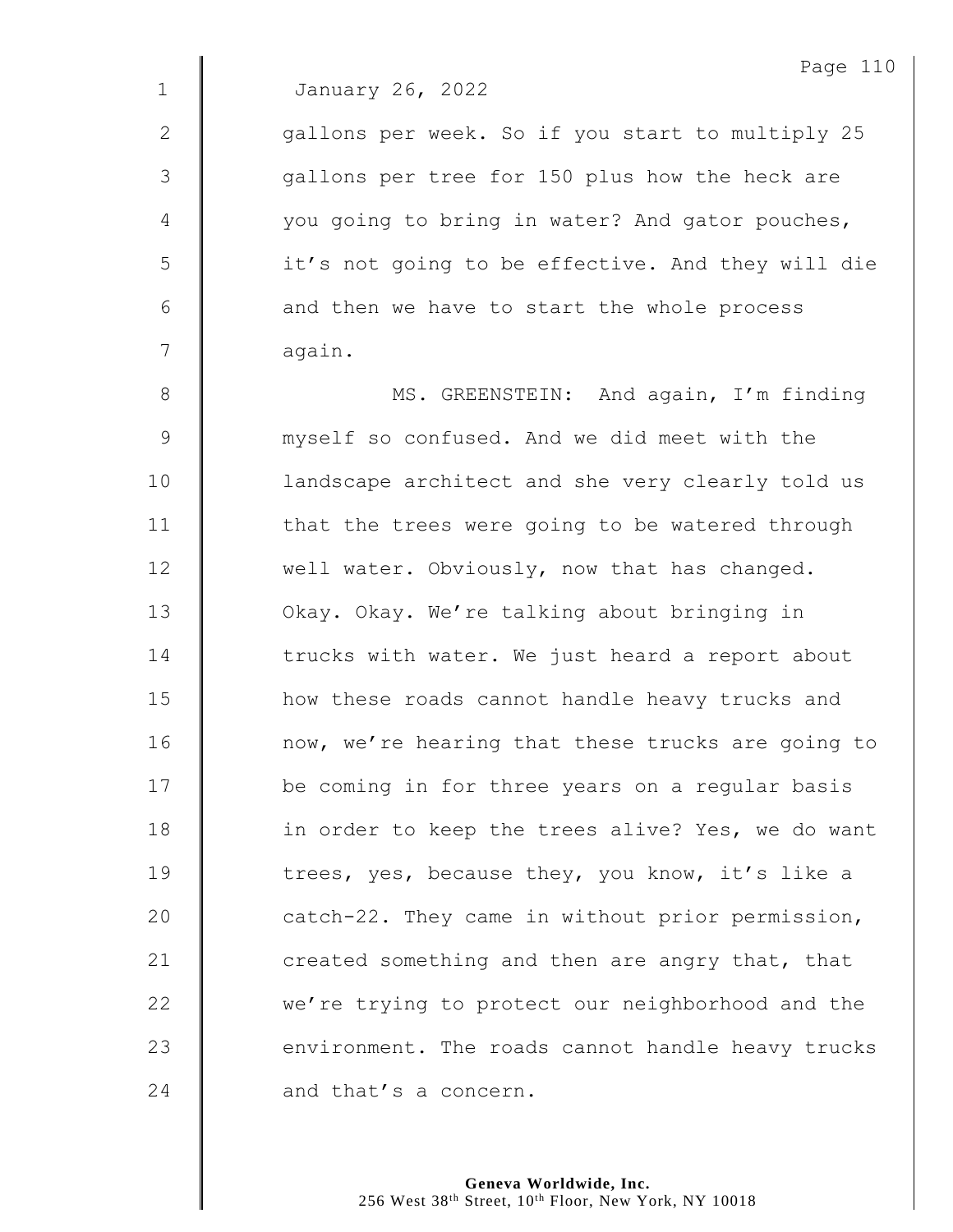|                | Page 11:                                          |
|----------------|---------------------------------------------------|
| $\mathbf 1$    | January 26, 2022                                  |
| $\overline{2}$ | By the way, all of this water, runoff,            |
| 3              | nutrients, I'm not sure what happens with all of  |
| 4              | that, especially when trees are on berms. So      |
| 5              | there are so many issues and once again, they     |
| 6              | seem to just emerge as things happen.             |
| 7              | The whole thing with the vans came up             |
| $8\,$          | when we raised the idea of traffic, suddenly      |
| $\mathsf 9$    | there were vans. Every time there's other things, |
| 10             | it is not clear, and they're just playing by the  |
| 11             | seat of their plants.                             |
| 12             | MR. EVERETTE DENNIS: My name is                   |
| 13             | Everette Dennis, I live at 76 Quaker Hill Drive.  |
| 14             | With regard to the landscape plan, I am not aware |
| 15             | of this. We have land that abuts this property.   |
| 16             | We've planted over 60 indigenous trees and plants |
| 17             | into that area. None of these are indigenous      |
| 18             | trees. These are all trees from some other kind   |
| 19             | of source, which is not a terrific thing. We also |
| 20             | removed vines in the entire area and got rid of   |
| 21             | all poison ivy, etc. So we have pristine land     |
| 22             | that will be affected by this landscape plan. And |
| 23             | if it's anything like the previous landscaping    |
| 24             | they did, where they planted trees as close as    |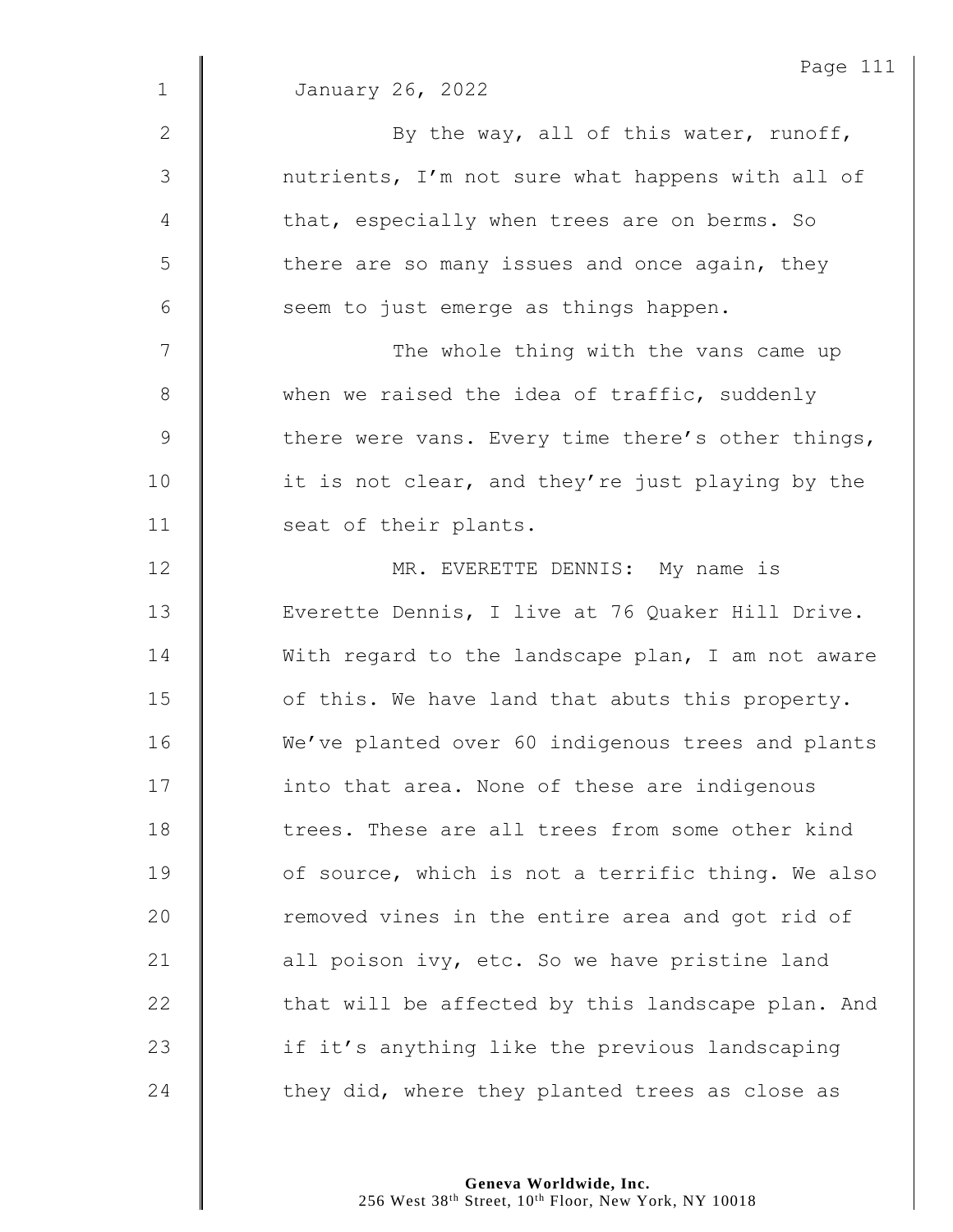|              | Page 112                                          |
|--------------|---------------------------------------------------|
| $\mathbf 1$  | January 26, 2022                                  |
| $\mathbf{2}$ | you could possibly plan them, on one side of the  |
| 3            | property, most of which have died by now, I find  |
| 4            | it hard to believe, we know all about the         |
| 5            | watering and what tremendous amount of water      |
| $6\,$        | these trees take when they're first put in. And   |
| 7            | it's substantial. So I'm really amazed. I'm sorry |
| $\,8\,$      | I didn't have a chance to speak with the          |
| 9            | landscape architect, because we probably have the |
| 10           | best plantings in the whole area and it           |
| 11           | absolutely abuts the property there.              |
| 12           | And one other factor is this will have            |
| 13           | an impact, if anybody cares, about the wildlife   |
| 14           | in the area. We have deer, rabbits, foxes and     |
| 15           | other animals that traverse all of this area all  |
| 16           | the time, and I would think this barrier is not   |
| 17           | going to be conducive to that. We've done enough  |
| 18           | to try to destroy the animal life in the area.    |
| 19           | This will just exacerbate it.                     |
| 20           | And I'll just say one other thing. As a           |
| 21           | resident of this neighborhood for 15 or maybe 20  |
| 22           | years now, I'm just astounded that the board      |
| 23           | would consider a plan coming from such nefarious  |
|              |                                                   |

24  $\parallel$  sources and do so, you know, in terms of the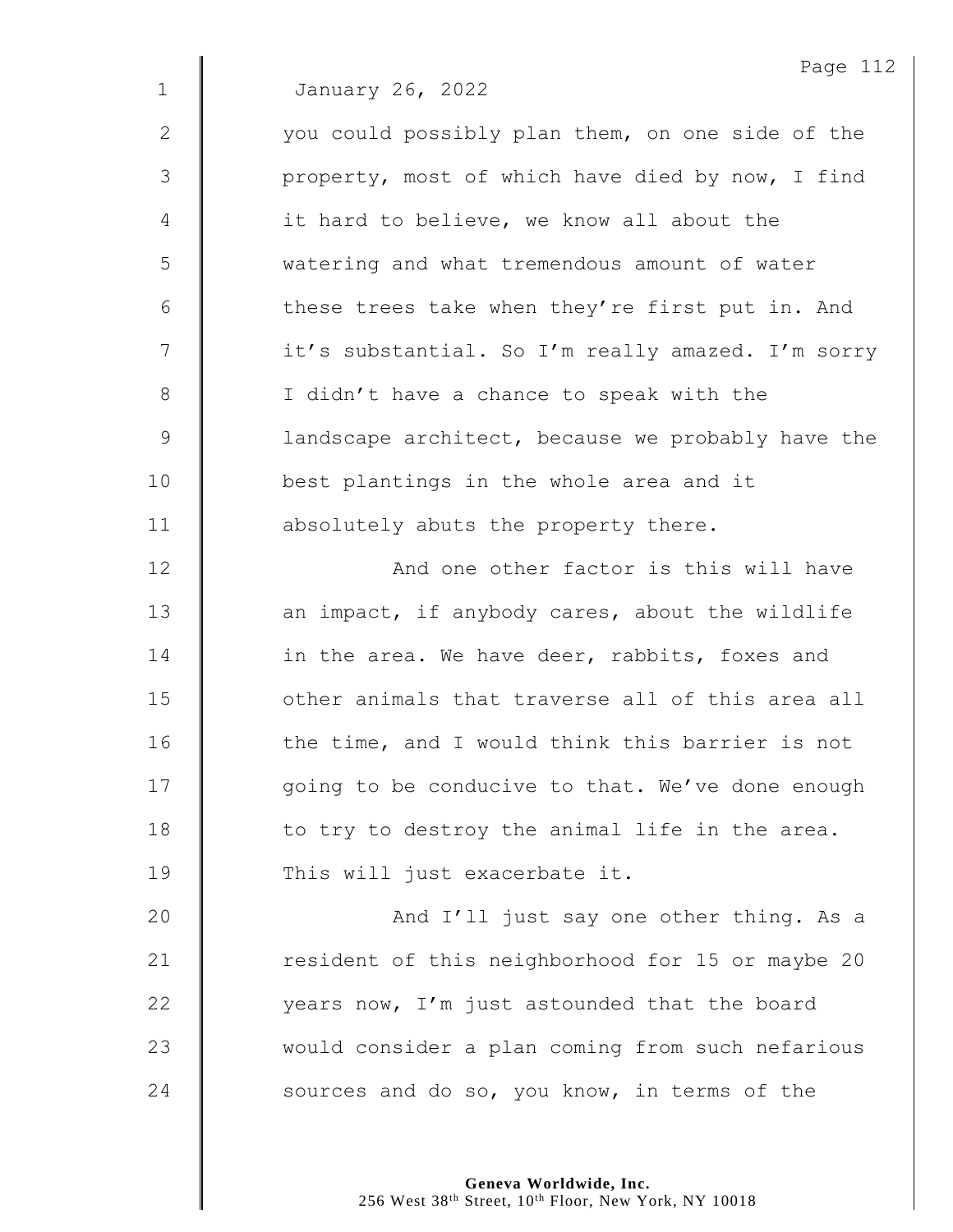|              | Page 113                                          |
|--------------|---------------------------------------------------|
| $\mathbf 1$  | January 26, 2022                                  |
| $\mathbf{2}$ | impact it's going to have in really diminishing   |
| 3            | and destroying a great neighborhood for children  |
| 4            | and families that is just, if that were the case, |
| 5            | it would be a shame. I implore you not to do      |
| 6            | that. Thank you.                                  |
| 7            | MR. FOLEY: Madam Chair?                           |
| 8            | MS. TAYLOR: Yes.                                  |
| 9            | MR. FOLEY: My second question,                    |
| 10           | unrelated to the landscaping but I'm glad I       |
| 11           | brought that up. Earlier, the lady from, I think  |
| 12           | the name is Manocherian, Glendale Road, I think   |
| 13           | she was the one that brought up the fact that     |
| 14           | there was no contact from the applicant or OASAS  |
| 15           | or whoever, with the Westchester County           |
| 16           | Department of Community Mental Health. And that   |
| 17           | kind of sets up a red flag for me. And as of the  |
| 18           | current correspondence, which is actually today   |
| 19           | or yesterday, they had no contact. Can someone    |
| 20           | answer the question? Should there have been       |
| 21           | contact or is this a kind of normal course of     |
| 22           | action?                                           |
| 23           | MR. DAVIS: That was again, Mr. Foley, I           |
| 24           | think answered in our September 3rd submission to |
|              |                                                   |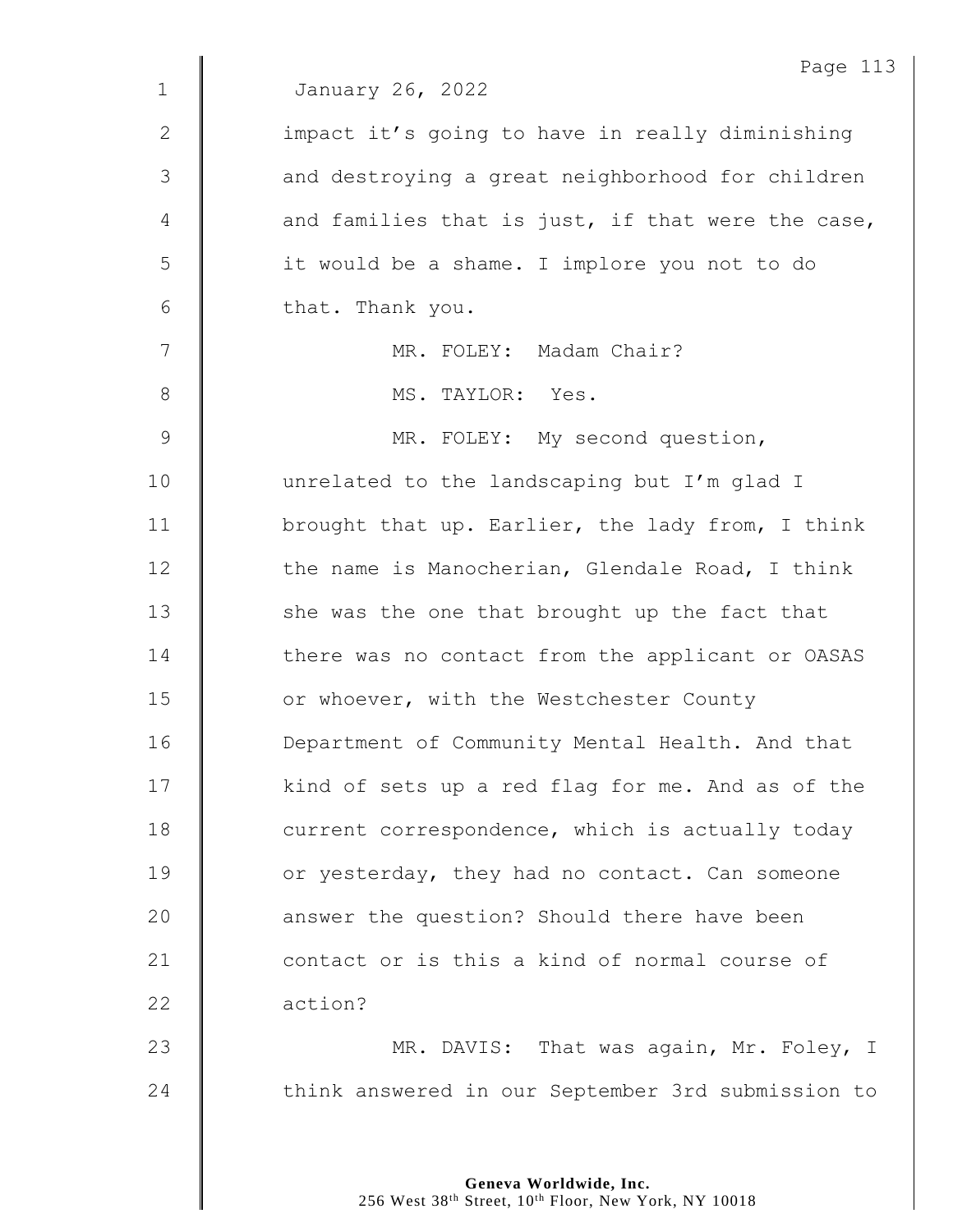|             | Page 114                                          |
|-------------|---------------------------------------------------|
| $\mathbf 1$ | January 26, 2022                                  |
| 2           | Mr. Subin. But the health department contact, as  |
| 3           | I understand it is part of the OASAS process, and |
| 4           | that's why that's not been done and naturally     |
| 5           | that would be a condition of your approval that   |
| 6           | there be approval of all of the appropriate       |
| 7           | licensing agencies. But my understanding, as has  |
| 8           | been explained in the submissions of our          |
| 9           | consultants who are experts on that process that  |
| 10          | that is part of the OASAS process.                |
| 11          | MR. FOLEY: So OASAS should be the one             |
| 12          | that would make the initial contact?              |
| 13          | MR. DAVIS: I don't -- it's done as part           |
| 14          | of that process. I'm not an expert on that        |
| 15          | process, but I know that the Department of Health |
| 16          | process is intertwined with the OASAS process and |
| 17          | that's been explained by our consultants back on  |
| 18          | September 3rd and on other occasions, I believe.  |
| 19          | MR. FOLEY: So I mean I just wonder why            |
| 20          | there wasn't any contact. You're explaining a     |
| 21          | little, but even Mr. Orth --                      |
| 22          | MR. DAVIS: Well, we don't, we don't               |
| 23          | have a defined project to contact him with. We    |
| 24          | have been, we were heavily involved with the      |
|             |                                                   |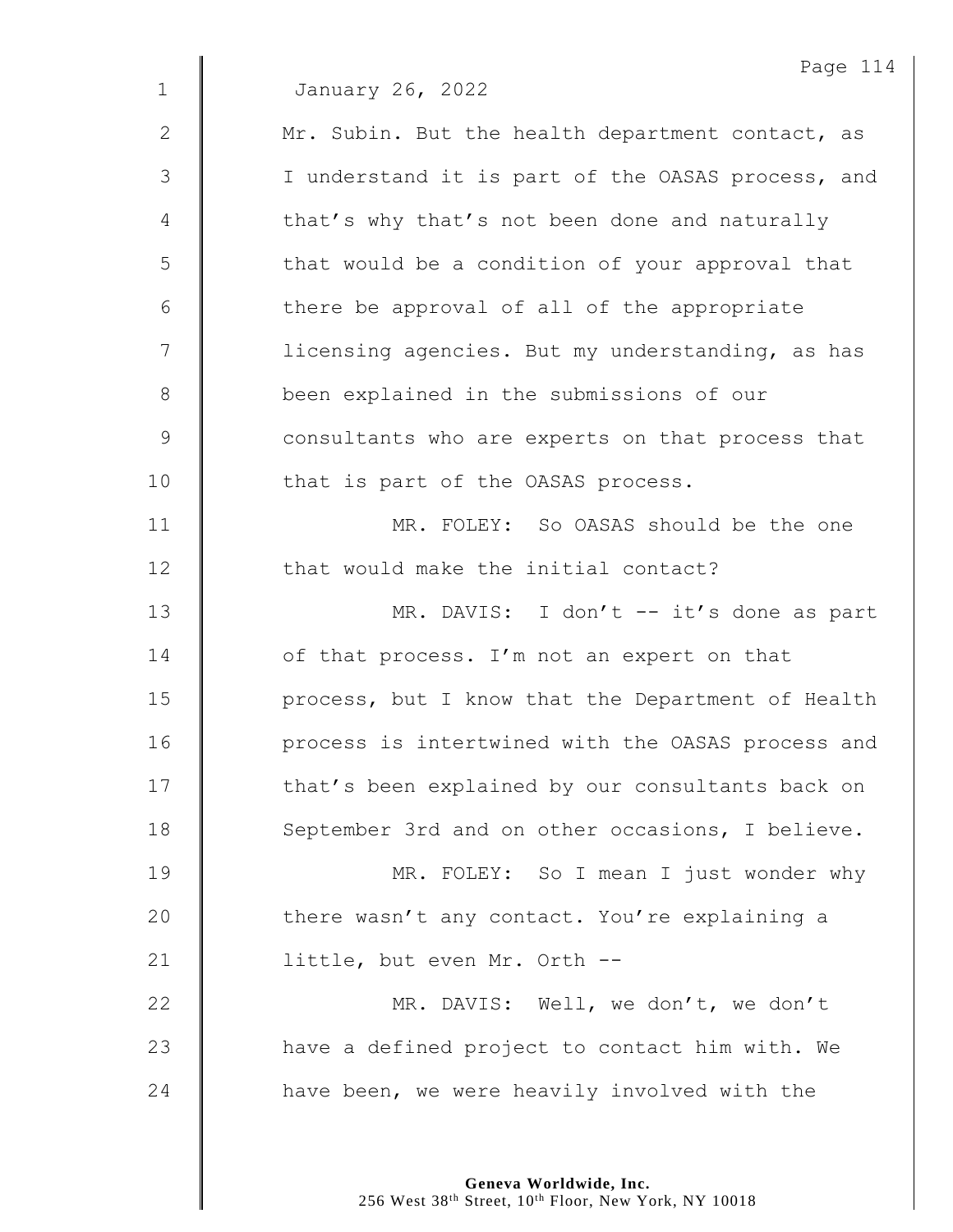Page 115 January 26, 2022 2 | health department in confirming our water usage. 3 They, we have submitted many moons ago, years  $4 \parallel$  ago, the letters from the county health department approving our water usage and also 6 | approving our septic system and our well system. 7 | You have all of that documentation. Just like **M** most of the questions asked tonight have already **been discussed by experts, including your town's**   $\parallel$  experts, in great detail. The health department **H** has approved the water use calculations, our 12 | state of the art septic system, which goes above **and beyond anything, and by the way, it's not dece** located in the referenced watershed district. We've dealt with that since 2015. MR. FOLEY: My question is [unintelligible] [02:15:07] particular department  $\parallel$  of mental health that would apply  $-$ **MR. DAVIS:** The mental health, the **mental health department, no, because that's part** 21 | of the OASAS process. 22 | MR. FOLEY: Okay, the other stuff you're  $\parallel$  just saying is kind of, sure we know that. **MR. DAVIS:** Thank you.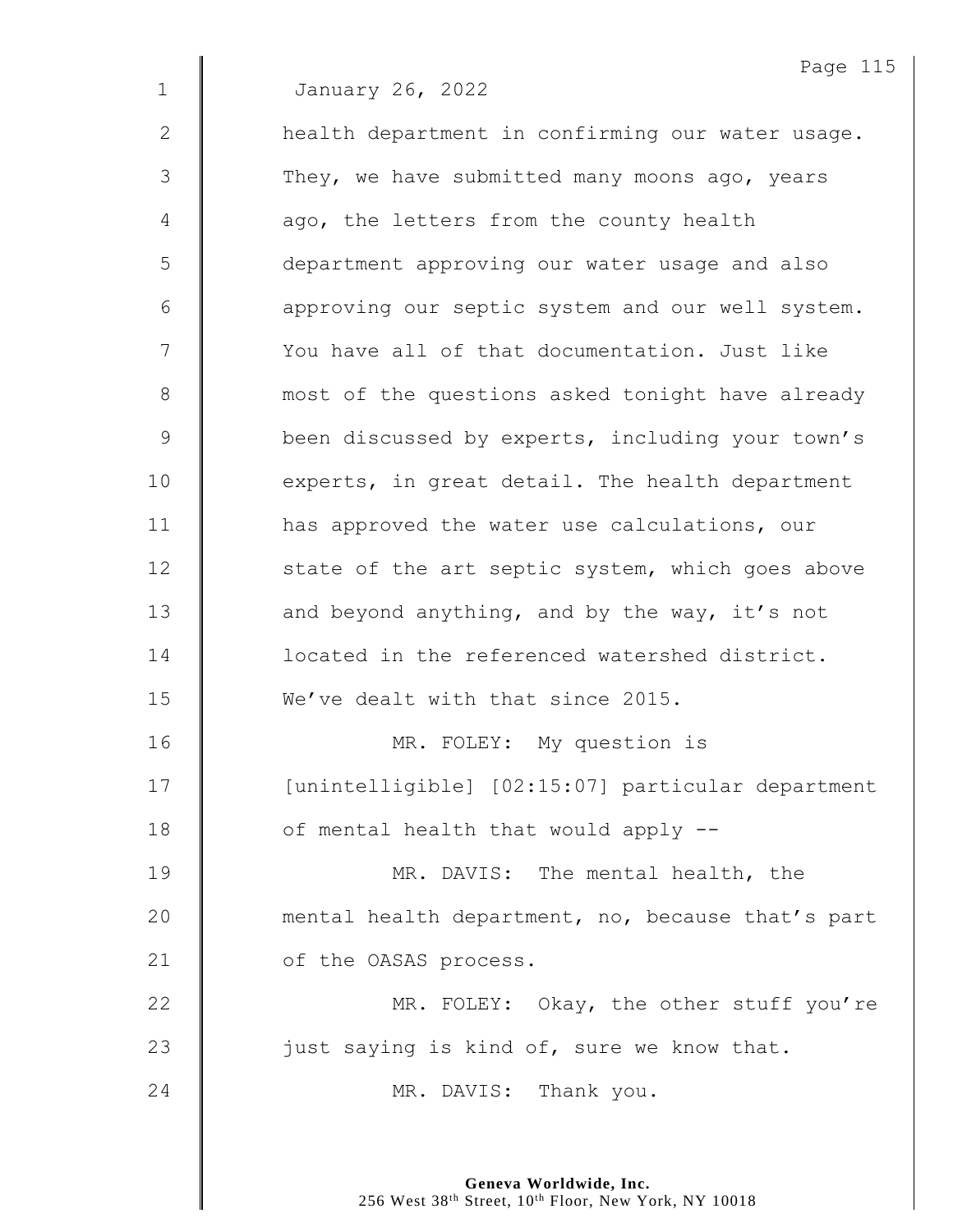|              | Page 116                                          |
|--------------|---------------------------------------------------|
| $\mathbf{1}$ | January 26, 2022                                  |
| $\mathbf{2}$ | MS. TAYLOR: We have two people now who            |
| 3            | want to speak. And would you please, you don't    |
| 4            | have anybody else left to, in line? Because we    |
| 5            | need to wrap this up, it's 9:15 and we were       |
| 6            | supposed to --                                    |
| 7            | MR. PREZIOSI: I see only one other hand           |
| $8\,$        | raised but that person has already spoken.        |
| $\mathsf 9$  | MS. TAYLOR: We wanted to finish at 9:00           |
| 10           | o'clock, it's 9:15, please keep an eye on that    |
| 11           | time. All right, thank you.                       |
| 12           | MS. MANOCHERIAN: Hi, may I comment                |
| 13           | since you commented to something I referred to    |
| 14           | before and I thank you very much for bringing it  |
| 15           | up. In the documents that I submitted to you, it  |
| 16           | says very clearly, in New York State that process |
| 17           | is more involved. First, you go through a         |
| 18           | consultation phase, where you meet and discuss    |
| 19           | your plans for the OASAS regional office and      |
| 20           | local government. They have not done that.        |
| 21           | After the initial consultation                    |
| 22           | conversation, both the regional office and the    |
| 23           | local government make a recommendation for how    |
| 24           | and if you should move forward.                   |

## **Geneva Worldwide, Inc.**

256 West 38th Street, 10th Floor, New York, NY 10018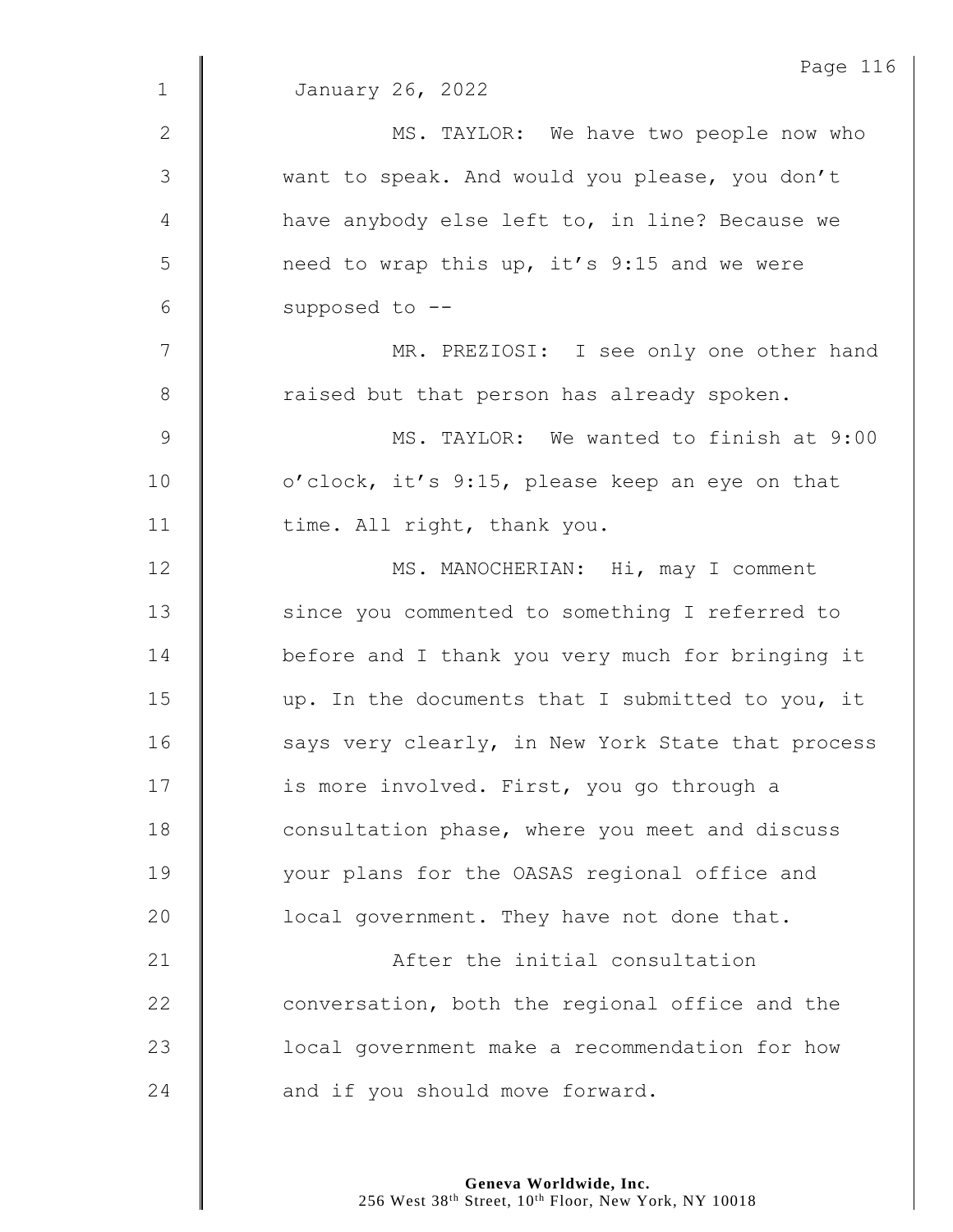|              | Page 117                                          |
|--------------|---------------------------------------------------|
| $\mathbf{1}$ | January 26, 2022                                  |
| $\mathbf{2}$ | Next, you obtain your official                    |
| 3            | endorsement from both the regional office and the |
| 4            | local government. This is called the endorsement  |
| 5            | phase. Finally, after consultation and            |
| 6            | endorsement, you can start to submit your         |
| 7            | application to OASAS and move forward with your   |
| $\,8\,$      | development phase. So they're not past go yet in  |
| $\mathsf 9$  | terms of this board is my point.                  |
| 10           | And I think we're all starting to                 |
| 11           | understand the same thing. There is no reason for |
| 12           | them to wait to get a yes from you and then go to |
| 13           | OASAS They need the endorsement of OASAS and the  |
| 14           | mental health commissioner of Westchester County. |
| 15           | Not the DOH water issue. That's a whole other.    |
| 16           | Okay. So, you're on the right point here with how |

**question is why, why?** 

19 | MR. FOLEY: Thank you. I mean I didn't  $\parallel$  even bring up the lack of contact to Newcastle **because of the limitation on time.** 

17 | they have tried to jump past that piece and the

22 | MR. SCHWARTZ: Just very quick to add **J** onto what Ms. Manocherian just said. Again, if 24 vou go back to our March 20, 2021 submission,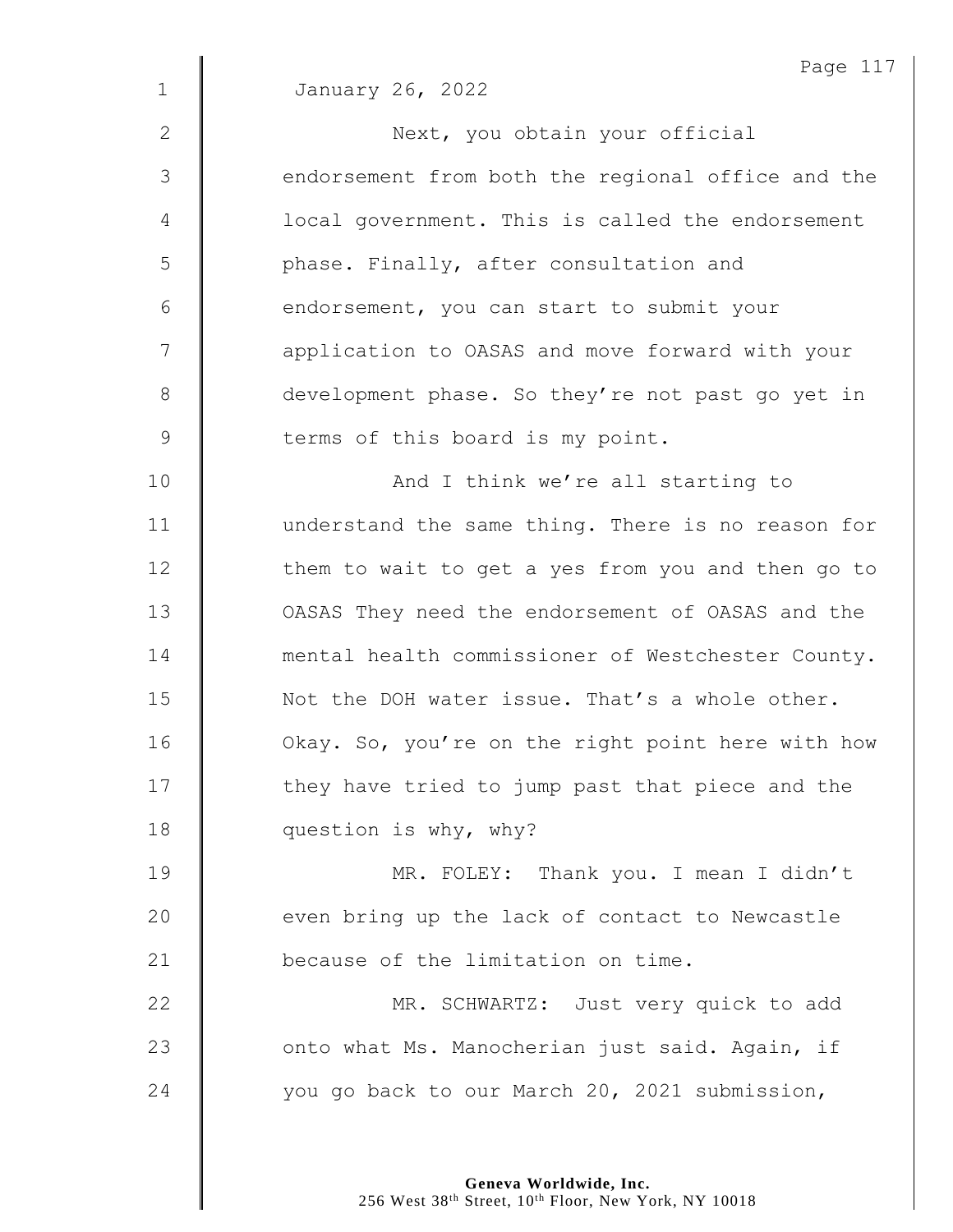1 January 26, 2022

2 | Exhibit D, if I recall correctly, is a letter 3 | from Steven Rubinowitz, CRHISD's consultant, 30 4 | vears experience at OASAS, who opined in writing 5 | to your board the normal sequencing is for an 6 | applicant to submit a form to OASAS, it's a prior 7 | consult form, it's some basic information that's 8 | provided. OASAS brings in what's called the local 9 **9** qovernmental unit, the LGU, The LGU, in this 10 | instance, is the Westchester County Department of 11 | Community Mental Health. And then the applicant 12 | would meet with both of those agencies together, 13 **describe the proposal, describe the plan.** 

14 | Again, we don't have a plan here yet. 15 They describe the plan during that prior consult 16 **meeting.** And then OASAS and the LGU, again, the 17 | county health department, here mental health, 18 would then the applicant okay, go ahead, submit a 19 **formal application, and then that will also** 20 trigger the land use process. So I'll stop. Go 21 | back, look at Exhibit D to our March 2021 letter. 22 | MR. ROTHFEDER: Great. I have a separate 23 **question for you. So, you know, what's before us** 

 $24$  | is right now really is whether or neg dec or pos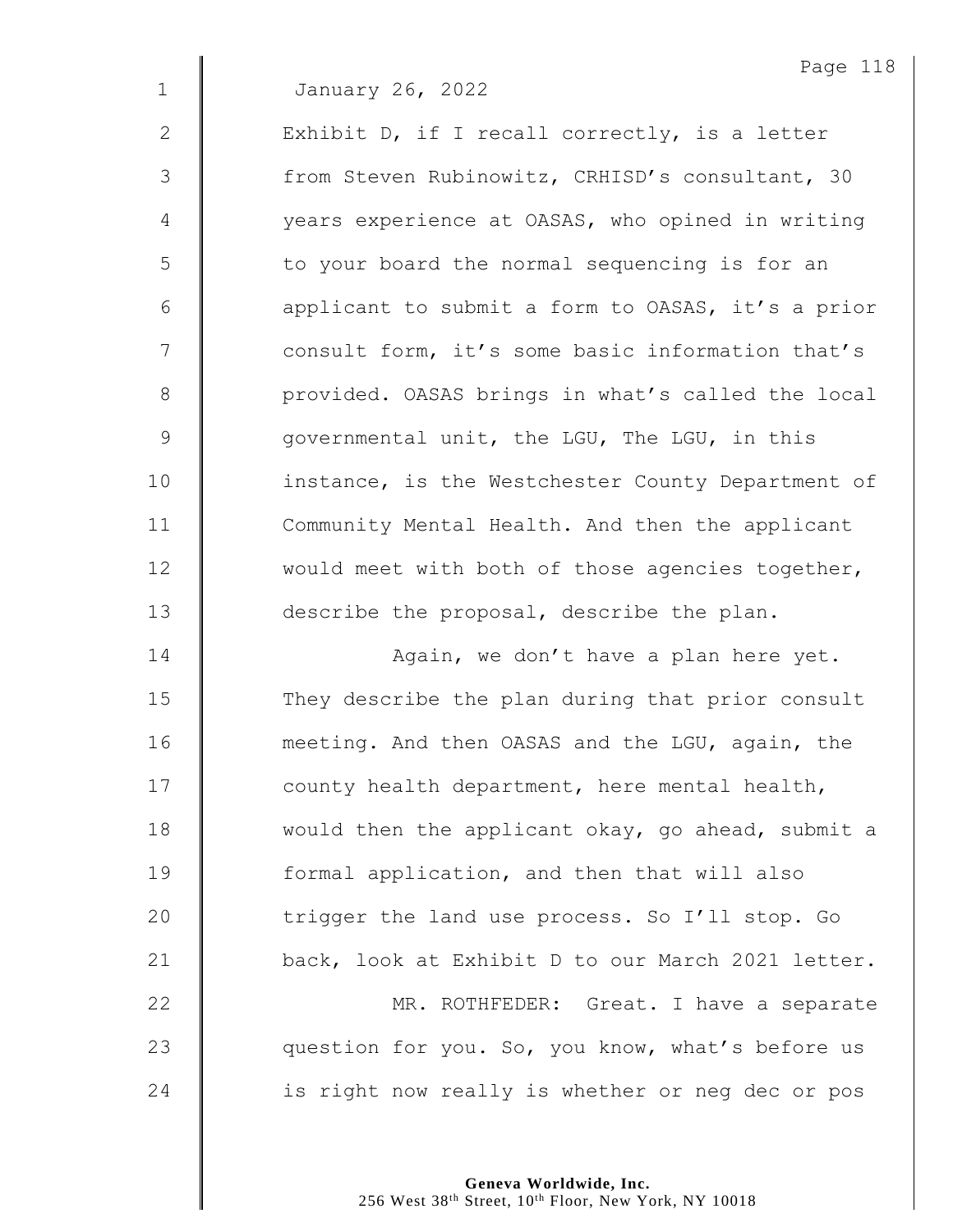|             | Page 119                                         |
|-------------|--------------------------------------------------|
| $\mathbf 1$ | January 26, 2022                                 |
| 2           | dec.                                             |
| 3           | MR. SCHWARTZ: Yeah, yeah.                        |
| 4           | MR. ROTHFEDER: And were you in on the            |
| 5           | discussions over, were you personally?           |
| 6           | MR. SCHWARTZ: No, no.                            |
| 7           | MR. ROTHFEDER: So who was involved in            |
| 8           | that?                                            |
| 9           | MR. WOOD: It was a request of the                |
| 10          | parties, I was in, or moderated. But it was a    |
| 11          | direct thing for the owner and representatives   |
| 12          | were present.                                    |
| 13          | MR. ROTHFEDER: Okay.                             |
| 14          | MR. WOOD: No, no other attorneys were            |
| 15          | there. My role was just to facilitate.           |
| 16          | MR. ROTHFEDER: But, but the position of          |
| 17          | the organization you're representing now, right, |
| 18          | is that we should pos dec this?                  |
| 19          | MR. SCHWARTZ: The position right now is          |
| 20          | there's so much inconsistency and missing        |
| 21          | information in your board's --                   |
| 22          | MR. ROTHFEDER: But just answer the               |
| 23          | question. I mean because the question --         |
| 24          | MR. SCHWARTZ: -- so, so a pos dec is a           |
|             |                                                  |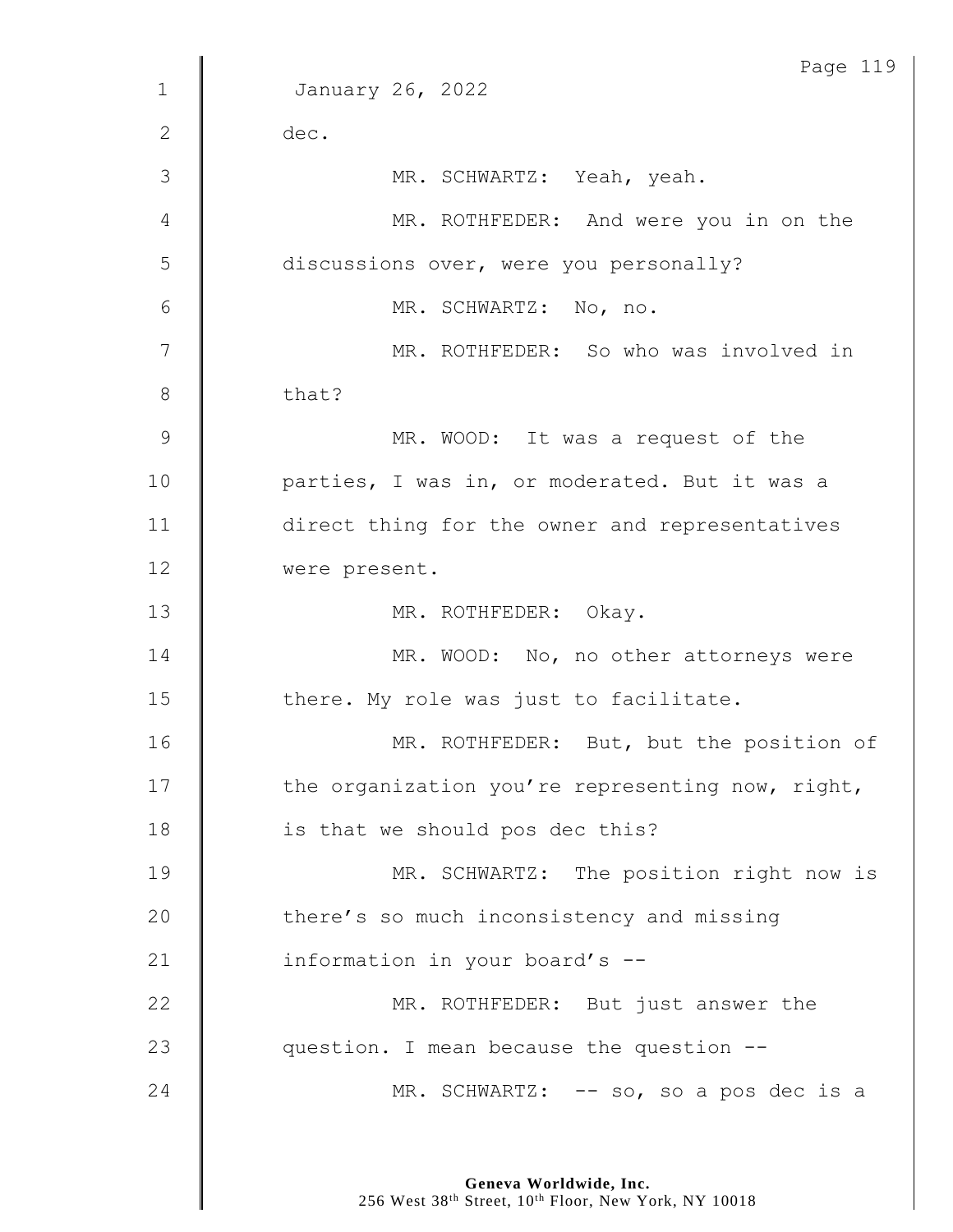|               | Page 120                                          |
|---------------|---------------------------------------------------|
| $\mathbf{1}$  | January 26, 2022                                  |
| $\mathbf{2}$  | lot better.                                       |
| 3             | MR. ROTHFEDER: Because if you guys were           |
| 4             | in negotiations, they wanted to neg dec it. Where |
| 5             | you guys moving toward getting to that place, or  |
| 6             | were you always going to come out and say look,   |
| 7             | you should pos dec this?                          |
| 8             | MR. SCHWARTZ: No, I think if ultimately           |
| $\mathcal{G}$ | an agreement was reached --                       |
| 10            | MR. ROTHFEDER: So what are the areas,             |
| 11            | what are the areas that would have to be reached? |
| 12            | I mean I'm looking at your letter.                |
| 13            | MR. SCHWARTZ: Yes, I think we                     |
| 14            | identified --                                     |
| 15            | MR. ROTHFEDER: I'm looking at, excuse             |
| 16            | me, I'm looking at your letter, your memo of the  |
| 17            | 24th. You go into a lot of issues. But a lot of   |
| 18            | them are site plan issues, which we will take up  |
| 19            | later on. And, and as you know, they've produced  |
| 20            | extensive documentation about issues like water   |
| 21            | and transportation and that kind of thing. I mean |
| 22            | what more can they produce for us that will       |
| 23            | convince us that they haven't produced enough? I  |
| 24            | mean if we pos dec this, what are we asking for   |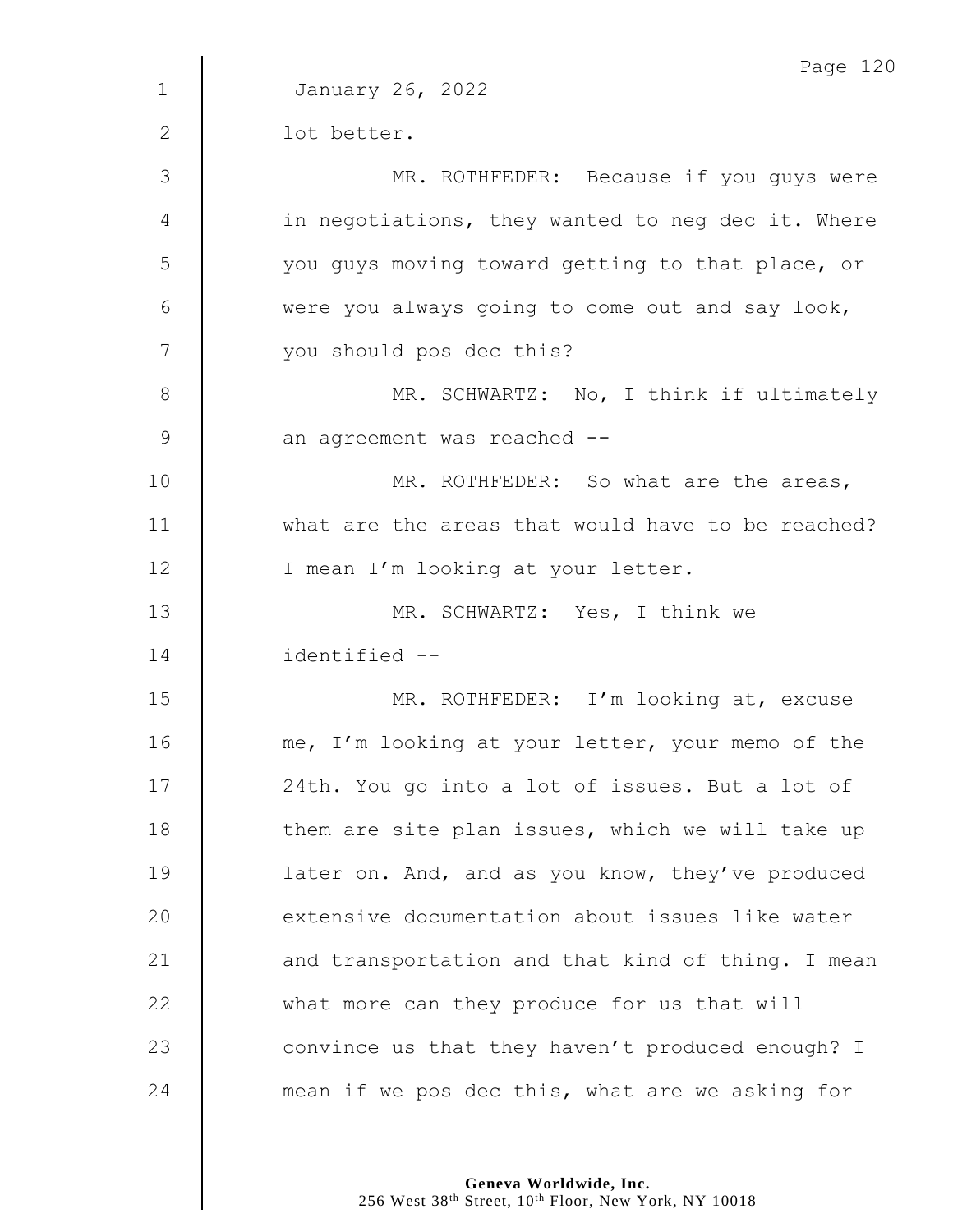|              | Page 121                                          |
|--------------|---------------------------------------------------|
| $\mathbf{1}$ | January 26, 2022                                  |
| $\mathbf{2}$ | at this point? What do you want to get answered?  |
| 3            | MR. SCHWARTZ: An environment --                   |
| 4            | MR. ROTHFEDER: Or should we just wait             |
| 5            | for the site plan part of this when we could      |
| 6            | address some of the many issues that you're       |
| 7            | raising?                                          |
| $8\,$        | MR. SCHWARTZ: And I go back to without            |
| $\mathsf 9$  | having gone through the initial OASAS and local   |
| 10           | government process, this plan that's before you   |
| 11           | that they're studying is not a real operational   |
| 12           | program. It's constantly changing, and it's       |
| 13           | changing because they haven't gone through the    |
| 14           | process of OASAS to present an idea and OASAS can |
| 15           | say okay, this works or this doesn't or here's    |
| 16           | how you refine it. Then it comes back to the      |
| 17           | board to conduct a proper environment review.     |
| 18           | So the review you're conducting right             |
| 19           | now is based on ideas. It's on a concept that has |
| 20           | not been put forth by anyone who has experience   |
| 21           | running this type of operation.                   |
| 22           | MR. ROTHFEDER: Okay, so if they went to           |
| 23           | OASAS, I, I hear you that they perhaps would have |
| 24           | to produce more specific information about what   |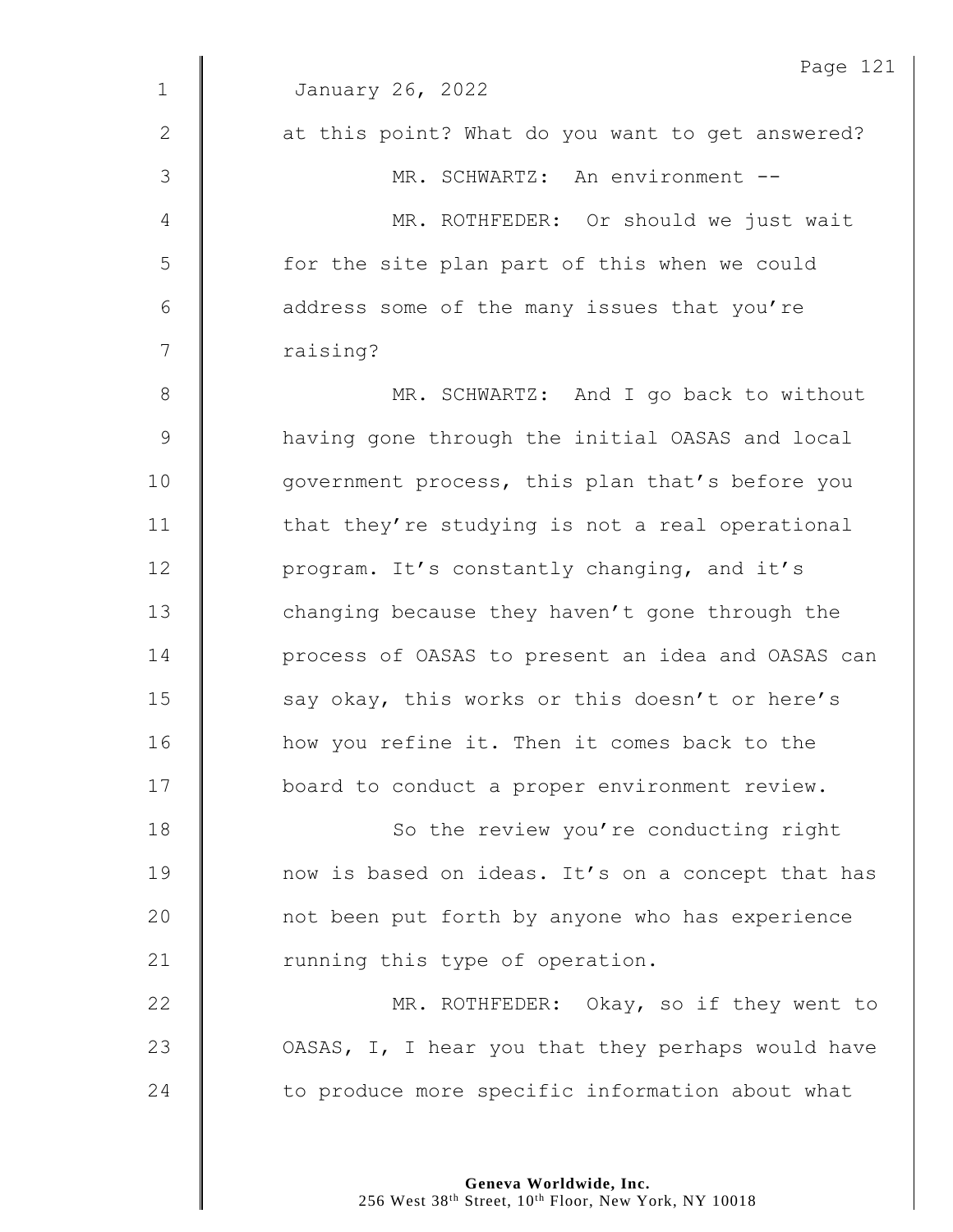|              | Page 122                                          |
|--------------|---------------------------------------------------|
| $\mathbf 1$  | January 26, 2022                                  |
| $\mathbf{2}$ | the plan is, how many people they're going to     |
| 3            | have, all of the things, which they would claim   |
| 4            | they've already begun to do in these negotiations |
| 5            | with you guys.                                    |
| 6            | But let's say we said to them go to               |
| 7            | OASAS first, come back to us, then we're ready to |
| 8            | neg dec or at least to vote, decide on that, do   |
| 9            | you think that is the solution?                   |
| 10           | MR. SCHWARTZ: That's certainly a path.            |
| 11           | Because then when it comes back to you, okay,     |
| 12           | then we would know, okay, exactly what additional |
| 13           | information, if any, but what additional          |
| 14           | information does the board and the community need |
| 15           | to understand, now that there's a plan, what more |
| 16           | info, again, if any is needed, to evaluate the    |
| 17           | impacts. And you're right, maybe everything       |
| 18           | that's been submitted addresses it, but we don't  |
| 19           | now.                                              |
| 20           | MR. ROTHFEDER: Okay, thank you.                   |
| 21           | MS. TAYLOR: Let me just ask quickly, do           |
| 22           | you have a plan?                                  |
| 23           | MS. MANOCHERIAN: May I add to some of             |
| 24           | those questions, whereas I'm not an official      |
|              |                                                   |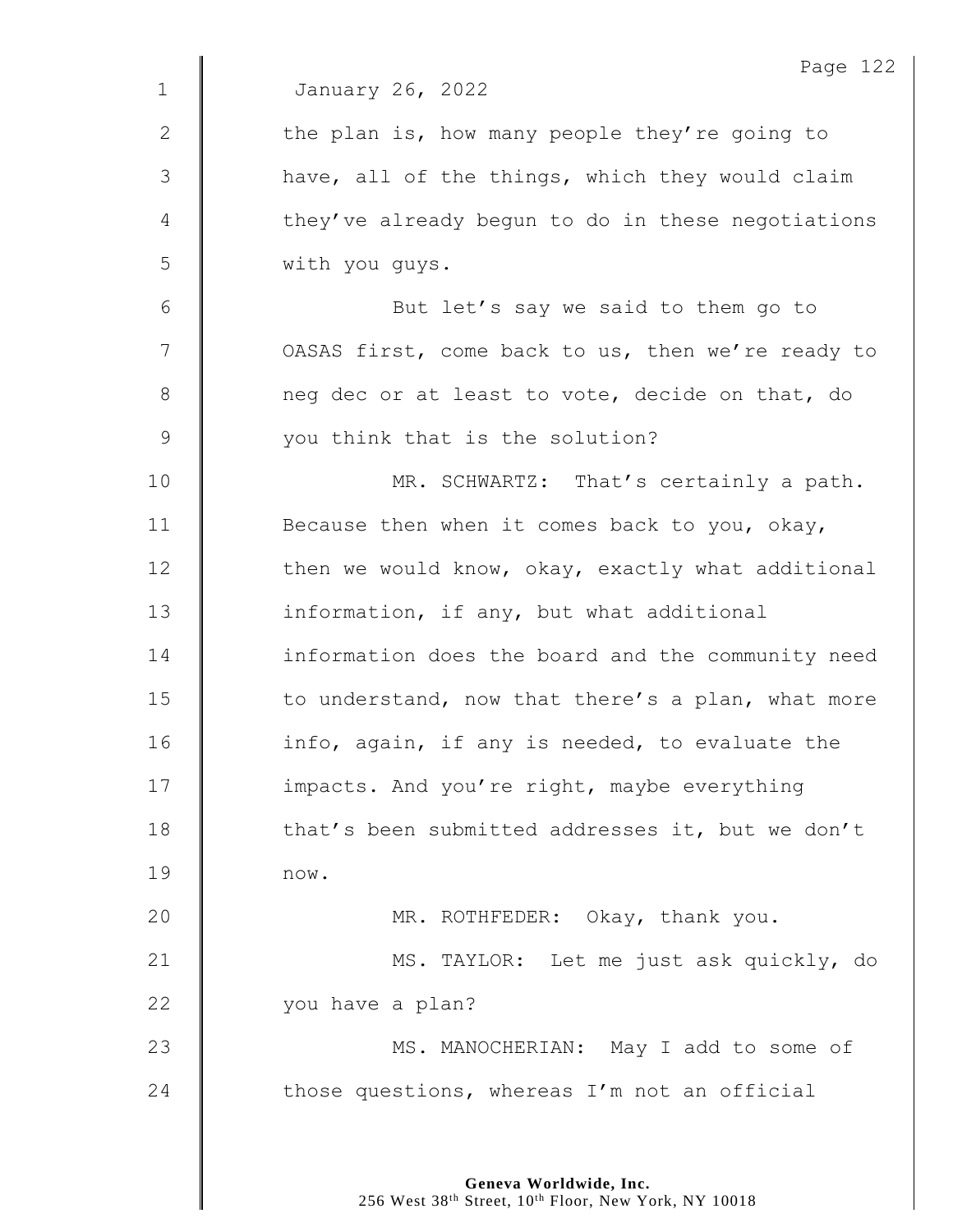| $\mathbf 1$<br>January 26, 2022<br>$\mathbf{2}$<br>member of CRHISD. | Page 123                                          |
|----------------------------------------------------------------------|---------------------------------------------------|
|                                                                      |                                                   |
|                                                                      |                                                   |
| 3<br>MR. KESSLER: Bring the mic down.                                |                                                   |
| 4                                                                    | MS. MANOCHERIAN: Sorry, can you hear me           |
| 5<br>now? I'm not an official member of CRHISD, but                  |                                                   |
| $6\,$<br>I've worked with Karen Wells and all the people             |                                                   |
| 7<br>of the community, because they were so concerned                |                                                   |
| $8\,$<br>about the Sunshine Home project back in the day.            |                                                   |
| $\mathcal{G}$<br>You are the lead agency as the town of Ossining     |                                                   |
| 10<br>and village of Ossining identify, to go through                |                                                   |
| 11<br>the process of the Indian Brook Croton Gorge                   |                                                   |
| 12<br>Watershed review. And there is an ultimate goal                |                                                   |
| 13                                                                   | to create a five-municipality district overlay to |
| 14<br>protect the environment, right, where all the                  |                                                   |
| 15<br>zoning, everything will be the same, and the                   |                                                   |
| 16                                                                   | primary goal is the environment, not the planting |
| 17<br>of a pretty little blockage of trees and so                    |                                                   |
| 18<br>forth. And I think you have your answer.                       |                                                   |
| 19                                                                   | If they are 70 percent in the watershed           |
| 20<br>of Indian Brook Reservoir, which as Dana                       |                                                   |
| 21<br>Levenberg said, and as, sorry, I'm so agitated                 |                                                   |
| 22                                                                   | about this, yes, Liz Feldman said, so many people |
| 23<br>depend on that Indian Brook Reservoir. It cannot               |                                                   |
| 24<br>be a neg deg. It's already asking to be a                      |                                                   |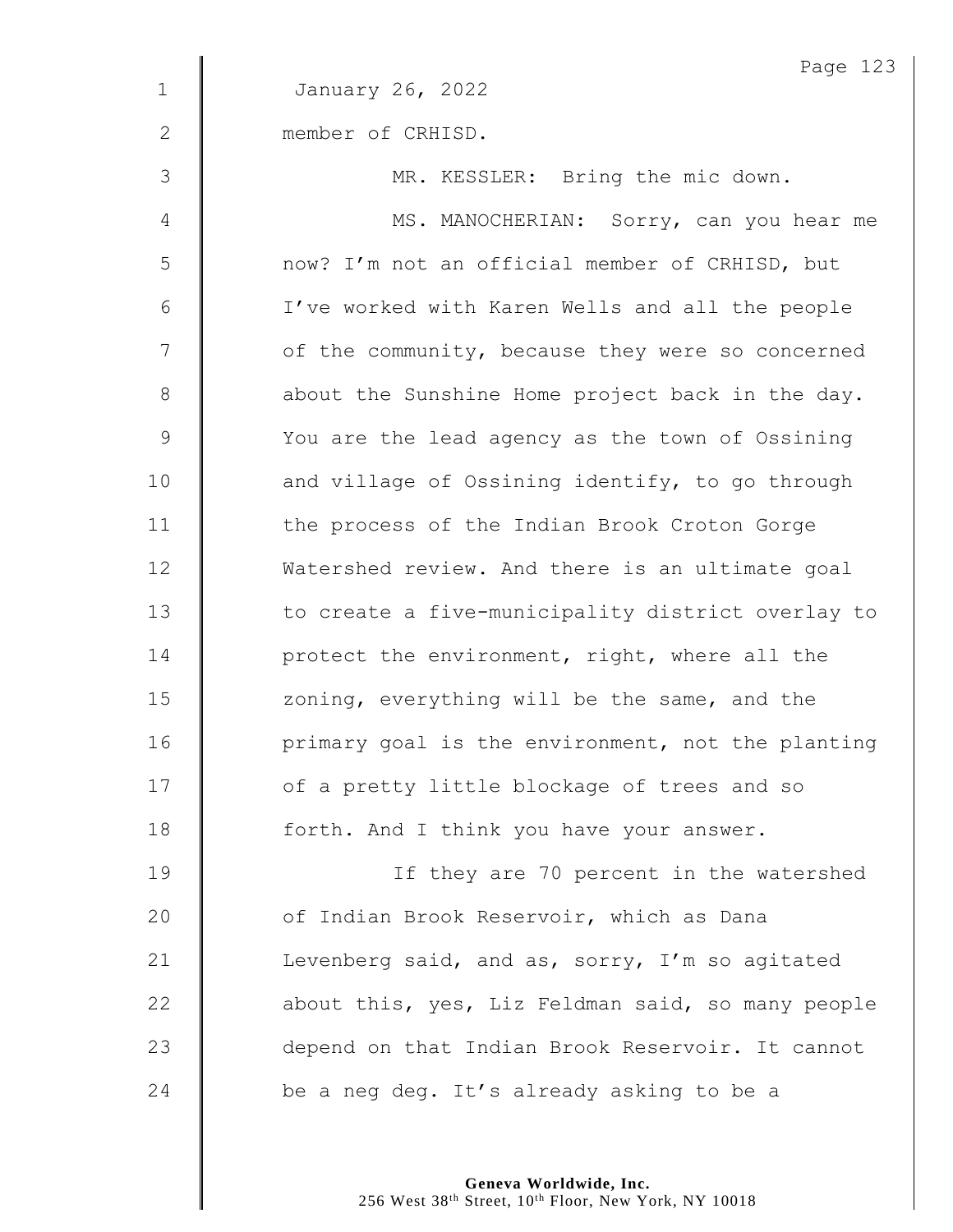| Page 124                                          |
|---------------------------------------------------|
| January 26, 2022                                  |
| commercial entity in a residential zone. It can't |
| be a neg dec in the watershed. Really, that's the |
| answer, and I'm sure that Karen Wells and         |
| everybody else --                                 |
| MR. ROTHFEDER: Well, I agree with you             |
| that, that's an important issue. But I'm just     |
| trying to raise the point that we don't want this |
| process to go on and on and on forever.           |
| MS. MANOCHERIAN: Nobody does.                     |
| MR. ROTHFEDER: And, and we've got to              |
| get -- and I think at least for me, speaking for  |
| myself, in making a decision about neg dec or pos |
| dec, I've got to determine whether there's any    |
| more information to come and what is the salient  |
| information. And respectfully Brad, I don't feel  |
| like I'm getting that from you. And so I would    |
| encourage people to point to those kind of        |
| things.                                           |
| MS. MANOCHERIAN: I for instance, agree            |
| with the man who spoke about indigenous trees. It |
| is a farce to go planting non-indigenous trees in |
| this area. It does not help the wildlife, it does |
| not help the biodiversity corridor that we're in  |
|                                                   |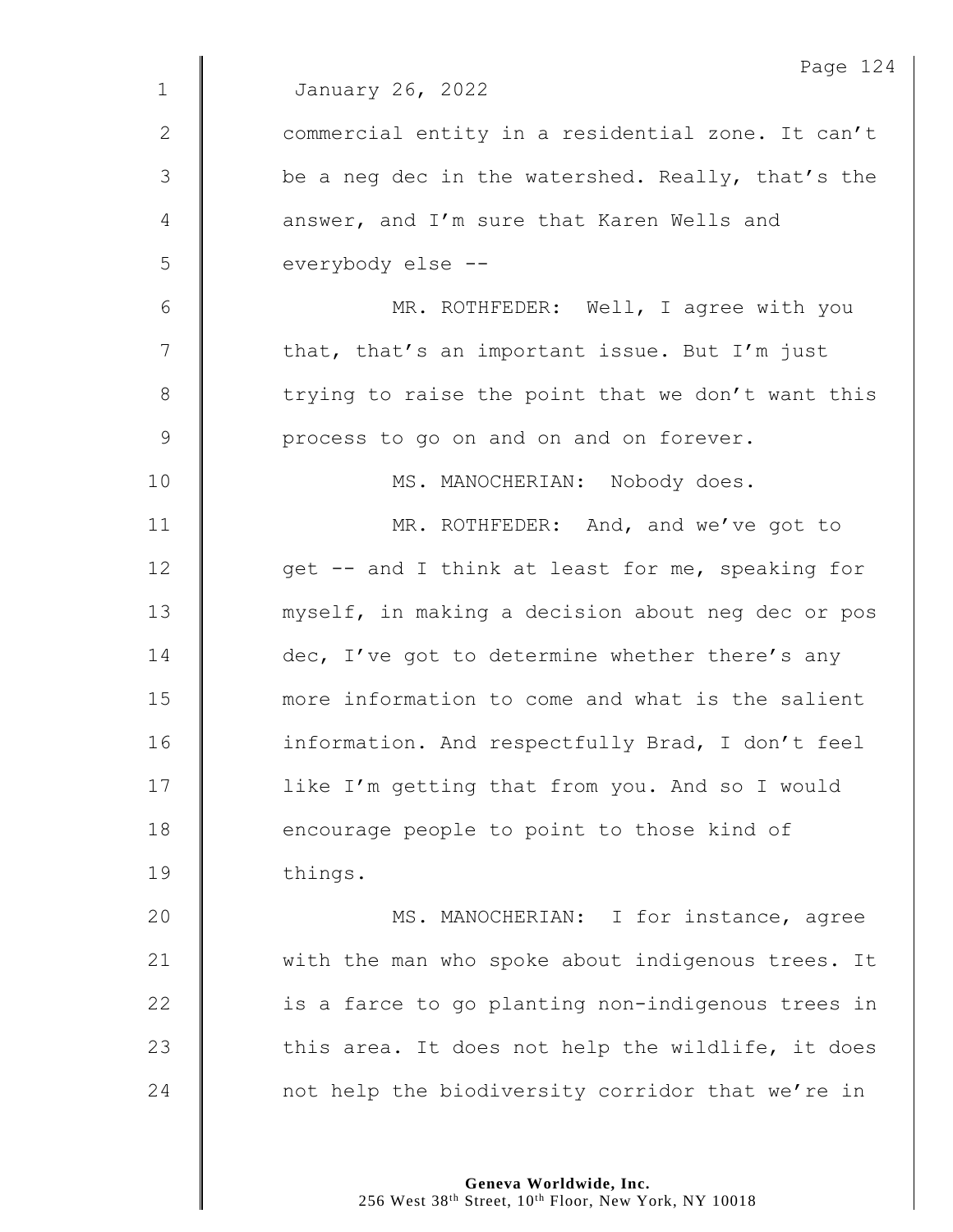|               | Page 125                                          |
|---------------|---------------------------------------------------|
| $\mathbf 1$   | January 26, 2022                                  |
| $\mathbf{2}$  | the middle of. Just that thinking along, this is  |
| 3             | not a suburban area. It's not, and it shouldn't   |
| 4             | be, for all the reasons that you're going to be   |
| 5             | lead agency on the review of this very important  |
| 6             | watershed.                                        |
| 7             | MR. ROTHFEDER: I understand.                      |
| 8             | MS. MANOCHERIAN: So I would encourage a           |
| $\mathcal{G}$ |                                                   |
| 10            | MS. TAYLOR: Well --                               |
| 11            | MS. MANOCHERIAN: -- pos dec, but I                |
| 12            | would say they're not even past go in order to    |
| 13            | even approach you for your decision.              |
| 14            | MR. ROTHFEDER: Okay, thank you.                   |
| 15            | MS. TAYLOR: We need to --                         |
| 16            | MR. KIM: Could I just --                          |
| 17            | MS. TAYLOR: -- wind down.                         |
| 18            | MR. KIM: -- make a quick point.                   |
| 19            | MS. TAYLOR: Mr. Kim, please.                      |
| 20            | MR. KIM: I'm a marketing guy, so I tend           |
| 21            | to make everything very --                        |
| 22            | MS. TAYLOR: Pardon me?                            |
| 23            | MR. KIM: I'm a marketing guy. I tend to           |
| 24            | make everything simple and easy to understand and |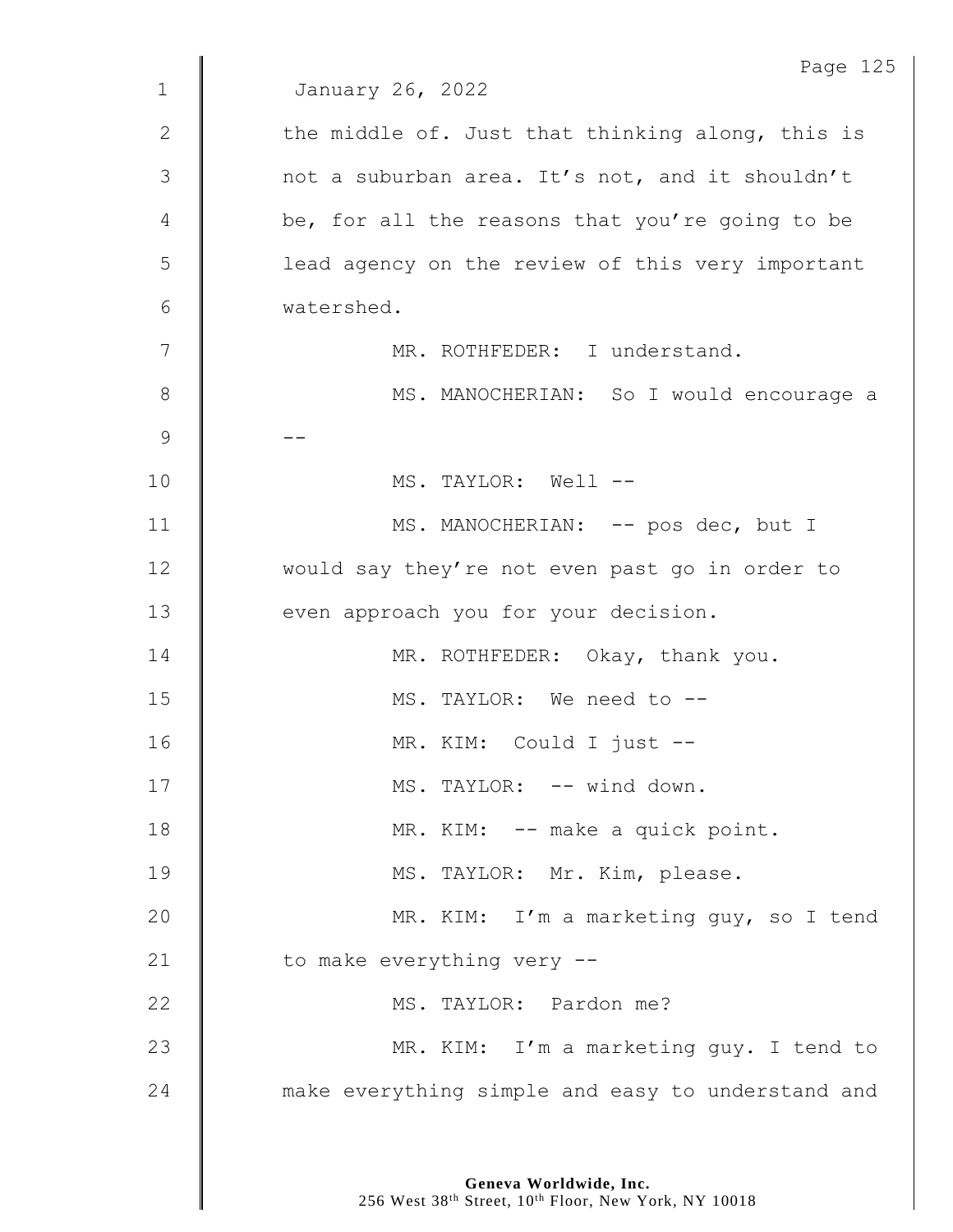|               | Page 126                                          |
|---------------|---------------------------------------------------|
| $\mathbf{1}$  | January 26, 2022                                  |
| 2             | easy to comprehend for consumers. So to answer    |
| 3             | the question should the planning board make a     |
| 4             | declaration of positive or negative, I agree, I   |
| 5             | think you have all the facts you need.            |
| 6             | I just really just boil it down to one            |
| 7             | simple question is should the planning board make |
| $8\,$         | its determination based on what the applicant has |
| $\mathcal{G}$ | proposed, which is a high density multi           |
| 10            | nonresidential dwelling unit, right. Of either 92 |
| 11            | or 58 or 49 beds versus what a 20-acre R-80 zoned |
| 12            | district would accommodate, which is              |
| 13            | approximately ten homes, maximum. And compare     |
| 14            | those two and then be able to make that           |
| 15            | determination of should this, or should this not  |
| 16            | be a positive or negative declaration, meaning    |
| 17            | that if it is a positive, we need to further      |
| 18            | examine and study what is the environmental       |
| 19            | impact of a facility that would potentially be    |
| 20            | four to five times more of what a residential     |
| 21            | home dwelling be equivalent to.                   |
| 22            | To me, I think that's what it comes down          |
| 23            | to is, is the planning board ready to make that   |
| 24            | determination and go forward and set the          |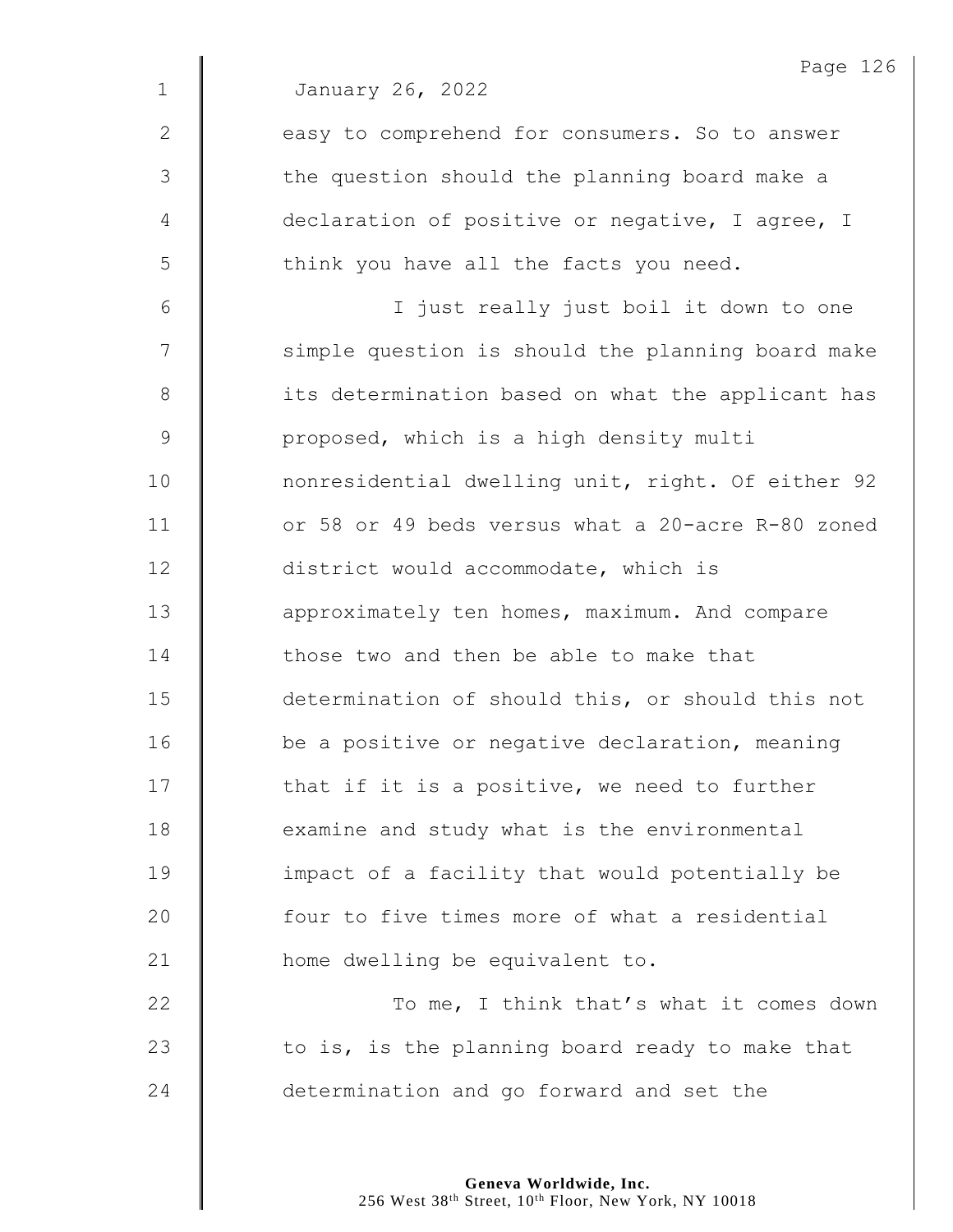|              | Page 127                                          |
|--------------|---------------------------------------------------|
| $\mathbf 1$  | January 26, 2022                                  |
| $\mathbf{2}$ | precedent that an R-80 zoned district will now be |
| 3            | allowed for a non-residential facility to         |
| 4            | develop, with lack of water, lack of municipal    |
| 5            | water and sewage infrastructure. That's what      |
| 6            | we're asking you to make that determination. It's |
| 7            | as simple as that.                                |
| $8\,$        | MR. SCHWARTZ: Mr. Rothfeder, very                 |
| $\mathsf 9$  | briefly, if you go back to our August 23, 2021    |
| 10           | letter, pages seven to nine in particular, lay    |
| 11           | out just a series of examples of information that |
| 12           | we believe is still missing from the compilation  |
| 13           | of evidence before your board. It relates to      |
| 14           | traffic issues, there was a report from Bernie    |
| 15           | Adler, building code compliance and lighting,     |
| 16           | there was a report from Ed Larkin, code           |
| 17           | compliance about photometric plan, HVAC systems   |
| 18           | and emergency generators, including fuel storage  |
| 19           | and truck deliveries, construction schedule and   |
| 20           | sequencing plan. Page eight, it's all about the   |
| 21           | shuttle program and staffing. There's             |
| 22           | inconsistent staffing schedules and the shuttle,  |
| 23           | you heard about the 10:00 p.m. inconsistency that |
| 24           | one of the speakers spoke about before. So that   |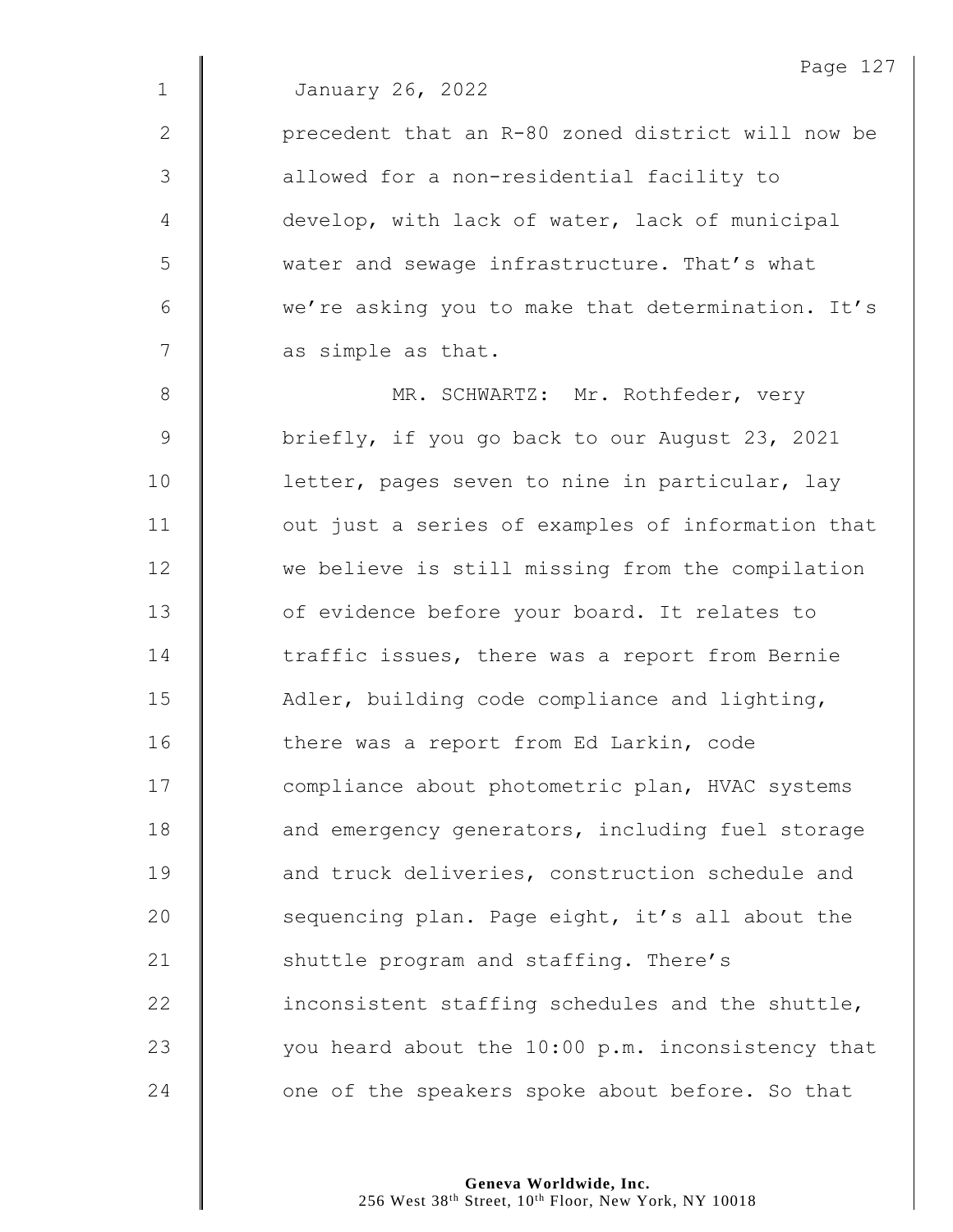|              | Page 128                                          |
|--------------|---------------------------------------------------|
| $\mathbf{1}$ | January 26, 2022                                  |
| $\mathbf{2}$ | was a piece of missing information that we had    |
| 3            | asked about.                                      |
| 4            | So there are I think ample areas of               |
| 5            | inconsistencies and discrepancies that we've      |
| 6            | highlighted in our August 23, 2021 letter, yes,   |
| 7            | some of which have been repeated in our letter of |
| $8\,$        | last week, in addition to additional questions    |
| $\mathsf 9$  | that have raised, even tonight, with the water    |
| 10           | requirement for the proposed landscaping, so it's |
| 11           | in the written submission.                        |
| 12           | MR. ROTHFEDER: I will, thank you.                 |
| 13           | MR. SCHWARTZ: Thank you.                          |
| 14           | MS. TAYLOR: All right, this is going to           |
| 15           | be the final comment, all right.                  |
| 16           | MR. DAVIS: Just briefly, please look at           |
| 17           | Mr. Grauer's letter today that responded to Mr.   |
| 18           | Schwartz' letter of the 24th, I should say his    |
| 19           | letter of yesterday, because most of the things   |
| 20           | that Mr. Schwartz raised in his letter, we agree  |
| 21           | to, or did agree to, a long time ago.             |
| 22           | With, and that's true with most of these          |
| 23           | things. We've covered the watershed issue from    |
| 24           | day one. In 2015, your hydrogeologist just looked |
|              |                                                   |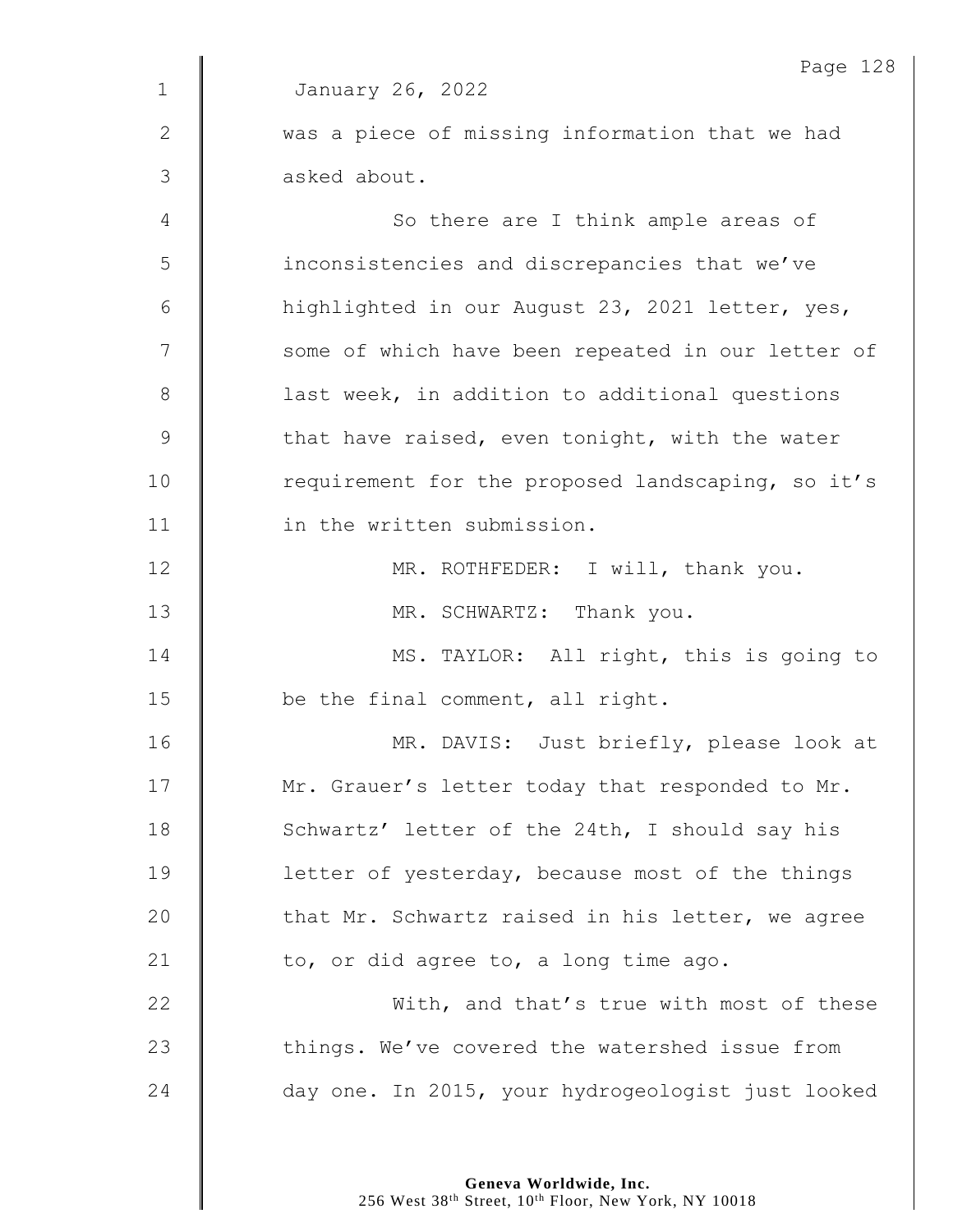January 26, 2022

Page 129

| $\mathbf{2}$   | at that. It's a non-issue for this property,      |
|----------------|---------------------------------------------------|
| $\mathfrak{Z}$ | okay. With respect to OASAS, we need a variance,  |
| 4              | as you know, to operate this facility from the    |
| 5              | state road frontage requirement. We don't know    |
| 6              | what the project is yet that would be approved    |
| 7              | that we would submit to OASAS and conversely      |
| 8              | OASAS has, you've alluded to, in the past I       |
| $\overline{9}$ | believe, several of you, has to do with the       |
| 10             | internal, for want of a better word, business     |
| 11             | operations of the facility. It does not deal      |
| 12             | with, OASAS doesn't deal with traffic, OASAS      |
| 13             | doesn't deal with water usage and the like.       |
| 14             | It deals with things of a medical                 |
| 15             | nature, of a health nature, that's beyond this    |
| 16             | board's particular purview. And that's what you   |
| 17             | need to keep in mind here. And we answered a lot  |
| 18             | of these questions in response, Mr. Subin         |
| 19             | capsulized some of these questions in his inquiry |
| 20             | of last August 23rd, and we responded to them on  |
| 21             | 9/3 of last year. And in our submissions today,   |
| 22             | we also included some direct responses by John    |
| 23             | Meyer Consulting to Mr. Schwartz' letter of       |
| 24             | August 23rd.                                      |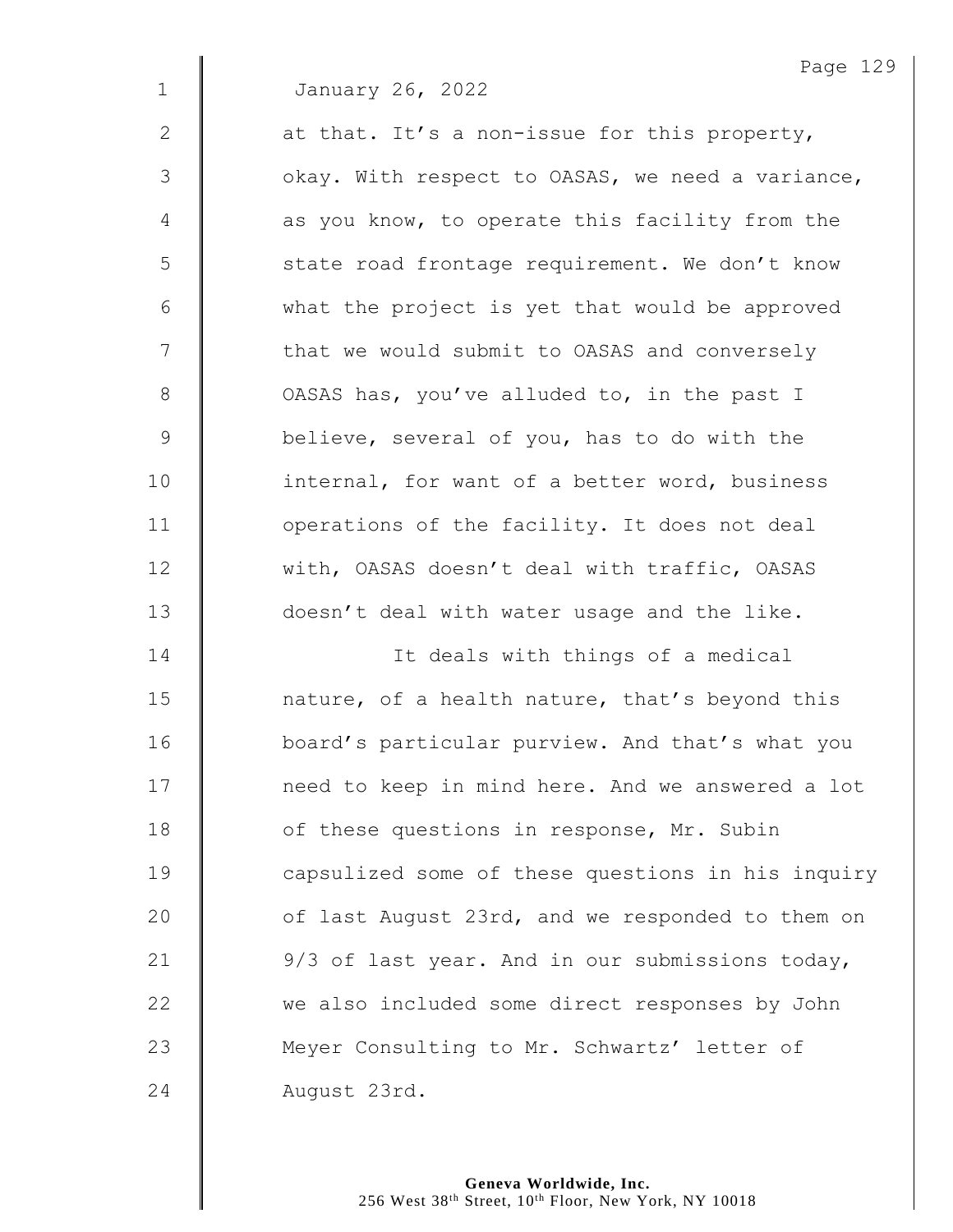Page 130 1 January 26, 2022 2 || So again, we go, we go round and round 3 || and it's prejudicial, the length of the process  $4 \parallel$  to the extent that people, all of us, have 5 | forgotten that going back six or seven years,  $6 \parallel$  we've answered almost all of these questions. 7 | We've agreed with almost everything we've been 8 **a** asked of by the neighborhood association in the 9 | last five months, including most of what's in Mr. 10 Schwartz' letter of the 24th, as you'll see in 11 | Mr. Grauer's letter of the 25th. 12 | So this board has ample, it's beyond 13 **I** ample information on which to make a SEQRA 14 determination. If the board has any questions, as 15 | Mr. Kessler did tonight, I don't think it's 16 | directly related to the SEQRA, but we'll get the 17 **I** answers to those questions. 18 | MR. KESSLER: You just said a few 19 **minutes ago you don't know what the project is** 20 you would submit to OASAS? What does that mean? 21 | MR. DAVIS: We need the, we need the, we 22  $\parallel$  need an approval from this board with what to do, 23 | with what to go forward with. 24 MR. KESSLER: But what --

> **Geneva Worldwide, Inc.** 256 West 38<sup>th</sup> Street, 10<sup>th</sup> Floor, New York, NY 10018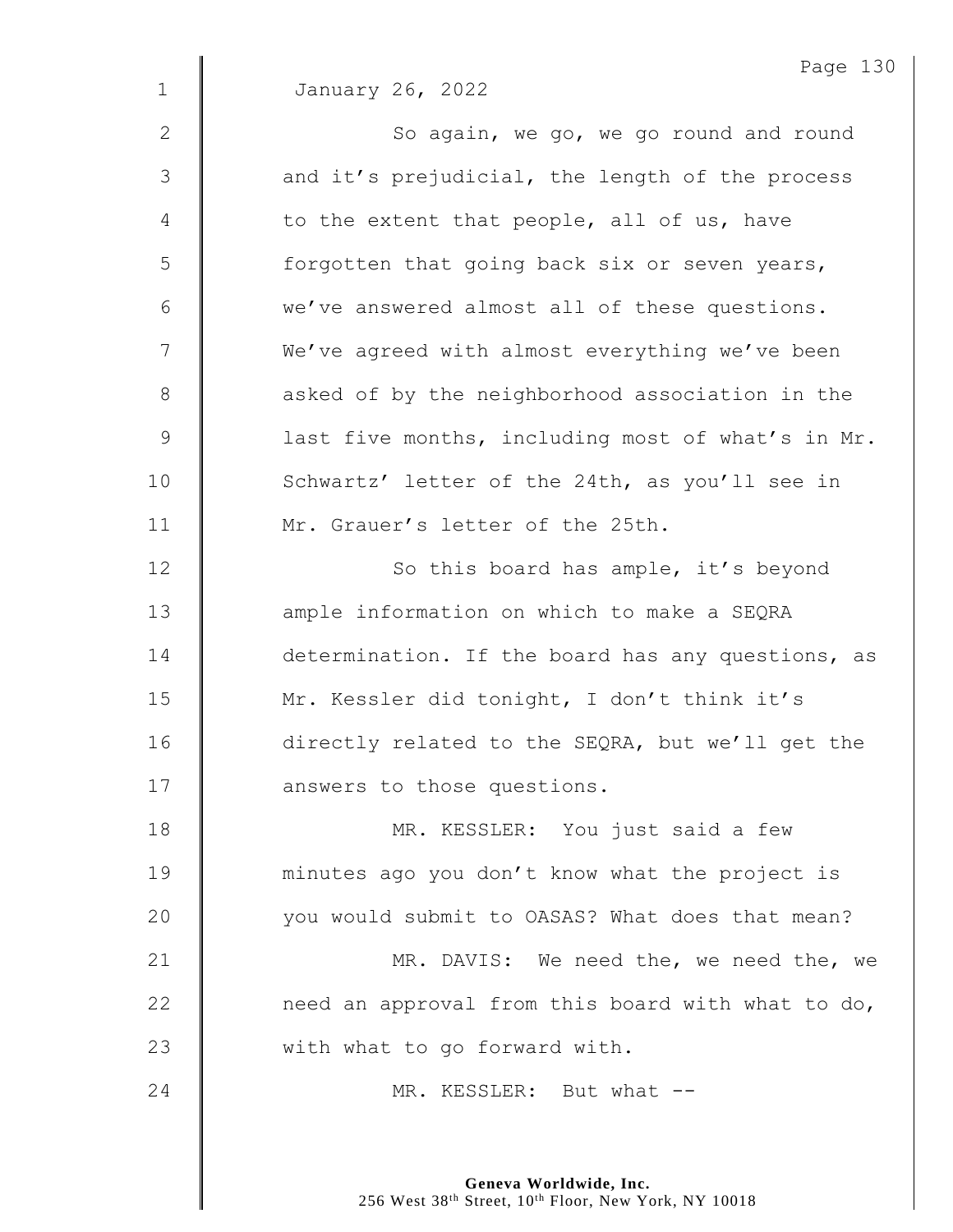|                | Page 131                                          |
|----------------|---------------------------------------------------|
| $\mathbf 1$    | January 26, 2022                                  |
| $\mathbf{2}$   | MR. DAVIS: We don't have, we need a               |
| $\mathfrak{Z}$ | variance from the --                              |
| 4              | MR. KESSLER: Do they, are they going to           |
| 5              | have an opinion about the trees?                  |
| 6              | MR. DAVIS: Excuse me?                             |
| 7              | MR. KESSLER: Do they have an opinion              |
| $8\,$          | about the landscaping? I mean what are you        |
| $\mathcal{G}$  | looking for? What is this board going to do that  |
| 10             | OASAS is going to consider? You know it, you have |
| 11             | a program. You know what a substance abuse        |
| 12             | program is going to be.                           |
| 13             | MR. DAVIS: But my, my converse point              |
| 14             | that I just made to you is that what OASAS is     |
| 15             | going to consider is not within the purview of    |
| 16             | this board.                                       |
| 17             | MR. KESSLER: Right.                               |
| 18             | MR. DAVIS: It has to do with the                  |
| 19             | medical operation --                              |
| 20             | MR. KESSLER: Do you know what --                  |
| 21             | MR. DAVIS: -- it has to do with the               |
| 22             | medical operations of the facility.               |
| 23             | MR. KESSLER: And you don't know what              |
| 24             | those are yet? You just said you don't know you   |
|                |                                                   |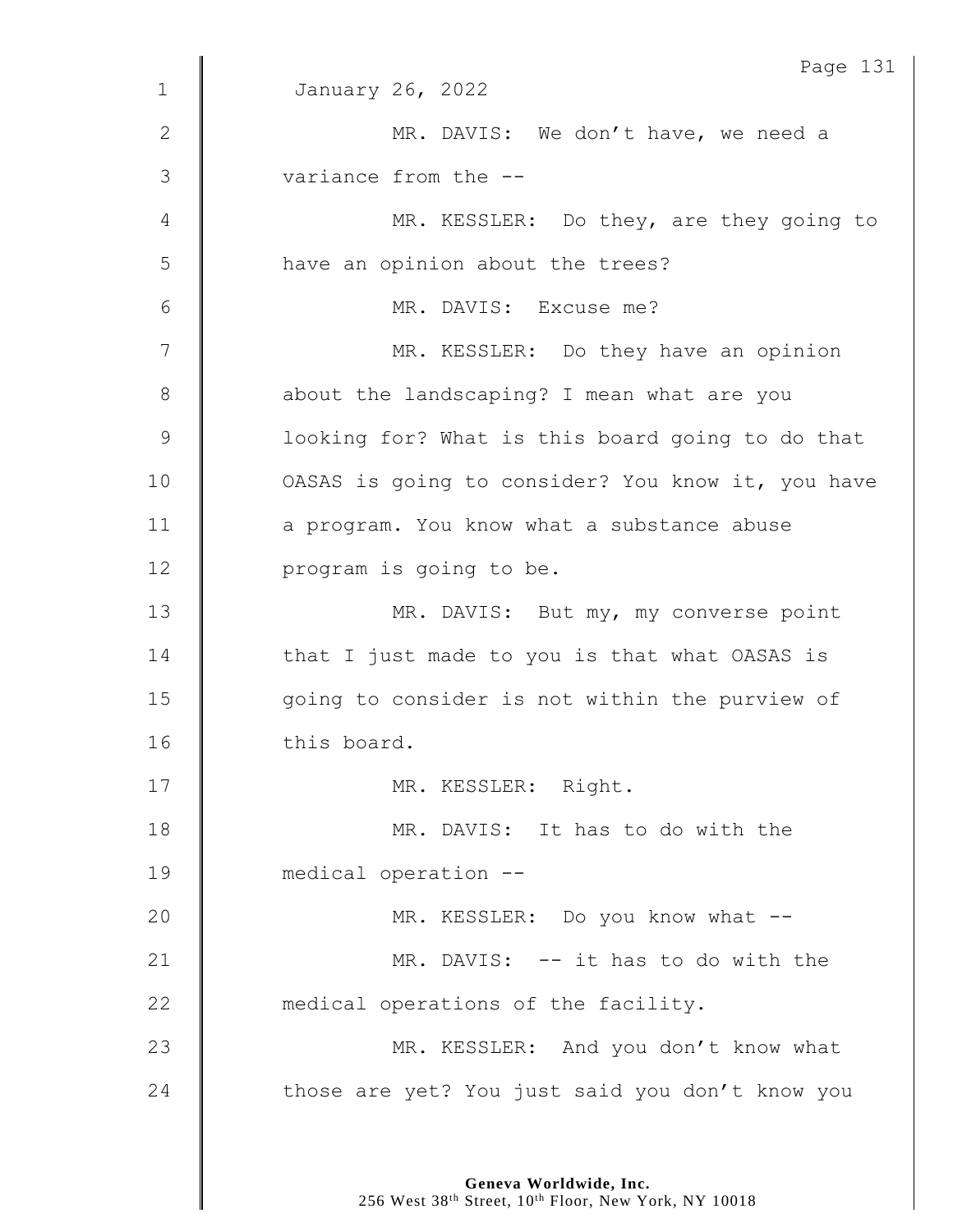|                | Page 132                                         |
|----------------|--------------------------------------------------|
| $\mathbf{1}$   | January 26, 2022                                 |
| $\mathbf{2}$   | would submit to OASAS. You don't know what       |
| $\mathfrak{Z}$ | project you would submit to OASAS. I think you   |
| 4              | said that.                                       |
| 5              | MR. DAVIS: We don't know the exact               |
| 6              | number of patients, and the point is --          |
| 7              | MR. KESSLER: Well, they're going to              |
| 8              | determine that I thought.                        |
| $\mathsf 9$    | MR. DAVIS: The point is we would be              |
| 10             | spending a great deal of money in going through  |
| 11             | the OASAS process if we don't have a variance    |
| 12             | from this board. Excuse me, from the zoning      |
| 13             | board, and the approval of this board. Your      |
| 14             | board, it's typical of this board to make its    |
| 15             | approval conditional on the approvals of all     |
| 16             | other involved agencies, such as, for example,   |
| 17             | the health department.                           |
| 18             | MR. KESSLER: Right.                              |
| 19             | MR. DAVIS: So it's nothing out of the            |
| 20             | ordinary whatsoever.                             |
| 21             | MR. KESSLER: Yeah.                               |
| 22             | MR. DAVIS: When we approve things, I             |
| 23             | mean when we are considering things, people come |
| 24             | to us and they show us that the Department of    |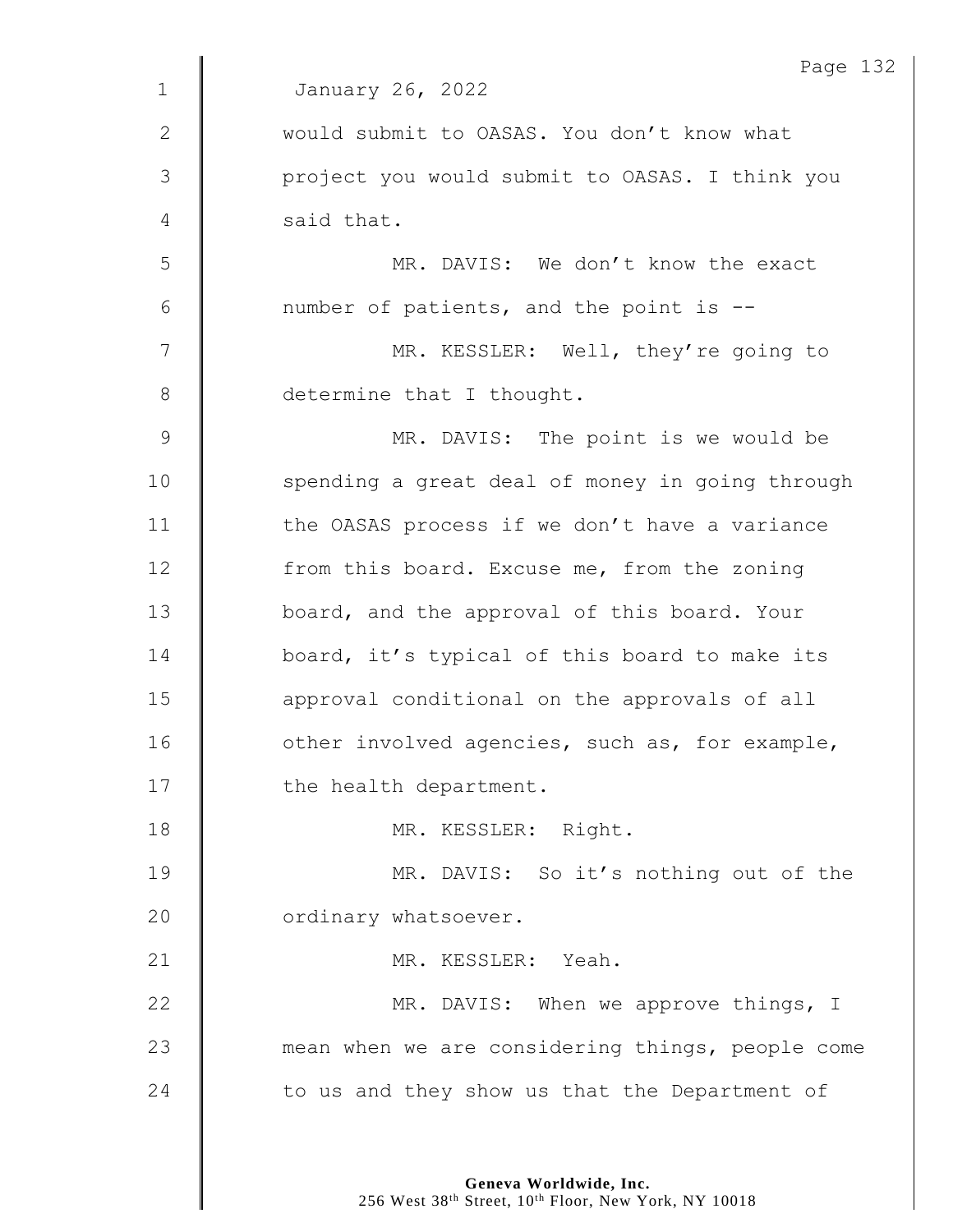|              | Page 133                                          |
|--------------|---------------------------------------------------|
| $\mathbf{1}$ | January 26, 2022                                  |
| $\mathbf{2}$ | Health has approved a septic system, not our      |
| 3            | purview, but they go ahead and do that on a       |
| 4            | parallel path. I just don't understand why you    |
| 5            | picked a singular path and expect that, and, and  |
| 6            | believe that's the right path. To me, look I've   |
| 7            | been in the healthcare business all my career.    |
| 8            | MR. DAVIS: I understand.                          |
| 9            | MR. KESSLER: And things happen on                 |
| 10           | parallel paths. I started an insurance company. I |
| 11           | had to get approval from the New York State       |
| 12           | Department of Insurance. I'm building a company   |
| 13           | and I'm getting the approval process.             |
| 14           | MR. DAVIS: All I can say is there was             |
| 15           | reference made to Mr. Rubinowitz' report. His     |
| 16           | report has been amply rebutted by people of equal |
| 17           | experience. We answered these questions in our    |
| 18           | submission of September 3rd of last year. And     |
| 19           | that's what, that's what we would stand upon. We  |
| 20           | think we've answered them adequately, we think    |
| 21           | it's putting the cart before the horse to go to   |
| 22           | OASAS when we don't have an approval.             |
| 23           | MR. KESSLER: I'm not saying one or the            |
| 24           | other. I'm just saying that there's a parallel    |
|              |                                                   |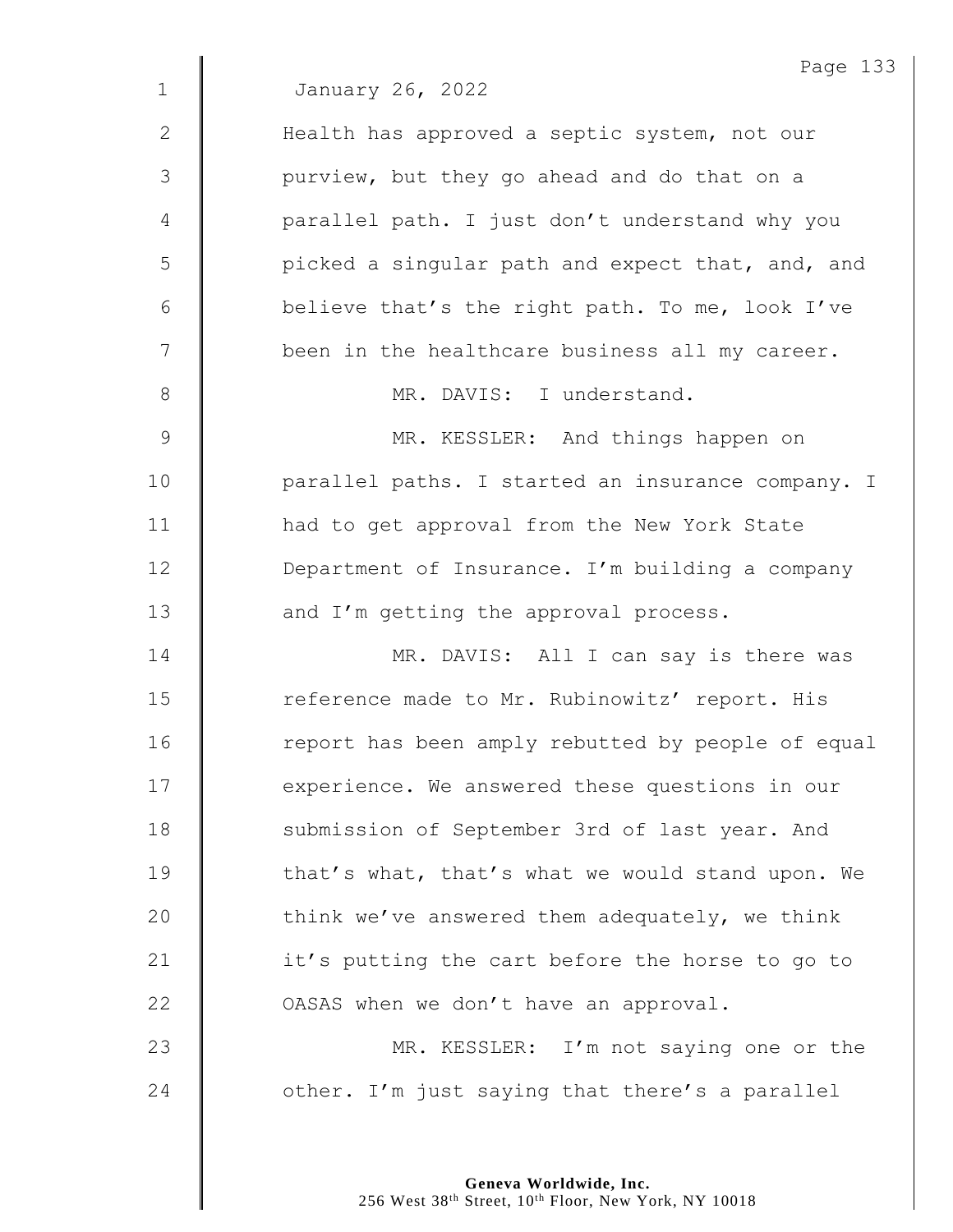|             | Page 134                                          |
|-------------|---------------------------------------------------|
| $\mathbf 1$ | January 26, 2022                                  |
| 2           | path. It's not sequential to me. But, but, look,  |
| 3           | you've done what you've done.                     |
| 4           | MR. DAVIS: Thank you.                             |
| 5           | MS. TAYLOR: All right. Well, thank you            |
| 6           | all. Do you want to make --                       |
| 7           | MR. WOOD: Sure. At this juncture, as I            |
| 8           | indicated at the beginning, we're running         |
| $\mathsf 9$ | parallel public hearing processes. One public     |
| 10          | hearing is to consider the site plan and special  |
| 11          | permit, which is actually at the end of the whole |
| 12          | process. And the other is the public hearing part |
| 13          | to take information and data with respect to the  |
| 14          | environmental issues. So at this time, the        |
| 15          | recommendation to the board would be to close the |
| 16          | public hearing as to the environmental issues so  |
| 17          | that the board can deliberate and determine its   |
| 18          | course of action with respect to either a         |
| 19          | positive declaration or negative declaration and  |
| 20          | to adjourn the other public hearing with respect  |
| 21          | to site plan and special permit with              |
| 22          | [unintelligible] [02:33:39] pending the outcome   |
| 23          | of not only the environmental determination but   |
| 24          | then depending upon how that goes, the zoning     |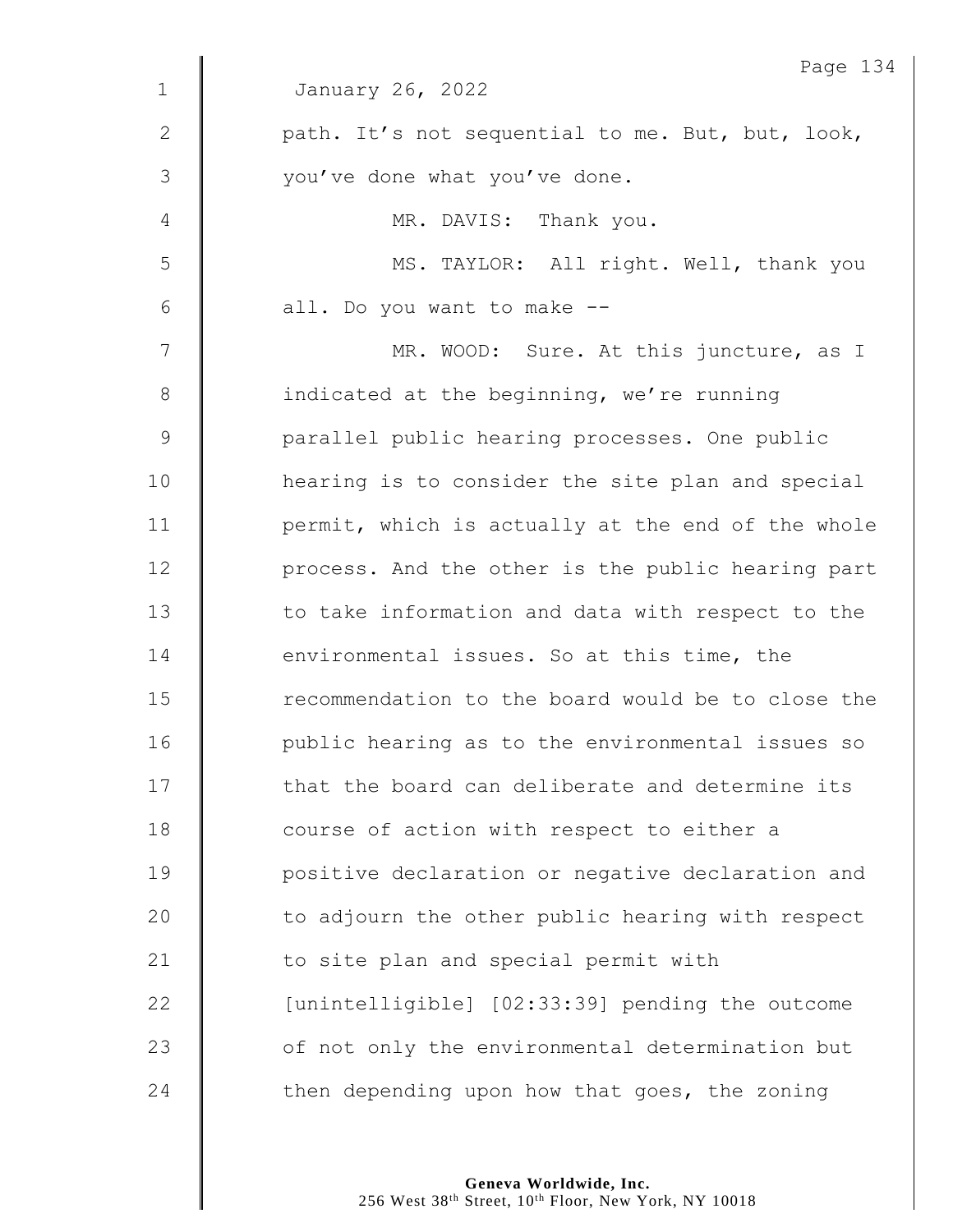|              | Page 135                                          |
|--------------|---------------------------------------------------|
| $\mathbf{1}$ | January 26, 2022                                  |
| $\mathbf{2}$ | board's determination.                            |
| 3            | And it's my understanding that the board          |
| 4            | would invite or allow a ten-day period from       |
| 5            | tonight for any written, further written comments |
| 6            | with respect to the environmental issues. And the |
| 7            | board will be determining whether or not the      |
| 8            | information you have is adequate, whether you     |
| $\mathsf 9$  | need more information and what course then in the |
| 10           | process under SEQRA you'll take.                  |
| 11           | MR. ROTHFEDER: Just a quick question on           |
| 12           | clarification. When you say the environmental     |
| 13           | issues, you mean all the issues under SEQRA?      |
| 14           | MR. WOOD: Yes.                                    |
| 15           | MS. TAYLOR: All right. That would be              |
| 16           | his recommendation to the board. Can I get        |
| 17           | somebody to formally put that into the record? Do |
| 18           | you want to make a motion to --                   |
| 19           | MR. FOLEY: I don't know how to word it.           |
| 20           | MS. TAYLOR: You want to make a motion             |
| 21           | to close?                                         |
| 22           | MR. FOLEY: I don't want to make the               |
| 23           | motion, because I don't --                        |
| 24           | MS. TAYLOR: Well, we all just heard.              |
|              |                                                   |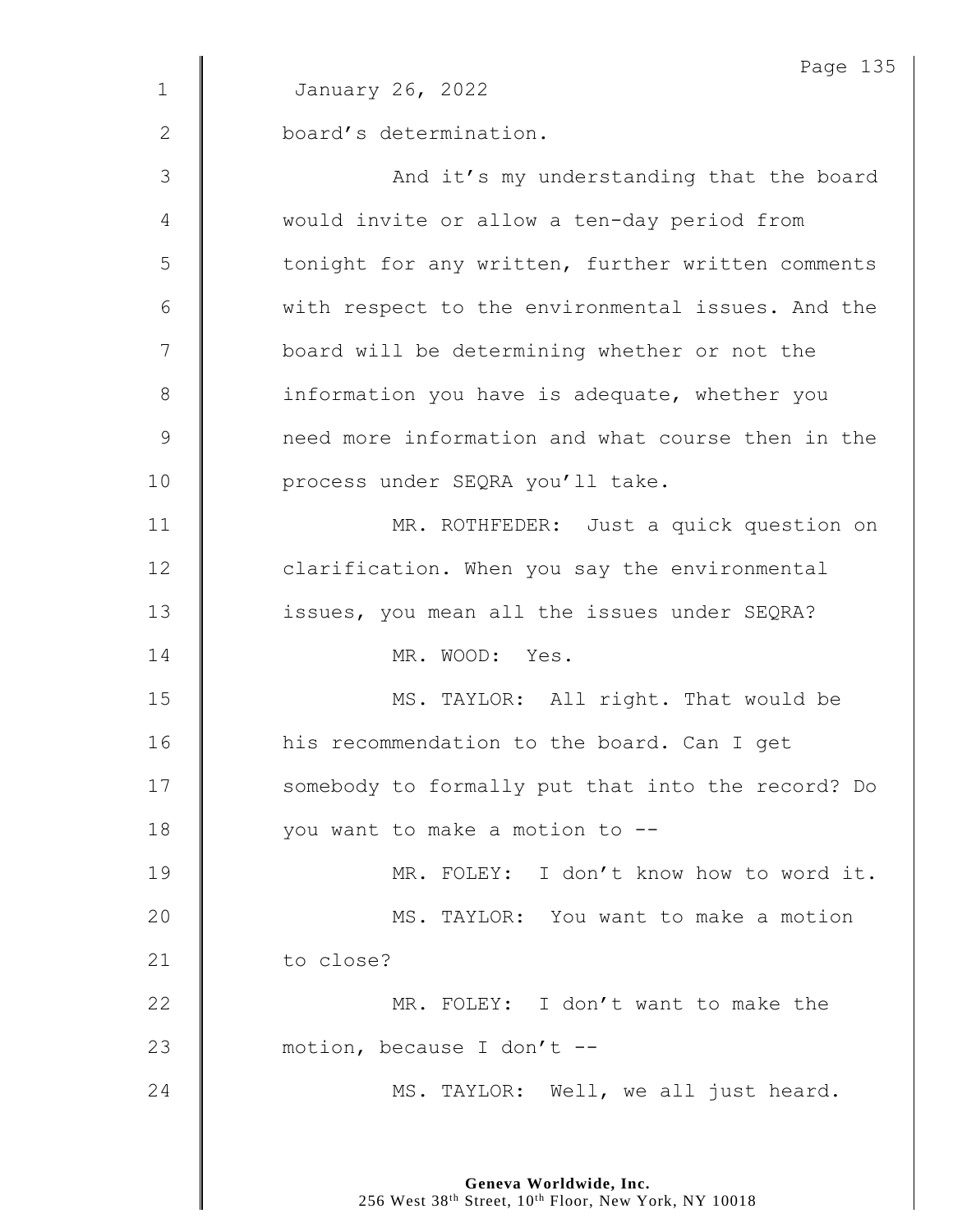|               | Page 136                                        |
|---------------|-------------------------------------------------|
| $\mathbf 1$   | January 26, 2022                                |
| $\mathbf{2}$  | Make a motion to close the --                   |
| 3             | MR. FOLEY: Oh, to close the hearing?            |
| 4             | MR. MAYES: Madam Chair At this time, I          |
| 5             | will make a motion to close the public hearing, |
| 6             | this hearing on SEQRA review and adjourn the    |
| 7             | public hearing in regards to the site plan      |
| 8             | review.                                         |
| $\mathcal{G}$ | MS. TAYLOR: Yes.                                |
| 10            | MR. WOOD: And allow a ten-day comment           |
| 11            | period.                                         |
| 12            | MR. MAYES: And allow a ten-day comment          |
| 13            | period.                                         |
| 14            | MR. FOLEY: Second.                              |
| 15            | MR. KESSLER: And also allow the                 |
| 16            | applicant to respond to the things that came up |
| 17            | tonight.                                        |
| 18            | MR. WOOD: Of course, of course.                 |
| 19            | MR. FOLEY: Right. I'll second that.             |
| 20            | MS. TAYLOR: Okay, it's been moved and           |
| 21            | seconded. On the question? All in favor?        |
| 22            | MULTIPLE: Aye.                                  |
| 23            | MS. TAYLOR: Opposed? Opposed? Okay, all         |
| 24            | right. So that is the motion and we are         |
|               |                                                 |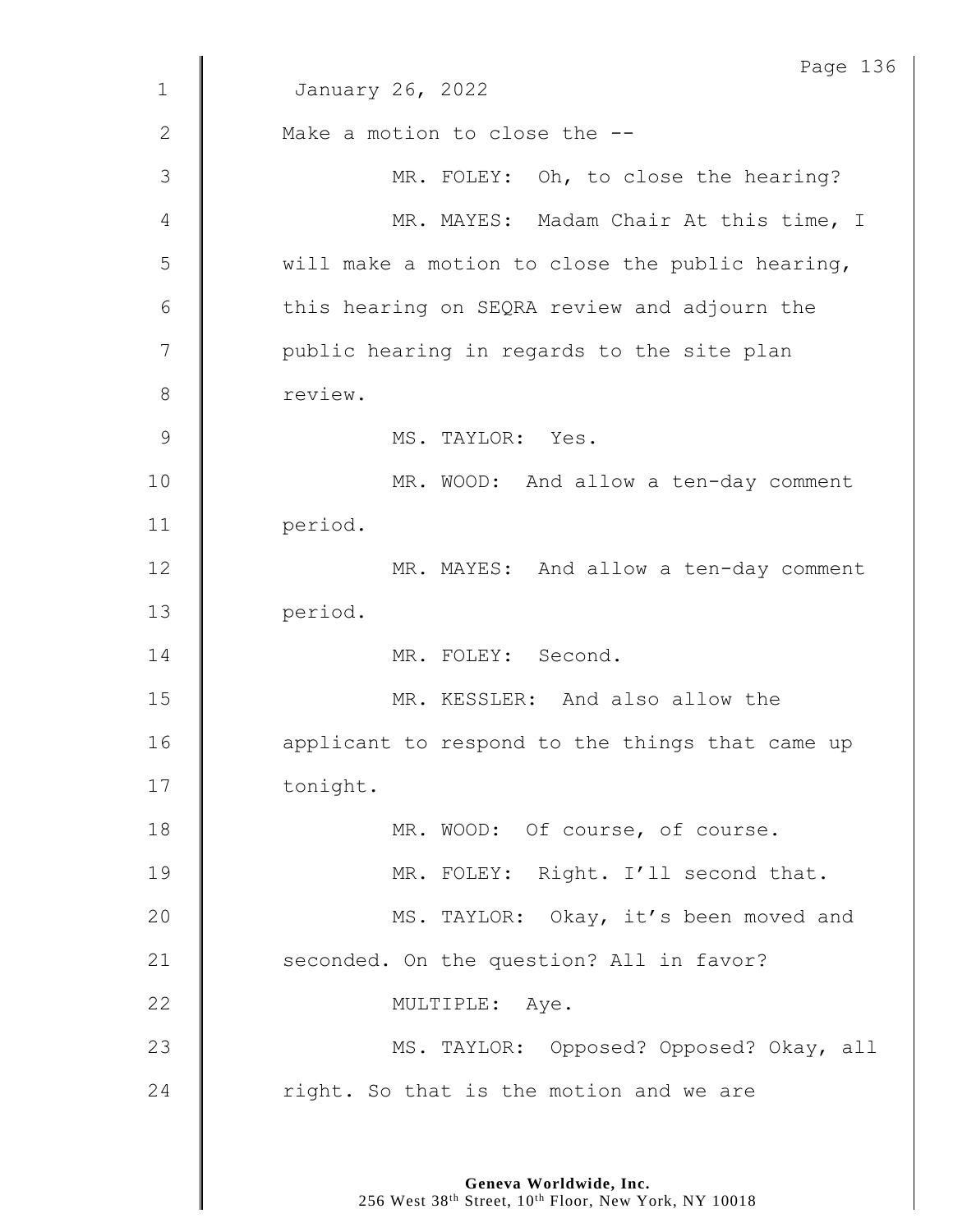|                                 | Page 137                               |
|---------------------------------|----------------------------------------|
| $\,1\,$                         | January 26, 2022                       |
| $\sqrt{2}$                      | adjourned.                             |
| $\mathfrak{Z}$                  | (The public board meeting concluded at |
| $\sqrt{4}$                      | 9:38 p.m.                              |
| 5                               |                                        |
| $\overline{6}$                  |                                        |
| $\overline{7}$                  |                                        |
| $\begin{matrix} 8 \end{matrix}$ |                                        |
| $\mathcal{G}$                   |                                        |
| $10\,$                          |                                        |
| $11\,$                          |                                        |
| $12\,$                          |                                        |
| $13$                            |                                        |
| $1\,4$                          |                                        |
| $15\,$                          |                                        |
| 16                              |                                        |
| $17$                            |                                        |
| $1\,8$                          |                                        |
| 19                              |                                        |
| $20$                            |                                        |
| 21                              |                                        |
| $2\sqrt{2}$                     |                                        |
| 23                              |                                        |
| 24                              |                                        |
|                                 |                                        |